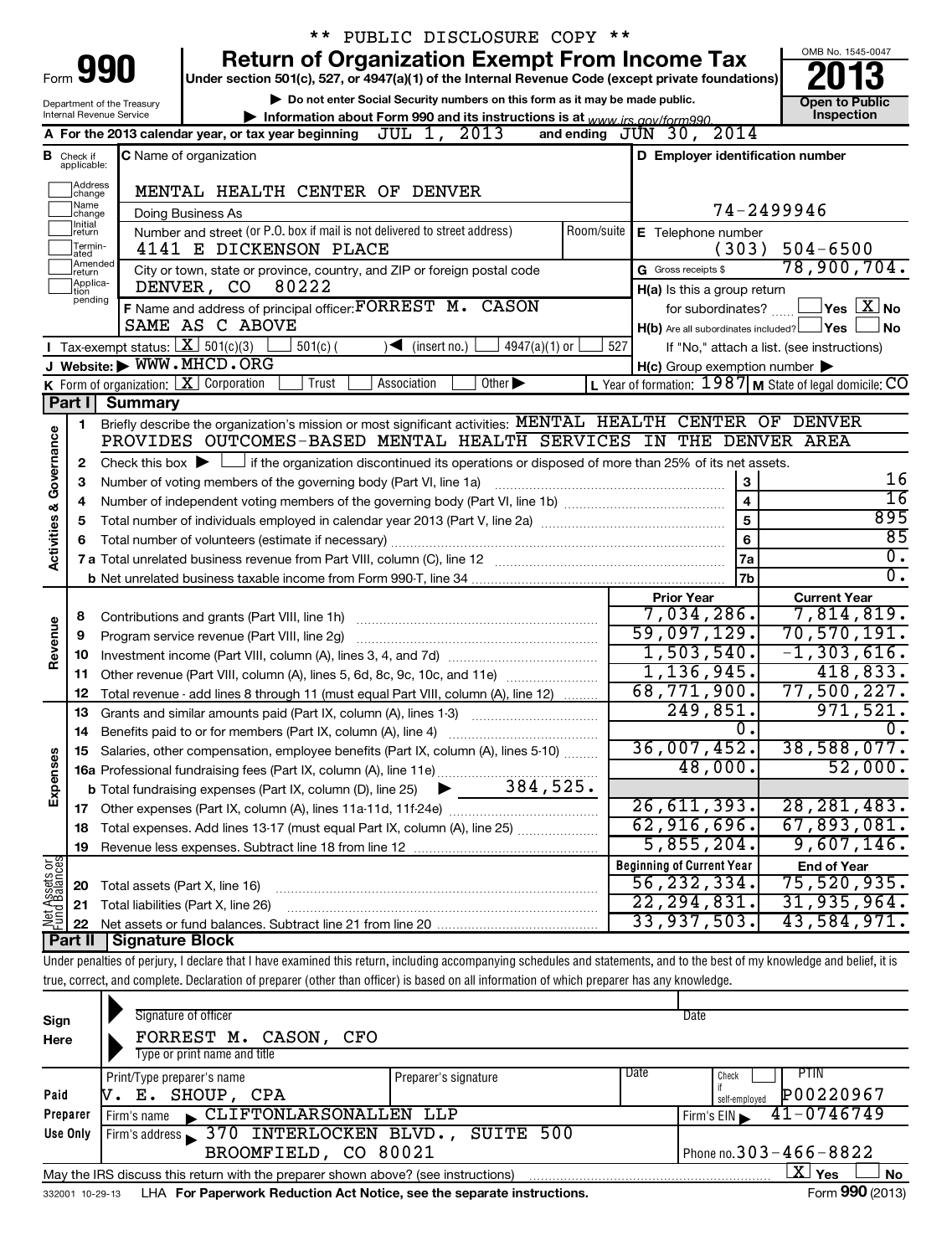|              | MENTAL HEALTH CENTER OF DENVER<br>Form 990 (2013)                                                                                            | 74-2499946                          | Page 2                                           |
|--------------|----------------------------------------------------------------------------------------------------------------------------------------------|-------------------------------------|--------------------------------------------------|
|              | Part III   Statement of Program Service Accomplishments                                                                                      |                                     |                                                  |
|              |                                                                                                                                              |                                     |                                                  |
| 1            | Briefly describe the organization's mission:<br>THE MISSION STATEMENT OF MENTAL HEALTH CENTER OF DENVER IS ENRICHING                         |                                     |                                                  |
|              | LIVES AND MINDS BY FOCUSING ON STRENGTHS AND RECOVERY.<br>CENTER OF DENVER PROVIDES OUTCOMES-BASED MENTAL HEALTH SERVICES TO                 | MENTAL HEALTH                       |                                                  |
|              | INDIVIDUALS IN THE CITY AND COUNTY OF DENVER.                                                                                                |                                     |                                                  |
| $\mathbf{2}$ | Did the organization undertake any significant program services during the year which were not listed on                                     |                                     |                                                  |
|              | the prior Form 990 or 990-EZ?                                                                                                                |                                     | $\overline{\ }$ Yes $\overline{\phantom{a}X}$ No |
|              | If "Yes," describe these new services on Schedule O.                                                                                         |                                     |                                                  |
| 3            | Did the organization cease conducting, or make significant changes in how it conducts, any program services?                                 | $\exists$ Yes $\boxed{\text{X}}$ No |                                                  |
|              | If "Yes," describe these changes on Schedule O.                                                                                              |                                     |                                                  |
| 4            | Describe the organization's program service accomplishments for each of its three largest program services, as measured by expenses.         |                                     |                                                  |
|              | Section 501(c)(3) and 501(c)(4) organizations are required to report the amount of grants and allocations to others, the total expenses, and |                                     |                                                  |
| 4a           | revenue, if any, for each program service reported.<br>35,064,369. including grants of \$<br>) (Expenses \$<br>) (Revenue \$<br>(Code:       | 42, 130, 867.                       |                                                  |
|              | ADULT OUTPATIENT PROGRAMS: MHCD PROVIDES INDIVIDUAL AND GROUP THERAPY,                                                                       |                                     |                                                  |
|              | CRISIS AND EMERGENCY SERVICES AND INTENSIVE CASE MANAGEMENT FOR                                                                              |                                     |                                                  |
|              | INDIVIDUALS WITH THE GREATEST MENTAL HEALTH NEEDS.                                                                                           | TOTAL ADMINISTRATIVE                |                                                  |
|              | AND FUNDRAISING EXPENSES FOR THE ORGANIZATION SHOWN IN PART                                                                                  | IX COLUMNS                          |                                                  |
|              | C AND D ON PAGE 10 IS \$9,894,484. MANAGEMENT ESTIMATES THAT                                                                                 | 53,381,810                          |                                                  |
|              | OF THAT EXPENSE IS ASSOCIATED WITH THIS PROGRAM AND IS NEEDED<br>OPERATE A SUCCESSFUL PROGRAM. THESE EXPENSES ARE NOT INCLUDED               | TO<br>IN                            |                                                  |
|              | PROGRAM EXPENSES SHOWN ABOVE.                                                                                                                |                                     |                                                  |
|              |                                                                                                                                              |                                     |                                                  |
|              |                                                                                                                                              |                                     |                                                  |
|              |                                                                                                                                              |                                     |                                                  |
|              |                                                                                                                                              |                                     |                                                  |
| 4b l         | 8,517,711.<br>including grants of \$<br>) (Revenue \$<br>) (Expenses \$<br>(Code:                                                            | 10,801,438.                         |                                                  |
|              | CHILD AND FAMILY:<br>MHCD OWNS AND WORKS IN OUTPATIENT                                                                                       | PROVIDES<br>CLINICS,                |                                                  |
|              | HOME AND SCHOOL BASED PROGRAMS, AND PARTICIPATES IN COMMUNITY                                                                                |                                     |                                                  |
|              | PARTNERSHIPS. TOTAL ADMINISTRATIVE AND FUNDRAISING EXPENSES FOR THE<br>ORGANIZATION SHOWN IN PART IX COLUMNS C AND D ON PAGE 10 \$9,894,484. |                                     |                                                  |
|              | MANAGEMENT ESTIMATES THAT \$1,744,694 OF THAT EXPENSE IS ASSOCIATED WITH                                                                     |                                     |                                                  |
|              | THIS PROGRAM AND IS NEEDED TO OPERATE A SUCCESSFUL PROGRAM.                                                                                  | THESE                               |                                                  |
|              | EXPENSES ARE NOT INCLUDED IN PROGRAM EXPENSES SHOWN ABOVE.                                                                                   |                                     |                                                  |
|              |                                                                                                                                              |                                     |                                                  |
|              |                                                                                                                                              |                                     |                                                  |
|              |                                                                                                                                              |                                     |                                                  |
|              |                                                                                                                                              |                                     |                                                  |
|              |                                                                                                                                              |                                     |                                                  |
|              |                                                                                                                                              |                                     |                                                  |
|              | 8,338,609.<br>$971, 521.$ (Revenue \$)<br>including grants of \$<br>(Code:<br>) (Expenses \$                                                 | 10,660,917.                         |                                                  |
|              | RESIDENTIAL FACILITIES: MHCD PROVIDES TEMPORARY ALTERNATIVES TO                                                                              |                                     |                                                  |
|              | HOSPITALIZATION FOR SUBSTANCE ABUSE AND<br>MENTAL HEALTH TREATMENT BY                                                                        |                                     |                                                  |
|              | PROVIDING HOUSING AND FINANCIAL SUPPORT FOR INDEPENDENT<br>APARTMENTS.                                                                       | LIVING<br>IN                        |                                                  |
|              | TOTAL ADMINISTRATIVE AND FUNDRAISING EXPENSES FOR THE<br>ORGANIZATION SHOWN                                                                  |                                     |                                                  |
|              | IN PART IX COLUMNS C AND D ON PAGE 10 IS \$9,894,484.<br>MANAGEMENT ESTIMATES THAT \$1,836,266 OF THAT EXPENSE IS ASSOCIATED                 |                                     |                                                  |
|              | IS NEEDED TO OPERATE A<br>SUCCESSFUL PROGRAM.<br>THIS PROGRAM AND                                                                            | THESE                               |                                                  |
|              | IN PROGRAM EXPENSES SHOWN ABOVE.<br>EXPENSES ARE NOT<br>INCLUDED                                                                             |                                     |                                                  |
|              |                                                                                                                                              |                                     |                                                  |
|              |                                                                                                                                              |                                     |                                                  |
|              |                                                                                                                                              |                                     |                                                  |
| 4с           |                                                                                                                                              |                                     |                                                  |
|              | 4d Other program services (Describe in Schedule O.)<br>(Expenses \$<br>(Revenue \$                                                           | 7,446,881.                          |                                                  |
|              | 6,077,908. including grants of \$<br>57,998,597.<br>Total program service expenses                                                           |                                     |                                                  |
| 4е<br>332002 |                                                                                                                                              | Form 990 (2013)                     | WITH                                             |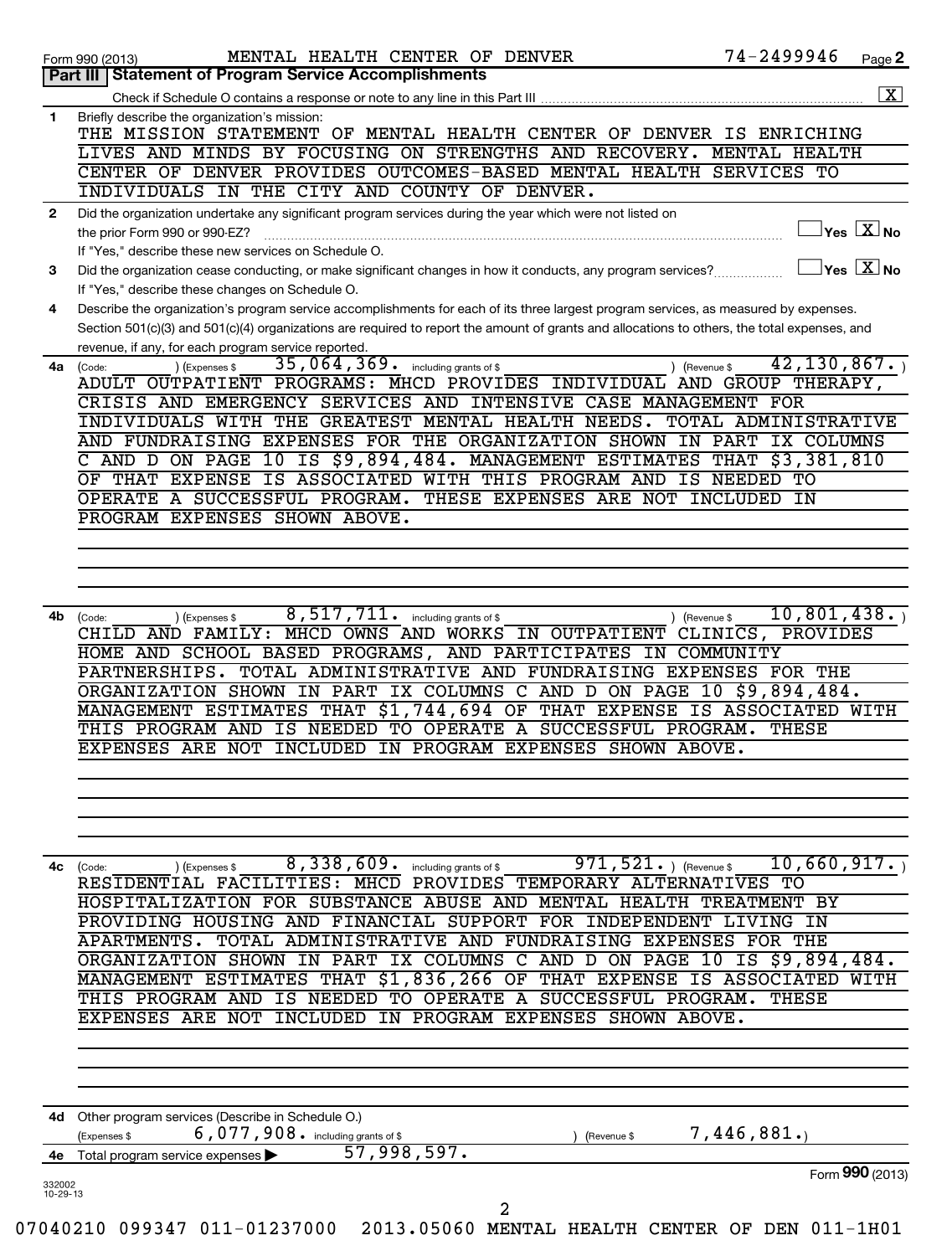**1**

**2 3**

# 332003 10-29-13

3

07040210 099347 011-01237000 2013.05060 MENTAL HEALTH CENTER OF DEN 011-1H01

|    |                                                                                                                                                      | 3               |   | x                       |
|----|------------------------------------------------------------------------------------------------------------------------------------------------------|-----------------|---|-------------------------|
| 4  | Section 501(c)(3) organizations. Did the organization engage in lobbying activities, or have a section 501(h) election in effect                     |                 |   |                         |
|    |                                                                                                                                                      | 4               | х |                         |
| 5  | Is the organization a section 501(c)(4), 501(c)(5), or 501(c)(6) organization that receives membership dues, assessments, or                         |                 |   |                         |
|    |                                                                                                                                                      | 5               |   | х                       |
| 6  | Did the organization maintain any donor advised funds or any similar funds or accounts for which donors have the right to                            |                 |   |                         |
|    | provide advice on the distribution or investment of amounts in such funds or accounts? If "Yes," complete Schedule D, Part I                         | 6               |   | X                       |
| 7  | Did the organization receive or hold a conservation easement, including easements to preserve open space,                                            |                 |   |                         |
|    | the environment, historic land areas, or historic structures? If "Yes," complete Schedule D, Part II                                                 | $\overline{7}$  |   | X                       |
| 8  | Did the organization maintain collections of works of art, historical treasures, or other similar assets? If "Yes," complete<br>Schedule D, Part III | 8               |   | X                       |
| 9  | Did the organization report an amount in Part X, line 21, for escrow or custodial account liability; serve as a custodian for                        |                 |   |                         |
|    | amounts not listed in Part X; or provide credit counseling, debt management, credit repair, or debt negotiation services?                            |                 |   |                         |
|    | If "Yes," complete Schedule D, Part IV                                                                                                               | 9               |   | x                       |
| 10 | Did the organization, directly or through a related organization, hold assets in temporarily restricted endowments, permanent                        |                 |   |                         |
|    |                                                                                                                                                      | 10              | х |                         |
| 11 | If the organization's answer to any of the following questions is "Yes," then complete Schedule D, Parts VI, VII, VIII, IX, or X                     |                 |   |                         |
|    | as applicable.                                                                                                                                       |                 |   |                         |
| а  | Did the organization report an amount for land, buildings, and equipment in Part X, line 10? If "Yes," complete Schedule D,                          |                 |   |                         |
|    | Part VI                                                                                                                                              | 11a             | х |                         |
| b  | Did the organization report an amount for investments - other securities in Part X, line 12 that is 5% or more of its total                          |                 |   |                         |
|    |                                                                                                                                                      | 11b             |   | X                       |
| с  | Did the organization report an amount for investments - program related in Part X, line 13 that is 5% or more of its total                           |                 |   |                         |
|    | assets reported in Part X, line 16? If "Yes," complete Schedule D, Part VIII [111] [11] [11] [11] [11] [11] [1                                       | 11c             |   | X                       |
| d  | Did the organization report an amount for other assets in Part X, line 15 that is 5% or more of its total assets reported in                         | 11d             | х |                         |
|    | Did the organization report an amount for other liabilities in Part X, line 25? If "Yes," complete Schedule D, Part X                                | <b>11e</b>      |   | $\overline{\mathbf{X}}$ |
| f  | Did the organization's separate or consolidated financial statements for the tax year include a footnote that addresses                              |                 |   |                         |
|    | the organization's liability for uncertain tax positions under FIN 48 (ASC 740)? If "Yes," complete Schedule D, Part X                               | 11f             |   | х                       |
|    | 12a Did the organization obtain separate, independent audited financial statements for the tax year? If "Yes," complete                              |                 |   |                         |
|    | Schedule D, Parts XI and XII                                                                                                                         | 12a             |   | х                       |
| b  | Was the organization included in consolidated, independent audited financial statements for the tax year?                                            |                 |   |                         |
|    | If "Yes," and if the organization answered "No" to line 12a, then completing Schedule D, Parts XI and XII is optional                                | 12 <sub>b</sub> | Х |                         |
| 13 | Is the organization a school described in section 170(b)(1)(A)(ii)? If "Yes," complete Schedule E                                                    | 13              |   | х                       |
|    | 14a Did the organization maintain an office, employees, or agents outside of the United States?                                                      | 14a             |   | $\overline{\textbf{x}}$ |
| b  | Did the organization have aggregate revenues or expenses of more than \$10,000 from grantmaking, fundraising, business,                              |                 |   |                         |
|    | investment, and program service activities outside the United States, or aggregate foreign investments valued at \$100,000                           |                 |   | Χ                       |
|    |                                                                                                                                                      | 14D             |   |                         |
| 15 | Did the organization report on Part IX, column (A), line 3, more than \$5,000 of grants or other assistance to or for any                            |                 |   | х                       |
|    | Did the organization report on Part IX, column (A), line 3, more than \$5,000 of aggregate grants or other assistance to                             | 15              |   |                         |
| 16 |                                                                                                                                                      | 16              |   | x                       |
| 17 | Did the organization report a total of more than \$15,000 of expenses for professional fundraising services on Part IX,                              |                 |   |                         |
|    |                                                                                                                                                      | 17              | х |                         |
| 18 | Did the organization report more than \$15,000 total of fundraising event gross income and contributions on Part VIII, lines                         |                 |   |                         |
|    |                                                                                                                                                      | 18              | х |                         |
| 19 | Did the organization report more than \$15,000 of gross income from gaming activities on Part VIII, line 9a? If "Yes,"                               |                 |   |                         |
|    |                                                                                                                                                      | 19              |   | x                       |
|    | 20a Did the organization operate one or more hospital facilities? If "Yes," complete Schedule H                                                      | 20a             |   | x                       |
|    |                                                                                                                                                      | 20 <sub>b</sub> |   |                         |
|    |                                                                                                                                                      | Form 990 (2013) |   |                         |

| Form 990 (2013) | MENTAL HEALTH CENTER OF |  | <b>DENVER</b> | 2499946 | $\overline{\phantom{0}}$<br>Page |
|-----------------|-------------------------|--|---------------|---------|----------------------------------|
|                 |                         |  |               |         |                                  |

Is the organization described in section 501(c)(3) or  $4947(a)(1)$  (other than a private foundation)?

**Part IV Checklist of Required Schedules**

*If "Yes," complete Schedule A* ~~~~~~~~~~~~~~~~~~~~~~~~~~~~~~~~~~~~~~~~~~~~~~~ *Schedule B, Schedule of Contributors* Is the organization required to complete ? ~~~~~~~~~~~~~~~~~~~~~~

Did the organization engage in direct or indirect political campaign activities on behalf of or in opposition to candidates for

|  |  | $4 - 2499946$ | Page $3$ |
|--|--|---------------|----------|
|--|--|---------------|----------|

**1 2** **Yes No**

X  $\overline{\textbf{x}}$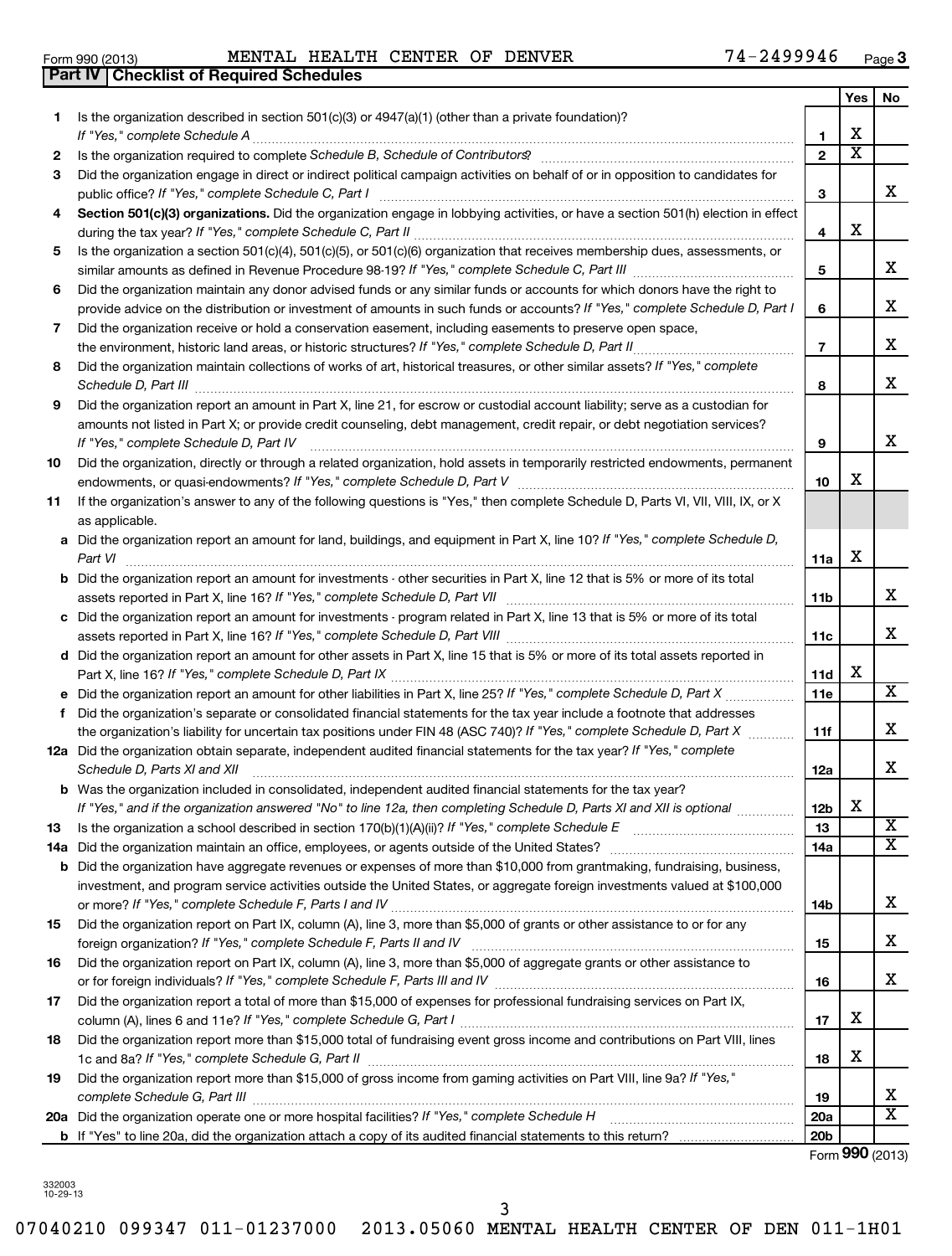| Form 990 (2013) | MENTAL HEALTH CENTER OF |  | <b>DENVER</b> | -2499946 | Page |
|-----------------|-------------------------|--|---------------|----------|------|
|                 |                         |  |               |          |      |

*(continued)* **Part IV Checklist of Required Schedules**

|    |                                                                                                                                     |                 | Yes | No                      |
|----|-------------------------------------------------------------------------------------------------------------------------------------|-----------------|-----|-------------------------|
| 21 | Did the organization report more than \$5,000 of grants or other assistance to any domestic organization or                         |                 |     |                         |
|    | government on Part IX, column (A), line 1? If "Yes," complete Schedule I, Parts I and II                                            | 21              | х   |                         |
| 22 | Did the organization report more than \$5,000 of grants or other assistance to individuals in the United States on Part IX,         |                 |     |                         |
|    | column (A), line 2? If "Yes," complete Schedule I, Parts I and III [11] [12] [12] [12] [12] [13] [13] [13] [1                       | 22              |     | x                       |
| 23 | Did the organization answer "Yes" to Part VII, Section A, line 3, 4, or 5 about compensation of the organization's current          |                 |     |                         |
|    | and former officers, directors, trustees, key employees, and highest compensated employees? If "Yes," complete                      |                 |     |                         |
|    | Schedule J                                                                                                                          | 23              | х   |                         |
|    | 24a Did the organization have a tax-exempt bond issue with an outstanding principal amount of more than \$100,000 as of the         |                 |     |                         |
|    | last day of the year, that was issued after December 31, 2002? If "Yes," answer lines 24b through 24d and complete                  |                 |     |                         |
|    | Schedule K. If "No", go to line 25a                                                                                                 | 24a             | Х   |                         |
|    |                                                                                                                                     | 24b             |     | $\overline{\texttt{x}}$ |
|    | c Did the organization maintain an escrow account other than a refunding escrow at any time during the year to defease              |                 |     |                         |
|    |                                                                                                                                     | 24c             |     | х                       |
|    |                                                                                                                                     | 24d             |     | $\overline{\textbf{x}}$ |
|    | 25a Section 501(c)(3) and 501(c)(4) organizations. Did the organization engage in an excess benefit transaction with a              |                 |     |                         |
|    | disqualified person during the year? If "Yes," complete Schedule L, Part I                                                          | 25a             |     | x                       |
|    | <b>b</b> Is the organization aware that it engaged in an excess benefit transaction with a disqualified person in a prior year, and |                 |     |                         |
|    | that the transaction has not been reported on any of the organization's prior Forms 990 or 990-EZ? If "Yes," complete               |                 |     |                         |
|    | Schedule L, Part I                                                                                                                  | 25 <sub>b</sub> |     | x                       |
| 26 | Did the organization report any amount on Part X, line 5, 6, or 22 for receivables from or payables to any current or               |                 |     |                         |
|    | former officers, directors, trustees, key employees, highest compensated employees, or disqualified persons? If so,                 |                 |     | x                       |
|    | complete Schedule L, Part II                                                                                                        | 26              |     |                         |
| 27 | Did the organization provide a grant or other assistance to an officer, director, trustee, key employee, substantial                |                 |     |                         |
|    | contributor or employee thereof, a grant selection committee member, or to a 35% controlled entity or family member                 | 27              |     | х                       |
| 28 | Was the organization a party to a business transaction with one of the following parties (see Schedule L, Part IV                   |                 |     |                         |
|    | instructions for applicable filing thresholds, conditions, and exceptions):                                                         |                 |     |                         |
|    | a A current or former officer, director, trustee, or key employee? If "Yes," complete Schedule L, Part IV                           | 28a             |     | х                       |
|    | <b>b</b> A family member of a current or former officer, director, trustee, or key employee? If "Yes," complete Schedule L, Part IV | 28 <sub>b</sub> |     | X                       |
|    | c An entity of which a current or former officer, director, trustee, or key employee (or a family member thereof) was an officer,   |                 |     |                         |
|    |                                                                                                                                     | 28c             |     | х                       |
| 29 |                                                                                                                                     | 29              |     | $\overline{\textbf{x}}$ |
| 30 | Did the organization receive contributions of art, historical treasures, or other similar assets, or qualified conservation         |                 |     |                         |
|    |                                                                                                                                     | 30              |     | x                       |
| 31 | Did the organization liquidate, terminate, or dissolve and cease operations?                                                        |                 |     |                         |
|    |                                                                                                                                     | 31              |     | x                       |
| 32 | Did the organization sell, exchange, dispose of, or transfer more than 25% of its net assets? If "Yes," complete                    |                 |     |                         |
|    | Schedule N, Part II                                                                                                                 | 32              |     | х                       |
| 33 | Did the organization own 100% of an entity disregarded as separate from the organization under Regulations                          |                 |     |                         |
|    |                                                                                                                                     | 33              |     | x                       |
| 34 | Was the organization related to any tax-exempt or taxable entity? If "Yes," complete Schedule R, Part II, III, or IV, and           |                 |     |                         |
|    | Part V, line 1                                                                                                                      | 34              | х   |                         |
|    |                                                                                                                                     | <b>35a</b>      | х   |                         |
|    | b If "Yes" to line 35a, did the organization receive any payment from or engage in any transaction with a controlled entity         |                 |     |                         |
|    |                                                                                                                                     | 35b             | х   |                         |
| 36 | Section 501(c)(3) organizations. Did the organization make any transfers to an exempt non-charitable related organization?          |                 |     |                         |
|    |                                                                                                                                     | 36              |     | х                       |
| 37 | Did the organization conduct more than 5% of its activities through an entity that is not a related organization                    |                 |     |                         |
|    |                                                                                                                                     | 37              |     | х                       |
| 38 | Did the organization complete Schedule O and provide explanations in Schedule O for Part VI, lines 11b and 19?                      |                 | х   |                         |
|    |                                                                                                                                     | 38              |     |                         |

Form (2013) **990**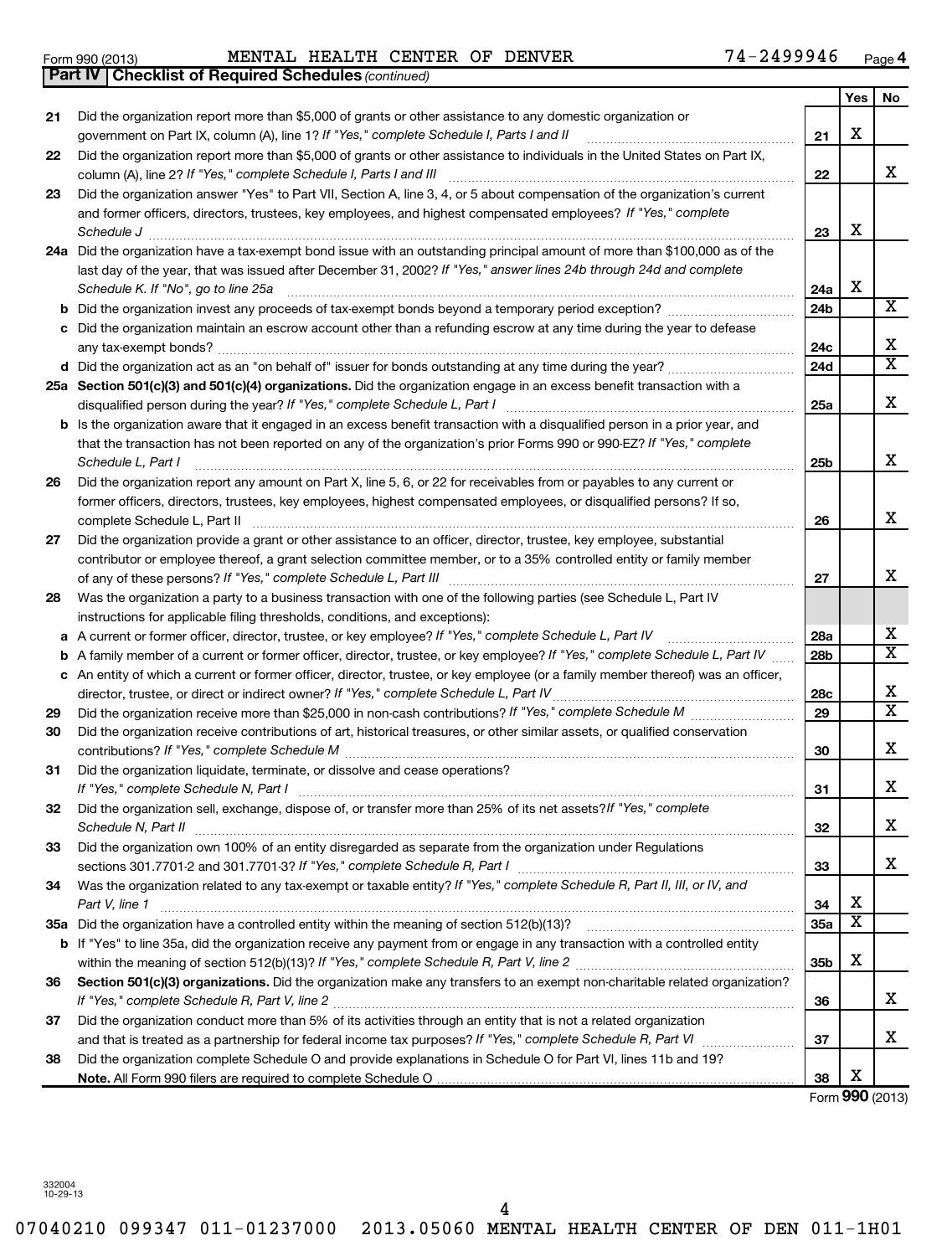|    | 74-2499946<br>MENTAL HEALTH CENTER OF DENVER<br>Form 990 (2013)                                                                                 |                |            | $Page$ <sup>5</sup>     |  |  |  |  |  |  |
|----|-------------------------------------------------------------------------------------------------------------------------------------------------|----------------|------------|-------------------------|--|--|--|--|--|--|
|    | <b>Statements Regarding Other IRS Filings and Tax Compliance</b><br>Part V                                                                      |                |            |                         |  |  |  |  |  |  |
|    | Check if Schedule O contains a response or note to any line in this Part V                                                                      |                |            |                         |  |  |  |  |  |  |
|    |                                                                                                                                                 |                | <b>Yes</b> | No                      |  |  |  |  |  |  |
|    | 129<br>1a                                                                                                                                       |                |            |                         |  |  |  |  |  |  |
| b  | ŋ<br>1 <sub>b</sub><br>Enter the number of Forms W-2G included in line 1a. Enter -0- if not applicable                                          |                |            |                         |  |  |  |  |  |  |
| c  | Did the organization comply with backup withholding rules for reportable payments to vendors and reportable gaming                              |                |            |                         |  |  |  |  |  |  |
|    |                                                                                                                                                 | 1c             | х          |                         |  |  |  |  |  |  |
|    | 2a Enter the number of employees reported on Form W-3, Transmittal of Wage and Tax Statements,                                                  |                |            |                         |  |  |  |  |  |  |
|    | 895<br>filed for the calendar year ending with or within the year covered by this return<br>2a                                                  |                |            |                         |  |  |  |  |  |  |
|    |                                                                                                                                                 | 2 <sub>b</sub> | х          |                         |  |  |  |  |  |  |
|    |                                                                                                                                                 |                |            |                         |  |  |  |  |  |  |
|    | 3a Did the organization have unrelated business gross income of \$1,000 or more during the year?                                                | 3a             |            | x                       |  |  |  |  |  |  |
|    |                                                                                                                                                 | 3 <sub>b</sub> |            |                         |  |  |  |  |  |  |
|    | 4a At any time during the calendar year, did the organization have an interest in, or a signature or other authority over, a                    |                |            |                         |  |  |  |  |  |  |
|    | financial account in a foreign country (such as a bank account, securities account, or other financial account)?                                | 4a             |            | х                       |  |  |  |  |  |  |
|    | <b>b</b> If "Yes," enter the name of the foreign country:                                                                                       |                |            |                         |  |  |  |  |  |  |
|    | See instructions for filing requirements for Form TD F 90-22.1, Report of Foreign Bank and Financial Accounts.                                  |                |            |                         |  |  |  |  |  |  |
|    |                                                                                                                                                 | 5a             |            | X                       |  |  |  |  |  |  |
|    |                                                                                                                                                 | 5 <sub>b</sub> |            | $\overline{\textbf{x}}$ |  |  |  |  |  |  |
|    |                                                                                                                                                 | 5 <sub>c</sub> |            |                         |  |  |  |  |  |  |
|    | 6a Does the organization have annual gross receipts that are normally greater than \$100,000, and did the organization solicit                  |                |            |                         |  |  |  |  |  |  |
|    |                                                                                                                                                 | 6а             |            | x                       |  |  |  |  |  |  |
|    | <b>b</b> If "Yes," did the organization include with every solicitation an express statement that such contributions or gifts                   |                |            |                         |  |  |  |  |  |  |
|    | were not tax deductible?                                                                                                                        | 6b             |            |                         |  |  |  |  |  |  |
| 7  | Organizations that may receive deductible contributions under section 170(c).                                                                   |                |            |                         |  |  |  |  |  |  |
| a  | Did the organization receive a payment in excess of \$75 made partly as a contribution and partly for goods and services provided to the payor? | 7a             |            | x                       |  |  |  |  |  |  |
| b  |                                                                                                                                                 |                |            |                         |  |  |  |  |  |  |
|    | c Did the organization sell, exchange, or otherwise dispose of tangible personal property for which it was required                             |                |            |                         |  |  |  |  |  |  |
|    |                                                                                                                                                 | 7c             |            | x                       |  |  |  |  |  |  |
|    | 7d                                                                                                                                              |                |            |                         |  |  |  |  |  |  |
|    | e Did the organization receive any funds, directly or indirectly, to pay premiums on a personal benefit contract?                               | 7е             |            | х                       |  |  |  |  |  |  |
| f. | Did the organization, during the year, pay premiums, directly or indirectly, on a personal benefit contract?                                    | 7f             |            | $\overline{\textbf{x}}$ |  |  |  |  |  |  |
|    | If the organization received a contribution of qualified intellectual property, did the organization file Form 8899 as required?                | 7g             |            |                         |  |  |  |  |  |  |
|    | h If the organization received a contribution of cars, boats, airplanes, or other vehicles, did the organization file a Form 1098-C?            | 7h             |            |                         |  |  |  |  |  |  |
| 8  | Sponsoring organizations maintaining donor advised funds and section $509(a)(3)$ supporting organizations. Did the supporting                   |                |            |                         |  |  |  |  |  |  |
|    | organization, or a donor advised fund maintained by a sponsoring organization, have excess business holdings at any time during the year?       | 8              |            |                         |  |  |  |  |  |  |
| 9  | Sponsoring organizations maintaining donor advised funds.                                                                                       |                |            |                         |  |  |  |  |  |  |
| а  |                                                                                                                                                 | 9а             |            |                         |  |  |  |  |  |  |
| b  |                                                                                                                                                 | 9b             |            |                         |  |  |  |  |  |  |
| 10 | Section 501(c)(7) organizations. Enter:                                                                                                         |                |            |                         |  |  |  |  |  |  |
| а  | 10a                                                                                                                                             |                |            |                         |  |  |  |  |  |  |
| b  | Gross receipts, included on Form 990, Part VIII, line 12, for public use of club facilities<br>10 <sub>b</sub>                                  |                |            |                         |  |  |  |  |  |  |
| 11 | Section 501(c)(12) organizations. Enter:                                                                                                        |                |            |                         |  |  |  |  |  |  |
| а  | 11a                                                                                                                                             |                |            |                         |  |  |  |  |  |  |
| b  | Gross income from other sources (Do not net amounts due or paid to other sources against                                                        |                |            |                         |  |  |  |  |  |  |
|    | amounts due or received from them.)<br>11b                                                                                                      |                |            |                         |  |  |  |  |  |  |
|    | 12a Section 4947(a)(1) non-exempt charitable trusts. Is the organization filing Form 990 in lieu of Form 1041?                                  | 12a            |            |                         |  |  |  |  |  |  |
| b  | If "Yes," enter the amount of tax-exempt interest received or accrued during the year<br>12b                                                    |                |            |                         |  |  |  |  |  |  |
| 13 | Section 501(c)(29) qualified nonprofit health insurance issuers.                                                                                |                |            |                         |  |  |  |  |  |  |
|    |                                                                                                                                                 | 13a            |            |                         |  |  |  |  |  |  |
|    | Note. See the instructions for additional information the organization must report on Schedule O.                                               |                |            |                         |  |  |  |  |  |  |
|    | <b>b</b> Enter the amount of reserves the organization is required to maintain by the states in which the                                       |                |            |                         |  |  |  |  |  |  |
|    | 13b                                                                                                                                             |                |            |                         |  |  |  |  |  |  |
|    | 13с                                                                                                                                             |                |            | x                       |  |  |  |  |  |  |
|    | 14a Did the organization receive any payments for indoor tanning services during the tax year?                                                  | 14a            |            |                         |  |  |  |  |  |  |
|    | <b>b</b> If "Yes," has it filed a Form 720 to report these payments? If "No," provide an explanation in Schedule O                              | 14b            |            |                         |  |  |  |  |  |  |

Form **990** (2013)

**5**

332005 10-29-13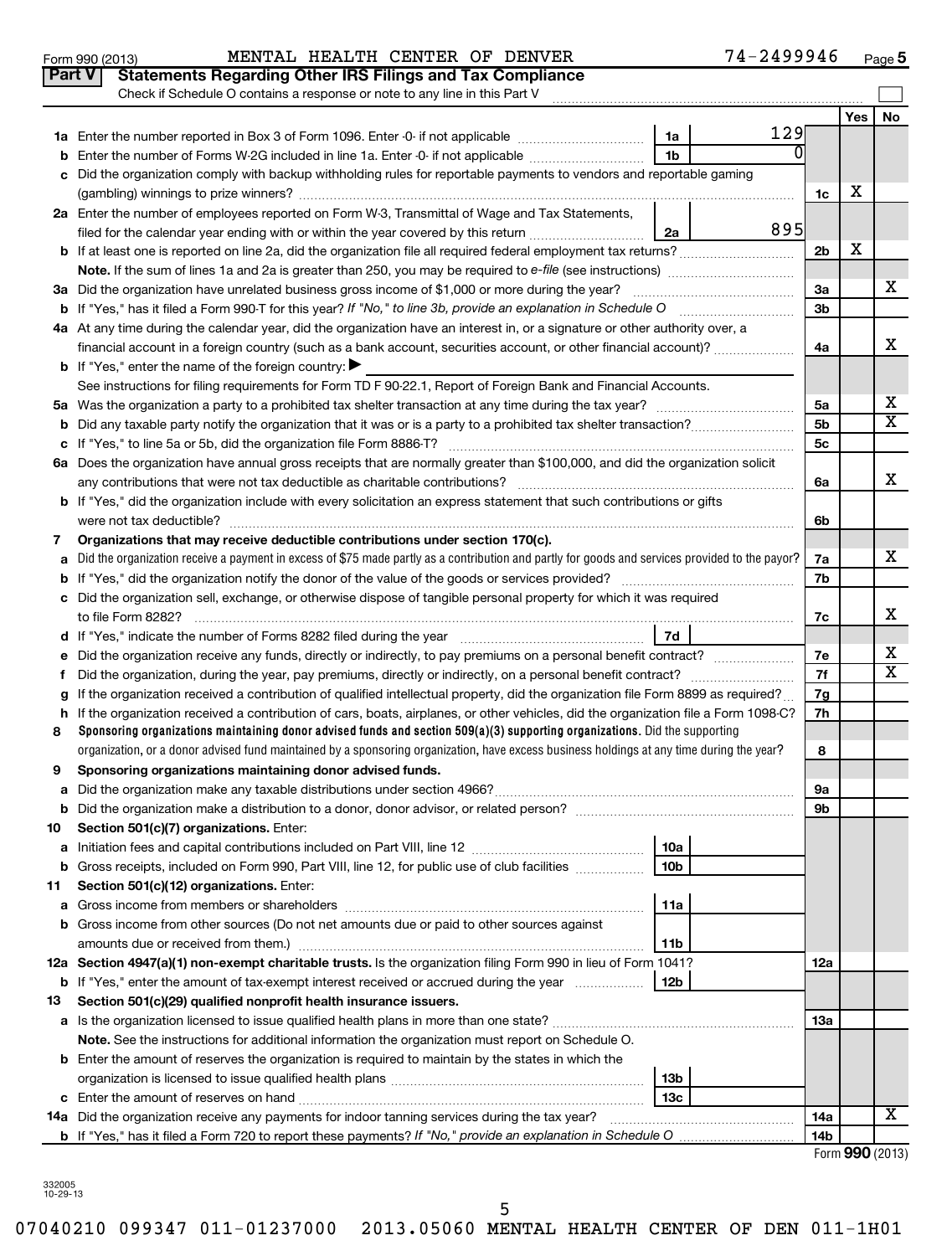**Section B. Policies** 

332006 10-29-13

#### Form 990 (2013) MENTAL HEALTH CENTER OF DENVER 74-2499946 <sub>Page</sub>

**6**

|                                                                                                                  | Part VI   Governance, Management, and Disclosure For each "Yes" response to lines 2 through 7b below, and for a "No" respons |
|------------------------------------------------------------------------------------------------------------------|------------------------------------------------------------------------------------------------------------------------------|
| to line 8a, 8b, or 10b below, describe the circumstances, processes, or changes in Schedule O. See instructions. |                                                                                                                              |

| Check if Schedule O contains a response or note to any line in this Part VI |  |  |  |  |  |  |  |  |     | ▵  |  |
|-----------------------------------------------------------------------------|--|--|--|--|--|--|--|--|-----|----|--|
| <b>Section A. Governing Body and Management</b>                             |  |  |  |  |  |  |  |  |     |    |  |
|                                                                             |  |  |  |  |  |  |  |  | Yes | No |  |
|                                                                             |  |  |  |  |  |  |  |  |     |    |  |

| <b>1a</b> Enter the number of voting members of the governing body at the end of the tax year                              | 16                                                                                                                                |  |  |    |  |   |  |  |  |
|----------------------------------------------------------------------------------------------------------------------------|-----------------------------------------------------------------------------------------------------------------------------------|--|--|----|--|---|--|--|--|
|                                                                                                                            | If there are material differences in voting rights among members of the governing body, or if the governing                       |  |  |    |  |   |  |  |  |
|                                                                                                                            | body delegated broad authority to an executive committee or similar committee, explain in Schedule O.                             |  |  |    |  |   |  |  |  |
|                                                                                                                            | <b>b</b> Enter the number of voting members included in line 1a, above, who are independent<br>1b                                 |  |  |    |  |   |  |  |  |
| 2                                                                                                                          | Did any officer, director, trustee, or key employee have a family relationship or a business relationship with any other          |  |  |    |  |   |  |  |  |
| officer, director, trustee, or key employee?                                                                               |                                                                                                                                   |  |  |    |  |   |  |  |  |
| Did the organization delegate control over management duties customarily performed by or under the direct supervision<br>3 |                                                                                                                                   |  |  |    |  |   |  |  |  |
| of officers, directors, or trustees, or key employees to a management company or other person?                             |                                                                                                                                   |  |  |    |  |   |  |  |  |
| Did the organization make any significant changes to its governing documents since the prior Form 990 was filed?<br>4      |                                                                                                                                   |  |  |    |  |   |  |  |  |
| Did the organization become aware during the year of a significant diversion of the organization's assets?<br>5            |                                                                                                                                   |  |  |    |  |   |  |  |  |
| 6                                                                                                                          | Did the organization have members or stockholders?                                                                                |  |  |    |  |   |  |  |  |
|                                                                                                                            | 7a Did the organization have members, stockholders, or other persons who had the power to elect or appoint one or                 |  |  |    |  |   |  |  |  |
|                                                                                                                            | more members of the governing body?                                                                                               |  |  | 7a |  | x |  |  |  |
|                                                                                                                            | <b>b</b> Are any governance decisions of the organization reserved to (or subject to approval by) members, stockholders, or       |  |  |    |  |   |  |  |  |
|                                                                                                                            | persons other than the governing body?                                                                                            |  |  |    |  |   |  |  |  |
| 8                                                                                                                          | Did the organization contemporaneously document the meetings held or written actions undertaken during the year by the following: |  |  |    |  |   |  |  |  |
|                                                                                                                            | <b>a</b> The governing body?                                                                                                      |  |  |    |  |   |  |  |  |
| <b>b</b> Each committee with authority to act on behalf of the governing body?                                             |                                                                                                                                   |  |  |    |  |   |  |  |  |
| Is there any officer, director, trustee, or key employee listed in Part VII, Section A, who cannot be reached at the<br>9  |                                                                                                                                   |  |  |    |  |   |  |  |  |
| organization's mailing address? If "Yes," provide the names and addresses in Schedule O                                    |                                                                                                                                   |  |  |    |  |   |  |  |  |

*(This Section B requests information about policies not required by the Internal Revenue Code.)*

|     |                                                                                                                                                                                                                                          |                 | Yes                          | No |  |  |  |
|-----|------------------------------------------------------------------------------------------------------------------------------------------------------------------------------------------------------------------------------------------|-----------------|------------------------------|----|--|--|--|
|     |                                                                                                                                                                                                                                          | 10a             |                              | X  |  |  |  |
|     | <b>b</b> If "Yes," did the organization have written policies and procedures governing the activities of such chapters, affiliates,                                                                                                      |                 |                              |    |  |  |  |
|     | and branches to ensure their operations are consistent with the organization's exempt purposes?                                                                                                                                          | 10 <sub>b</sub> |                              |    |  |  |  |
|     | 11a Has the organization provided a complete copy of this Form 990 to all members of its governing body before filing the form?                                                                                                          | 11a             | $\overline{\textbf{x}}$      |    |  |  |  |
|     | Describe in Schedule O the process, if any, used by the organization to review this Form 990.<br>b                                                                                                                                       |                 |                              |    |  |  |  |
| 12a | Did the organization have a written conflict of interest policy? If "No," go to line 13                                                                                                                                                  | 12a             | х<br>$\overline{\text{x}}$   |    |  |  |  |
| b   | Were officers, directors, or trustees, and key employees required to disclose annually interests that could give rise to conflicts?                                                                                                      |                 |                              |    |  |  |  |
| c   | Did the organization regularly and consistently monitor and enforce compliance with the policy? If "Yes," describe<br>in Schedule O how this was done                                                                                    | 12 <sub>c</sub> | х                            |    |  |  |  |
| 13  | Did the organization have a written whistleblower policy?                                                                                                                                                                                | 13              | $\overline{\texttt{x}}$<br>X |    |  |  |  |
| 14  | Did the organization have a written document retention and destruction policy? [11] manufaction in the organization have a written document retention and destruction policy?                                                            |                 |                              |    |  |  |  |
| 15  | Did the process for determining compensation of the following persons include a review and approval by independent                                                                                                                       |                 |                              |    |  |  |  |
|     | persons, comparability data, and contemporaneous substantiation of the deliberation and decision?                                                                                                                                        |                 | х                            |    |  |  |  |
| a   | The organization's CEO, Executive Director, or top management official manufactured content of the organization's CEO, Executive Director, or top management official manufactured content of the state of the state of the st           |                 |                              |    |  |  |  |
|     | Other officers or key employees of the organization<br>b                                                                                                                                                                                 |                 |                              |    |  |  |  |
|     | If "Yes" to line 15a or 15b, describe the process in Schedule O (see instructions).                                                                                                                                                      |                 |                              |    |  |  |  |
|     | 16a Did the organization invest in, contribute assets to, or participate in a joint venture or similar arrangement with a                                                                                                                |                 |                              |    |  |  |  |
|     | taxable entity during the year?                                                                                                                                                                                                          | <b>16a</b>      |                              | x  |  |  |  |
|     | <b>b</b> If "Yes," did the organization follow a written policy or procedure requiring the organization to evaluate its participation                                                                                                    |                 |                              |    |  |  |  |
|     | in joint venture arrangements under applicable federal tax law, and take steps to safeguard the organization's                                                                                                                           |                 |                              |    |  |  |  |
|     | exempt status with respect to such arrangements?                                                                                                                                                                                         | 16 <sub>b</sub> |                              |    |  |  |  |
|     | <b>Section C. Disclosure</b>                                                                                                                                                                                                             |                 |                              |    |  |  |  |
| 17  | <b>NONE</b><br>List the states with which a copy of this Form 990 is required to be filed $\blacktriangleright$                                                                                                                          |                 |                              |    |  |  |  |
| 18  | Section 6104 requires an organization to make its Forms 1023 (or 1024 if applicable), 990, and 990-T (Section 501(c)(3)s only) available                                                                                                 |                 |                              |    |  |  |  |
|     | for public inspection. Indicate how you made these available. Check all that apply.<br>$\lfloor x \rfloor$ Upon request<br>$ \mathbf{X} $ Own website<br>$\lfloor \mathbf{X} \rfloor$ Another's website<br>Other (explain in Schedule O) |                 |                              |    |  |  |  |
| 19  | Describe in Schedule O whether (and if so, how), the organization made its governing documents, conflict of interest policy, and financial                                                                                               |                 |                              |    |  |  |  |
|     | statements available to the public during the tax year.                                                                                                                                                                                  |                 |                              |    |  |  |  |
| 20  | State the name, physical address, and telephone number of the person who possesses the books and records of the organization:<br>CYNTHIA NELSON - (303) 504-6500                                                                         |                 |                              |    |  |  |  |
|     | 80219<br>4141 E DICKENSON PLACE, DENVER, CO                                                                                                                                                                                              |                 |                              |    |  |  |  |

Form **990** (2013)

| ---------------- |                                                                              |  |  |  | - - - - - |
|------------------|------------------------------------------------------------------------------|--|--|--|-----------|
|                  |                                                                              |  |  |  |           |
|                  | 07040210 099347 011-01237000 2013.05060 MENTAL HEALTH CENTER OF DEN 011-1H01 |  |  |  |           |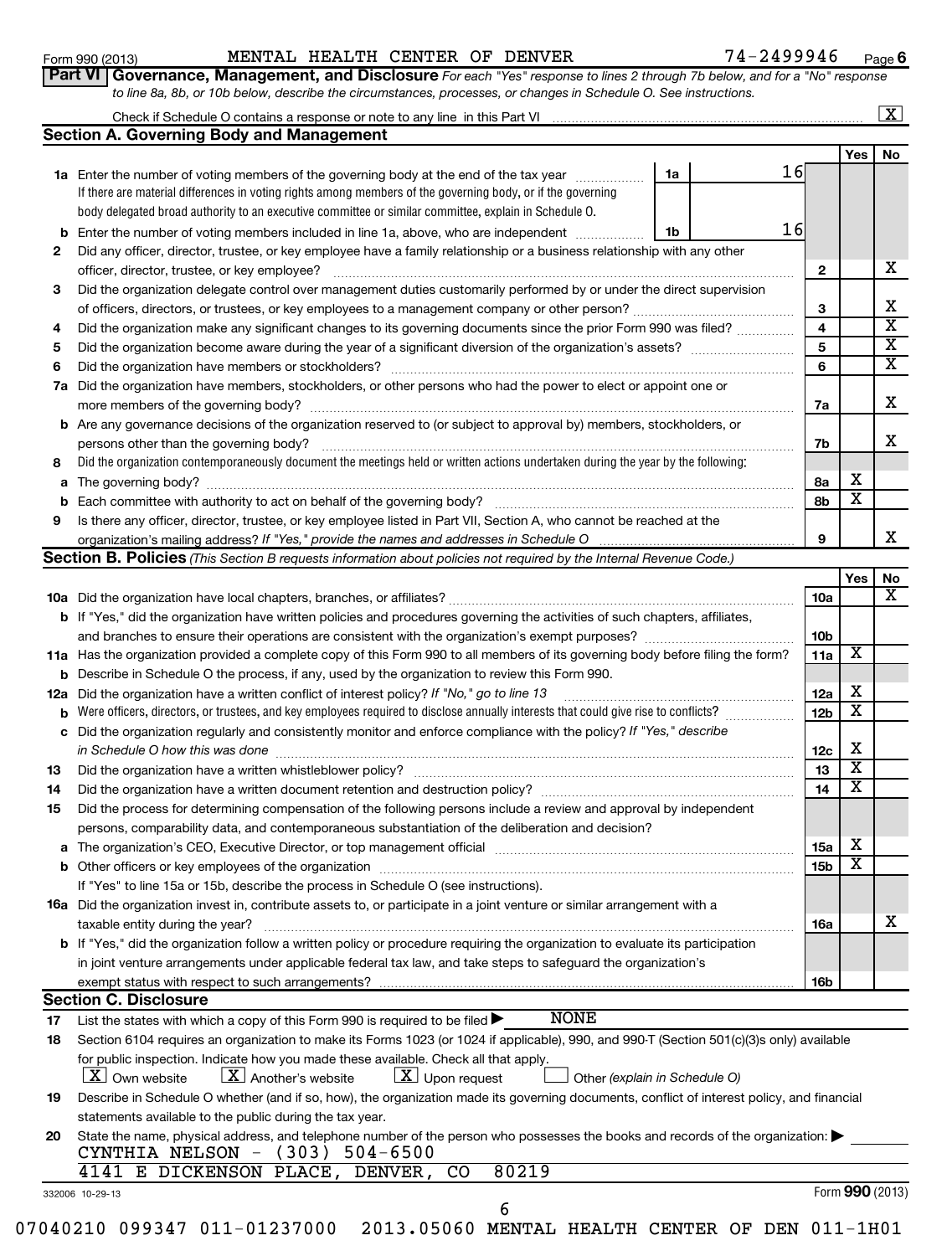| Part VII Compensation of Officers, Directors, Trustees, Key Employees, Highest Compensated                                                                 |  |
|------------------------------------------------------------------------------------------------------------------------------------------------------------|--|
| <b>Employees, and Independent Contractors</b>                                                                                                              |  |
| Check if Schedule O contains a response or note to any line in this Part VII                                                                               |  |
| Section A. Officers, Directors, Trustees, Key Employees, and Highest Compensated Employees                                                                 |  |
| 1a Complete this table for all persons required to be listed. Report compensation for the calendar year ending with or within the organization's tax year. |  |

**•** List all of the organization's current officers, directors, trustees (whether individuals or organizations), regardless of amount of compensation. Enter -0- in columns  $(D)$ ,  $(E)$ , and  $(F)$  if no compensation was paid.

**•** List all of the organization's **current** key employees, if any. See instructions for definition of "key employee."

**•** List the organization's five *current* highest compensated employees (other than an officer, director, trustee, or key employee) who received reportable compensation (Box 5 of Form W-2 and/or Box 7 of Form 1099-MISC) of more than \$100,000 from the organization and any related organizations.

 $\bullet$  List all of the organization's former officers, key employees, and highest compensated employees who received more than \$100,000 of reportable compensation from the organization and any related organizations.

**•** List all of the organization's former directors or trustees that received, in the capacity as a former director or trustee of the organization, more than \$10,000 of reportable compensation from the organization and any related organizations.

List persons in the following order: individual trustees or directors; institutional trustees; officers; key employees; highest compensated employees; and former such persons.

Check this box if neither the organization nor any related organization compensated any current officer, director, or trustee.  $\left\vert \cdot\right\vert$ 

| (A)                                   | (B)                  |                                |                                                              | (C)         |              |                                 |        | (D)                        | (E)                        | (F)                    |
|---------------------------------------|----------------------|--------------------------------|--------------------------------------------------------------|-------------|--------------|---------------------------------|--------|----------------------------|----------------------------|------------------------|
| Name and Title                        | Average<br>hours per |                                | (do not check more than one<br>box, unless person is both an | Position    |              |                                 |        | Reportable<br>compensation | Reportable<br>compensation | Estimated<br>amount of |
|                                       | week                 |                                | officer and a director/trustee)                              |             |              |                                 |        | from                       | from related               | other                  |
|                                       | (list any            |                                |                                                              |             |              |                                 |        | the                        | organizations              | compensation           |
|                                       | hours for            |                                |                                                              |             |              |                                 |        | organization               | (W-2/1099-MISC)            | from the               |
|                                       | related              |                                |                                                              |             |              |                                 |        | (W-2/1099-MISC)            |                            | organization           |
|                                       | organizations        |                                |                                                              |             |              |                                 |        |                            |                            | and related            |
|                                       | below<br>line)       | Individual trustee or director | Institutional trustee                                        | Officer     | Key employee | Highest compensated<br>employee | Former |                            |                            | organizations          |
| (1) R.J. ROSS, MDIV, MSA              | 1.00                 |                                |                                                              |             |              |                                 |        |                            |                            |                        |
| <b>BOARD CHAIR</b>                    |                      | $\mathbf X$                    |                                                              | $\mathbf X$ |              |                                 |        | 0.                         | 0.                         | $\mathbf 0$ .          |
| (2) RICK SIMMS, CPA                   | 1.00                 |                                |                                                              |             |              |                                 |        |                            |                            |                        |
| VICE CHAIR                            |                      | $\mathbf X$                    |                                                              | $\mathbf X$ |              |                                 |        | $\mathbf 0$ .              | 0                          | $\mathbf 0$ .          |
| CHARLES EVERILL<br>(3)                | 1.00                 |                                |                                                              |             |              |                                 |        |                            |                            |                        |
| <b>TREASURER</b>                      |                      | X                              |                                                              |             |              |                                 |        | $\mathbf 0$                | 0                          | $\mathbf 0$ .          |
| (4) ROBERTA PAYNE, PHD                | 1.00                 |                                |                                                              |             |              |                                 |        |                            |                            |                        |
| SECRETARY                             |                      | $\mathbf x$                    |                                                              | $\mathbf X$ |              |                                 |        | $\mathbf 0$ .              | $\mathbf 0$                | $\mathbf 0$ .          |
| (5) JUDITH A. KILBOURNE               | 1.00                 |                                |                                                              |             |              |                                 |        |                            |                            |                        |
| DEVELOPMENT COMMITTEE CHAI            |                      | $\mathbf x$                    |                                                              |             |              |                                 |        | $\mathbf 0$ .              | 0                          | $\mathbf 0$ .          |
| DR. NANCY GARY, PSYD<br>(6)           | 1.00                 |                                |                                                              |             |              |                                 |        |                            |                            |                        |
| NOMINATING COMMITTEE CHAIR            |                      | X                              |                                                              |             |              |                                 |        | $\mathbf 0$ .              | 0                          | $\mathbf 0$ .          |
| GARY MAY, MD<br>(7)                   | 1.00                 |                                |                                                              |             |              |                                 |        |                            |                            |                        |
| <b>DIRECTOR</b>                       |                      | X                              |                                                              |             |              |                                 |        | $\mathbf 0$ .              | 0                          | $\mathbf 0$ .          |
| DOUG LINKHART<br>(8)                  | 1.00                 |                                |                                                              |             |              |                                 |        |                            |                            |                        |
| <b>DIRECTOR</b>                       |                      | $\mathbf x$                    |                                                              |             |              |                                 |        | 0.                         | 0                          | $\mathbf 0$ .          |
| (9)<br>TIM HUDNER                     | 1.00                 |                                |                                                              |             |              |                                 |        |                            |                            |                        |
| <b>DIRECTOR</b>                       |                      | X                              |                                                              |             |              |                                 |        | $\mathbf 0$ .              | 0                          | $\mathbf 0$ .          |
| (10) CURTIS V. SMITH, JD              | 1.00                 |                                |                                                              |             |              |                                 |        |                            |                            |                        |
| <b>DIRECTOR</b>                       |                      | X                              |                                                              |             |              |                                 |        | $\mathbf 0$                | 0                          | $\mathbf 0$ .          |
| (11) JESSE OGAS                       | 1.00                 |                                |                                                              |             |              |                                 |        |                            |                            |                        |
| <b>DIRECTOR</b>                       |                      | X                              |                                                              |             |              |                                 |        | $\mathbf 0$                | 0                          | $\mathbf 0$ .          |
| (12) NATASHA FELTEN                   | 1.00                 |                                |                                                              |             |              |                                 |        |                            |                            |                        |
| <b>DIRECTOR</b>                       |                      | X                              |                                                              |             |              |                                 |        | 0.                         | $\mathbf 0$                | $\mathbf 0$ .          |
| (13) ELIZABETH A. ELDRIDGE            | 1.00                 |                                |                                                              |             |              |                                 |        |                            |                            |                        |
| <b>DIRECTOR</b>                       |                      | X                              |                                                              |             |              |                                 |        | $\mathbf 0$ .              | $\mathbf 0$                | $\mathbf 0$ .          |
| (14) LUCILLE JOHNSON                  | 1.00                 |                                |                                                              |             |              |                                 |        |                            |                            |                        |
| <b>DIRECTOR</b>                       |                      | X                              |                                                              |             |              |                                 |        | 0.                         | 0.                         | $\mathbf 0$ .          |
| (15) DANIELA E. STAMATOIU, M.D.       | 1.00                 |                                |                                                              |             |              |                                 |        | 0.                         | 0.                         |                        |
| <b>DIRECTOR</b>                       | 1.00                 | X                              |                                                              |             |              |                                 |        |                            |                            | $\mathbf 0$ .          |
| (16) VELVIA GARNER<br><b>DIRECTOR</b> |                      | X                              |                                                              |             |              |                                 |        | 0.                         | $\mathbf 0$ .              | $\mathbf 0$ .          |
| (17) MARY HAYNES                      | 1.00                 |                                |                                                              |             |              |                                 |        |                            |                            |                        |
| <b>DIRECTOR</b>                       |                      | $\rm X$                        |                                                              |             |              |                                 |        | $\mathbf 0$ .              | 0.                         | $0$ .                  |
|                                       |                      |                                |                                                              |             |              |                                 |        |                            |                            |                        |

332007 10-29-13

07040210 099347 011-01237000 2013.05060 MENTAL HEALTH CENTER OF DEN 011-1H01

7

Form (2013) **990**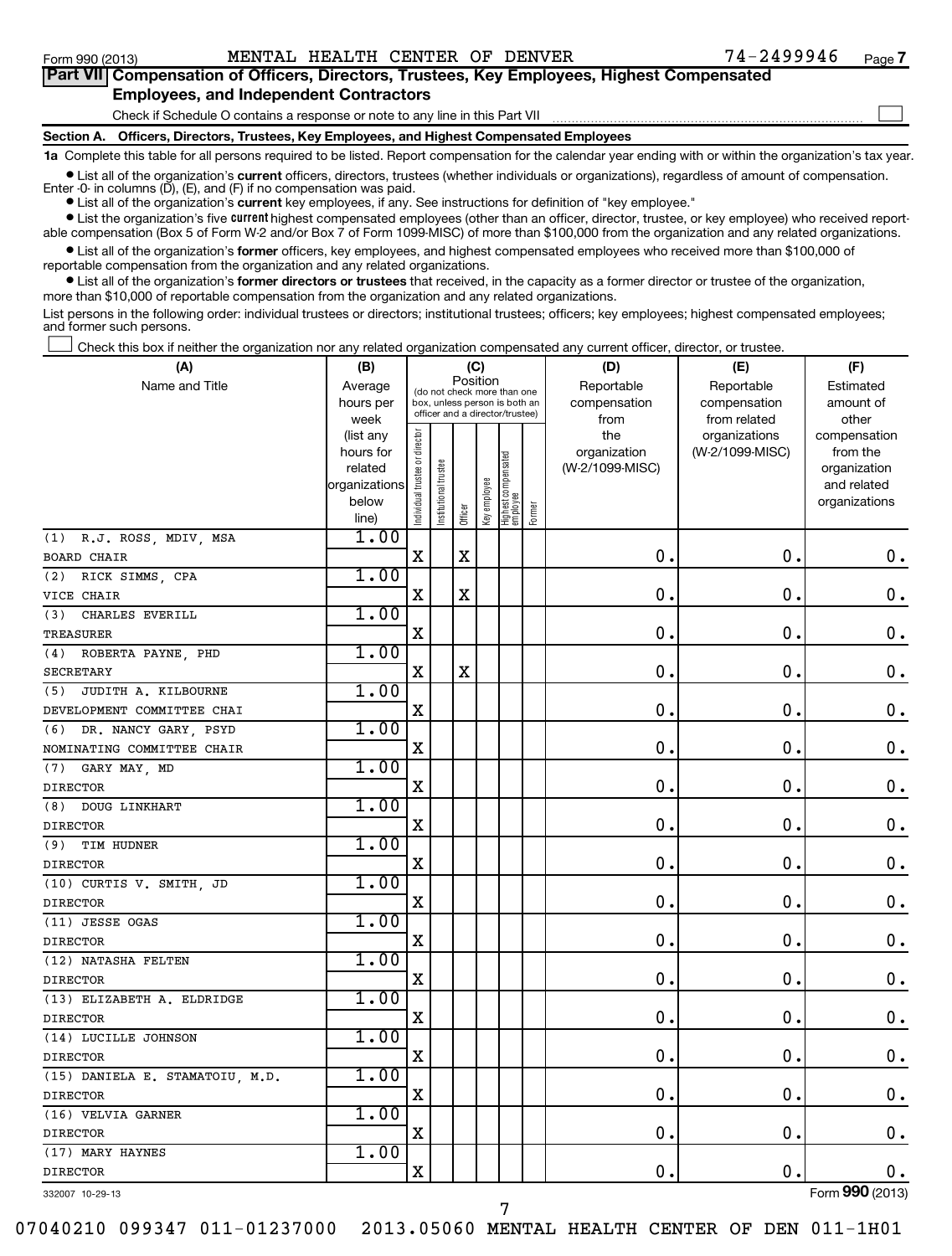| (B)<br>(C)<br>(A)<br>(D)<br>(E)<br>(F)<br>Position<br>(do not check more than one<br>Average<br>Name and title<br>Reportable<br>Reportable<br>Estimated<br>hours per<br>box, unless person is both an<br>compensation<br>compensation<br>amount of<br>officer and a director/trustee)<br>week<br>from related<br>other<br>from<br>(list any<br>Individual trustee or director<br>the<br>organizations<br>compensation<br>hours for<br>(W-2/1099-MISC)<br>organization<br>from the<br>Highest compensated<br>employee<br>Institutional trustee<br>related<br>(W-2/1099-MISC)<br>organization<br>organizations<br>Key employee<br>and related<br>below<br>organizations<br>Former<br>Officer<br>line)<br>1.00<br>$\mathbf 0$ .<br>$\mathbf 0$ .<br>$\mathbf X$<br>0.<br>1.00<br>$\mathbf X$<br>$\mathbf 0$ .<br>$\mathbf 0$ .<br>0.<br>40.00<br>$\mathbf 0$ .<br>16,227.<br>402,485.<br>X<br>40.00<br>$\mathbf X$<br>248,654.<br>$\mathbf 0$ .<br>7,079.<br>40.00<br>(22) CHERYL A. CLARK, M.D.<br>282,668.<br>0.<br>21,080.<br>X<br>40.00<br>$\mathbf 0$ .<br>19,457.<br>X<br>162,039.<br>40.00<br>(24) JODY T. RYAN, M.D.<br>0.<br>21,775.<br>X<br>236,463.<br>40.00<br>13,710.<br>204,846.<br>$\mathbf 0$ .<br>X<br>40.00<br>273,063.<br>X<br>0.<br>8,671.<br>107,999.<br>1,810,218.<br>$\overline{0}$ .<br>371,119.<br>σ.<br>57,171.<br>165, 170.<br>2,181,337.<br>σ.<br>Total number of individuals (including but not limited to those listed above) who received more than \$100,000 of reportable<br>$\mathbf{2}$<br>44<br>compensation from the organization $\blacktriangleright$<br>Yes<br>No<br>3<br>Did the organization list any former officer, director, or trustee, key employee, or highest compensated employee on<br>X<br>line 1a? If "Yes," complete Schedule J for such individual<br>3<br>For any individual listed on line 1a, is the sum of reportable compensation and other compensation from the organization<br>4<br>х<br>4<br>Did any person listed on line 1a receive or accrue compensation from any unrelated organization or individual for services<br>5<br>X<br>rendered to the organization? If "Yes," complete Schedule J for such person<br>5<br><b>Section B. Independent Contractors</b> | Part VII Section A. Officers, Directors, Trustees, Key Employees, and Highest Compensated Employees (continued) |  |  |  |  |  |  |  |  |  |  |
|---------------------------------------------------------------------------------------------------------------------------------------------------------------------------------------------------------------------------------------------------------------------------------------------------------------------------------------------------------------------------------------------------------------------------------------------------------------------------------------------------------------------------------------------------------------------------------------------------------------------------------------------------------------------------------------------------------------------------------------------------------------------------------------------------------------------------------------------------------------------------------------------------------------------------------------------------------------------------------------------------------------------------------------------------------------------------------------------------------------------------------------------------------------------------------------------------------------------------------------------------------------------------------------------------------------------------------------------------------------------------------------------------------------------------------------------------------------------------------------------------------------------------------------------------------------------------------------------------------------------------------------------------------------------------------------------------------------------------------------------------------------------------------------------------------------------------------------------------------------------------------------------------------------------------------------------------------------------------------------------------------------------------------------------------------------------------------------------------------------------------------------------------------------------------------------------------------------------------------|-----------------------------------------------------------------------------------------------------------------|--|--|--|--|--|--|--|--|--|--|
|                                                                                                                                                                                                                                                                                                                                                                                                                                                                                                                                                                                                                                                                                                                                                                                                                                                                                                                                                                                                                                                                                                                                                                                                                                                                                                                                                                                                                                                                                                                                                                                                                                                                                                                                                                                                                                                                                                                                                                                                                                                                                                                                                                                                                                 |                                                                                                                 |  |  |  |  |  |  |  |  |  |  |
|                                                                                                                                                                                                                                                                                                                                                                                                                                                                                                                                                                                                                                                                                                                                                                                                                                                                                                                                                                                                                                                                                                                                                                                                                                                                                                                                                                                                                                                                                                                                                                                                                                                                                                                                                                                                                                                                                                                                                                                                                                                                                                                                                                                                                                 |                                                                                                                 |  |  |  |  |  |  |  |  |  |  |
|                                                                                                                                                                                                                                                                                                                                                                                                                                                                                                                                                                                                                                                                                                                                                                                                                                                                                                                                                                                                                                                                                                                                                                                                                                                                                                                                                                                                                                                                                                                                                                                                                                                                                                                                                                                                                                                                                                                                                                                                                                                                                                                                                                                                                                 |                                                                                                                 |  |  |  |  |  |  |  |  |  |  |
|                                                                                                                                                                                                                                                                                                                                                                                                                                                                                                                                                                                                                                                                                                                                                                                                                                                                                                                                                                                                                                                                                                                                                                                                                                                                                                                                                                                                                                                                                                                                                                                                                                                                                                                                                                                                                                                                                                                                                                                                                                                                                                                                                                                                                                 |                                                                                                                 |  |  |  |  |  |  |  |  |  |  |
|                                                                                                                                                                                                                                                                                                                                                                                                                                                                                                                                                                                                                                                                                                                                                                                                                                                                                                                                                                                                                                                                                                                                                                                                                                                                                                                                                                                                                                                                                                                                                                                                                                                                                                                                                                                                                                                                                                                                                                                                                                                                                                                                                                                                                                 |                                                                                                                 |  |  |  |  |  |  |  |  |  |  |
|                                                                                                                                                                                                                                                                                                                                                                                                                                                                                                                                                                                                                                                                                                                                                                                                                                                                                                                                                                                                                                                                                                                                                                                                                                                                                                                                                                                                                                                                                                                                                                                                                                                                                                                                                                                                                                                                                                                                                                                                                                                                                                                                                                                                                                 |                                                                                                                 |  |  |  |  |  |  |  |  |  |  |
|                                                                                                                                                                                                                                                                                                                                                                                                                                                                                                                                                                                                                                                                                                                                                                                                                                                                                                                                                                                                                                                                                                                                                                                                                                                                                                                                                                                                                                                                                                                                                                                                                                                                                                                                                                                                                                                                                                                                                                                                                                                                                                                                                                                                                                 |                                                                                                                 |  |  |  |  |  |  |  |  |  |  |
|                                                                                                                                                                                                                                                                                                                                                                                                                                                                                                                                                                                                                                                                                                                                                                                                                                                                                                                                                                                                                                                                                                                                                                                                                                                                                                                                                                                                                                                                                                                                                                                                                                                                                                                                                                                                                                                                                                                                                                                                                                                                                                                                                                                                                                 |                                                                                                                 |  |  |  |  |  |  |  |  |  |  |
|                                                                                                                                                                                                                                                                                                                                                                                                                                                                                                                                                                                                                                                                                                                                                                                                                                                                                                                                                                                                                                                                                                                                                                                                                                                                                                                                                                                                                                                                                                                                                                                                                                                                                                                                                                                                                                                                                                                                                                                                                                                                                                                                                                                                                                 |                                                                                                                 |  |  |  |  |  |  |  |  |  |  |
|                                                                                                                                                                                                                                                                                                                                                                                                                                                                                                                                                                                                                                                                                                                                                                                                                                                                                                                                                                                                                                                                                                                                                                                                                                                                                                                                                                                                                                                                                                                                                                                                                                                                                                                                                                                                                                                                                                                                                                                                                                                                                                                                                                                                                                 | (18) NANCY WOLLEN                                                                                               |  |  |  |  |  |  |  |  |  |  |
|                                                                                                                                                                                                                                                                                                                                                                                                                                                                                                                                                                                                                                                                                                                                                                                                                                                                                                                                                                                                                                                                                                                                                                                                                                                                                                                                                                                                                                                                                                                                                                                                                                                                                                                                                                                                                                                                                                                                                                                                                                                                                                                                                                                                                                 | <b>DIRECTOR</b>                                                                                                 |  |  |  |  |  |  |  |  |  |  |
|                                                                                                                                                                                                                                                                                                                                                                                                                                                                                                                                                                                                                                                                                                                                                                                                                                                                                                                                                                                                                                                                                                                                                                                                                                                                                                                                                                                                                                                                                                                                                                                                                                                                                                                                                                                                                                                                                                                                                                                                                                                                                                                                                                                                                                 | (19) REED MORGAN                                                                                                |  |  |  |  |  |  |  |  |  |  |
|                                                                                                                                                                                                                                                                                                                                                                                                                                                                                                                                                                                                                                                                                                                                                                                                                                                                                                                                                                                                                                                                                                                                                                                                                                                                                                                                                                                                                                                                                                                                                                                                                                                                                                                                                                                                                                                                                                                                                                                                                                                                                                                                                                                                                                 | <b>DIRECTOR</b>                                                                                                 |  |  |  |  |  |  |  |  |  |  |
|                                                                                                                                                                                                                                                                                                                                                                                                                                                                                                                                                                                                                                                                                                                                                                                                                                                                                                                                                                                                                                                                                                                                                                                                                                                                                                                                                                                                                                                                                                                                                                                                                                                                                                                                                                                                                                                                                                                                                                                                                                                                                                                                                                                                                                 | (20) CARL CLARK, M.D.                                                                                           |  |  |  |  |  |  |  |  |  |  |
|                                                                                                                                                                                                                                                                                                                                                                                                                                                                                                                                                                                                                                                                                                                                                                                                                                                                                                                                                                                                                                                                                                                                                                                                                                                                                                                                                                                                                                                                                                                                                                                                                                                                                                                                                                                                                                                                                                                                                                                                                                                                                                                                                                                                                                 | CEO                                                                                                             |  |  |  |  |  |  |  |  |  |  |
|                                                                                                                                                                                                                                                                                                                                                                                                                                                                                                                                                                                                                                                                                                                                                                                                                                                                                                                                                                                                                                                                                                                                                                                                                                                                                                                                                                                                                                                                                                                                                                                                                                                                                                                                                                                                                                                                                                                                                                                                                                                                                                                                                                                                                                 | (21) FORREST M. CASON                                                                                           |  |  |  |  |  |  |  |  |  |  |
|                                                                                                                                                                                                                                                                                                                                                                                                                                                                                                                                                                                                                                                                                                                                                                                                                                                                                                                                                                                                                                                                                                                                                                                                                                                                                                                                                                                                                                                                                                                                                                                                                                                                                                                                                                                                                                                                                                                                                                                                                                                                                                                                                                                                                                 | CFO                                                                                                             |  |  |  |  |  |  |  |  |  |  |
|                                                                                                                                                                                                                                                                                                                                                                                                                                                                                                                                                                                                                                                                                                                                                                                                                                                                                                                                                                                                                                                                                                                                                                                                                                                                                                                                                                                                                                                                                                                                                                                                                                                                                                                                                                                                                                                                                                                                                                                                                                                                                                                                                                                                                                 |                                                                                                                 |  |  |  |  |  |  |  |  |  |  |
|                                                                                                                                                                                                                                                                                                                                                                                                                                                                                                                                                                                                                                                                                                                                                                                                                                                                                                                                                                                                                                                                                                                                                                                                                                                                                                                                                                                                                                                                                                                                                                                                                                                                                                                                                                                                                                                                                                                                                                                                                                                                                                                                                                                                                                 | MEDICAL DIRECTOR                                                                                                |  |  |  |  |  |  |  |  |  |  |
|                                                                                                                                                                                                                                                                                                                                                                                                                                                                                                                                                                                                                                                                                                                                                                                                                                                                                                                                                                                                                                                                                                                                                                                                                                                                                                                                                                                                                                                                                                                                                                                                                                                                                                                                                                                                                                                                                                                                                                                                                                                                                                                                                                                                                                 | (23) KRISTI MOCK                                                                                                |  |  |  |  |  |  |  |  |  |  |
|                                                                                                                                                                                                                                                                                                                                                                                                                                                                                                                                                                                                                                                                                                                                                                                                                                                                                                                                                                                                                                                                                                                                                                                                                                                                                                                                                                                                                                                                                                                                                                                                                                                                                                                                                                                                                                                                                                                                                                                                                                                                                                                                                                                                                                 | DIRECTOR OF ADULT RECOVERY                                                                                      |  |  |  |  |  |  |  |  |  |  |
|                                                                                                                                                                                                                                                                                                                                                                                                                                                                                                                                                                                                                                                                                                                                                                                                                                                                                                                                                                                                                                                                                                                                                                                                                                                                                                                                                                                                                                                                                                                                                                                                                                                                                                                                                                                                                                                                                                                                                                                                                                                                                                                                                                                                                                 |                                                                                                                 |  |  |  |  |  |  |  |  |  |  |
|                                                                                                                                                                                                                                                                                                                                                                                                                                                                                                                                                                                                                                                                                                                                                                                                                                                                                                                                                                                                                                                                                                                                                                                                                                                                                                                                                                                                                                                                                                                                                                                                                                                                                                                                                                                                                                                                                                                                                                                                                                                                                                                                                                                                                                 | PSYCHIATRIST                                                                                                    |  |  |  |  |  |  |  |  |  |  |
|                                                                                                                                                                                                                                                                                                                                                                                                                                                                                                                                                                                                                                                                                                                                                                                                                                                                                                                                                                                                                                                                                                                                                                                                                                                                                                                                                                                                                                                                                                                                                                                                                                                                                                                                                                                                                                                                                                                                                                                                                                                                                                                                                                                                                                 | (25) DALLAS FLEMING                                                                                             |  |  |  |  |  |  |  |  |  |  |
|                                                                                                                                                                                                                                                                                                                                                                                                                                                                                                                                                                                                                                                                                                                                                                                                                                                                                                                                                                                                                                                                                                                                                                                                                                                                                                                                                                                                                                                                                                                                                                                                                                                                                                                                                                                                                                                                                                                                                                                                                                                                                                                                                                                                                                 | PSYCHIATRIST                                                                                                    |  |  |  |  |  |  |  |  |  |  |
|                                                                                                                                                                                                                                                                                                                                                                                                                                                                                                                                                                                                                                                                                                                                                                                                                                                                                                                                                                                                                                                                                                                                                                                                                                                                                                                                                                                                                                                                                                                                                                                                                                                                                                                                                                                                                                                                                                                                                                                                                                                                                                                                                                                                                                 | (26) YVETTE BUXTON, M.D.                                                                                        |  |  |  |  |  |  |  |  |  |  |
|                                                                                                                                                                                                                                                                                                                                                                                                                                                                                                                                                                                                                                                                                                                                                                                                                                                                                                                                                                                                                                                                                                                                                                                                                                                                                                                                                                                                                                                                                                                                                                                                                                                                                                                                                                                                                                                                                                                                                                                                                                                                                                                                                                                                                                 | PSYCHIATRIST                                                                                                    |  |  |  |  |  |  |  |  |  |  |
|                                                                                                                                                                                                                                                                                                                                                                                                                                                                                                                                                                                                                                                                                                                                                                                                                                                                                                                                                                                                                                                                                                                                                                                                                                                                                                                                                                                                                                                                                                                                                                                                                                                                                                                                                                                                                                                                                                                                                                                                                                                                                                                                                                                                                                 |                                                                                                                 |  |  |  |  |  |  |  |  |  |  |
|                                                                                                                                                                                                                                                                                                                                                                                                                                                                                                                                                                                                                                                                                                                                                                                                                                                                                                                                                                                                                                                                                                                                                                                                                                                                                                                                                                                                                                                                                                                                                                                                                                                                                                                                                                                                                                                                                                                                                                                                                                                                                                                                                                                                                                 |                                                                                                                 |  |  |  |  |  |  |  |  |  |  |
|                                                                                                                                                                                                                                                                                                                                                                                                                                                                                                                                                                                                                                                                                                                                                                                                                                                                                                                                                                                                                                                                                                                                                                                                                                                                                                                                                                                                                                                                                                                                                                                                                                                                                                                                                                                                                                                                                                                                                                                                                                                                                                                                                                                                                                 |                                                                                                                 |  |  |  |  |  |  |  |  |  |  |
|                                                                                                                                                                                                                                                                                                                                                                                                                                                                                                                                                                                                                                                                                                                                                                                                                                                                                                                                                                                                                                                                                                                                                                                                                                                                                                                                                                                                                                                                                                                                                                                                                                                                                                                                                                                                                                                                                                                                                                                                                                                                                                                                                                                                                                 |                                                                                                                 |  |  |  |  |  |  |  |  |  |  |
|                                                                                                                                                                                                                                                                                                                                                                                                                                                                                                                                                                                                                                                                                                                                                                                                                                                                                                                                                                                                                                                                                                                                                                                                                                                                                                                                                                                                                                                                                                                                                                                                                                                                                                                                                                                                                                                                                                                                                                                                                                                                                                                                                                                                                                 |                                                                                                                 |  |  |  |  |  |  |  |  |  |  |
|                                                                                                                                                                                                                                                                                                                                                                                                                                                                                                                                                                                                                                                                                                                                                                                                                                                                                                                                                                                                                                                                                                                                                                                                                                                                                                                                                                                                                                                                                                                                                                                                                                                                                                                                                                                                                                                                                                                                                                                                                                                                                                                                                                                                                                 |                                                                                                                 |  |  |  |  |  |  |  |  |  |  |
|                                                                                                                                                                                                                                                                                                                                                                                                                                                                                                                                                                                                                                                                                                                                                                                                                                                                                                                                                                                                                                                                                                                                                                                                                                                                                                                                                                                                                                                                                                                                                                                                                                                                                                                                                                                                                                                                                                                                                                                                                                                                                                                                                                                                                                 |                                                                                                                 |  |  |  |  |  |  |  |  |  |  |
|                                                                                                                                                                                                                                                                                                                                                                                                                                                                                                                                                                                                                                                                                                                                                                                                                                                                                                                                                                                                                                                                                                                                                                                                                                                                                                                                                                                                                                                                                                                                                                                                                                                                                                                                                                                                                                                                                                                                                                                                                                                                                                                                                                                                                                 |                                                                                                                 |  |  |  |  |  |  |  |  |  |  |
|                                                                                                                                                                                                                                                                                                                                                                                                                                                                                                                                                                                                                                                                                                                                                                                                                                                                                                                                                                                                                                                                                                                                                                                                                                                                                                                                                                                                                                                                                                                                                                                                                                                                                                                                                                                                                                                                                                                                                                                                                                                                                                                                                                                                                                 |                                                                                                                 |  |  |  |  |  |  |  |  |  |  |
|                                                                                                                                                                                                                                                                                                                                                                                                                                                                                                                                                                                                                                                                                                                                                                                                                                                                                                                                                                                                                                                                                                                                                                                                                                                                                                                                                                                                                                                                                                                                                                                                                                                                                                                                                                                                                                                                                                                                                                                                                                                                                                                                                                                                                                 |                                                                                                                 |  |  |  |  |  |  |  |  |  |  |
|                                                                                                                                                                                                                                                                                                                                                                                                                                                                                                                                                                                                                                                                                                                                                                                                                                                                                                                                                                                                                                                                                                                                                                                                                                                                                                                                                                                                                                                                                                                                                                                                                                                                                                                                                                                                                                                                                                                                                                                                                                                                                                                                                                                                                                 |                                                                                                                 |  |  |  |  |  |  |  |  |  |  |
|                                                                                                                                                                                                                                                                                                                                                                                                                                                                                                                                                                                                                                                                                                                                                                                                                                                                                                                                                                                                                                                                                                                                                                                                                                                                                                                                                                                                                                                                                                                                                                                                                                                                                                                                                                                                                                                                                                                                                                                                                                                                                                                                                                                                                                 |                                                                                                                 |  |  |  |  |  |  |  |  |  |  |
| 1. Complete this table for your five bighest compensated independent contractors that resolved more than 0100.000 of compensation from                                                                                                                                                                                                                                                                                                                                                                                                                                                                                                                                                                                                                                                                                                                                                                                                                                                                                                                                                                                                                                                                                                                                                                                                                                                                                                                                                                                                                                                                                                                                                                                                                                                                                                                                                                                                                                                                                                                                                                                                                                                                                          |                                                                                                                 |  |  |  |  |  |  |  |  |  |  |

**1** Complete this table for your five highest compensated independent contractors that received more than \$100,000 of compensation from the organization. Report compensation for the calendar year ending with or within the organization's tax year.

| (A)                                                                                                                              | (B)                     | (C)             |
|----------------------------------------------------------------------------------------------------------------------------------|-------------------------|-----------------|
| Name and business address                                                                                                        | Description of services | Compensation    |
| DENVER HEALTH AND HOSPITAL AUTHORITY                                                                                             | MENTAL HEALTH           |                 |
| BANNOCK STREET, DENVER, CO 80204<br>777                                                                                          | <b>SERVICES</b>         | 1,343,592.      |
| PROCARE PBM, 1267 PROFESSIONAL PARKWAY,                                                                                          | PHARMACEUTICAL          |                 |
| GAINSVILLE, GA 30507                                                                                                             | DISTRIBUTION            | 1,247,216.      |
| COLORADO COALITION FOR HOMELESS                                                                                                  |                         |                 |
| 2111 CHAMPA STREET, DENVER, CO 30205                                                                                             | THERAPY SERVICES        | 1,091,897.      |
| BBVA COMPASS BANK                                                                                                                |                         |                 |
| 3000 ARAPHOE AVENUE, BOULDER, CO 80303                                                                                           | <b>SERVICE</b><br>DEBT  | 952,508.        |
| ARAPAHOE HOUSE                                                                                                                   |                         |                 |
| 8801 LIPAN STREET, THORNTON, CO 80260                                                                                            | THERAPY SERVICES        | 783,925.        |
| Total number of independent contractors (including but not limited to those listed above) who received more than<br>$\mathbf{2}$ |                         |                 |
| 33<br>$$100,000$ of compensation from the organization $\triangleright$                                                          |                         |                 |
| SEE PART VII, SECTION A CONTINUATION SHEETS                                                                                      |                         | Form 990 (2013) |
| 332008<br>10-29-13                                                                                                               |                         |                 |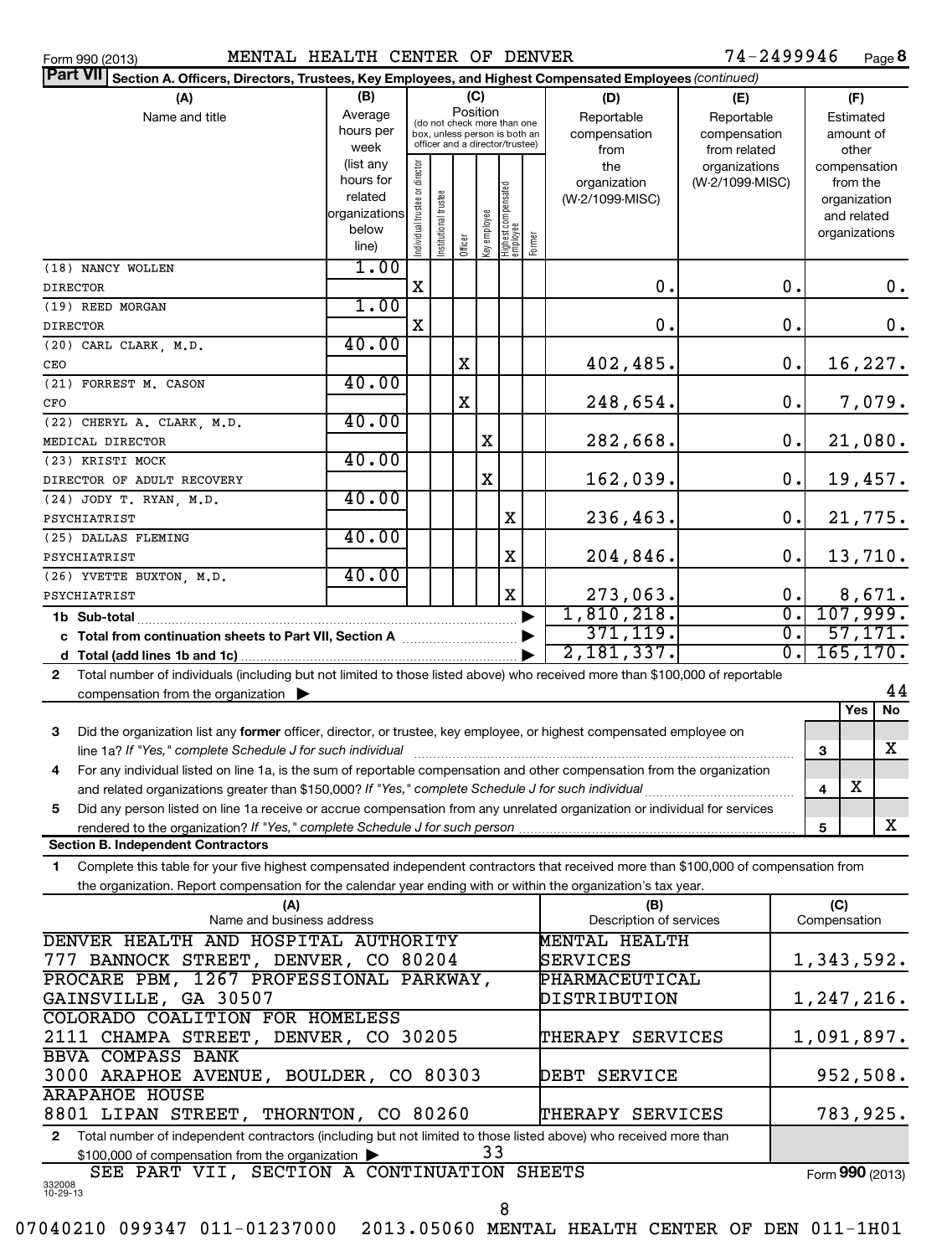MENTAL HEALTH CENTER OF DENVER 74-2499946

| <b>Part VII</b><br>Section A. Officers, Directors, Trustees, Key Employees, and Highest Compensated Employees (continued) |                                                                                     |                                |                       |                 |              |                              |        |                                                |                                                  |                                                                                   |  |  |
|---------------------------------------------------------------------------------------------------------------------------|-------------------------------------------------------------------------------------|--------------------------------|-----------------------|-----------------|--------------|------------------------------|--------|------------------------------------------------|--------------------------------------------------|-----------------------------------------------------------------------------------|--|--|
| (A)<br>Name and title                                                                                                     | (B)<br>Average<br>hours                                                             |                                |                       | (C)<br>Position |              | (check all that apply)       |        | (D)<br>Reportable<br>compensation              | (E)<br>Reportable<br>compensation                | (F)<br>Estimated<br>amount of                                                     |  |  |
|                                                                                                                           | per<br>week<br>(list any<br>hours for<br>related<br>organizations<br>below<br>line) | Individual trustee or director | Institutional trustee | Officer         | Key employee | Highest compensated employee | Former | from<br>the<br>organization<br>(W-2/1099-MISC) | from related<br>organizations<br>(W-2/1099-MISC) | other<br>compensation<br>from the<br>organization<br>and related<br>organizations |  |  |
| (27) JOHN MENNINGER, M.D.<br>PSYCHIATRIST                                                                                 | 40.00                                                                               |                                |                       |                 |              | $\mathbf X$                  |        | 190,713.                                       | $\mathbf 0$ .                                    | 28,492.                                                                           |  |  |
| (28) CASEY HELMKAMP WOLF                                                                                                  | 40.00                                                                               |                                |                       |                 |              |                              |        |                                                |                                                  |                                                                                   |  |  |
| PSYCHIATRIST                                                                                                              |                                                                                     |                                |                       |                 |              | X                            |        | 180,406.                                       | $0$ .                                            | 28,679.                                                                           |  |  |
|                                                                                                                           |                                                                                     |                                |                       |                 |              |                              |        |                                                |                                                  |                                                                                   |  |  |
|                                                                                                                           |                                                                                     |                                |                       |                 |              |                              |        |                                                |                                                  |                                                                                   |  |  |
|                                                                                                                           |                                                                                     |                                |                       |                 |              |                              |        |                                                |                                                  |                                                                                   |  |  |
|                                                                                                                           |                                                                                     |                                |                       |                 |              |                              |        |                                                |                                                  |                                                                                   |  |  |
|                                                                                                                           |                                                                                     |                                |                       |                 |              |                              |        |                                                |                                                  |                                                                                   |  |  |
|                                                                                                                           |                                                                                     |                                |                       |                 |              |                              |        |                                                |                                                  |                                                                                   |  |  |
|                                                                                                                           |                                                                                     |                                |                       |                 |              |                              |        |                                                |                                                  |                                                                                   |  |  |
|                                                                                                                           |                                                                                     |                                |                       |                 |              |                              |        |                                                |                                                  |                                                                                   |  |  |
|                                                                                                                           |                                                                                     |                                |                       |                 |              |                              |        |                                                |                                                  |                                                                                   |  |  |
|                                                                                                                           |                                                                                     |                                |                       |                 |              |                              |        |                                                |                                                  |                                                                                   |  |  |
|                                                                                                                           |                                                                                     |                                |                       |                 |              |                              |        |                                                |                                                  |                                                                                   |  |  |
|                                                                                                                           |                                                                                     |                                |                       |                 |              |                              |        |                                                |                                                  |                                                                                   |  |  |
|                                                                                                                           |                                                                                     |                                |                       |                 |              |                              |        |                                                |                                                  |                                                                                   |  |  |
|                                                                                                                           |                                                                                     |                                |                       |                 |              |                              |        |                                                |                                                  |                                                                                   |  |  |
|                                                                                                                           |                                                                                     |                                |                       |                 |              |                              |        |                                                |                                                  |                                                                                   |  |  |
|                                                                                                                           |                                                                                     |                                |                       |                 |              |                              |        |                                                |                                                  |                                                                                   |  |  |
|                                                                                                                           |                                                                                     |                                |                       |                 |              |                              |        |                                                |                                                  |                                                                                   |  |  |
|                                                                                                                           |                                                                                     |                                |                       |                 |              |                              |        |                                                |                                                  |                                                                                   |  |  |
|                                                                                                                           |                                                                                     |                                |                       |                 |              |                              |        |                                                |                                                  |                                                                                   |  |  |
|                                                                                                                           |                                                                                     |                                |                       |                 |              |                              |        | 371,119.                                       |                                                  | 57,171.                                                                           |  |  |

332201 05-01-13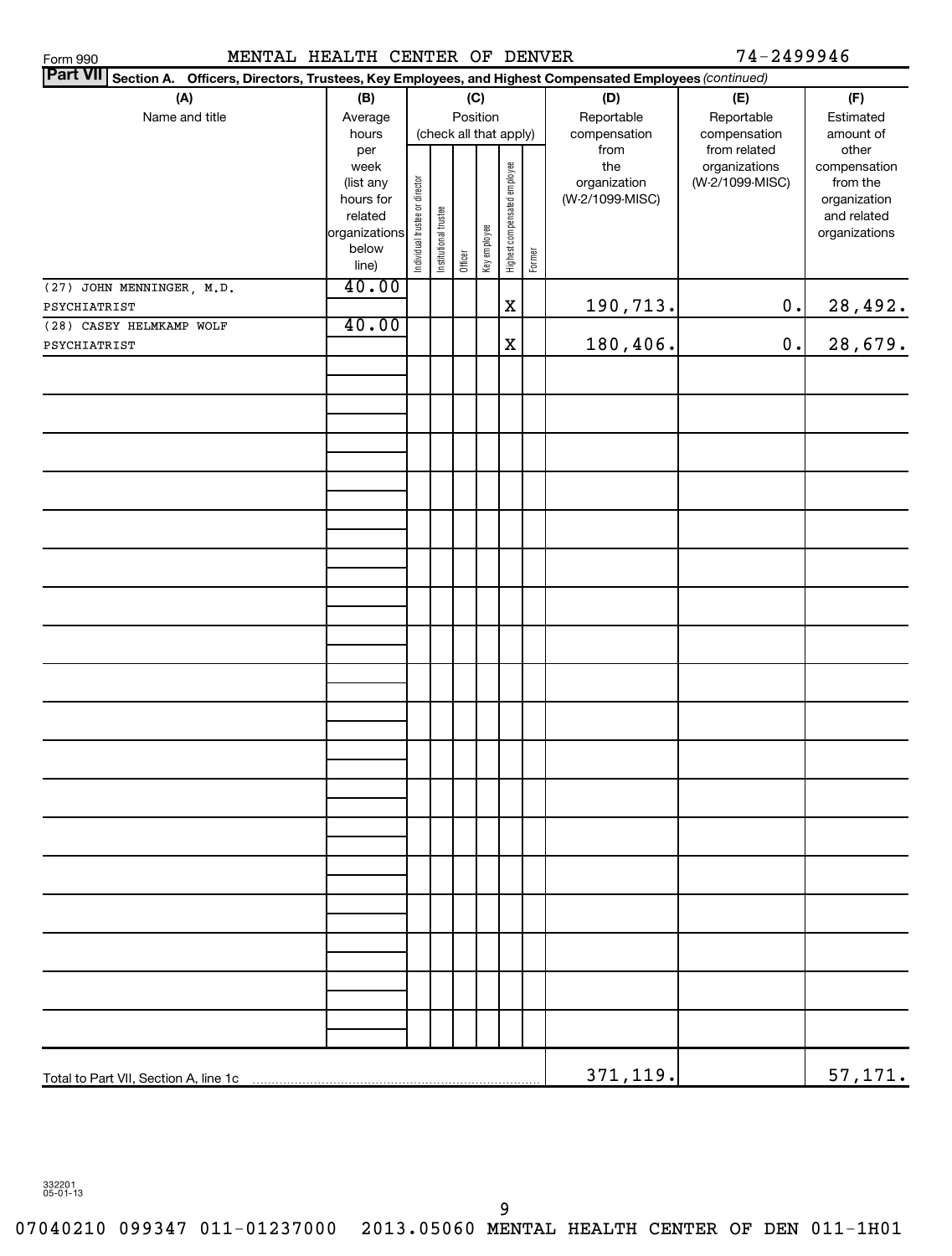| Form 990 (2013)  | MENTAL                      |
|------------------|-----------------------------|
| <b>Part VIII</b> | <b>Statement of Revenue</b> |

### Form 990 (2013) **MENTAL HEALTH CENTER OF DENVER** 7 4-2499946 Page

74-2499946 Page 9

|                                                           |    |                                                            |                |                           | Total revenue  | (B)<br>Related or<br>exempt function<br>revenue | (C)<br>Unrelated<br>business<br>revenue | (D)<br>Revenue excluded<br>from tax under<br>sections<br>512 - 514 |
|-----------------------------------------------------------|----|------------------------------------------------------------|----------------|---------------------------|----------------|-------------------------------------------------|-----------------------------------------|--------------------------------------------------------------------|
|                                                           |    | 1 a Federated campaigns                                    | 1a             |                           |                |                                                 |                                         |                                                                    |
|                                                           |    | <b>b</b> Membership dues                                   | 1 <sub>b</sub> |                           |                |                                                 |                                         |                                                                    |
|                                                           |    | c Fundraising events                                       | 1 <sub>c</sub> | 88,898.                   |                |                                                 |                                         |                                                                    |
|                                                           |    | d Related organizations                                    | 1 <sub>d</sub> |                           |                |                                                 |                                         |                                                                    |
|                                                           |    | e Government grants (contributions)                        | 1e             | 4,851,683.                |                |                                                 |                                         |                                                                    |
|                                                           |    | f All other contributions, gifts, grants, and              |                |                           |                |                                                 |                                         |                                                                    |
|                                                           |    | similar amounts not included above                         | 1f             | 2,874,238.                |                |                                                 |                                         |                                                                    |
|                                                           |    | <b>g</b> Noncash contributions included in lines 1a-1f: \$ |                |                           |                |                                                 |                                         |                                                                    |
| Contributions, Gifts, Grants<br>and Other Similar Amounts |    |                                                            |                | ▶                         | 7,814,819      |                                                 |                                         |                                                                    |
|                                                           |    |                                                            |                | <b>Business Code</b>      |                |                                                 |                                         |                                                                    |
|                                                           |    | 2 a MEDICAID                                               |                | 623990                    | 43, 276, 456.  | 43, 276, 456                                    |                                         |                                                                    |
| Program Service                                           |    | <b>b</b> COLORADO MENTAL HEALTH                            |                | 623990                    | 14,618,405.    | 14,618,405.                                     |                                         |                                                                    |
|                                                           |    | c PHARMACY                                                 |                | 446110                    | 10,071,803.    | 10,071,803.                                     |                                         |                                                                    |
|                                                           |    | d OTHER STATE AGENCIES                                     |                | 623990                    | 614,398.       | 614,398.                                        |                                         |                                                                    |
|                                                           |    | 623990<br>CLIENT FEES                                      |                | 557,505.                  | 557,505.       |                                                 |                                         |                                                                    |
|                                                           |    | f All other program service revenue                        |                | 623990                    | 1,431,624.     | 1,431,624                                       |                                         |                                                                    |
|                                                           |    |                                                            |                | ▶                         | 70,570,191     |                                                 |                                         |                                                                    |
|                                                           | 3  | Investment income (including dividends, interest, and      |                |                           |                |                                                 |                                         |                                                                    |
|                                                           |    |                                                            |                |                           | 45,782.        |                                                 |                                         | 45,782.                                                            |
|                                                           | 4  | Income from investment of tax-exempt bond proceeds         |                |                           |                |                                                 |                                         |                                                                    |
|                                                           | 5  |                                                            |                |                           |                |                                                 |                                         |                                                                    |
|                                                           |    |                                                            | (i) Real       | (ii) Personal             |                |                                                 |                                         |                                                                    |
|                                                           |    | 6 a Gross rents                                            |                |                           |                |                                                 |                                         |                                                                    |
|                                                           |    | <b>b</b> Less: rental expenses                             |                |                           |                |                                                 |                                         |                                                                    |
|                                                           |    | c Rental income or (loss)                                  |                |                           |                |                                                 |                                         |                                                                    |
|                                                           |    |                                                            |                | ▶                         |                |                                                 |                                         |                                                                    |
|                                                           |    | <b>7 a</b> Gross amount from sales of                      | (i) Securities | (ii) Other                |                |                                                 |                                         |                                                                    |
|                                                           |    | assets other than inventory                                |                |                           |                |                                                 |                                         |                                                                    |
|                                                           |    | <b>b</b> Less: cost or other basis                         |                |                           |                |                                                 |                                         |                                                                    |
|                                                           |    | and sales expenses                                         |                | 1,349,398.                |                |                                                 |                                         |                                                                    |
|                                                           |    |                                                            |                | $\overline{-1,349,398}$ . |                |                                                 |                                         |                                                                    |
|                                                           |    |                                                            |                | ▶                         | $-1, 349, 398$ |                                                 |                                         | $-1, 349, 398.$                                                    |
|                                                           |    | 8 a Gross income from fundraising events (not              |                |                           |                |                                                 |                                         |                                                                    |
| 9D                                                        |    |                                                            |                |                           |                |                                                 |                                         |                                                                    |
|                                                           |    | contributions reported on line 1c). See                    |                |                           |                |                                                 |                                         |                                                                    |
|                                                           |    |                                                            |                | 0.                        |                |                                                 |                                         |                                                                    |
| Other Rever                                               |    |                                                            |                | 51,079.<br>b              |                |                                                 |                                         |                                                                    |
|                                                           |    | c Net income or (loss) from fundraising events             |                | ▶<br>.                    | $-51,079.$     |                                                 |                                         | $-51,079.$                                                         |
|                                                           |    | 9 a Gross income from gaming activities. See               |                |                           |                |                                                 |                                         |                                                                    |
|                                                           |    |                                                            |                |                           |                |                                                 |                                         |                                                                    |
|                                                           |    |                                                            |                | b                         |                |                                                 |                                         |                                                                    |
|                                                           |    | c Net income or (loss) from gaming activities              |                |                           |                |                                                 |                                         |                                                                    |
|                                                           |    | 10 a Gross sales of inventory, less returns                |                |                           |                |                                                 |                                         |                                                                    |
|                                                           |    |                                                            |                |                           |                |                                                 |                                         |                                                                    |
|                                                           |    | <b>b</b> Less: cost of goods sold                          |                | b                         |                |                                                 |                                         |                                                                    |
|                                                           |    | c Net income or (loss) from sales of inventory             |                |                           |                |                                                 |                                         |                                                                    |
|                                                           |    | Miscellaneous Revenue                                      |                | <b>Business Code</b>      |                |                                                 |                                         |                                                                    |
|                                                           |    | 11 a MISCELLANEOUS INCOME                                  |                | 900099                    | 469,912.       | 469,912                                         |                                         |                                                                    |
|                                                           | b  |                                                            |                |                           |                |                                                 |                                         |                                                                    |
|                                                           | c  |                                                            |                |                           |                |                                                 |                                         |                                                                    |
|                                                           |    |                                                            |                |                           |                |                                                 |                                         |                                                                    |
|                                                           |    |                                                            |                | ▶                         | 469,912.       |                                                 |                                         |                                                                    |
|                                                           | 12 | Total revenue. See instructions.                           |                |                           | 77,500,227.    | 71,040,103.                                     |                                         | $-1,354,695.$<br>0.                                                |
| 332009<br>10-29-13                                        |    |                                                            |                |                           |                |                                                 |                                         | Form 990 (2013)                                                    |

07040210 099347 011-01237000 2013.05060 MENTAL HEALTH CENTER OF DEN 011-1H01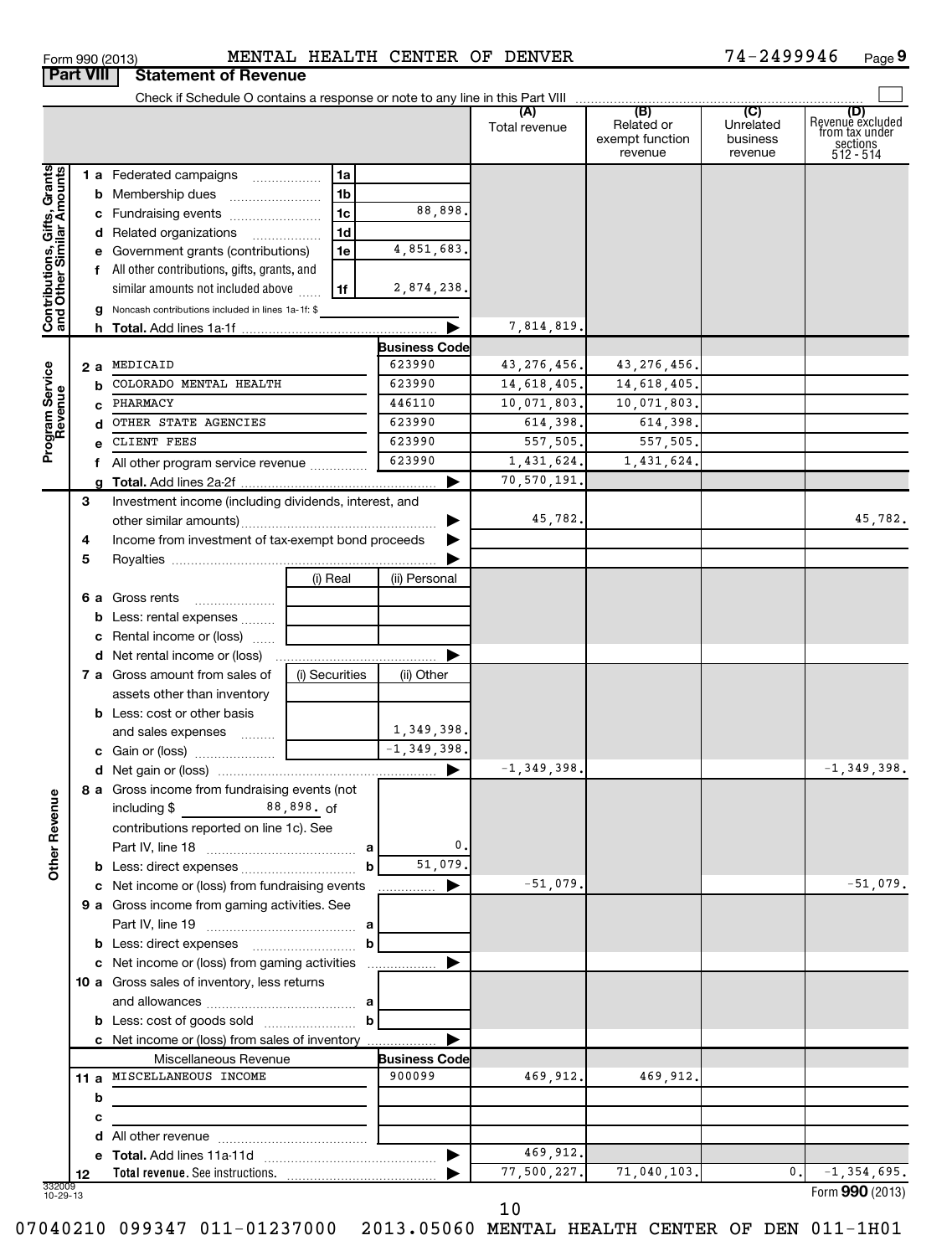#### Form 990 (2013) MENTAL HEALTH CENTER OF DENVER 74-2499946 <sub>Page</sub>

74-2499946 Page 10

|              | Section 501(c)(3) and 501(c)(4) organizations must complete all columns. All other organizations must complete column (A).                                |                           |                             |                                    | $\overline{\mathbf{x}}$ |
|--------------|-----------------------------------------------------------------------------------------------------------------------------------------------------------|---------------------------|-----------------------------|------------------------------------|-------------------------|
|              | Check if Schedule O contains a response or note to any line in this Part IX                                                                               | (A)                       | (B)                         | (C)                                | (D)                     |
|              | Do not include amounts reported on lines 6b,<br>7b, 8b, 9b, and 10b of Part VIII.                                                                         | Total expenses            | Program service<br>expenses | Management and<br>general expenses | Fundraising<br>expenses |
| 1.           | Grants and other assistance to governments and                                                                                                            |                           |                             |                                    |                         |
|              | organizations in the United States. See Part IV, line 21                                                                                                  | 971,521.                  | 971,521.                    |                                    |                         |
| $\mathbf{2}$ | Grants and other assistance to individuals in                                                                                                             |                           |                             |                                    |                         |
|              | the United States. See Part IV, line 22                                                                                                                   |                           |                             |                                    |                         |
| 3            | Grants and other assistance to governments,                                                                                                               |                           |                             |                                    |                         |
|              | organizations, and individuals outside the                                                                                                                |                           |                             |                                    |                         |
|              | United States. See Part IV, lines 15 and 16                                                                                                               |                           |                             |                                    |                         |
| 4            | Benefits paid to or for members                                                                                                                           |                           |                             |                                    |                         |
| 5            | Compensation of current officers, directors,                                                                                                              |                           |                             | 210,037.                           |                         |
|              | trustees, and key employees                                                                                                                               | 1,896,556.                | 1,686,519.                  |                                    |                         |
| 6            | Compensation not included above, to disqualified                                                                                                          |                           |                             |                                    |                         |
|              | persons (as defined under section 4958(f)(1)) and                                                                                                         |                           |                             |                                    |                         |
|              | persons described in section 4958(c)(3)(B)                                                                                                                |                           | $29,376,634.$ $23,699,577.$ | 5,428,373.                         | 248,684.                |
| 7            |                                                                                                                                                           |                           |                             |                                    |                         |
| 8            | Pension plan accruals and contributions (include                                                                                                          | 557,623.                  | 454, 144.                   | 99,808.                            |                         |
| 9            | section 401(k) and 403(b) employer contributions)                                                                                                         |                           | $4,426,361.$ 3,631,837.     | 767, 312.                          | $\frac{3,671}{27,212}$  |
|              |                                                                                                                                                           | 2,330,903.                | 1,918,366.                  | 398,484.                           | 14,053.                 |
| 10<br>11     | Fees for services (non-employees):                                                                                                                        |                           |                             |                                    |                         |
| a            |                                                                                                                                                           |                           |                             |                                    |                         |
| b            |                                                                                                                                                           | 78, 140.                  | 6,609.                      | 71,531.                            |                         |
| с            |                                                                                                                                                           | 116, 772.                 | 9,877.                      | 106,895.                           |                         |
| d            |                                                                                                                                                           |                           |                             |                                    |                         |
| e            | Professional fundraising services. See Part IV, line 17                                                                                                   | 52,000.                   |                             |                                    | 52,000.                 |
| f            | Investment management fees                                                                                                                                |                           |                             |                                    |                         |
| g            | Other. (If line 11g amount exceeds 10% of line 25,                                                                                                        |                           |                             |                                    |                         |
|              | column (A) amount, list line 11g expenses on Sch O.)                                                                                                      |                           | $3,325,353.$ 3, 144, 113.   | 177,308.                           | 3,932.                  |
| 12           |                                                                                                                                                           | 655,909.                  | 655,909.                    |                                    |                         |
| 13           |                                                                                                                                                           | 159,974.                  | 127, 717.                   | 31, 235.                           | 1,022.                  |
| 14           |                                                                                                                                                           | 1,607,267.                | 1,256,044.                  | 339,074.                           | 12, 149.                |
| 15           |                                                                                                                                                           |                           |                             |                                    |                         |
| 16           |                                                                                                                                                           | 1,889,436.                | 1,864,562.                  | $\overline{24,874}$ .              |                         |
| 17           |                                                                                                                                                           | 662,931.                  | 557,298.                    | 99, 277.                           | 6,356.                  |
| 18           | Payments of travel or entertainment expenses                                                                                                              |                           |                             |                                    |                         |
|              | for any federal, state, or local public officials                                                                                                         |                           |                             |                                    |                         |
| 19           | Conferences, conventions, and meetings                                                                                                                    |                           |                             |                                    |                         |
| 20           | Interest                                                                                                                                                  | 732,631.                  | 660,514.                    | 71,318.                            | 799.                    |
| 21           |                                                                                                                                                           |                           |                             |                                    |                         |
| 22           | Depreciation, depletion, and amortization                                                                                                                 | 2,077,302.                | 1,795,364.                  | 274,943.                           | 6,995.                  |
| 23           | Insurance                                                                                                                                                 | 359,041.                  | 265,589.                    | 91,958.                            | 1,494.                  |
| 24           | Other expenses. Itemize expenses not covered<br>above. (List miscellaneous expenses in line 24e. If line<br>24e amount exceeds 10% of line 25, column (A) |                           |                             |                                    |                         |
|              | amount, list line 24e expenses on Schedule 0.)                                                                                                            |                           |                             |                                    |                         |
| a            | PHARMACEUTICAL COSTS                                                                                                                                      | 9,877,763.                | 9,877,763.                  |                                    |                         |
| b            | <b>MEDICAL AND LAB</b>                                                                                                                                    | 1,536,940.                | 1,536,940.                  |                                    |                         |
|              | MAINTENANCE AND REPAIRS                                                                                                                                   | 886,792.                  | 773,007.                    | 112,121.                           | 1,664.                  |
| d            | OTHER COSTS                                                                                                                                               | 814, 120.                 | 326,877.                    | 487,243.                           | Ο.                      |
| е            | SEE SCH O<br>All other expenses                                                                                                                           | 3,501,112.<br>67,893,081. | 2,778,450.<br>57,998,597.   | 718, 168.<br>9,509,959.            | 4,494.<br>384, 525.     |
| 25           | Total functional expenses. Add lines 1 through 24e                                                                                                        |                           |                             |                                    |                         |
| 26           | Joint costs. Complete this line only if the organization                                                                                                  |                           |                             |                                    |                         |
|              | reported in column (B) joint costs from a combined<br>educational campaign and fundraising solicitation.                                                  |                           |                             |                                    |                         |
|              | Check here                                                                                                                                                |                           |                             |                                    |                         |
|              | if following SOP 98-2 (ASC 958-720)                                                                                                                       |                           |                             |                                    | $000 \times 0.10$       |

332010 10-29-13

Form **990** (2013)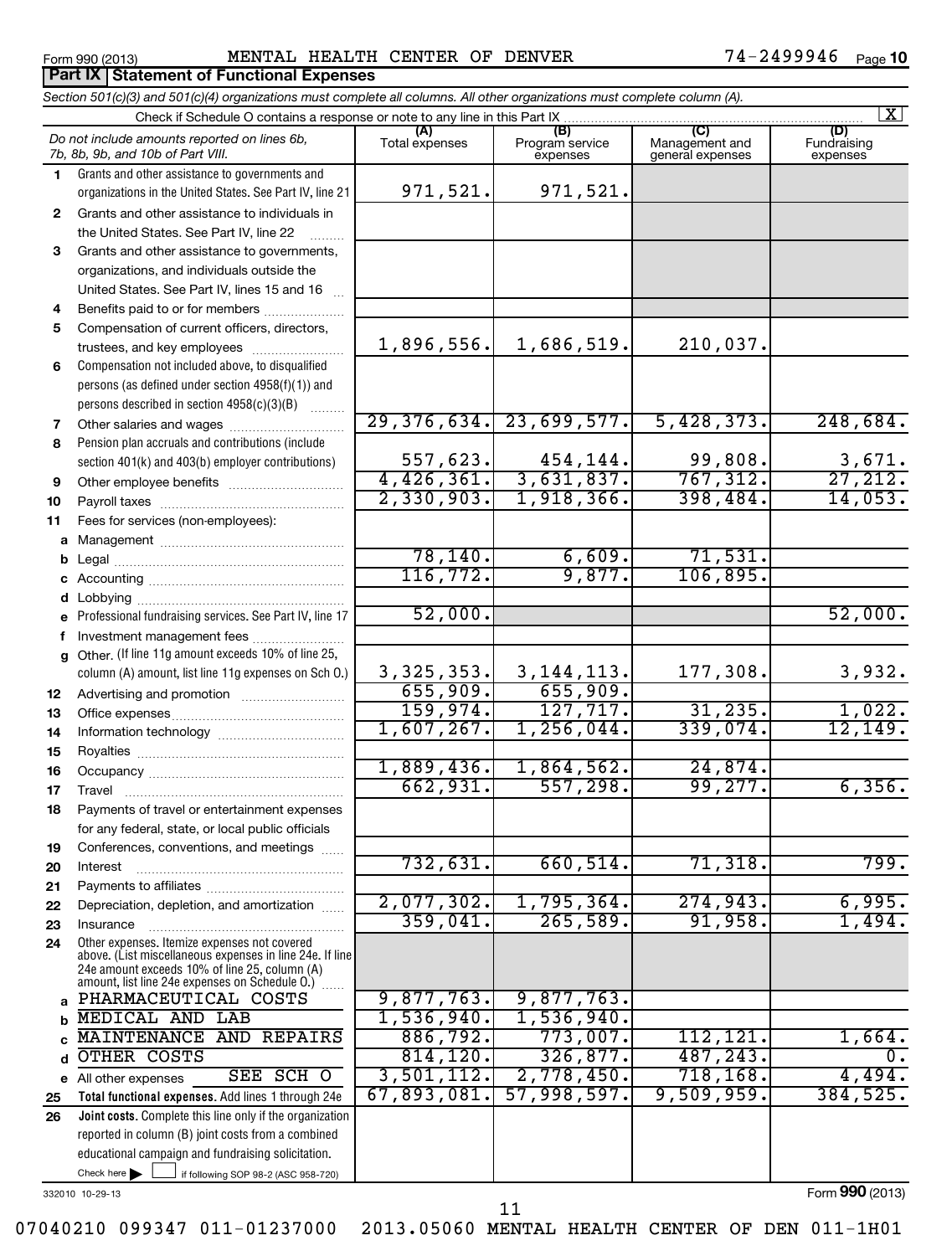**Part X** | Balance Sheet

|                             |    | Check if Schedule O contains a response or note to any line in this Part X                                               |               |              |                          |                 |                    |
|-----------------------------|----|--------------------------------------------------------------------------------------------------------------------------|---------------|--------------|--------------------------|-----------------|--------------------|
|                             |    |                                                                                                                          |               |              | (A)<br>Beginning of year |                 | (B)<br>End of year |
|                             | 1  |                                                                                                                          |               |              | 10,838,669.              | $\mathbf{1}$    | 19,692,718.        |
|                             | 2  |                                                                                                                          | 829,014.      | $\mathbf{2}$ | 593, 257.                |                 |                    |
|                             | З  |                                                                                                                          |               | 3            |                          |                 |                    |
|                             | 4  |                                                                                                                          |               |              | 8,806,878.               | 4               | 9,506,127.         |
|                             | 5  | Loans and other receivables from current and former officers, directors,                                                 |               |              |                          |                 |                    |
|                             |    | trustees, key employees, and highest compensated employees. Complete                                                     |               |              |                          |                 |                    |
|                             |    | Part II of Schedule L                                                                                                    |               |              |                          | 5               |                    |
|                             | 6  | Loans and other receivables from other disqualified persons (as defined under                                            |               |              |                          |                 |                    |
|                             |    | section 4958(f)(1)), persons described in section 4958(c)(3)(B), and contributing                                        |               |              |                          |                 |                    |
|                             |    | employers and sponsoring organizations of section 501(c)(9) voluntary                                                    |               |              |                          |                 |                    |
| Assets                      |    | employees' beneficiary organizations (see instr). Complete Part II of Sch L                                              |               |              | 396,692.                 | 6               | 364,940.           |
|                             | 7  |                                                                                                                          |               |              | 522, 384.                | $\overline{7}$  | 690,626.           |
|                             | 8  |                                                                                                                          |               |              | 412,771.                 | 8<br>9          | 534,519.           |
|                             | 9  |                                                                                                                          |               |              |                          |                 |                    |
|                             |    | <b>10a</b> Land, buildings, and equipment: cost or other<br>basis. Complete Part VI of Schedule D    10a   43, 108, 499. |               |              |                          |                 |                    |
|                             |    | <b>b</b> Less: accumulated depreciation $\frac{10b}{10b}$ 18, 380, 320.                                                  |               |              | 23, 711, 177.            | 10 <sub>c</sub> | 24,728,179.        |
|                             | 11 |                                                                                                                          |               |              | 5,934,155.               | 11              | 5,433,051.         |
|                             | 12 |                                                                                                                          |               |              | 237,579.                 | 12              | 269, 225.          |
|                             | 13 |                                                                                                                          |               |              |                          | 13              |                    |
|                             | 14 |                                                                                                                          |               | 14           |                          |                 |                    |
|                             | 15 |                                                                                                                          |               | 4,543,015.   | 15                       | 13,708,293.     |                    |
|                             | 16 |                                                                                                                          |               |              | 56, 232, 334.            | 16              | 75,520,935.        |
|                             | 17 |                                                                                                                          |               |              | 6, 270, 963.             | 17              | 6,729,862.         |
|                             | 18 |                                                                                                                          |               |              |                          | 18              |                    |
|                             | 19 |                                                                                                                          |               |              | 4,772.                   | 19              | 26,838.            |
|                             | 20 |                                                                                                                          |               |              | 13,466,908.              | 20              | 24,040,980.        |
|                             | 21 | Escrow or custodial account liability. Complete Part IV of Schedule D                                                    |               |              | 890,780.                 | 21              | 830,981.           |
|                             | 22 | Loans and other payables to current and former officers, directors, trustees,                                            |               |              |                          |                 |                    |
|                             |    | key employees, highest compensated employees, and disqualified persons.                                                  |               |              |                          |                 |                    |
| Liabilities                 |    |                                                                                                                          |               |              |                          | 22              |                    |
|                             | 23 |                                                                                                                          |               |              | 1,269,826.               | 23              | 307, 303.          |
|                             | 24 |                                                                                                                          |               |              |                          | 24              |                    |
|                             | 25 | Other liabilities (including federal income tax, payables to related third                                               |               |              |                          |                 |                    |
|                             |    | parties, and other liabilities not included on lines 17-24). Complete Part X of<br>Schedule D                            |               |              | 391,582.                 | 25              | $0$ .              |
|                             | 26 | Total liabilities. Add lines 17 through 25                                                                               |               |              | 22, 294, 831.            | 26              | 31, 935, 964.      |
|                             |    | Organizations that follow SFAS 117 (ASC 958), check here $\blacktriangleright$ $\boxed{X}$ and                           |               |              |                          |                 |                    |
|                             |    | complete lines 27 through 29, and lines 33 and 34.                                                                       |               |              |                          |                 |                    |
|                             | 27 |                                                                                                                          |               |              | 32,917,586.              | 27              | 40,542,692.        |
|                             | 28 | Temporarily restricted net assets                                                                                        |               |              | 1,019,917.               | 28              | 3,042,279.         |
|                             | 29 | Permanently restricted net assets                                                                                        |               |              |                          | 29              |                    |
|                             |    | Organizations that do not follow SFAS 117 (ASC 958), check here $\blacktriangleright\Box$                                |               |              |                          |                 |                    |
| Net Assets or Fund Balances |    | and complete lines 30 through 34.                                                                                        |               |              |                          |                 |                    |
|                             | 30 |                                                                                                                          |               |              |                          | 30              |                    |
|                             | 31 | Paid-in or capital surplus, or land, building, or equipment fund                                                         |               |              |                          | 31              |                    |
|                             | 32 | Retained earnings, endowment, accumulated income, or other funds                                                         |               |              |                          | 32              |                    |
|                             | 33 |                                                                                                                          |               |              | 33,937,503.              | 33              | 43,584,971.        |
|                             | 34 |                                                                                                                          | 56, 232, 334. | 34           | 75,520,935.              |                 |                    |

Form (2013) **990**

12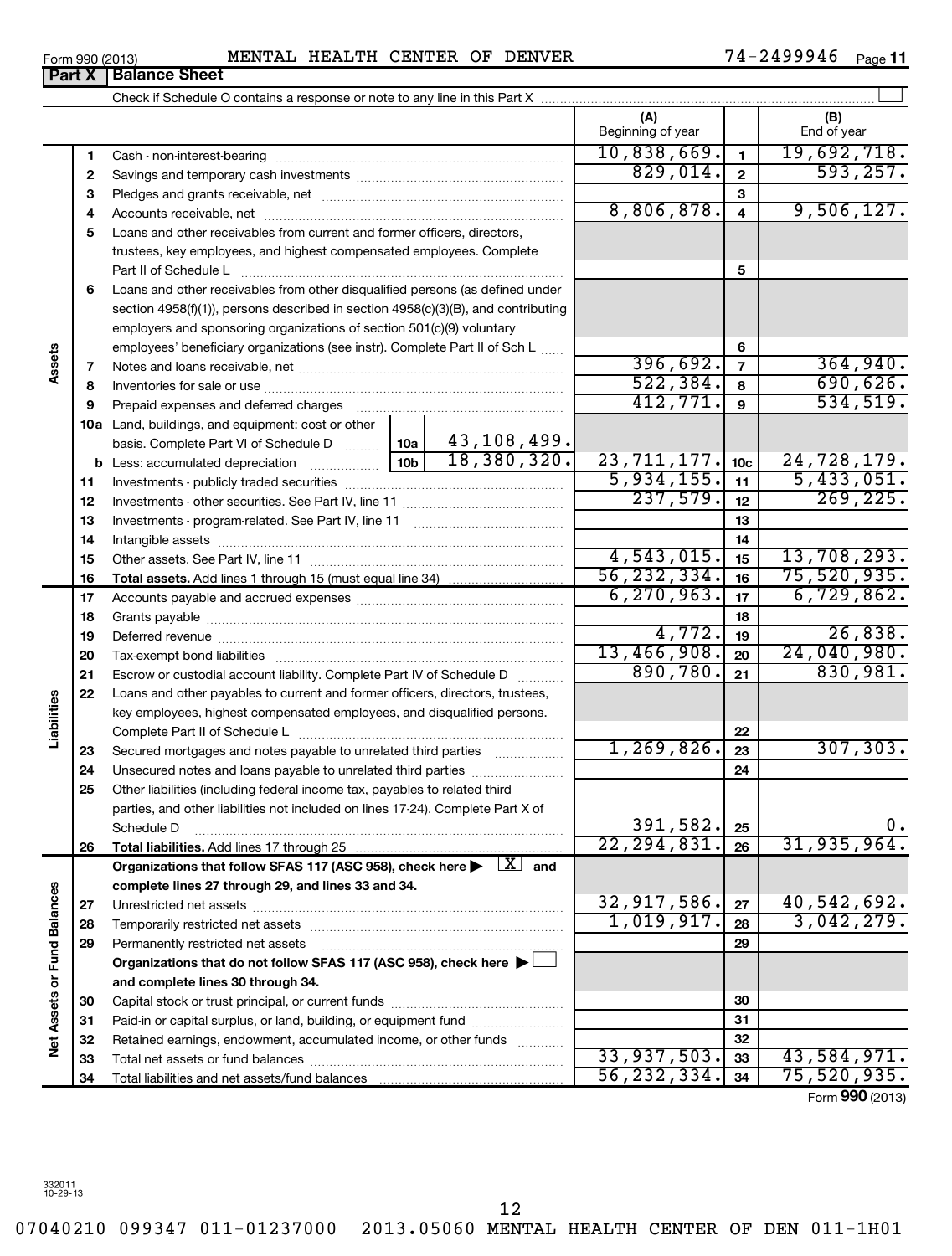**1 2 3**

**Part XI** 

07040210 099347 011-01237000 2013.05060 MENTAL HEALTH CENTER OF DEN 011-1H01 13

| t XI   Reconciliation of Net Assets'                                        |   |         |
|-----------------------------------------------------------------------------|---|---------|
| Check if Schedule O contains a response or note to any line in this Part XI |   |         |
| Total revenue (must equal Part VIII, column (A), line 12)                   |   | 77.500. |
| Total expenses (must equal Part IX, column (A), line 25)                    | ≏ |         |
| Revenue less expenses. Subtract line 2 from line 1                          | з |         |

**3 a** As a result of a federal award, was the organization required to undergo an audit or audits as set forth in the Single Audit

review, or compilation of its financial statements and selection of an independent accountant?  $~~...~~...~~...~~...~~...~~...~~...$ If the organization changed either its oversight process or selection process during the tax year, explain in Schedule O.

Act and OMB Circular A-133? ~~~~~~~~~~~~~~~~~~~~~~~~~~~~~~~~~~~~~~~~~~~~~~~

**b** If "Yes," did the organization undergo the required audit or audits? If the organization did not undergo the required audit

or audits, explain why in Schedule O and describe any steps taken to undergo such audits

**c** If "Yes" to line 2a or 2b, does the organization have a committee that assumes responsibility for oversight of the audit,

| 4  | Net assets or fund balances at beginning of year (must equal Part X, line 33, column (A))                               | 4  | 33,937,503.    |         |           |
|----|-------------------------------------------------------------------------------------------------------------------------|----|----------------|---------|-----------|
| 5  | Net unrealized gains (losses) on investments                                                                            | 5  |                | 40,322. |           |
|    |                                                                                                                         |    |                |         |           |
| 6  | Donated services and use of facilities                                                                                  | 6  |                |         |           |
| 7  | Investment expenses                                                                                                     |    |                |         |           |
| 8  | Prior period adjustments                                                                                                | 8  |                |         |           |
| 9  | Other changes in net assets or fund balances (explain in Schedule O)                                                    | 9  |                |         | 0.        |
| 10 | Net assets or fund balances at end of year. Combine lines 3 through 9 (must equal Part X, line 33,                      |    |                |         |           |
|    | column (B))                                                                                                             | 10 | 43,584,971.    |         |           |
|    | Part XII Financial Statements and Reporting                                                                             |    |                |         |           |
|    | Check if Schedule O contains a response or note to any line in this Part XII                                            |    |                |         | X         |
|    |                                                                                                                         |    |                | Yes     | <b>No</b> |
|    | Accounting method used to prepare the Form 990: $\Box$ Cash $\Box$ Accrual $\Box$<br>Other                              |    |                |         |           |
|    | If the organization changed its method of accounting from a prior year or checked "Other," explain in Schedule O.       |    |                |         |           |
| 2a | Were the organization's financial statements compiled or reviewed by an independent accountant?                         |    | 2a             |         | x         |
|    | If "Yes," check a box below to indicate whether the financial statements for the year were compiled or reviewed on a    |    |                |         |           |
|    |                                                                                                                         |    |                |         |           |
|    | separate basis, consolidated basis, or both:                                                                            |    |                |         |           |
|    | Consolidated basis<br>Separate basis<br>$\Box$<br>Both consolidated and separate basis                                  |    |                |         |           |
|    | <b>b</b> Were the organization's financial statements audited by an independent accountant?                             |    | 2 <sub>b</sub> | х       |           |
|    | If "Yes," check a box below to indicate whether the financial statements for the year were audited on a separate basis, |    |                |         |           |
|    | consolidated basis, or both:                                                                                            |    |                |         |           |
|    | $\lfloor x \rfloor$<br><b>Consolidated basis</b><br>Separate basis<br>Both consolidated and separate basis              |    |                |         |           |

| $\mathbf{r}$ anymph an power. |  |  |  |
|-------------------------------|--|--|--|

Form 990 (2013) MENTAL HEALTH CENTER OF DENVER 74-2499946 <sub>Page</sub> 74-2499946 <sub>Page</sub> 12

> 77,500,227. 67,893,081. 9,607,146.

 $\sim$ 

**2c**

**3a**

**3b**

Form **990** (2013)

X

X

X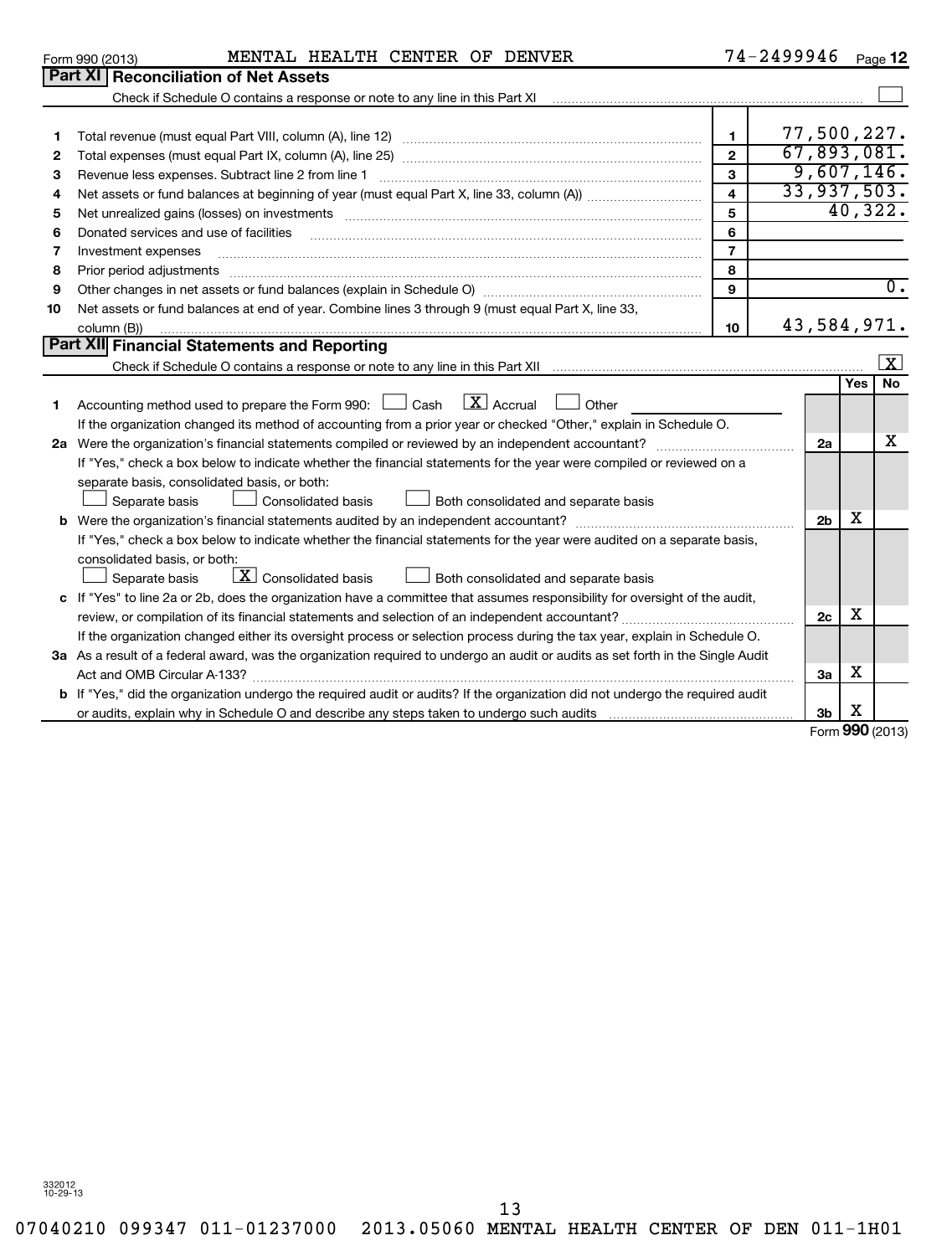| <b>SCHEDULE A</b> |
|-------------------|
|-------------------|

# Public Charity Status and Public Support<br> **Public Charity Status and Public Support**<br> **2013**

**(Form 990 or 990-EZ) Complete if the organization is a section 501(c)(3) organization or a section**

**4947(a)(1) nonexempt charitable trust.**

**Open to Public**

OMB No. 1545-0047

|  | Name of the organization |  |
|--|--------------------------|--|

**| Attach to Form 990 or Form 990-EZ.** 

| Internal Revenue Service                                          | Department of the Treasury | Attach to Form 990 or Form 990-EZ.<br>Information about Schedule A (Form 990 or 990-EZ) and its instructions is at $www.irs.gov/form990.$     | <b>Open to Public</b><br>Inspection    |     |    |
|-------------------------------------------------------------------|----------------------------|-----------------------------------------------------------------------------------------------------------------------------------------------|----------------------------------------|-----|----|
| <b>Employer identification number</b><br>Name of the organization |                            |                                                                                                                                               |                                        |     |    |
|                                                                   |                            | MENTAL HEALTH CENTER OF DENVER                                                                                                                | 74-2499946                             |     |    |
| <b>Part I</b>                                                     |                            | Reason for Public Charity Status (All organizations must complete this part.) See instructions.                                               |                                        |     |    |
|                                                                   |                            |                                                                                                                                               |                                        |     |    |
|                                                                   |                            | The organization is not a private foundation because it is: (For lines 1 through 11, check only one box.)                                     |                                        |     |    |
| 1                                                                 |                            | A church, convention of churches, or association of churches described in section 170(b)(1)(A)(i).                                            |                                        |     |    |
| $\mathbf{2}$                                                      |                            | A school described in section 170(b)(1)(A)(ii). (Attach Schedule E.)                                                                          |                                        |     |    |
| з                                                                 |                            | A hospital or a cooperative hospital service organization described in section 170(b)(1)(A)(iii).                                             |                                        |     |    |
| 4                                                                 |                            | A medical research organization operated in conjunction with a hospital described in section 170(b)(1)(A)(iii). Enter the hospital's name,    |                                        |     |    |
|                                                                   | city, and state:           |                                                                                                                                               |                                        |     |    |
| 5                                                                 |                            | An organization operated for the benefit of a college or university owned or operated by a governmental unit described in                     |                                        |     |    |
|                                                                   |                            | section 170(b)(1)(A)(iv). (Complete Part II.)                                                                                                 |                                        |     |    |
| 6                                                                 |                            | A federal, state, or local government or governmental unit described in section 170(b)(1)(A)(v).                                              |                                        |     |    |
| $\lfloor x \rfloor$<br>$\overline{7}$                             |                            | An organization that normally receives a substantial part of its support from a governmental unit or from the general public described in     |                                        |     |    |
|                                                                   |                            | section 170(b)(1)(A)(vi). (Complete Part II.)                                                                                                 |                                        |     |    |
| 8                                                                 |                            | A community trust described in section 170(b)(1)(A)(vi). (Complete Part II.)                                                                  |                                        |     |    |
| 9                                                                 |                            | An organization that normally receives: (1) more than 33 1/3% of its support from contributions, membership fees, and gross receipts from     |                                        |     |    |
|                                                                   |                            | activities related to its exempt functions - subject to certain exceptions, and (2) no more than 33 1/3% of its support from gross investment |                                        |     |    |
|                                                                   |                            | income and unrelated business taxable income (less section 511 tax) from businesses acquired by the organization after June 30, 1975.         |                                        |     |    |
|                                                                   |                            | See section 509(a)(2). (Complete Part III.)                                                                                                   |                                        |     |    |
| 10                                                                |                            | An organization organized and operated exclusively to test for public safety. See section 509(a)(4).                                          |                                        |     |    |
| 11                                                                |                            | An organization organized and operated exclusively for the benefit of, to perform the functions of, or to carry out the purposes of one or    |                                        |     |    |
|                                                                   |                            | more publicly supported organizations described in section 509(a)(1) or section 509(a)(2). See section 509(a)(3). Check the box that          |                                        |     |    |
|                                                                   |                            | describes the type of supporting organization and complete lines 11e through 11h.                                                             |                                        |     |    |
|                                                                   | $a \Box$ Type I            | $\Box$ Type III - Functionally integrated<br>$\Box$ Type II<br>b <sub>l</sub><br>c L<br>d l                                                   | Type III - Non-functionally integrated |     |    |
| e                                                                 |                            | By checking this box, I certify that the organization is not controlled directly or indirectly by one or more disqualified persons other than |                                        |     |    |
|                                                                   |                            | foundation managers and other than one or more publicly supported organizations described in section 509(a)(1) or section 509(a)(2).          |                                        |     |    |
| f                                                                 |                            | If the organization received a written determination from the IRS that it is a Type I, Type II, or Type III                                   |                                        |     |    |
|                                                                   |                            | supporting organization, check this box                                                                                                       |                                        |     |    |
| g                                                                 |                            | Since August 17, 2006, has the organization accepted any gift or contribution from any of the following persons?                              |                                        |     |    |
|                                                                   | (i)                        | A person who directly or indirectly controls, either alone or together with persons described in (ii) and (iii) below,                        |                                        | Yes | No |
|                                                                   |                            | the governing body of the supported organization?                                                                                             | 11g(i)                                 |     |    |
|                                                                   |                            |                                                                                                                                               | 11g(ii)                                |     |    |
|                                                                   |                            |                                                                                                                                               | 11g(iii)                               |     |    |
| h                                                                 |                            | Provide the following information about the supported organization(s).                                                                        |                                        |     |    |
|                                                                   |                            |                                                                                                                                               |                                        |     |    |
|                                                                   |                            | 1.211646                                                                                                                                      |                                        |     |    |

| (i) Name of supported<br>organization                            | (ii) EIN | (iii) Type of organization<br>(described on lines 1-9<br>above or IRC section |     | $(iv)$ is the organization $(v)$ Did you notify the<br>in col. (i) listed in your<br>governing document? | organization in col. | (i) of your support? | (vi) is the<br>$\left[\begin{array}{c} \text{organization in col.}\\ \text{(i) organized in the}\\ \text{U.S.?} \end{array}\right]$ |    | (vii) Amount of monetary<br>support  |
|------------------------------------------------------------------|----------|-------------------------------------------------------------------------------|-----|----------------------------------------------------------------------------------------------------------|----------------------|----------------------|-------------------------------------------------------------------------------------------------------------------------------------|----|--------------------------------------|
|                                                                  |          | (see instructions))                                                           | Yes | No                                                                                                       | Yes                  | No.                  | Yes                                                                                                                                 | No |                                      |
|                                                                  |          |                                                                               |     |                                                                                                          |                      |                      |                                                                                                                                     |    |                                      |
|                                                                  |          |                                                                               |     |                                                                                                          |                      |                      |                                                                                                                                     |    |                                      |
|                                                                  |          |                                                                               |     |                                                                                                          |                      |                      |                                                                                                                                     |    |                                      |
|                                                                  |          |                                                                               |     |                                                                                                          |                      |                      |                                                                                                                                     |    |                                      |
|                                                                  |          |                                                                               |     |                                                                                                          |                      |                      |                                                                                                                                     |    |                                      |
| Total                                                            |          |                                                                               |     |                                                                                                          |                      |                      |                                                                                                                                     |    |                                      |
| LHA For Paperwork Reduction Act Notice, see the Instructions for |          |                                                                               |     |                                                                                                          |                      |                      |                                                                                                                                     |    | Schedule A (Form 990 or 990-EZ) 2013 |

**Form 990 or 990-EZ.**

**Schedule A (Form 990 or 990-EZ) 2013**

332021 09-25-13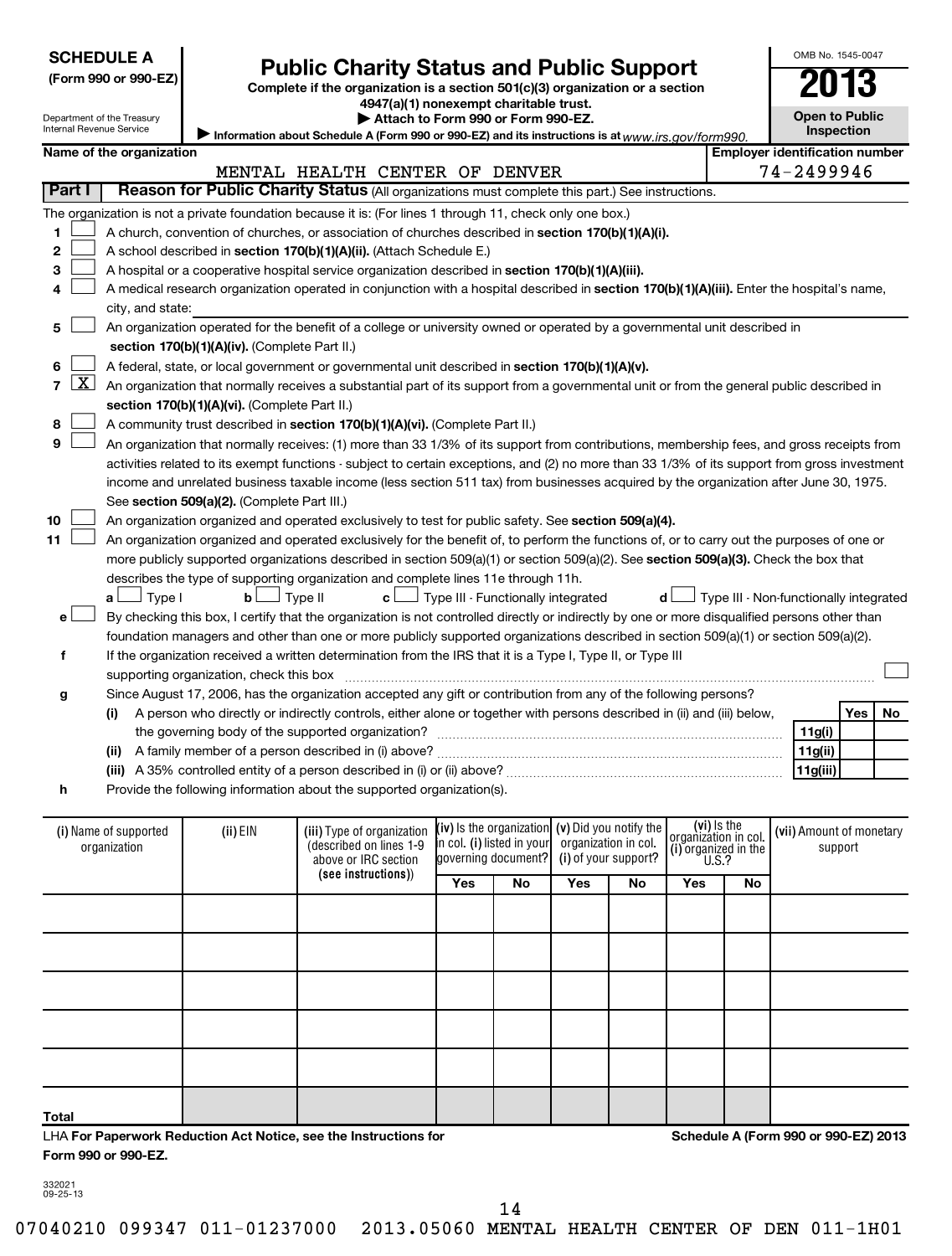### Schedule A (Form 990 or 990-EZ) 2013  $\,$  MENTAL HEALTH CENTER OF DENVER  $\,$  74 - 2499946  $\,$  Page

(Complete only if you checked the box on line 5, 7, or 8 of Part I or if the organization failed to qualify under Part III. If the organization fails to qualify under the tests listed below, please complete Part III.) **Part II Support Schedule for Organizations Described in Sections 170(b)(1)(A)(iv) and 170(b)(1)(A)(vi)**

|    | <b>Section A. Public Support</b>                                                                                                                                                                                               |            |                       |            |            |                                      |                                          |
|----|--------------------------------------------------------------------------------------------------------------------------------------------------------------------------------------------------------------------------------|------------|-----------------------|------------|------------|--------------------------------------|------------------------------------------|
|    | Calendar year (or fiscal year beginning in)                                                                                                                                                                                    | (a) 2009   | (b) 2010              | $(c)$ 2011 | $(d)$ 2012 | (e) 2013                             | (f) Total                                |
|    | 1 Gifts, grants, contributions, and<br>membership fees received. (Do not                                                                                                                                                       |            |                       |            |            |                                      |                                          |
|    | include any "unusual grants.")                                                                                                                                                                                                 | 4,018,702. | 5,769,501.            | 7,915,321. | 7,034,286. | 7,814,819.                           | 32, 552, 629.                            |
|    | 2 Tax revenues levied for the organ-                                                                                                                                                                                           |            |                       |            |            |                                      |                                          |
|    | ization's benefit and either paid to                                                                                                                                                                                           |            |                       |            |            |                                      |                                          |
|    | or expended on its behalf                                                                                                                                                                                                      |            |                       |            |            |                                      |                                          |
|    | 3 The value of services or facilities                                                                                                                                                                                          |            |                       |            |            |                                      |                                          |
|    | furnished by a governmental unit to                                                                                                                                                                                            |            |                       |            |            |                                      |                                          |
|    | the organization without charge                                                                                                                                                                                                |            |                       |            |            |                                      |                                          |
|    | Total. Add lines 1 through 3                                                                                                                                                                                                   | 4,018,702. | 5,769,501.            | 7,915,321. | 7,034,286. | 7,814,819.                           | 32, 552, 629.                            |
| 5. | The portion of total contributions                                                                                                                                                                                             |            |                       |            |            |                                      |                                          |
|    | by each person (other than a                                                                                                                                                                                                   |            |                       |            |            |                                      |                                          |
|    | governmental unit or publicly                                                                                                                                                                                                  |            |                       |            |            |                                      |                                          |
|    | supported organization) included                                                                                                                                                                                               |            |                       |            |            |                                      |                                          |
|    | on line 1 that exceeds 2% of the                                                                                                                                                                                               |            |                       |            |            |                                      |                                          |
|    | amount shown on line 11,                                                                                                                                                                                                       |            |                       |            |            |                                      |                                          |
|    | column (f)                                                                                                                                                                                                                     |            |                       |            |            |                                      | 4,269,737.                               |
|    | 6 Public support. Subtract line 5 from line 4.                                                                                                                                                                                 |            |                       |            |            |                                      | 28, 282, 892.                            |
|    | <b>Section B. Total Support</b>                                                                                                                                                                                                |            |                       |            |            |                                      |                                          |
|    | Calendar year (or fiscal year beginning in)                                                                                                                                                                                    | (a) 2009   | (b) 2010              | $(c)$ 2011 | $(d)$ 2012 | (e) 2013                             | (f) Total                                |
|    | <b>7</b> Amounts from line 4                                                                                                                                                                                                   | 4,018,702. | 5,769,501             | 7,915,321  | 7,034,286. | 7,814,819                            | 32, 552, 629.                            |
|    | 8 Gross income from interest,                                                                                                                                                                                                  |            |                       |            |            |                                      |                                          |
|    | dividends, payments received on                                                                                                                                                                                                |            |                       |            |            |                                      |                                          |
|    | securities loans, rents, royalties                                                                                                                                                                                             |            | $135, 323.$ 125, 181. | 108, 361.  | 65,056.    | 45,782.                              | 479,703.                                 |
|    | and income from similar sources                                                                                                                                                                                                |            |                       |            |            |                                      |                                          |
| 9  | Net income from unrelated business                                                                                                                                                                                             |            |                       |            |            |                                      |                                          |
|    | activities, whether or not the                                                                                                                                                                                                 |            |                       |            |            |                                      |                                          |
|    | business is regularly carried on<br><b>10</b> Other income. Do not include gain                                                                                                                                                |            |                       |            |            |                                      |                                          |
|    |                                                                                                                                                                                                                                |            |                       |            |            |                                      |                                          |
|    | or loss from the sale of capital<br>assets (Explain in Part IV.)                                                                                                                                                               |            |                       |            |            |                                      |                                          |
|    | 11 Total support. Add lines 7 through 10                                                                                                                                                                                       |            |                       |            |            |                                      | 33,032,332.                              |
|    | 12 Gross receipts from related activities, etc. (see instructions)                                                                                                                                                             |            |                       |            |            | 12                                   | 284, 653, 837.                           |
|    | 13 First five years. If the Form 990 is for the organization's first, second, third, fourth, or fifth tax year as a section 501(c)(3)                                                                                          |            |                       |            |            |                                      |                                          |
|    | organization, check this box and stop here manufactured and content to the state of the state of the state of the state of the state of the state of the state of the state of the state of the state of the state of the stat |            |                       |            |            |                                      |                                          |
|    | <b>Section C. Computation of Public Support Percentage</b>                                                                                                                                                                     |            |                       |            |            |                                      |                                          |
|    |                                                                                                                                                                                                                                |            |                       |            |            | 14                                   | 85.62<br>%                               |
|    |                                                                                                                                                                                                                                |            |                       |            |            | 15                                   | 81.91<br>%                               |
|    | 16a 33 1/3% support test - 2013. If the organization did not check the box on line 13, and line 14 is 33 1/3% or more, check this box and                                                                                      |            |                       |            |            |                                      |                                          |
|    |                                                                                                                                                                                                                                |            |                       |            |            |                                      | $\blacktriangleright$ $\boxed{\text{X}}$ |
|    | b 33 1/3% support test - 2012. If the organization did not check a box on line 13 or 16a, and line 15 is 33 1/3% or more, check this box                                                                                       |            |                       |            |            |                                      |                                          |
|    | and stop here. The organization qualifies as a publicly supported organization [11] manuscription manuscription manuscription manuscription manuscription manuscription and starting and starting and starting and starting an |            |                       |            |            |                                      |                                          |
|    | 17a 10% -facts-and-circumstances test - 2013. If the organization did not check a box on line 13, 16a, or 16b, and line 14 is 10% or more,                                                                                     |            |                       |            |            |                                      |                                          |
|    | and if the organization meets the "facts-and-circumstances" test, check this box and stop here. Explain in Part IV how the organization                                                                                        |            |                       |            |            |                                      |                                          |
|    |                                                                                                                                                                                                                                |            |                       |            |            |                                      |                                          |
|    | b 10% -facts-and-circumstances test - 2012. If the organization did not check a box on line 13, 16a, 16b, or 17a, and line 15 is 10% or                                                                                        |            |                       |            |            |                                      |                                          |
|    | more, and if the organization meets the "facts-and-circumstances" test, check this box and stop here. Explain in Part IV how the                                                                                               |            |                       |            |            |                                      |                                          |
|    |                                                                                                                                                                                                                                |            |                       |            |            |                                      |                                          |
|    | 18 Private foundation. If the organization did not check a box on line 13, 16a, 16b, 17a, or 17b, check this box and see instructions                                                                                          |            |                       |            |            |                                      |                                          |
|    |                                                                                                                                                                                                                                |            |                       |            |            | Schedule A (Form 990 or 990-EZ) 2013 |                                          |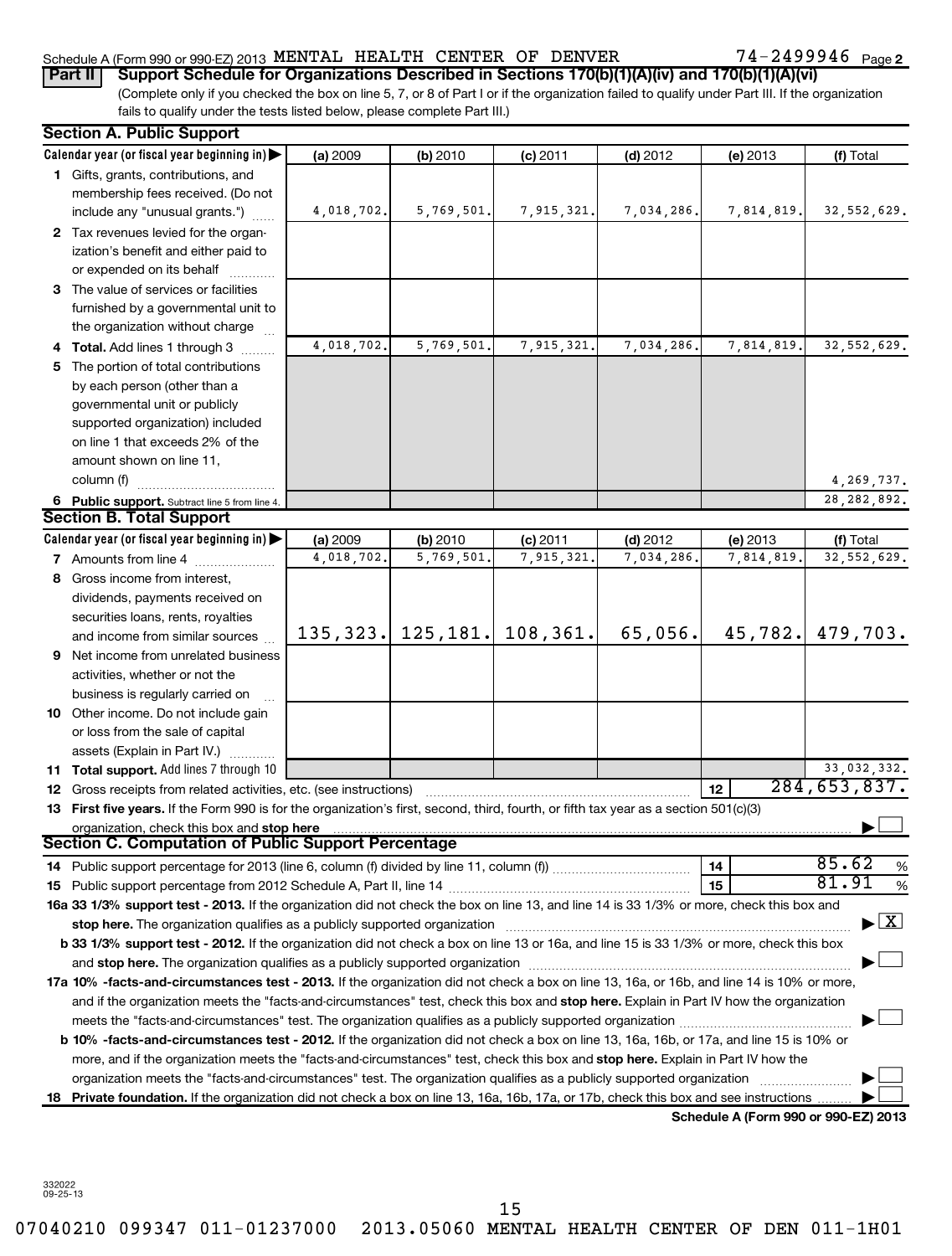#### Schedule A (Form 990 or 990-EZ) 2013  $\,$  MENTAL HEALTH CENTER OF DENVER  $\,$  74 - 2499946  $\,$  Page **Part III Support Schedule for Organizations Described in Section 509(a)(2)**

(Complete only if you checked the box on line 9 of Part I or if the organization failed to qualify under Part II. If the organization fails to qualify under the tests listed below, please complete Part II.)

| <b>Section A. Public Support</b>                                                                                                                                                                                               |          |          |            |            |                                      |           |
|--------------------------------------------------------------------------------------------------------------------------------------------------------------------------------------------------------------------------------|----------|----------|------------|------------|--------------------------------------|-----------|
| Calendar year (or fiscal year beginning in)                                                                                                                                                                                    | (a) 2009 | (b) 2010 | (c) 2011   | $(d)$ 2012 | (e) 2013                             | (f) Total |
| 1 Gifts, grants, contributions, and                                                                                                                                                                                            |          |          |            |            |                                      |           |
| membership fees received. (Do not                                                                                                                                                                                              |          |          |            |            |                                      |           |
| include any "unusual grants.")                                                                                                                                                                                                 |          |          |            |            |                                      |           |
| <b>2</b> Gross receipts from admissions,<br>merchandise sold or services per-<br>formed, or facilities furnished in<br>any activity that is related to the<br>organization's tax-exempt purpose                                |          |          |            |            |                                      |           |
| 3 Gross receipts from activities that<br>are not an unrelated trade or bus-                                                                                                                                                    |          |          |            |            |                                      |           |
| iness under section 513                                                                                                                                                                                                        |          |          |            |            |                                      |           |
| Tax revenues levied for the organ-<br>4<br>ization's benefit and either paid to<br>or expended on its behalf                                                                                                                   |          |          |            |            |                                      |           |
| 5 The value of services or facilities                                                                                                                                                                                          |          |          |            |            |                                      |           |
| furnished by a governmental unit to<br>the organization without charge                                                                                                                                                         |          |          |            |            |                                      |           |
| <b>6 Total.</b> Add lines 1 through 5                                                                                                                                                                                          |          |          |            |            |                                      |           |
| 7a Amounts included on lines 1, 2, and<br>3 received from disqualified persons                                                                                                                                                 |          |          |            |            |                                      |           |
| <b>b</b> Amounts included on lines 2 and 3 received<br>from other than disqualified persons that<br>exceed the greater of \$5,000 or 1% of the<br>amount on line 13 for the year                                               |          |          |            |            |                                      |           |
| c Add lines 7a and 7b                                                                                                                                                                                                          |          |          |            |            |                                      |           |
| 8 Public support (Subtract line 7c from line 6.)                                                                                                                                                                               |          |          |            |            |                                      |           |
| <b>Section B. Total Support</b>                                                                                                                                                                                                |          |          |            |            |                                      |           |
| Calendar year (or fiscal year beginning in)                                                                                                                                                                                    | (a) 2009 | (b) 2010 | $(c)$ 2011 | $(d)$ 2012 | (e) 2013                             | (f) Total |
| 9 Amounts from line 6                                                                                                                                                                                                          |          |          |            |            |                                      |           |
| <b>10a</b> Gross income from interest,<br>dividends, payments received on<br>securities loans, rents, royalties<br>and income from similar sources                                                                             |          |          |            |            |                                      |           |
| <b>b</b> Unrelated business taxable income                                                                                                                                                                                     |          |          |            |            |                                      |           |
| (less section 511 taxes) from businesses<br>acquired after June 30, 1975<br>$\overline{\phantom{a}}$                                                                                                                           |          |          |            |            |                                      |           |
| c Add lines 10a and 10b                                                                                                                                                                                                        |          |          |            |            |                                      |           |
| <b>11</b> Net income from unrelated business<br>activities not included in line 10b,<br>whether or not the business is<br>regularly carried on                                                                                 |          |          |            |            |                                      |           |
| 12 Other income. Do not include gain<br>or loss from the sale of capital<br>assets (Explain in Part IV.)                                                                                                                       |          |          |            |            |                                      |           |
| <b>13</b> Total support. (Add lines 9, 10c, 11, and 12.)                                                                                                                                                                       |          |          |            |            |                                      |           |
| 14 First five years. If the Form 990 is for the organization's first, second, third, fourth, or fifth tax year as a section 501(c)(3) organization,                                                                            |          |          |            |            |                                      |           |
| check this box and stop here manufactured and content to the state of the state of the state of the state of the state of the state of the state of the state of the state of the state of the state of the state of the state |          |          |            |            |                                      |           |
| Section C. Computation of Public Support Percentage                                                                                                                                                                            |          |          |            |            |                                      |           |
|                                                                                                                                                                                                                                |          |          |            |            | 15                                   | %         |
| Section D. Computation of Investment Income Percentage                                                                                                                                                                         |          |          |            |            | 16                                   | %         |
|                                                                                                                                                                                                                                |          |          |            |            | 17                                   |           |
| 18 Investment income percentage from 2012 Schedule A, Part III, line 17                                                                                                                                                        |          |          |            |            | 18                                   | %<br>%    |
| 19a 33 1/3% support tests - 2013. If the organization did not check the box on line 14, and line 15 is more than 33 1/3%, and line 17 is not                                                                                   |          |          |            |            |                                      |           |
| more than 33 1/3%, check this box and stop here. The organization qualifies as a publicly supported organization                                                                                                               |          |          |            |            |                                      |           |
| b 33 1/3% support tests - 2012. If the organization did not check a box on line 14 or line 19a, and line 16 is more than 33 1/3%, and                                                                                          |          |          |            |            |                                      |           |
| line 18 is not more than 33 1/3%, check this box and stop here. The organization qualifies as a publicly supported organization                                                                                                |          |          |            |            |                                      |           |
| 20                                                                                                                                                                                                                             |          |          |            |            |                                      |           |
| 332023 09-25-13                                                                                                                                                                                                                |          |          |            |            | Schedule A (Form 990 or 990-EZ) 2013 |           |
|                                                                                                                                                                                                                                |          |          | 16         |            |                                      |           |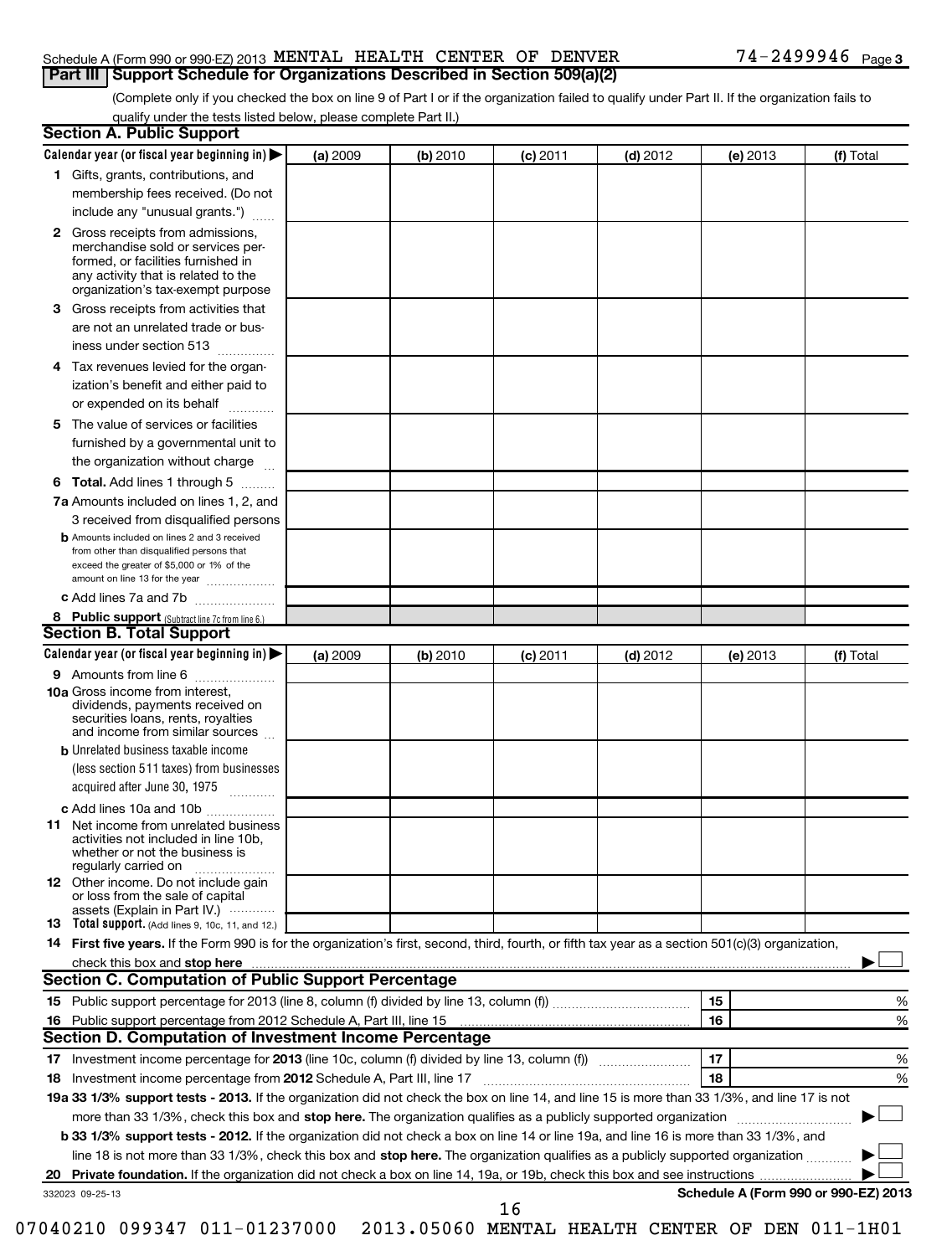Schedule A (Form 990 or 990-EZ) 2013  $\,$  MENTAL HEALTH CENTER OF DENVER  $\,$  74 - 2499946  $\,$  Page

Part IV | Supplemental Information. Provide the explanations required by Part II, line 10; Part II, line 17a or 17b; and Part III, line 12. Also complete this part for any additional information. (See instructions).

SCHEDULE A, SECTION B, LINES 8 & 10:

EXPLANATION: IN PRIOR YEARS THERE WERE SOME AMOUNTS THAT WERE REPORTED ON

LINE 10 THAT SHOULD HAVE BEEN INCLUDED ON LINE 12. THESE HAVE BEEN

REVISED IN THE CURRENT YEAR.

THERE WERE ALSO SOME CORRECTIONS MADE TO THE AMOUNTS REPORTED ON LINE 8 IN PRIOR YEARS TO REFLECT THE ACTUAL AMOUNTS REPORTED ON PAGE 9 OF THE RETURN FOR THESE YEARS.

NONE OF THESE REVISIONS HAD A MATERIAL IMPACT ON THE SUPPORT PERCENTAGE.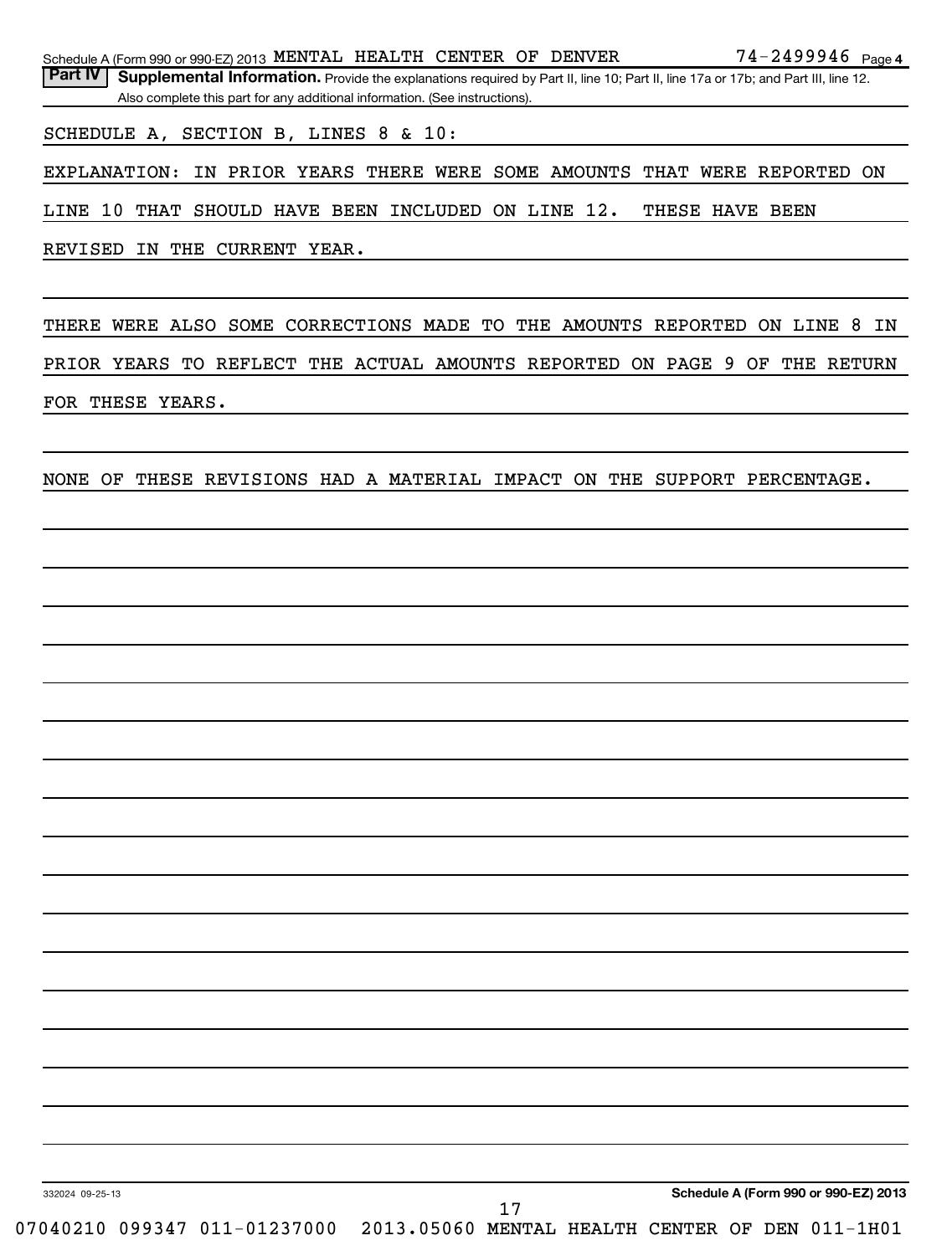# **Schedule B Schedule of Contributors**

**or 990-PF) | Attach to Form 990, Form 990-EZ, or Form 990-PF. | Information about Schedule B (Form 990, 990-EZ, or 990-PF) and its instructions is at** <sub>www.irs.gov/form990  $\cdot$ </sub>

OMB No. 1545-0047

**2013**

|  | Name of the organization |
|--|--------------------------|
|  |                          |

Department of the Treasury Internal Revenue Service

**(Form 990, 990-EZ,**

| Name of the organization              | <b>Employer identification number</b>                                     |            |
|---------------------------------------|---------------------------------------------------------------------------|------------|
|                                       | MENTAL HEALTH CENTER OF<br>DENVER                                         | 74-2499946 |
| <b>Organization type (check one):</b> |                                                                           |            |
| Filers of:                            | Section:                                                                  |            |
| Form 990 or 990-EZ                    | $\lfloor \underline{X} \rfloor$ 501(c)( 3) (enter number) organization    |            |
|                                       | 4947(a)(1) nonexempt charitable trust not treated as a private foundation |            |
|                                       | 527 political organization                                                |            |
| Form 990-PF                           | 501(c)(3) exempt private foundation                                       |            |
|                                       | 4947(a)(1) nonexempt charitable trust treated as a private foundation     |            |
|                                       | 501(c)(3) taxable private foundation                                      |            |
|                                       |                                                                           |            |

Check if your organization is covered by the General Rule or a Special Rule. **Note.**  Only a section 501(c)(7), (8), or (10) organization can check boxes for both the General Rule and a Special Rule. See instructions.

#### **General Rule**

For an organization filing Form 990, 990-EZ, or 990-PF that received, during the year, \$5,000 or more (in money or property) from any one contributor. Complete Parts I and II.  $\left\vert \cdot\right\vert$ 

#### **Special Rules**

509(a)(1) and 170(b)(1)(A)(vi) and received from any one contributor, during the year, a contribution of the greater of (1**)** \$5,000 or (**2**) 2%  $\boxed{\textbf{X}}$  For a section 501(c)(3) organization filing Form 990 or 990-EZ that met the 33 1/3% support test of the regulations under sections of the amount on (i) Form 990, Part VIII, line 1h, or (ii) Form 990-EZ, line 1. Complete Parts I and II.

total contributions of more than \$1,000 for use exclusively for religious, charitable, scientific, literary, or educational purposes, or For a section 501(c)(7), (8), or (10) organization filing Form 990 or 990-EZ that received from any one contributor, during the year, the prevention of cruelty to children or animals. Complete Parts I, II, and III.  $\left\vert \cdot\right\vert$ 

purpose. Do not complete any of the parts unless the General Rule applies to this organization because it received nonexclusively contributions for use exclusively for religious, charitable, etc., purposes, but these contributions did not total to more than \$1,000. If this box is checked, enter here the total contributions that were received during the year for an exclusively religious, charitable, etc., For a section 501(c)(7), (8), or (10) organization filing Form 990 or 990-EZ that received from any one contributor, during the year, religious, charitable, etc., contributions of \$5,000 or more during the year  $\Box$   $\Box$   $\Box$   $\Box$  $\left\vert \cdot\right\vert$ 

**Caution.** An organization that is not covered by the General Rule and/or the Special Rules does not file Schedule B (Form 990, 990-EZ, or 990-PF),  **must** but it answer "No" on Part IV, line 2, of its Form 990; or check the box on line H of its Form 990-EZ or on its Form 990-PF, Part I, line 2, to certify that it does not meet the filing requirements of Schedule B (Form 990, 990-EZ, or 990-PF).

LHA For Paperwork Reduction Act Notice, see the Instructions for Form 990, 990-EZ, or 990-PF. Schedule B (Form 990, 990-EZ, or 990-PF) (2013)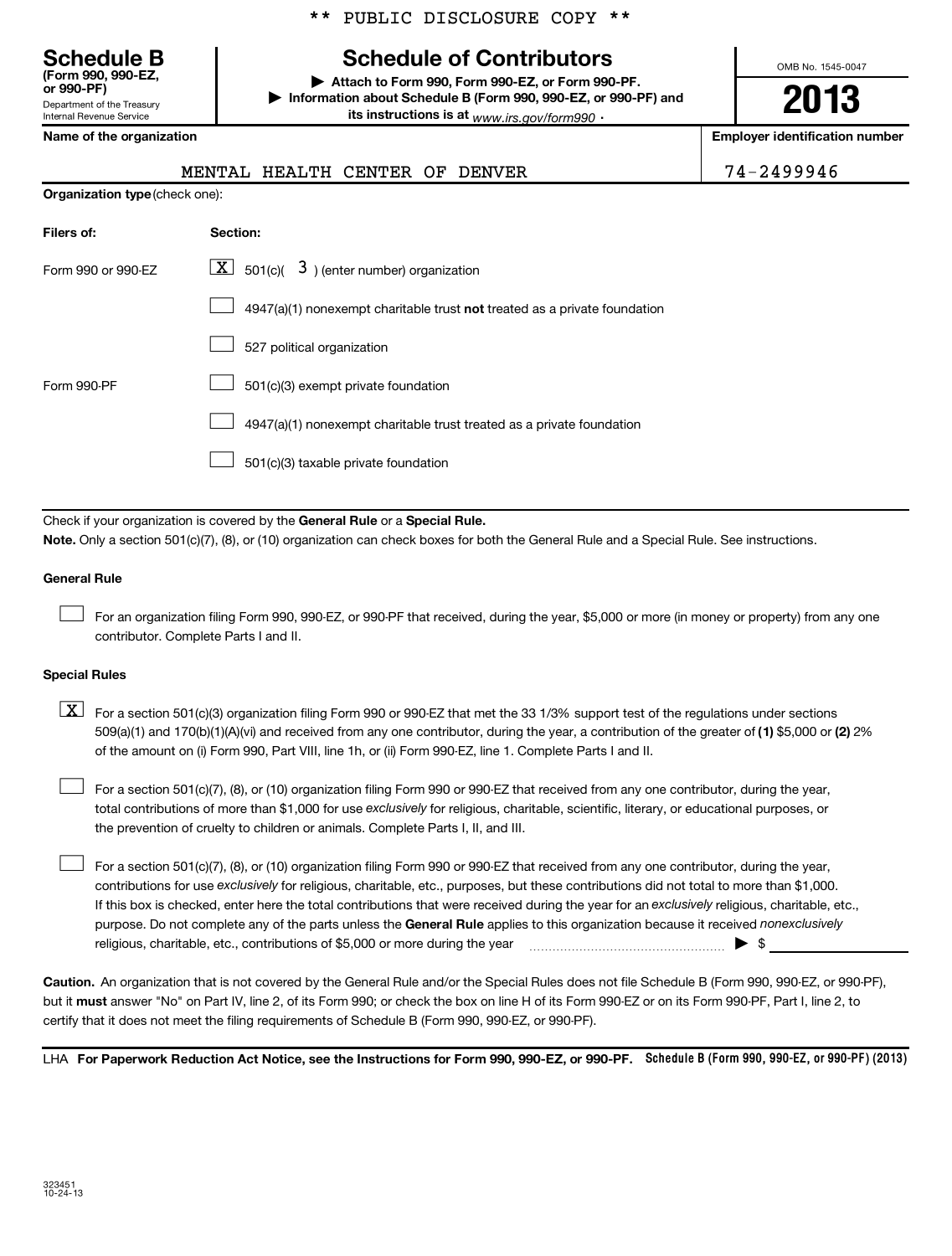**Name of organization Employer identification number**

#### MENTAL HEALTH CENTER OF DENVER 74-2499946

Part I Contributors (see instructions). Use duplicate copies of Part I if additional space is needed.

| (a)<br>No.           | (b)<br>Name, address, and ZIP + 4 | (c)<br><b>Total contributions</b> | (d)<br>Type of contribution                                                                                                                                    |
|----------------------|-----------------------------------|-----------------------------------|----------------------------------------------------------------------------------------------------------------------------------------------------------------|
| 1                    |                                   | 1,674,086.<br>$\frac{1}{2}$       | $\mathbf{X}$<br>Person<br>Payroll<br>Noncash<br>(Complete Part II for<br>noncash contributions.)                                                               |
| (a)<br>No.           | (b)<br>Name, address, and ZIP + 4 | (c)<br><b>Total contributions</b> | (d)<br>Type of contribution                                                                                                                                    |
| 2                    |                                   | 909, 350.<br>\$                   | $\overline{\mathbf{X}}$<br>Person<br>Payroll<br>Noncash<br>(Complete Part II for<br>noncash contributions.)                                                    |
| (a)<br>No.           | (b)<br>Name, address, and ZIP + 4 | (c)<br><b>Total contributions</b> | (d)<br>Type of contribution                                                                                                                                    |
| 3                    |                                   | 650,000.<br>\$                    | $\overline{\text{X}}$<br>Person<br>Payroll<br>Noncash<br>(Complete Part II for<br>noncash contributions.)                                                      |
| (a)<br>No.           | (b)<br>Name, address, and ZIP + 4 | (c)<br><b>Total contributions</b> | (d)<br>Type of contribution                                                                                                                                    |
| 4                    |                                   | 426,463.<br>\$                    | $\mathbf{X}$<br>Person<br>Payroll<br><b>Noncash</b><br>(Complete Part II for<br>noncash contributions.)                                                        |
| (a)<br>No.           | (b)<br>Name, address, and ZIP + 4 | (c)<br><b>Total contributions</b> | (d)<br>Type of contribution                                                                                                                                    |
| 5                    |                                   | 361,073.<br>\$                    | $\overline{\mathbf{X}}$<br>Person<br>Payroll<br>Noncash<br>(Complete Part II for<br>noncash contributions.)                                                    |
| (a)<br>No.           | (b)<br>Name, address, and ZIP + 4 | (c)<br><b>Total contributions</b> | (d)<br>Type of contribution                                                                                                                                    |
| 6<br>323452 10-24-13 |                                   | 360, 569.<br>\$                   | $\overline{\mathbf{X}}$<br>Person<br>Payroll<br>Noncash<br>(Complete Part II for<br>noncash contributions.)<br>Schedule B (Form 990, 990-EZ, or 990-PF) (2013) |
|                      | 19                                |                                   |                                                                                                                                                                |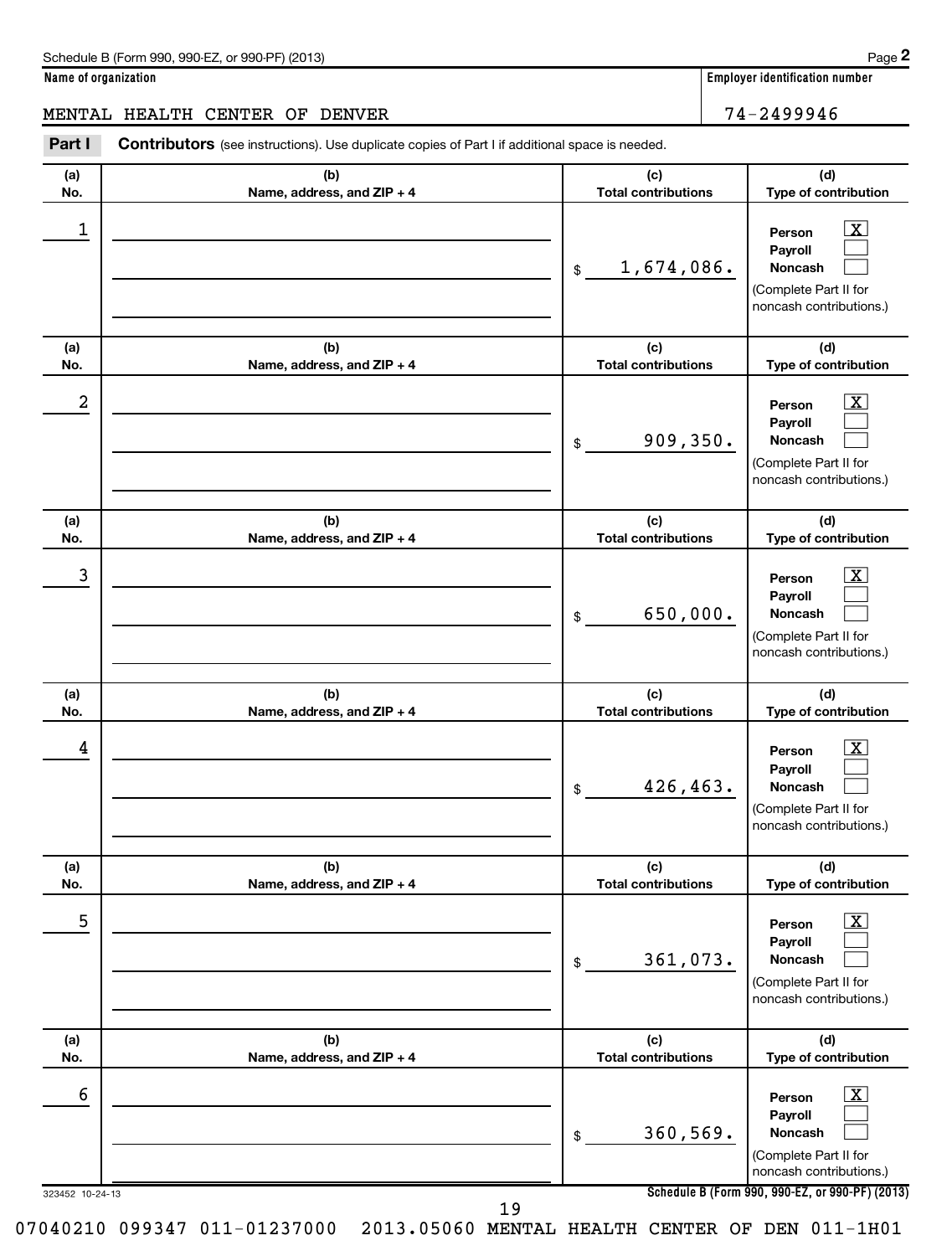**Name of organization Employer identification number**

#### MENTAL HEALTH CENTER OF DENVER 74-2499946

| Part I          | <b>Contributors</b> (see instructions). Use duplicate copies of Part I if additional space is needed. |                                   |                                                                                                             |
|-----------------|-------------------------------------------------------------------------------------------------------|-----------------------------------|-------------------------------------------------------------------------------------------------------------|
| (a)<br>No.      | (b)<br>Name, address, and ZIP + 4                                                                     | (c)<br><b>Total contributions</b> | (d)<br>Type of contribution                                                                                 |
| 7               |                                                                                                       | 350,000.<br>\$                    | $\overline{\mathbf{X}}$<br>Person<br>Payroll<br>Noncash<br>(Complete Part II for<br>noncash contributions.) |
| (a)<br>No.      | (b)<br>Name, address, and ZIP + 4                                                                     | (c)<br><b>Total contributions</b> | (d)<br>Type of contribution                                                                                 |
| 8               |                                                                                                       | 280,350.<br>\$                    | $\overline{\mathbf{X}}$<br>Person<br>Payroll<br>Noncash<br>(Complete Part II for<br>noncash contributions.) |
| (a)<br>No.      | (b)<br>Name, address, and ZIP + 4                                                                     | (c)<br><b>Total contributions</b> | (d)<br>Type of contribution                                                                                 |
| 9               |                                                                                                       | 197,761.<br>\$                    | $\overline{\mathbf{X}}$<br>Person<br>Payroll<br>Noncash<br>(Complete Part II for<br>noncash contributions.) |
| (a)<br>No.      | (b)<br>Name, address, and ZIP + 4                                                                     | (c)<br><b>Total contributions</b> | (d)<br>Type of contribution                                                                                 |
|                 |                                                                                                       | \$                                | Person<br>Payroll<br>Noncash<br>(Complete Part II for<br>noncash contributions.)                            |
| (a)<br>No.      | (b)<br>Name, address, and ZIP + 4                                                                     | (c)<br><b>Total contributions</b> | (d)<br>Type of contribution                                                                                 |
|                 |                                                                                                       | \$                                | Person<br>Payroll<br>Noncash<br>(Complete Part II for<br>noncash contributions.)                            |
| (a)<br>No.      | (b)<br>Name, address, and ZIP + 4                                                                     | (c)<br><b>Total contributions</b> | (d)<br>Type of contribution                                                                                 |
|                 |                                                                                                       | \$                                | Person<br>Payroll<br>Noncash<br>(Complete Part II for<br>noncash contributions.)                            |
| 323452 10-24-13 |                                                                                                       | 20                                | Schedule B (Form 990, 990-EZ, or 990-PF) (2013)                                                             |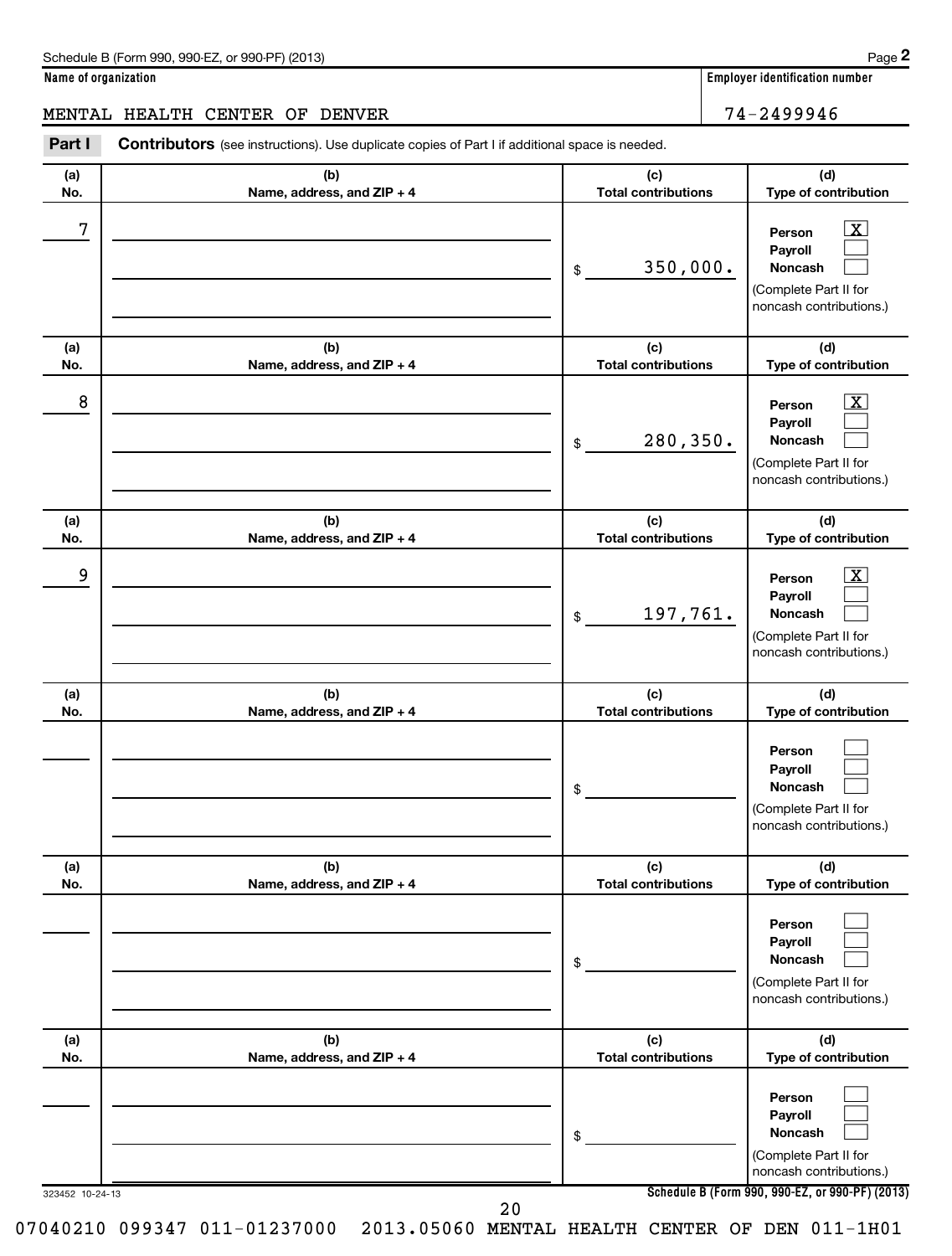| Schedule B (Form 990, 990-EZ, or 990-PF) (2013)                                                                       | Page $3$                              |
|-----------------------------------------------------------------------------------------------------------------------|---------------------------------------|
| Name of organization                                                                                                  | <b>Employer identification number</b> |
| MENTAL HEALTH CENTER OF DENVER                                                                                        | 74-2499946                            |
| Part II<br><b>Noncash Property</b> (see instructions). Use duplicate copies of Part II if additional space is needed. |                                       |

| (a)<br>No.<br>from<br>Part I | (b)<br>Description of noncash property given | (c)<br>FMV (or estimate)<br>(see instructions) | (d)<br>Date received                            |
|------------------------------|----------------------------------------------|------------------------------------------------|-------------------------------------------------|
|                              |                                              | \$                                             |                                                 |
| (a)<br>No.<br>from<br>Part I | (b)<br>Description of noncash property given | (c)<br>FMV (or estimate)<br>(see instructions) | (d)<br>Date received                            |
|                              |                                              | \$                                             |                                                 |
| (a)<br>No.<br>from<br>Part I | (b)<br>Description of noncash property given | (c)<br>FMV (or estimate)<br>(see instructions) | (d)<br>Date received                            |
|                              |                                              | \$                                             |                                                 |
| (a)<br>No.<br>from<br>Part I | (b)<br>Description of noncash property given | (c)<br>FMV (or estimate)<br>(see instructions) | (d)<br>Date received                            |
|                              |                                              | \$                                             |                                                 |
| (a)<br>No.<br>from<br>Part I | (b)<br>Description of noncash property given | (c)<br>FMV (or estimate)<br>(see instructions) | (d)<br>Date received                            |
|                              |                                              | \$                                             |                                                 |
| (a)<br>No.<br>from<br>Part I | (b)<br>Description of noncash property given | (c)<br>FMV (or estimate)<br>(see instructions) | (d)<br>Date received                            |
|                              |                                              | \$                                             |                                                 |
| 323453 10-24-13              | 21                                           |                                                | Schedule B (Form 990, 990-EZ, or 990-PF) (2013) |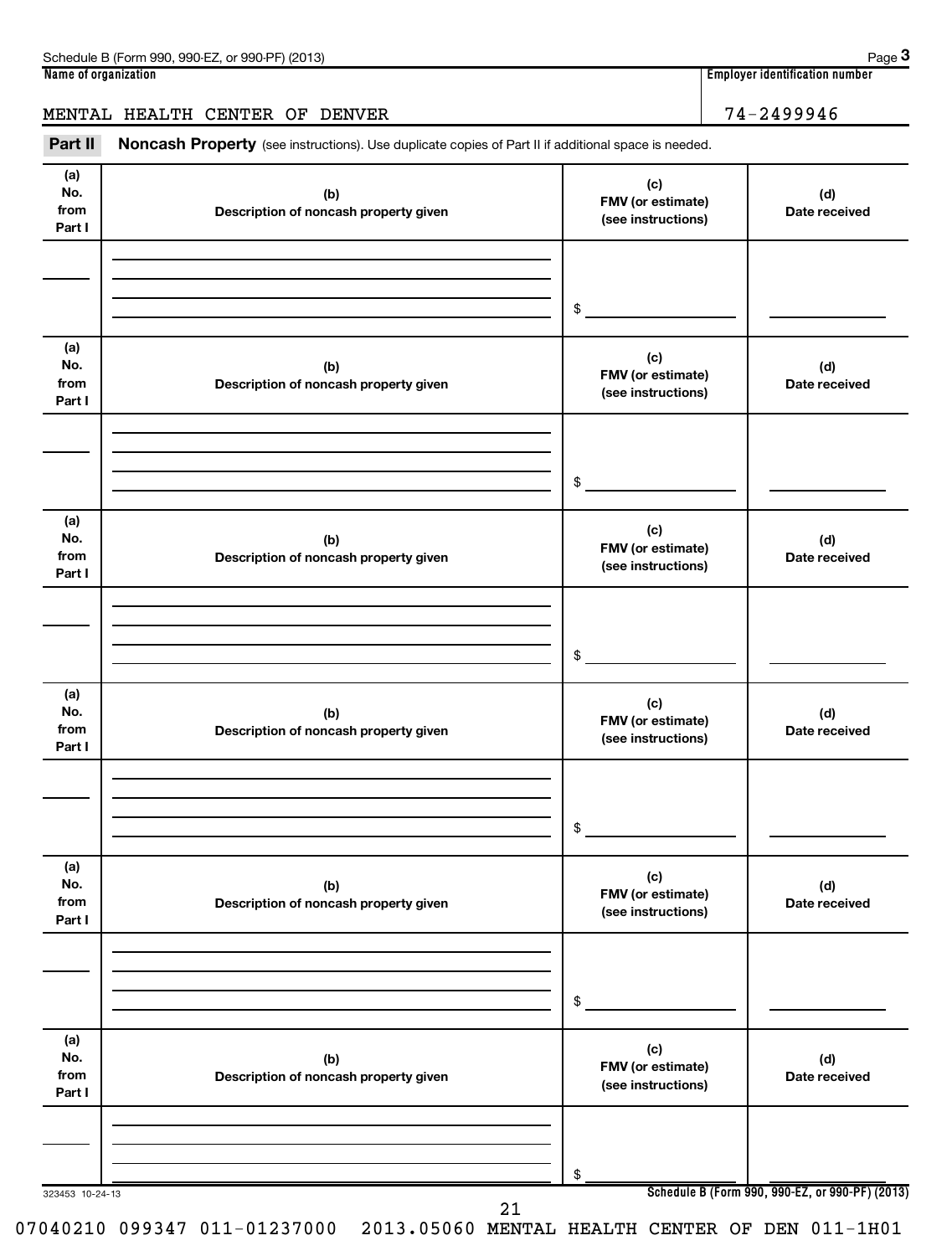| Name of organization |                                                                                                                                     |                      | <b>Employer identification number</b>                                                                                                                                                                                              |
|----------------------|-------------------------------------------------------------------------------------------------------------------------------------|----------------------|------------------------------------------------------------------------------------------------------------------------------------------------------------------------------------------------------------------------------------|
|                      | MENTAL HEALTH CENTER OF DENVER                                                                                                      |                      | 74-2499946                                                                                                                                                                                                                         |
| Part III             |                                                                                                                                     |                      | Exclusively religious, charitable, etc., individual contributions to section 501(c)(7), (8), or (10) organizations that total more than \$1,000 for the<br>year. Complete columns (a) through (e) and the following line entry. Fo |
|                      | the total of exclusively religious, charitable, etc., contributions of \$1,000 or less for the year. (Enter this information once.) |                      |                                                                                                                                                                                                                                    |
| (a) No.              | Use duplicate copies of Part III if additional space is needed.                                                                     |                      |                                                                                                                                                                                                                                    |
| from<br>Part I       | (b) Purpose of gift                                                                                                                 | (c) Use of gift      | (d) Description of how gift is held                                                                                                                                                                                                |
|                      |                                                                                                                                     |                      |                                                                                                                                                                                                                                    |
|                      |                                                                                                                                     |                      |                                                                                                                                                                                                                                    |
|                      |                                                                                                                                     |                      |                                                                                                                                                                                                                                    |
|                      |                                                                                                                                     | (e) Transfer of gift |                                                                                                                                                                                                                                    |
|                      |                                                                                                                                     |                      |                                                                                                                                                                                                                                    |
|                      | Transferee's name, address, and ZIP + 4                                                                                             |                      | Relationship of transferor to transferee                                                                                                                                                                                           |
|                      |                                                                                                                                     |                      |                                                                                                                                                                                                                                    |
|                      |                                                                                                                                     |                      |                                                                                                                                                                                                                                    |
|                      |                                                                                                                                     |                      |                                                                                                                                                                                                                                    |
| (a) No.<br>from      | (b) Purpose of gift                                                                                                                 | (c) Use of gift      | (d) Description of how gift is held                                                                                                                                                                                                |
| Part I               |                                                                                                                                     |                      |                                                                                                                                                                                                                                    |
|                      |                                                                                                                                     |                      |                                                                                                                                                                                                                                    |
|                      |                                                                                                                                     |                      |                                                                                                                                                                                                                                    |
|                      |                                                                                                                                     |                      |                                                                                                                                                                                                                                    |
|                      |                                                                                                                                     | (e) Transfer of gift |                                                                                                                                                                                                                                    |
|                      | Transferee's name, address, and ZIP + 4                                                                                             |                      | Relationship of transferor to transferee                                                                                                                                                                                           |
|                      |                                                                                                                                     |                      |                                                                                                                                                                                                                                    |
|                      |                                                                                                                                     |                      |                                                                                                                                                                                                                                    |
|                      |                                                                                                                                     |                      |                                                                                                                                                                                                                                    |
| (a) No.<br>from      | (b) Purpose of gift                                                                                                                 | (c) Use of gift      | (d) Description of how gift is held                                                                                                                                                                                                |
| Part I               |                                                                                                                                     |                      |                                                                                                                                                                                                                                    |
|                      |                                                                                                                                     |                      |                                                                                                                                                                                                                                    |
|                      |                                                                                                                                     |                      |                                                                                                                                                                                                                                    |
|                      |                                                                                                                                     |                      |                                                                                                                                                                                                                                    |
|                      |                                                                                                                                     | (e) Transfer of gift |                                                                                                                                                                                                                                    |
|                      | Transferee's name, address, and ZIP + 4                                                                                             |                      | Relationship of transferor to transferee                                                                                                                                                                                           |
|                      |                                                                                                                                     |                      |                                                                                                                                                                                                                                    |
|                      |                                                                                                                                     |                      |                                                                                                                                                                                                                                    |
|                      |                                                                                                                                     |                      |                                                                                                                                                                                                                                    |
| (a) No.<br>from      | (b) Purpose of gift                                                                                                                 | (c) Use of gift      | (d) Description of how gift is held                                                                                                                                                                                                |
| Part I               |                                                                                                                                     |                      |                                                                                                                                                                                                                                    |
|                      |                                                                                                                                     |                      |                                                                                                                                                                                                                                    |
|                      |                                                                                                                                     |                      |                                                                                                                                                                                                                                    |
|                      |                                                                                                                                     |                      |                                                                                                                                                                                                                                    |
|                      |                                                                                                                                     | (e) Transfer of gift |                                                                                                                                                                                                                                    |
|                      | Transferee's name, address, and ZIP + 4                                                                                             |                      | Relationship of transferor to transferee                                                                                                                                                                                           |
|                      |                                                                                                                                     |                      |                                                                                                                                                                                                                                    |
|                      |                                                                                                                                     |                      |                                                                                                                                                                                                                                    |
|                      |                                                                                                                                     |                      |                                                                                                                                                                                                                                    |
| 323454 10-24-13      |                                                                                                                                     |                      | Schedule B (Form 990, 990-EZ, or 990-PF) (2013)                                                                                                                                                                                    |
|                      |                                                                                                                                     |                      |                                                                                                                                                                                                                                    |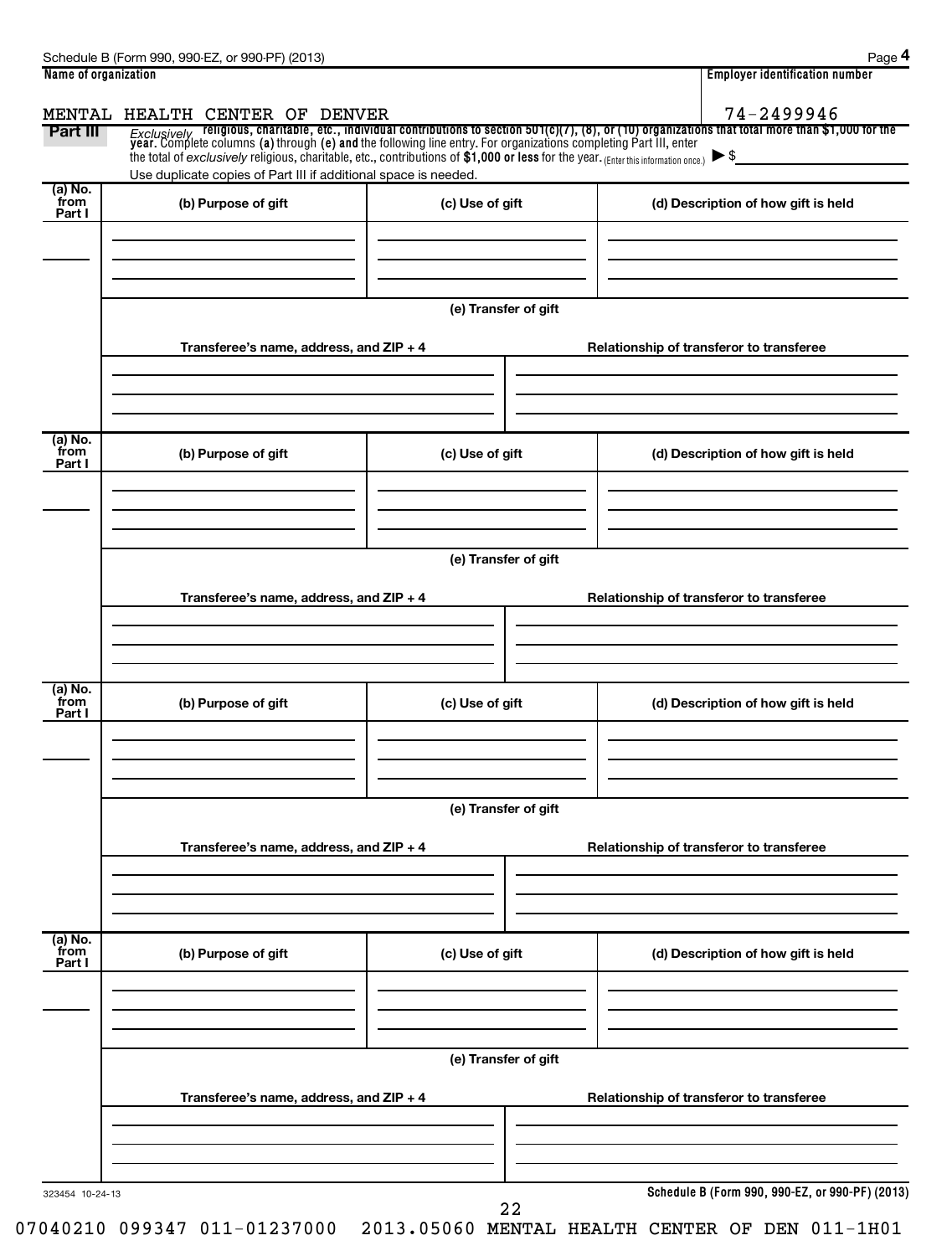| <b>SCHEDULE C</b>                                      |                                                                                                                                                                                                                                                                                                                                                   | <b>Political Campaign and Lobbying Activities</b>                                                                                                                                                                                                                                              |           |                                                                             |                          | OMB No. 1545-0047                                                                                                                                           |  |  |
|--------------------------------------------------------|---------------------------------------------------------------------------------------------------------------------------------------------------------------------------------------------------------------------------------------------------------------------------------------------------------------------------------------------------|------------------------------------------------------------------------------------------------------------------------------------------------------------------------------------------------------------------------------------------------------------------------------------------------|-----------|-----------------------------------------------------------------------------|--------------------------|-------------------------------------------------------------------------------------------------------------------------------------------------------------|--|--|
| (Form 990 or 990-EZ)                                   |                                                                                                                                                                                                                                                                                                                                                   |                                                                                                                                                                                                                                                                                                |           |                                                                             |                          | 2013                                                                                                                                                        |  |  |
| Department of the Treasury<br>Internal Revenue Service | For Organizations Exempt From Income Tax Under section 501(c) and section 527<br>Complete if the organization is described below.<br>Attach to Form 990 or Form 990-EZ.<br><b>Open to Public</b><br>See separate instructions. Information about Schedule C (Form 990 or 990-EZ) and its<br>Inspection<br>instructions is at www.irs.gov/form990. |                                                                                                                                                                                                                                                                                                |           |                                                                             |                          |                                                                                                                                                             |  |  |
|                                                        |                                                                                                                                                                                                                                                                                                                                                   | If the organization answered "Yes," to Form 990, Part IV, line 3, or Form 990-EZ, Part V, line 46 (Political Campaign Activities), then                                                                                                                                                        |           |                                                                             |                          |                                                                                                                                                             |  |  |
|                                                        |                                                                                                                                                                                                                                                                                                                                                   | • Section 501(c)(3) organizations: Complete Parts I-A and B. Do not complete Part I-C.                                                                                                                                                                                                         |           |                                                                             |                          |                                                                                                                                                             |  |  |
|                                                        |                                                                                                                                                                                                                                                                                                                                                   | • Section 501(c) (other than section 501(c)(3)) organizations: Complete Parts I-A and C below. Do not complete Part I-B.                                                                                                                                                                       |           |                                                                             |                          |                                                                                                                                                             |  |  |
| • Section 527 organizations: Complete Part I-A only.   |                                                                                                                                                                                                                                                                                                                                                   |                                                                                                                                                                                                                                                                                                |           |                                                                             |                          |                                                                                                                                                             |  |  |
|                                                        |                                                                                                                                                                                                                                                                                                                                                   | If the organization answered "Yes," to Form 990, Part IV, line 4, or Form 990-EZ, Part VI, line 47 (Lobbying Activities), then                                                                                                                                                                 |           |                                                                             |                          |                                                                                                                                                             |  |  |
|                                                        |                                                                                                                                                                                                                                                                                                                                                   | • Section 501(c)(3) organizations that have filed Form 5768 (election under section 501(h)): Complete Part II-A. Do not complete Part II-B.<br>• Section 501(c)(3) organizations that have NOT filed Form 5768 (election under section 501(h)): Complete Part II-B. Do not complete Part II-A. |           |                                                                             |                          |                                                                                                                                                             |  |  |
|                                                        |                                                                                                                                                                                                                                                                                                                                                   | If the organization answered "Yes," to Form 990, Part IV, line 5 (Proxy Tax) or Form 990-EZ, Part V, line 35c (Proxy Tax), then                                                                                                                                                                |           |                                                                             |                          |                                                                                                                                                             |  |  |
|                                                        |                                                                                                                                                                                                                                                                                                                                                   | • Section 501(c)(4), (5), or (6) organizations: Complete Part III.                                                                                                                                                                                                                             |           |                                                                             |                          |                                                                                                                                                             |  |  |
| Name of organization                                   |                                                                                                                                                                                                                                                                                                                                                   |                                                                                                                                                                                                                                                                                                |           |                                                                             |                          | <b>Employer identification number</b>                                                                                                                       |  |  |
|                                                        |                                                                                                                                                                                                                                                                                                                                                   | MENTAL HEALTH CENTER OF DENVER                                                                                                                                                                                                                                                                 |           |                                                                             |                          | 74-2499946                                                                                                                                                  |  |  |
| Part I-A                                               |                                                                                                                                                                                                                                                                                                                                                   | Complete if the organization is exempt under section 501(c) or is a section 527 organization.                                                                                                                                                                                                  |           |                                                                             |                          |                                                                                                                                                             |  |  |
|                                                        |                                                                                                                                                                                                                                                                                                                                                   |                                                                                                                                                                                                                                                                                                |           |                                                                             |                          |                                                                                                                                                             |  |  |
|                                                        |                                                                                                                                                                                                                                                                                                                                                   | 1 Provide a description of the organization's direct and indirect political campaign activities in Part IV.                                                                                                                                                                                    |           |                                                                             |                          |                                                                                                                                                             |  |  |
| 2                                                      |                                                                                                                                                                                                                                                                                                                                                   |                                                                                                                                                                                                                                                                                                |           |                                                                             | $\blacktriangleright$ \$ |                                                                                                                                                             |  |  |
|                                                        |                                                                                                                                                                                                                                                                                                                                                   |                                                                                                                                                                                                                                                                                                |           |                                                                             |                          |                                                                                                                                                             |  |  |
|                                                        |                                                                                                                                                                                                                                                                                                                                                   |                                                                                                                                                                                                                                                                                                |           |                                                                             |                          |                                                                                                                                                             |  |  |
| Part I-B                                               |                                                                                                                                                                                                                                                                                                                                                   | Complete if the organization is exempt under section 501(c)(3).                                                                                                                                                                                                                                |           |                                                                             |                          |                                                                                                                                                             |  |  |
|                                                        |                                                                                                                                                                                                                                                                                                                                                   |                                                                                                                                                                                                                                                                                                |           |                                                                             |                          |                                                                                                                                                             |  |  |
| 2                                                      |                                                                                                                                                                                                                                                                                                                                                   |                                                                                                                                                                                                                                                                                                |           |                                                                             |                          | <b>Yes</b><br>No                                                                                                                                            |  |  |
|                                                        |                                                                                                                                                                                                                                                                                                                                                   |                                                                                                                                                                                                                                                                                                |           |                                                                             |                          | <b>No</b><br><b>Yes</b>                                                                                                                                     |  |  |
| <b>b</b> If "Yes," describe in Part IV.                |                                                                                                                                                                                                                                                                                                                                                   |                                                                                                                                                                                                                                                                                                |           |                                                                             |                          |                                                                                                                                                             |  |  |
|                                                        |                                                                                                                                                                                                                                                                                                                                                   | Part I-C Complete if the organization is exempt under section 501(c), except section 501(c)(3).                                                                                                                                                                                                |           |                                                                             |                          |                                                                                                                                                             |  |  |
|                                                        |                                                                                                                                                                                                                                                                                                                                                   | 1 Enter the amount directly expended by the filing organization for section 527 exempt function activities                                                                                                                                                                                     |           |                                                                             | $\triangleright$ \$      |                                                                                                                                                             |  |  |
| $\mathbf{2}$                                           |                                                                                                                                                                                                                                                                                                                                                   | Enter the amount of the filing organization's funds contributed to other organizations for section 527                                                                                                                                                                                         |           |                                                                             |                          |                                                                                                                                                             |  |  |
|                                                        |                                                                                                                                                                                                                                                                                                                                                   | exempt function activities encourance and activities entitled activities exempt function activities                                                                                                                                                                                            |           |                                                                             | $\triangleright$ s       |                                                                                                                                                             |  |  |
|                                                        |                                                                                                                                                                                                                                                                                                                                                   | 3 Total exempt function expenditures. Add lines 1 and 2. Enter here and on Form 1120-POL,                                                                                                                                                                                                      |           |                                                                             |                          |                                                                                                                                                             |  |  |
|                                                        |                                                                                                                                                                                                                                                                                                                                                   |                                                                                                                                                                                                                                                                                                |           |                                                                             |                          |                                                                                                                                                             |  |  |
|                                                        |                                                                                                                                                                                                                                                                                                                                                   |                                                                                                                                                                                                                                                                                                |           |                                                                             |                          | Yes<br><b>No</b>                                                                                                                                            |  |  |
| 5                                                      |                                                                                                                                                                                                                                                                                                                                                   | Enter the names, addresses and employer identification number (EIN) of all section 527 political organizations to which the filing organization                                                                                                                                                |           |                                                                             |                          |                                                                                                                                                             |  |  |
|                                                        |                                                                                                                                                                                                                                                                                                                                                   | made payments. For each organization listed, enter the amount paid from the filing organization's funds. Also enter the amount of political                                                                                                                                                    |           |                                                                             |                          |                                                                                                                                                             |  |  |
|                                                        |                                                                                                                                                                                                                                                                                                                                                   | contributions received that were promptly and directly delivered to a separate political organization, such as a separate segregated fund or a<br>political action committee (PAC). If additional space is needed, provide information in Part IV.                                             |           |                                                                             |                          |                                                                                                                                                             |  |  |
|                                                        |                                                                                                                                                                                                                                                                                                                                                   |                                                                                                                                                                                                                                                                                                |           |                                                                             |                          |                                                                                                                                                             |  |  |
| (a) Name                                               |                                                                                                                                                                                                                                                                                                                                                   | (b) Address                                                                                                                                                                                                                                                                                    | $(c)$ EIN | (d) Amount paid from<br>filing organization's<br>funds. If none, enter -0-. |                          | (e) Amount of political<br>contributions received and<br>promptly and directly<br>delivered to a separate<br>political organization.<br>If none, enter -0-. |  |  |
|                                                        |                                                                                                                                                                                                                                                                                                                                                   |                                                                                                                                                                                                                                                                                                |           |                                                                             |                          |                                                                                                                                                             |  |  |
|                                                        |                                                                                                                                                                                                                                                                                                                                                   |                                                                                                                                                                                                                                                                                                |           |                                                                             |                          |                                                                                                                                                             |  |  |
|                                                        |                                                                                                                                                                                                                                                                                                                                                   |                                                                                                                                                                                                                                                                                                |           |                                                                             |                          |                                                                                                                                                             |  |  |
|                                                        |                                                                                                                                                                                                                                                                                                                                                   |                                                                                                                                                                                                                                                                                                |           |                                                                             |                          |                                                                                                                                                             |  |  |
|                                                        |                                                                                                                                                                                                                                                                                                                                                   |                                                                                                                                                                                                                                                                                                |           |                                                                             |                          |                                                                                                                                                             |  |  |
|                                                        |                                                                                                                                                                                                                                                                                                                                                   |                                                                                                                                                                                                                                                                                                |           |                                                                             |                          |                                                                                                                                                             |  |  |
|                                                        |                                                                                                                                                                                                                                                                                                                                                   | For Paperwork Reduction Act Notice, see the Instructions for Form 990 or 990-EZ.                                                                                                                                                                                                               |           |                                                                             |                          | Schedule C (Form 990 or 990-EZ) 2013                                                                                                                        |  |  |
| LHA                                                    |                                                                                                                                                                                                                                                                                                                                                   |                                                                                                                                                                                                                                                                                                |           |                                                                             |                          |                                                                                                                                                             |  |  |

| 332041   |
|----------|
| 11-08-13 |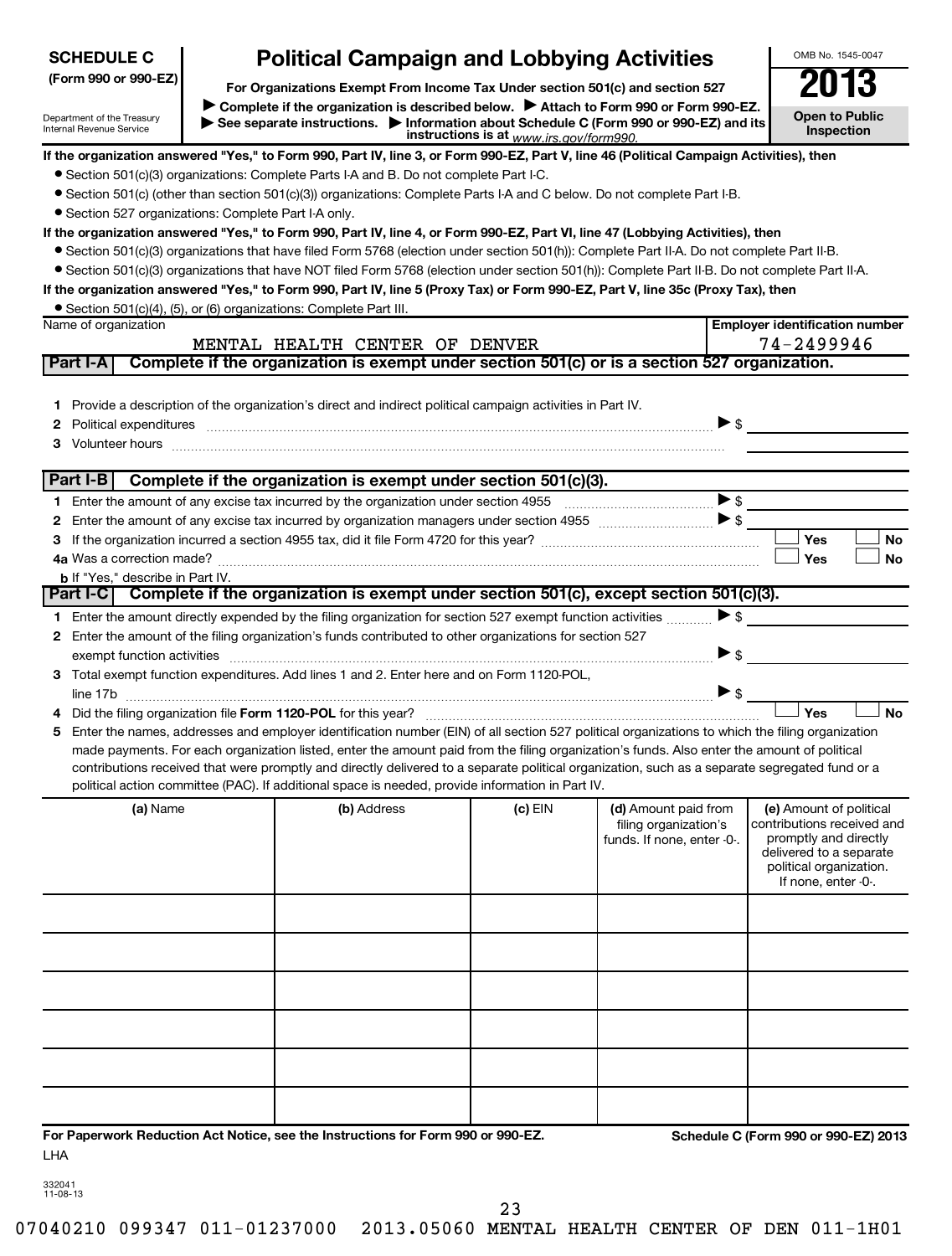|  | Schedule C (Form 990 or 990-EZ) 2013 MENTAL HEALTH CENTER OF DENVER |  |  |  |  | $74 - 2499946$ Page 2 |  |
|--|---------------------------------------------------------------------|--|--|--|--|-----------------------|--|
|--|---------------------------------------------------------------------|--|--|--|--|-----------------------|--|

| Part II-A   Complete if the organization is exempt under section 501(c)(3) and filed Form 5768<br>(election under section 501(h)).                                                                                                              |                                                                                                 |                                                      |                                                                                                                                                                            |            | $\frac{1}{2}$ 2 2 3 3 2 6 $\frac{1}{2}$ 6 $\frac{1}{2}$ 6 $\frac{1}{2}$ |
|-------------------------------------------------------------------------------------------------------------------------------------------------------------------------------------------------------------------------------------------------|-------------------------------------------------------------------------------------------------|------------------------------------------------------|----------------------------------------------------------------------------------------------------------------------------------------------------------------------------|------------|-------------------------------------------------------------------------|
| A Check $\blacktriangleright$<br>if the filing organization belongs to an affiliated group (and list in Part IV each affiliated group member's name, address, EIN,<br>expenses, and share of excess lobbying expenditures).<br><b>B</b> Check ▶ |                                                                                                 |                                                      |                                                                                                                                                                            |            |                                                                         |
| if the filing organization checked box A and "limited control" provisions apply.<br><b>Limits on Lobbying Expenditures</b><br>(The term "expenditures" means amounts paid or incurred.)                                                         |                                                                                                 | (a) Filing<br>organization's<br>totals               | (b) Affiliated group<br>totals                                                                                                                                             |            |                                                                         |
| 1a Total lobbying expenditures to influence public opinion (grass roots lobbying)                                                                                                                                                               |                                                                                                 |                                                      |                                                                                                                                                                            |            |                                                                         |
| <b>b</b> Total lobbying expenditures to influence a legislative body (direct lobbying) <i>manual content</i>                                                                                                                                    |                                                                                                 |                                                      |                                                                                                                                                                            |            |                                                                         |
|                                                                                                                                                                                                                                                 |                                                                                                 |                                                      |                                                                                                                                                                            |            |                                                                         |
| d Other exempt purpose expenditures                                                                                                                                                                                                             |                                                                                                 |                                                      |                                                                                                                                                                            |            |                                                                         |
|                                                                                                                                                                                                                                                 |                                                                                                 |                                                      |                                                                                                                                                                            |            |                                                                         |
| f Lobbying nontaxable amount. Enter the amount from the following table in both columns.                                                                                                                                                        |                                                                                                 |                                                      |                                                                                                                                                                            |            |                                                                         |
| If the amount on line 1e, column $(a)$ or $(b)$ is:                                                                                                                                                                                             |                                                                                                 | The lobbying nontaxable amount is:                   |                                                                                                                                                                            |            |                                                                         |
| Not over \$500,000                                                                                                                                                                                                                              |                                                                                                 | 20% of the amount on line 1e.                        |                                                                                                                                                                            |            |                                                                         |
| Over \$500,000 but not over \$1,000,000                                                                                                                                                                                                         |                                                                                                 | \$100,000 plus 15% of the excess over \$500,000.     |                                                                                                                                                                            |            |                                                                         |
| Over \$1,000,000 but not over \$1,500,000                                                                                                                                                                                                       |                                                                                                 | \$175,000 plus 10% of the excess over \$1,000,000    |                                                                                                                                                                            |            |                                                                         |
|                                                                                                                                                                                                                                                 | Over \$1,500,000 but not over \$17,000,000<br>\$225,000 plus 5% of the excess over \$1,500,000. |                                                      |                                                                                                                                                                            |            |                                                                         |
| Over \$17,000,000                                                                                                                                                                                                                               | \$1,000,000.                                                                                    |                                                      |                                                                                                                                                                            |            |                                                                         |
|                                                                                                                                                                                                                                                 |                                                                                                 |                                                      |                                                                                                                                                                            |            |                                                                         |
| g Grassroots nontaxable amount (enter 25% of line 1f)<br>h Subtract line 1g from line 1a. If zero or less, enter -0-                                                                                                                            |                                                                                                 |                                                      |                                                                                                                                                                            |            |                                                                         |
| i Subtract line 1f from line 1c. If zero or less, enter -0-                                                                                                                                                                                     |                                                                                                 |                                                      |                                                                                                                                                                            |            |                                                                         |
| j If there is an amount other than zero on either line 1h or line 1i, did the organization file Form 4720                                                                                                                                       |                                                                                                 |                                                      |                                                                                                                                                                            |            |                                                                         |
| reporting section 4911 tax for this year?                                                                                                                                                                                                       |                                                                                                 |                                                      |                                                                                                                                                                            |            | Yes<br>No                                                               |
|                                                                                                                                                                                                                                                 |                                                                                                 | 4-Year Averaging Period Under Section 501(h)         | (Some organizations that made a section 501(h) election do not have to complete all of the five<br>columns below. See the instructions for lines 2a through 2f on page 4.) |            |                                                                         |
|                                                                                                                                                                                                                                                 |                                                                                                 | Lobbying Expenditures During 4-Year Averaging Period |                                                                                                                                                                            |            |                                                                         |
| Calendar year<br>(or fiscal year beginning in)                                                                                                                                                                                                  | (a) 2010                                                                                        | $(b)$ 2011                                           | $(c)$ 2012                                                                                                                                                                 | $(d)$ 2013 | (e) Total                                                               |
| 2a Lobbying nontaxable amount                                                                                                                                                                                                                   |                                                                                                 |                                                      |                                                                                                                                                                            |            |                                                                         |
| <b>b</b> Lobbying ceiling amount<br>(150% of line 2a, column(e))                                                                                                                                                                                |                                                                                                 |                                                      |                                                                                                                                                                            |            |                                                                         |
| c Total lobbying expenditures                                                                                                                                                                                                                   |                                                                                                 |                                                      |                                                                                                                                                                            |            |                                                                         |
| d Grassroots nontaxable amount                                                                                                                                                                                                                  |                                                                                                 |                                                      |                                                                                                                                                                            |            |                                                                         |
| e Grassroots ceiling amount<br>(150% of line 2d, column (e))                                                                                                                                                                                    |                                                                                                 |                                                      |                                                                                                                                                                            |            |                                                                         |
| f Grassroots lobbying expenditures                                                                                                                                                                                                              |                                                                                                 |                                                      |                                                                                                                                                                            |            | 000.5200240                                                             |

**Schedule C (Form 990 or 990-EZ) 2013**

332042 11-08-13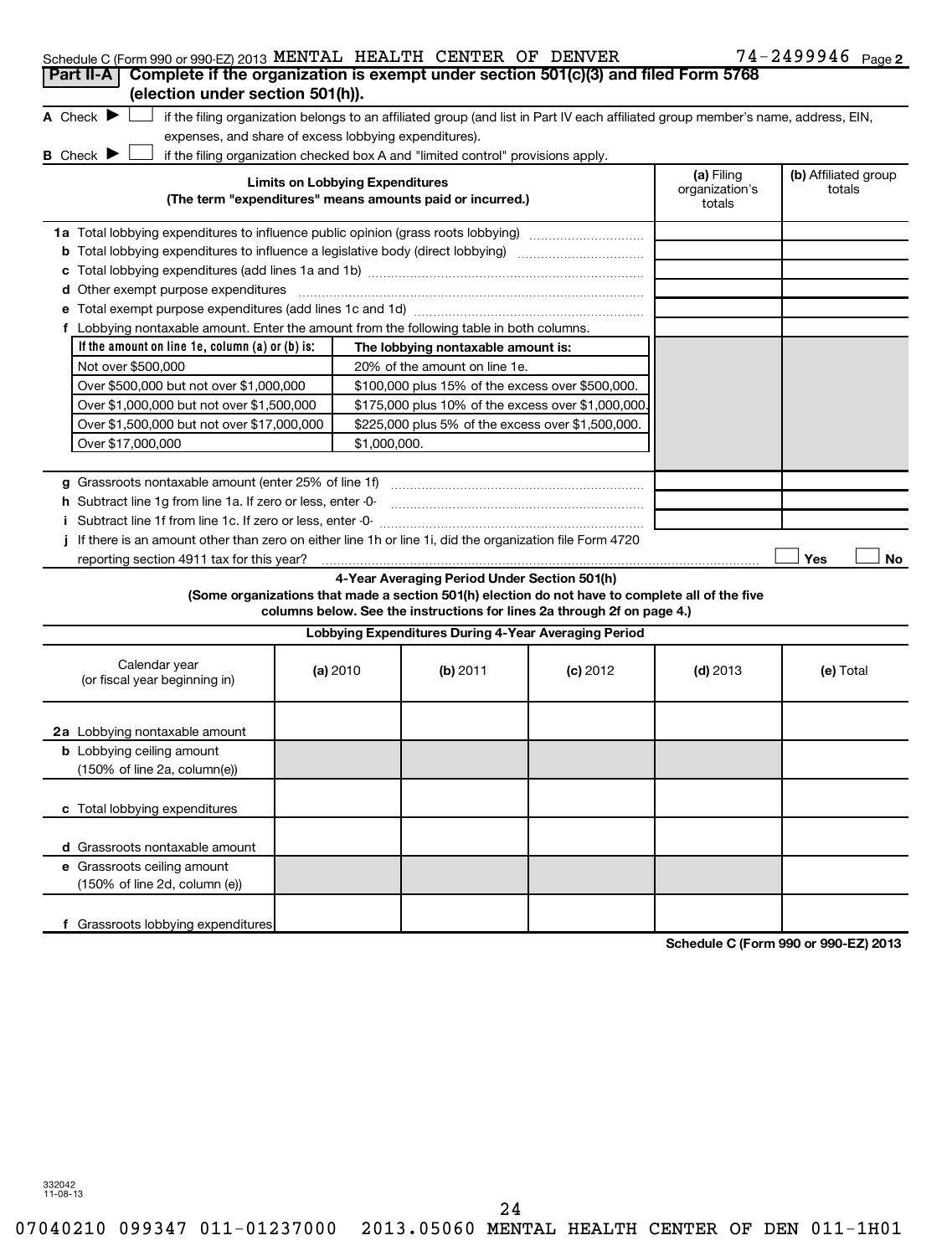#### Schedule C (Form 990 or 990-EZ) 2013 MENTAL HEALTH CENTER OF DENVER / 4-Z4YYY46 Page MENTAL HEALTH CENTER OF DENVER 74-2499946

### 74-2499946 Page 3

#### **Part II-B Complete if the organization is exempt under section 501(c)(3) and has NOT filed Form 5768 (election under section 501(h)).**

| For each "Yes," response to lines 1a through 1i below, provide in Part IV a detailed description                                                                                                                                          |                         | (a)                                  | (b)    |         |
|-------------------------------------------------------------------------------------------------------------------------------------------------------------------------------------------------------------------------------------------|-------------------------|--------------------------------------|--------|---------|
| of the lobbying activity.                                                                                                                                                                                                                 | Yes                     | <b>No</b>                            | Amount |         |
| During the year, did the filing organization attempt to influence foreign, national, state or<br>1.<br>local legislation, including any attempt to influence public opinion on a legislative matter<br>or referendum, through the use of: |                         |                                      |        |         |
|                                                                                                                                                                                                                                           | х                       |                                      |        |         |
| <b>b</b> Paid staff or management (include compensation in expenses reported on lines 1c through 1i)?                                                                                                                                     | $\overline{\text{x}}$   |                                      |        |         |
|                                                                                                                                                                                                                                           |                         | х                                    |        |         |
|                                                                                                                                                                                                                                           |                         | $\overline{\textbf{x}}$              |        |         |
|                                                                                                                                                                                                                                           |                         | $\overline{\text{x}}$                |        |         |
|                                                                                                                                                                                                                                           |                         | $\overline{\textbf{x}}$              |        |         |
| g Direct contact with legislators, their staffs, government officials, or a legislative body?                                                                                                                                             | $\overline{\text{x}}$   |                                      |        | 50,000. |
| h Rallies, demonstrations, seminars, conventions, speeches, lectures, or any similar means?                                                                                                                                               | $\overline{\mathtt{x}}$ |                                      |        |         |
| <i>i</i> Other activities?                                                                                                                                                                                                                |                         | х                                    |        |         |
|                                                                                                                                                                                                                                           |                         |                                      |        | 50,000. |
| 2a Did the activities in line 1 cause the organization to be not described in section 501(c)(3)?                                                                                                                                          |                         | $\overline{\textbf{x}}$              |        |         |
|                                                                                                                                                                                                                                           |                         |                                      |        |         |
| c If "Yes," enter the amount of any tax incurred by organization managers under section 4912                                                                                                                                              |                         |                                      |        |         |
| d If the filing organization incurred a section 4912 tax, did it file Form 4720 for this year?                                                                                                                                            |                         |                                      |        |         |
| Complete if the organization is exempt under section 501(c)(4), section 501(c)(5), or section<br><b>Part III-A</b> l<br>$501(c)(6)$ .                                                                                                     |                         |                                      |        |         |
|                                                                                                                                                                                                                                           |                         |                                      | Yes    | No      |
| 1.                                                                                                                                                                                                                                        |                         | 1                                    |        |         |
| 2                                                                                                                                                                                                                                         |                         | $\overline{2}$                       |        |         |
| Did the organization agree to carry over lobbying and political expenditures from the prior year?<br>3                                                                                                                                    |                         | 3                                    |        |         |
| Complete if the organization is exempt under section 501(c)(4), section 501(c)(5), or section<br> Part III-B <br>501(c)(6) and if either (a) BOTH Part III-A, lines 1 and 2, are answered "No," OR (b) Part III-A, line 3, is             |                         |                                      |        |         |
| answered "Yes."                                                                                                                                                                                                                           |                         |                                      |        |         |
| Dues, assessments and similar amounts from members [111] Dues, assessments and similar and similar amounts from members [111] Dues, assessments and similar amounts from members [11] Dues and Superior and Superior and Super<br>1.      |                         | 1                                    |        |         |
| Section 162(e) nondeductible lobbying and political expenditures (do not include amounts of political<br>2                                                                                                                                |                         |                                      |        |         |
| expenses for which the section 527(f) tax was paid).                                                                                                                                                                                      |                         |                                      |        |         |
|                                                                                                                                                                                                                                           |                         | 2a<br>2 <sub>b</sub>                 |        |         |
| b Carryover from last year manufactured and content to content the content of the content of the content of the content of the content of the content of the content of the content of the content of the content of the conte<br>c       |                         | 2c                                   |        |         |
|                                                                                                                                                                                                                                           |                         | 3                                    |        |         |
| If notices were sent and the amount on line 2c exceeds the amount on line 3, what portion of the excess<br>4                                                                                                                              |                         |                                      |        |         |
| does the organization agree to carryover to the reasonable estimate of nondeductible lobbying and political                                                                                                                               |                         |                                      |        |         |
|                                                                                                                                                                                                                                           |                         | 4                                    |        |         |
| 5 Taxable amount of lobbying and political expenditures (see instructions)                                                                                                                                                                |                         | 5                                    |        |         |
| <b>Part IV</b><br><b>Supplemental Information</b>                                                                                                                                                                                         |                         |                                      |        |         |
| Provide the descriptions required for Part I-A, line 1; Part I-B, line 4; Part I-C, line 5; Part II-A (affiliated group list); Part II-A, line 2; and Part II-B, line 1.                                                                  |                         |                                      |        |         |
| Also, complete this part for any additional information.<br>PART II-B, LINE 1, LOBBYING ACTIVITIES:                                                                                                                                       |                         |                                      |        |         |
| EXPLANATION: MENTAL HEALTH CENTER OF DENVER IS A MEMBER OF THE COLORADO                                                                                                                                                                   |                         |                                      |        |         |
| BEHAVIORAL HEALTHCARE COUNCIL AND NATIONAL COUNCIL FOR BEHAVIORAL                                                                                                                                                                         |                         |                                      |        |         |
| HEALTH, WHICH MONITORS STATE AND NATIONAL LEGISLATION AFFECTING THE                                                                                                                                                                       |                         |                                      |        |         |
| MENTAL HEALTH INDUSTRY. STAFF AND BOARD MEMBERS ATTEND THE STATE AND                                                                                                                                                                      |                         |                                      |        |         |
| NATIONAL HILL DAY GATHERINGS TO MEET STATE REPRESENTATIVES AND PROVIDE                                                                                                                                                                    |                         |                                      |        |         |
| 332043<br>11-08-13                                                                                                                                                                                                                        |                         | Schedule C (Form 990 or 990-EZ) 2013 |        |         |
| 25                                                                                                                                                                                                                                        |                         |                                      |        |         |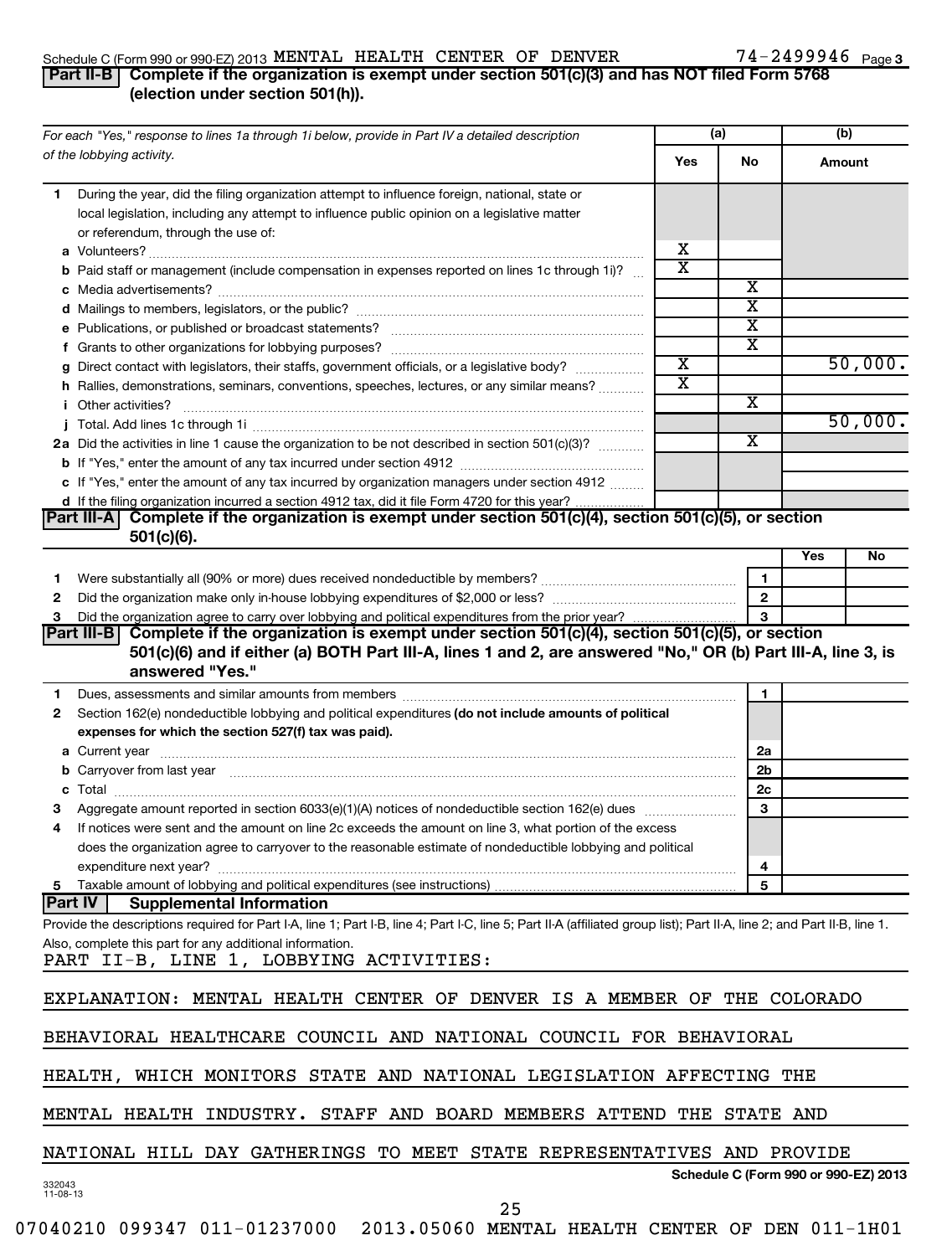| Schedule C (Form 990 or 990-EZ) 2013 MENTAL HEALTH CENTER OF DENVER |  |  | $74 - 2499946$ Page 4 |  |
|---------------------------------------------------------------------|--|--|-----------------------|--|
| <b>Part IV   Supplemental Information (continued)</b>               |  |  |                       |  |

THEM WITH THE PERSPECTIVES OF THE MENTAL HEALTH CENTER OF DENVER.

MENTAL HEALTH CENTER OF DENVER ALSO HAS AN ANNUAL LEGISLATIVE BRIEFING

FOR STATE LEGISLATORS.

**Schedule C (Form 990 or 990-EZ) 2013**

332044 11-08-13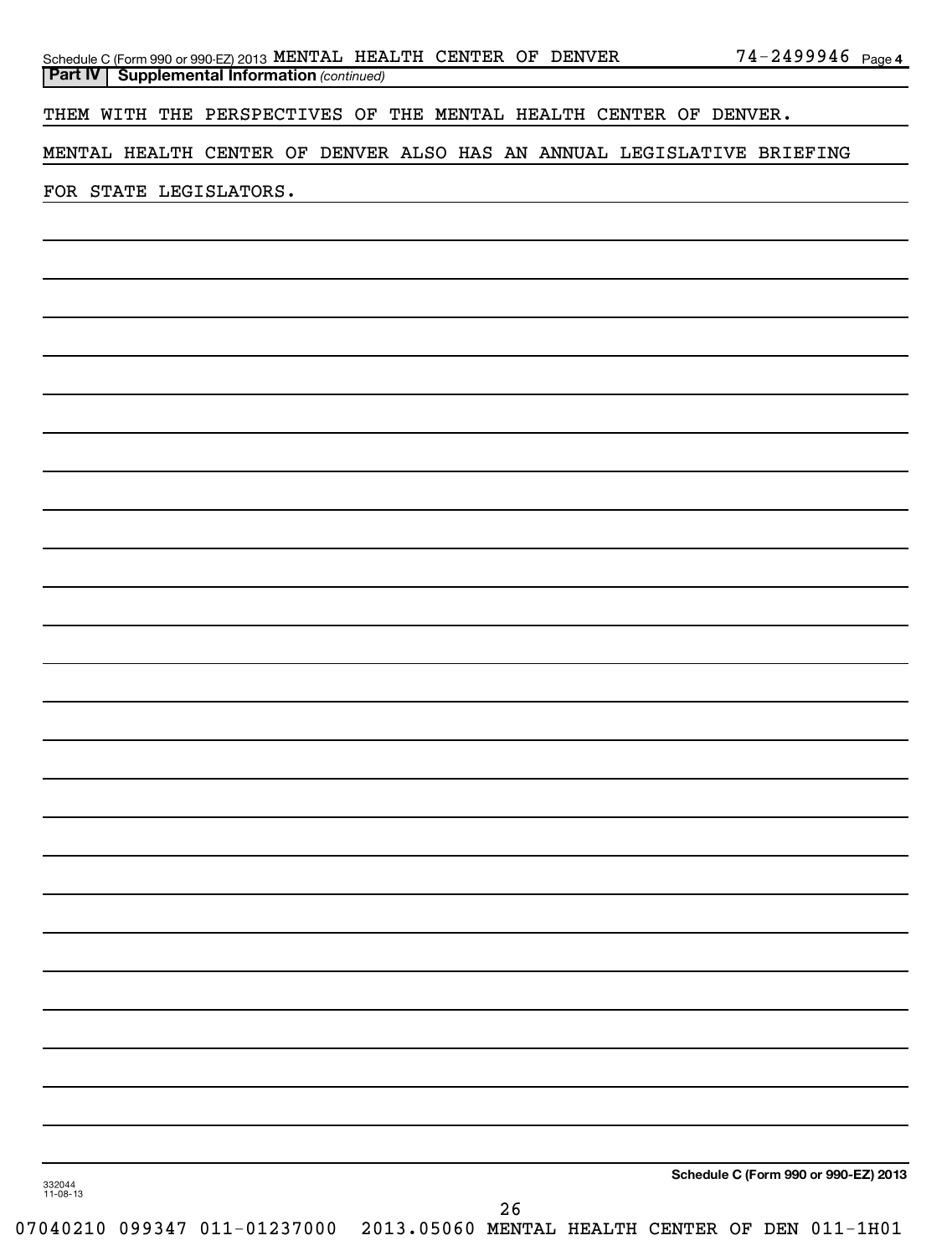| <b>SCHEDULE D</b> |
|-------------------|
|-------------------|

Department of the Treasury

**(Form 990) | Complete if the organization answered "Yes," to Form 990, Part IV, line 6, 7, 8, 9, 10, 11a, 11b, 11c, 11d, 11e, 11f, 12a, or 12b. | Attach to Form 990. | Information about Schedule D (Form 990) and its instructions is at**  *www.irs.gov/form990.* **SCHEDULE D Supplemental Financial Statements**<br> **Form 990 2013**<br>
Part IV line 6.7.8.9.10, 11a, 11b, 11d, 11d, 11d, 11d, 11d, 12a, 0r, 12b

| Internal Revenue Service |  |
|--------------------------|--|
| Namo of the ergenization |  |

**Name of the organization Employer identification number**

| <b>Employer identification number</b> |                    |  |  |
|---------------------------------------|--------------------|--|--|
|                                       | 71 <u>ALAAA 16</u> |  |  |

OMB No. 1545-0047

**Open to Public Inspection**

|                    | MENTAL HEALTH CENTER OF DENVER                                                                                                                                                     | 74-2499946                      |
|--------------------|------------------------------------------------------------------------------------------------------------------------------------------------------------------------------------|---------------------------------|
| Part I             | Organizations Maintaining Donor Advised Funds or Other Similar Funds or Accounts. Complete if the                                                                                  |                                 |
|                    | organization answered "Yes" to Form 990, Part IV, line 6.                                                                                                                          |                                 |
|                    | (a) Donor advised funds                                                                                                                                                            | (b) Funds and other accounts    |
| 1.                 |                                                                                                                                                                                    |                                 |
| 2                  |                                                                                                                                                                                    |                                 |
| З                  |                                                                                                                                                                                    |                                 |
| 4                  |                                                                                                                                                                                    |                                 |
| 5                  | Did the organization inform all donors and donor advisors in writing that the assets held in donor advised funds                                                                   |                                 |
|                    |                                                                                                                                                                                    | Yes<br>No                       |
| 6                  | Did the organization inform all grantees, donors, and donor advisors in writing that grant funds can be used only                                                                  |                                 |
|                    | for charitable purposes and not for the benefit of the donor or donor advisor, or for any other purpose conferring                                                                 |                                 |
|                    |                                                                                                                                                                                    | Yes<br>No                       |
| Part II            | <b>Conservation Easements.</b> Complete if the organization answered "Yes" to Form 990, Part IV, line 7.                                                                           |                                 |
| $\mathbf 1$        | Purpose(s) of conservation easements held by the organization (check all that apply).                                                                                              |                                 |
|                    | Preservation of land for public use (e.g., recreation or education)<br>Preservation of an historically important land area                                                         |                                 |
|                    | Preservation of a certified historic structure<br>Protection of natural habitat                                                                                                    |                                 |
|                    | Preservation of open space                                                                                                                                                         |                                 |
| 2                  | Complete lines 2a through 2d if the organization held a qualified conservation contribution in the form of a conservation easement on the last                                     |                                 |
|                    | day of the tax year.                                                                                                                                                               |                                 |
|                    |                                                                                                                                                                                    | Held at the End of the Tax Year |
| а                  |                                                                                                                                                                                    | 2a                              |
| b                  | Total acreage restricted by conservation easements                                                                                                                                 | 2 <sub>b</sub>                  |
| с                  | Number of conservation easements on a certified historic structure included in (a) manufacture included in (a)                                                                     | 2c                              |
| d                  | Number of conservation easements included in (c) acquired after 8/17/06, and not on a historic structure                                                                           |                                 |
|                    |                                                                                                                                                                                    | 2d                              |
| 3                  | Number of conservation easements modified, transferred, released, extinguished, or terminated by the organization during the tax                                                   |                                 |
|                    | year                                                                                                                                                                               |                                 |
| 4                  | Number of states where property subject to conservation easement is located >                                                                                                      |                                 |
| 5                  | Does the organization have a written policy regarding the periodic monitoring, inspection, handling of                                                                             |                                 |
|                    | violations, and enforcement of the conservation easements it holds?                                                                                                                | Yes<br><b>No</b>                |
| 6                  | Staff and volunteer hours devoted to monitoring, inspecting, and enforcing conservation easements during the year                                                                  |                                 |
| 7                  | Amount of expenses incurred in monitoring, inspecting, and enforcing conservation easements during the year $\triangleright$ \$                                                    |                                 |
| 8                  | Does each conservation easement reported on line 2(d) above satisfy the requirements of section 170(h)(4)(B)(i)                                                                    |                                 |
|                    |                                                                                                                                                                                    | <b>No</b><br>Yes                |
| 9                  | In Part XIII, describe how the organization reports conservation easements in its revenue and expense statement, and balance sheet, and                                            |                                 |
|                    | include, if applicable, the text of the footnote to the organization's financial statements that describes the organization's accounting for                                       |                                 |
|                    | conservation easements.                                                                                                                                                            |                                 |
|                    | Organizations Maintaining Collections of Art, Historical Treasures, or Other Similar Assets.<br>Part III                                                                           |                                 |
|                    | Complete if the organization answered "Yes" to Form 990, Part IV, line 8.                                                                                                          |                                 |
|                    | 1a If the organization elected, as permitted under SFAS 116 (ASC 958), not to report in its revenue statement and balance sheet works of art,                                      |                                 |
|                    | historical treasures, or other similar assets held for public exhibition, education, or research in furtherance of public service, provide, in Part XIII,                          |                                 |
|                    | the text of the footnote to its financial statements that describes these items.                                                                                                   |                                 |
|                    | b If the organization elected, as permitted under SFAS 116 (ASC 958), to report in its revenue statement and balance sheet works of art, historical                                |                                 |
|                    | treasures, or other similar assets held for public exhibition, education, or research in furtherance of public service, provide the following amounts                              |                                 |
|                    | relating to these items:                                                                                                                                                           |                                 |
|                    | (i) Revenues included in Form 990, Part VIII, line 1 $\ldots$ $\ldots$ $\ldots$ $\ldots$ $\ldots$ $\ldots$ $\ldots$ $\ldots$ $\ldots$ $\ldots$ $\ldots$ $\ldots$ $\ldots$ $\ldots$ |                                 |
|                    |                                                                                                                                                                                    |                                 |
| 2                  | If the organization received or held works of art, historical treasures, or other similar assets for financial gain, provide                                                       |                                 |
|                    | the following amounts required to be reported under SFAS 116 (ASC 958) relating to these items:                                                                                    |                                 |
|                    |                                                                                                                                                                                    |                                 |
|                    |                                                                                                                                                                                    |                                 |
|                    |                                                                                                                                                                                    |                                 |
|                    | LHA For Paperwork Reduction Act Notice, see the Instructions for Form 990.                                                                                                         | Schedule D (Form 990) 2013      |
| 332051<br>09-25-13 |                                                                                                                                                                                    |                                 |

27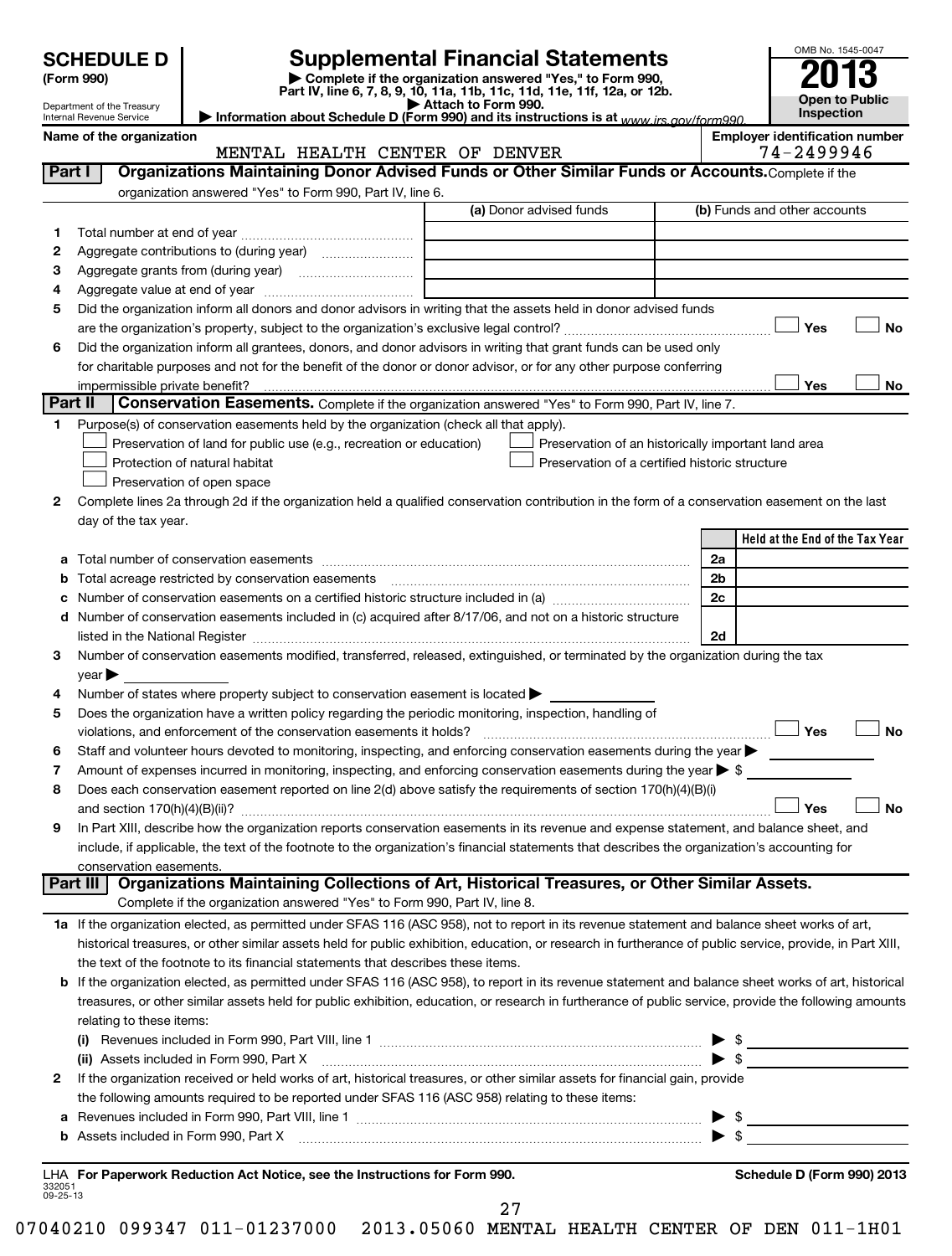|    | Schedule D (Form 990) 2013                                                                                                                                                                                                     | MENTAL HEALTH CENTER OF DENVER |                |                           |                      |           |                     | $74 - 2499946$ Page 2      |
|----|--------------------------------------------------------------------------------------------------------------------------------------------------------------------------------------------------------------------------------|--------------------------------|----------------|---------------------------|----------------------|-----------|---------------------|----------------------------|
|    | Part III<br>Organizations Maintaining Collections of Art, Historical Treasures, or Other Similar Assets (continued)                                                                                                            |                                |                |                           |                      |           |                     |                            |
| 3  | Using the organization's acquisition, accession, and other records, check any of the following that are a significant use of its collection items                                                                              |                                |                |                           |                      |           |                     |                            |
|    | (check all that apply):                                                                                                                                                                                                        |                                |                |                           |                      |           |                     |                            |
| а  | Public exhibition                                                                                                                                                                                                              | d                              |                | Loan or exchange programs |                      |           |                     |                            |
| b  | Scholarly research                                                                                                                                                                                                             | e                              | Other          |                           |                      |           |                     |                            |
| c  | Preservation for future generations                                                                                                                                                                                            |                                |                |                           |                      |           |                     |                            |
| 4  | Provide a description of the organization's collections and explain how they further the organization's exempt purpose in Part XIII.                                                                                           |                                |                |                           |                      |           |                     |                            |
| 5  | During the year, did the organization solicit or receive donations of art, historical treasures, or other similar assets                                                                                                       |                                |                |                           |                      |           |                     |                            |
|    |                                                                                                                                                                                                                                |                                |                |                           |                      |           | Yes                 | No                         |
|    | Part IV<br>Escrow and Custodial Arrangements. Complete if the organization answered "Yes" to Form 990, Part IV, line 9, or                                                                                                     |                                |                |                           |                      |           |                     |                            |
|    | reported an amount on Form 990, Part X, line 21.                                                                                                                                                                               |                                |                |                           |                      |           |                     |                            |
|    | 1a Is the organization an agent, trustee, custodian or other intermediary for contributions or other assets not included                                                                                                       |                                |                |                           |                      |           |                     |                            |
|    |                                                                                                                                                                                                                                |                                |                |                           |                      |           | Yes                 | $\boxed{\text{X}}$ No      |
|    | b If "Yes," explain the arrangement in Part XIII and complete the following table:                                                                                                                                             |                                |                |                           |                      |           |                     |                            |
|    |                                                                                                                                                                                                                                |                                |                |                           |                      |           | Amount              |                            |
| с  | Beginning balance measurements and the contract of the contract of the contract of the contract of the contract of the contract of the contract of the contract of the contract of the contract of the contract of the contrac |                                |                |                           | 1c                   |           |                     |                            |
|    | Additions during the year manufactured and an annual contract to the year manufactured and a set of the year manufactured and a set of the year manufactured and a set of the year manufactured and a set of the set of the se |                                |                |                           | 1d                   |           |                     |                            |
|    | Distributions during the year manufactured and continuum and contained and contained and contained and contained and contained and contained and contained and contained and contained and contained and contained and contain |                                |                |                           | 1e                   |           |                     |                            |
|    |                                                                                                                                                                                                                                |                                |                |                           | 1f                   |           |                     |                            |
|    |                                                                                                                                                                                                                                |                                |                |                           |                      |           | $\overline{X}$ Yes  | No                         |
|    | b If "Yes," explain the arrangement in Part XIII. Check here if the explanation has been provided in Part XIII                                                                                                                 |                                |                |                           |                      |           |                     | $\overline{\textbf{X}}$    |
|    | Part V<br>Endowment Funds. Complete if the organization answered "Yes" to Form 990, Part IV, line 10.                                                                                                                          |                                |                |                           |                      |           |                     |                            |
|    |                                                                                                                                                                                                                                | (a) Current year               | (b) Prior year | (c) Two years back        | (d) Three years back |           | (e) Four years back |                            |
| 1a | Beginning of year balance                                                                                                                                                                                                      | 237,579.                       | 224,608.       | 214, 273.                 |                      | 179,349.  |                     | 162,375.                   |
|    |                                                                                                                                                                                                                                |                                |                |                           |                      | 6,000     |                     |                            |
|    | Net investment earnings, gains, and losses                                                                                                                                                                                     | 34, 152.                       | 15,262.        | 8,237.                    |                      | 30,900    |                     | 20,079.                    |
|    |                                                                                                                                                                                                                                |                                |                |                           |                      |           |                     |                            |
|    | Other expenditures for facilities                                                                                                                                                                                              |                                |                |                           |                      |           |                     |                            |
|    | and programs                                                                                                                                                                                                                   |                                |                |                           |                      |           |                     |                            |
|    | Administrative expenses                                                                                                                                                                                                        | 2,506.                         | 2,291.         | 2,098.                    |                      | 1,976.    |                     | 3,150.                     |
|    | End of year balance                                                                                                                                                                                                            | 269,225.                       | 237,579.       | 224,608.                  |                      | 214, 273, |                     | 179,349.                   |
| 2  | Provide the estimated percentage of the current year end balance (line 1g, column (a)) held as:                                                                                                                                |                                |                |                           |                      |           |                     |                            |
| а  | Board designated or quasi-endowment                                                                                                                                                                                            | 100.00                         | ℅              |                           |                      |           |                     |                            |
|    | .00<br>Permanent endowment                                                                                                                                                                                                     | %                              |                |                           |                      |           |                     |                            |
|    | Temporarily restricted endowment                                                                                                                                                                                               | $\overline{.00}$<br>%          |                |                           |                      |           |                     |                            |
|    | The percentages in lines 2a, 2b, and 2c should equal 100%.                                                                                                                                                                     |                                |                |                           |                      |           |                     |                            |
|    | 3a Are there endowment funds not in the possession of the organization that are held and administered for the organization                                                                                                     |                                |                |                           |                      |           |                     |                            |
|    | by:                                                                                                                                                                                                                            |                                |                |                           |                      |           |                     | Yes<br>No                  |
|    | (i)                                                                                                                                                                                                                            |                                |                |                           |                      |           | 3a(i)               | X                          |
|    |                                                                                                                                                                                                                                |                                |                |                           |                      |           | 3a(ii)              | X                          |
|    |                                                                                                                                                                                                                                |                                |                |                           |                      |           | 3b                  |                            |
|    | Describe in Part XIII the intended uses of the organization's endowment funds.                                                                                                                                                 |                                |                |                           |                      |           |                     |                            |
|    | <b>Part VI</b><br><b>Land, Buildings, and Equipment.</b>                                                                                                                                                                       |                                |                |                           |                      |           |                     |                            |
|    | Complete if the organization answered "Yes" to Form 990, Part IV, line 11a. See Form 990, Part X, line 10.                                                                                                                     |                                |                |                           |                      |           |                     |                            |
|    | Description of property                                                                                                                                                                                                        | (a) Cost or other              |                | (b) Cost or other         | (c) Accumulated      |           | (d) Book value      |                            |
|    |                                                                                                                                                                                                                                | basis (investment)             |                | basis (other)             | depreciation         |           |                     |                            |
|    |                                                                                                                                                                                                                                |                                |                | $4,509,267$ .             |                      |           |                     | 4,509,267.                 |
|    |                                                                                                                                                                                                                                |                                |                | 30,054,575.               | 12,593,246.          |           |                     | 17,461,329.                |
|    |                                                                                                                                                                                                                                |                                |                | 629,892.                  | 407,890.             |           |                     | 222,002.                   |
|    |                                                                                                                                                                                                                                |                                |                | 1,616,594.                | 1,234,917.           |           |                     | 381,677.                   |
|    |                                                                                                                                                                                                                                |                                |                | 6, 298, 171.              | 4,144,267.           |           | 2,153,904.          |                            |
|    | Total. Add lines 1a through 1e. (Column (d) must equal Form 990, Part X, column (B), line 10(c).)                                                                                                                              |                                |                |                           |                      |           |                     | 24,728,179.                |
|    |                                                                                                                                                                                                                                |                                |                |                           |                      |           |                     | Schedule D (Form 990) 2013 |
|    |                                                                                                                                                                                                                                |                                |                |                           |                      |           |                     |                            |

332052 09-25-13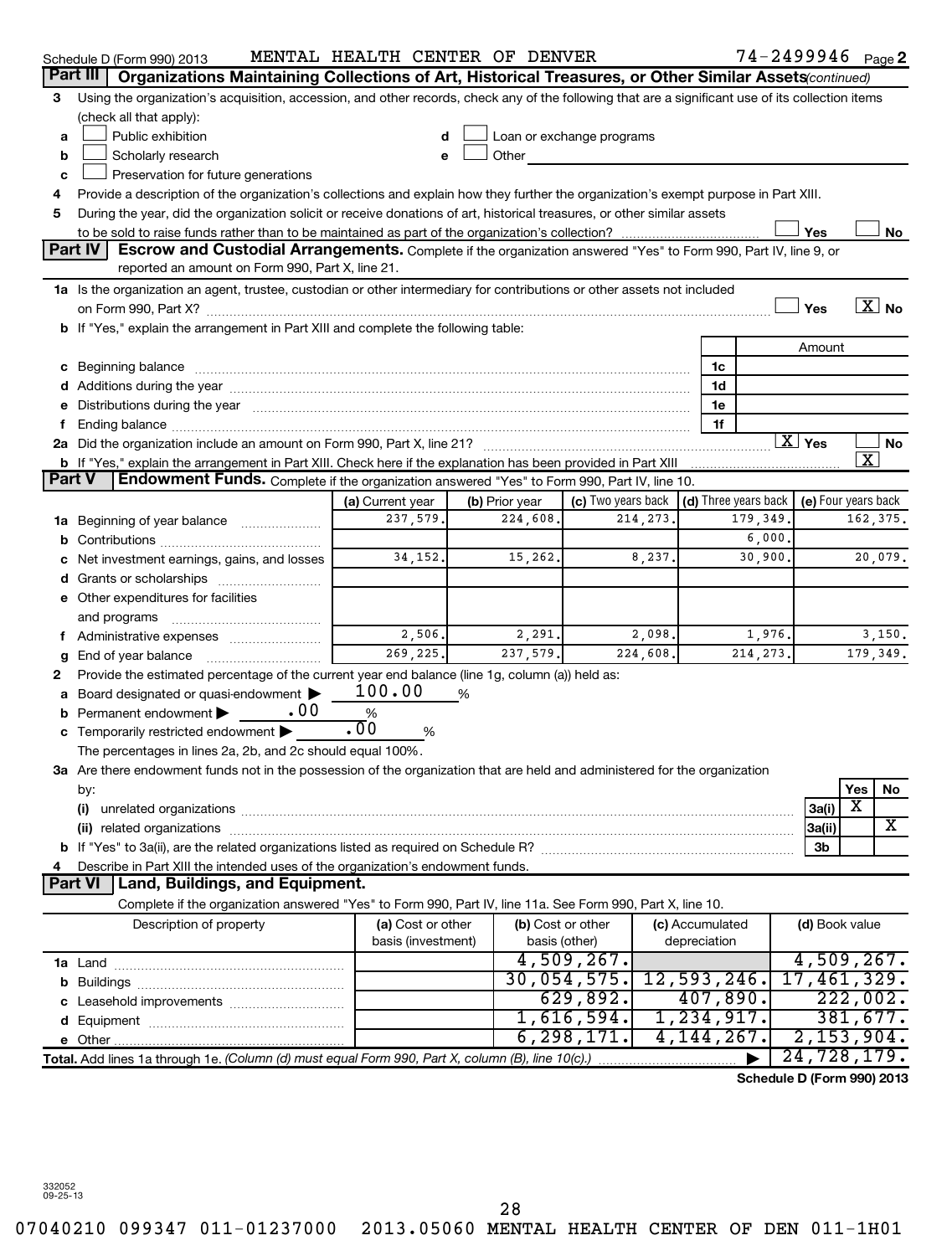| Schedule D (Form 990) 2013                                           | MENTAL HEALTH CENTER OF DENVER                                                                             |                |  | 74-2499946                                                | Page 3 |
|----------------------------------------------------------------------|------------------------------------------------------------------------------------------------------------|----------------|--|-----------------------------------------------------------|--------|
| <b>Part VII</b> Investments - Other Securities.                      |                                                                                                            |                |  |                                                           |        |
|                                                                      | Complete if the organization answered "Yes" to Form 990, Part IV, line 11b. See Form 990, Part X, line 12. |                |  |                                                           |        |
| (a) Description of security or category (including name of security) |                                                                                                            | (b) Book value |  | (c) Method of valuation: Cost or end-of-year market value |        |
| (1) Financial derivatives                                            |                                                                                                            |                |  |                                                           |        |
| $(2)$ Closely hold squity interests                                  |                                                                                                            |                |  |                                                           |        |

| (2) Closely-held equity interests                                                      |  |
|----------------------------------------------------------------------------------------|--|
| (3) Other                                                                              |  |
| (A)                                                                                    |  |
| (B)                                                                                    |  |
| (C)                                                                                    |  |
| (D)                                                                                    |  |
| (E                                                                                     |  |
|                                                                                        |  |
| (G)                                                                                    |  |
| (H)                                                                                    |  |
| Total. (Col. (b) must equal Form 990, Part X, col. (B) line 12.) $\blacktriangleright$ |  |

#### **Part VIII Investments - Program Related.**

| Complete if the organization answered "Yes" to Form 990, Part IV, line 11c. See Form 990, Part X, line 13. |                |                                                           |  |  |  |  |  |  |
|------------------------------------------------------------------------------------------------------------|----------------|-----------------------------------------------------------|--|--|--|--|--|--|
| (a) Description of investment                                                                              | (b) Book value | (c) Method of valuation: Cost or end-of-year market value |  |  |  |  |  |  |
| (1)                                                                                                        |                |                                                           |  |  |  |  |  |  |
| (2)                                                                                                        |                |                                                           |  |  |  |  |  |  |
| (3)                                                                                                        |                |                                                           |  |  |  |  |  |  |
| (4)                                                                                                        |                |                                                           |  |  |  |  |  |  |
| (5)                                                                                                        |                |                                                           |  |  |  |  |  |  |
| (6)                                                                                                        |                |                                                           |  |  |  |  |  |  |
| (7)                                                                                                        |                |                                                           |  |  |  |  |  |  |
| (8)                                                                                                        |                |                                                           |  |  |  |  |  |  |
| (9)                                                                                                        |                |                                                           |  |  |  |  |  |  |
| Total. (Col. (b) must equal Form 990, Part X, col. (B) line $13.$ )                                        |                |                                                           |  |  |  |  |  |  |

#### **Part IX Other Assets.**

Complete if the organization answered "Yes" to Form 990, Part IV, line 11d. See Form 990, Part X, line 15.

| (a) Description                           | (b) Book value |
|-------------------------------------------|----------------|
| DEPOSITS<br>(1)                           | 55,918.        |
| CUSTODIAL FUNDS<br>(2)                    | 744,056.       |
| BOND FUNDS HELD BY TRUSTEE<br>(3)         | 9, 265, 488.   |
| INVESTMENT<br>IN SUBSIDIARY<br>NET<br>(4) | 3,440,912.     |
| NET DEFERRED DEBT ISSUANCE COSTS<br>(5)   | 201,919.       |
| (6)                                       |                |
| (7)                                       |                |
| (8)                                       |                |
| (9)                                       |                |
|                                           | 13,708,293.    |

#### **Part X Other Liabilities.**

Complete if the organization answered "Yes" to Form 990, Part IV, line 11e or 11f. See Form 990, Part X, line 25.

| 1.           | (a) Description of liability                                                                                                                      | (b) Book value |
|--------------|---------------------------------------------------------------------------------------------------------------------------------------------------|----------------|
| (1)          | Federal income taxes                                                                                                                              |                |
| (2)          |                                                                                                                                                   |                |
| (3)          |                                                                                                                                                   |                |
| (4)          |                                                                                                                                                   |                |
| (5)          |                                                                                                                                                   |                |
| (6)          |                                                                                                                                                   |                |
| (7)          |                                                                                                                                                   |                |
| (8)          |                                                                                                                                                   |                |
| (9)          |                                                                                                                                                   |                |
|              |                                                                                                                                                   |                |
| $\mathbf{p}$ | Lighility for uncertain tay positions. In Part XIII, provide the text of the footpote to the organization's financial statements that reports the |                |

**2.** Liability for uncertain tax positions. In Part XIII, provide the text of the footnote to the organization's financial statements that reports the organization's liability for uncertain tax positions under FIN 48 (ASC 740). Check here if the text of the footnote has been provided in Part XIII  $\Box$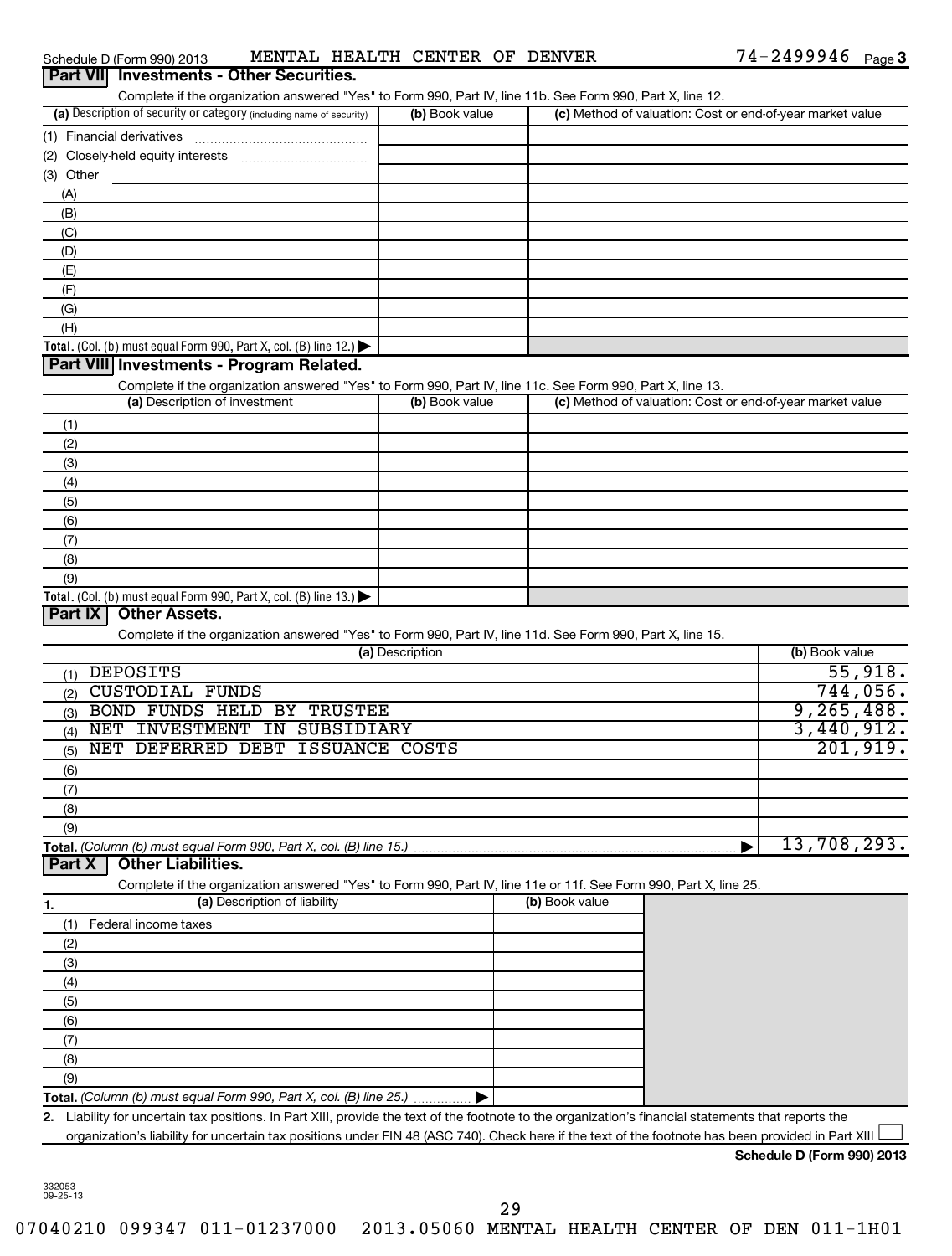|                                                                          |                                                                                                       | Schedule D (Form 990) 2013                                                  |  |  | MENTAL HEALTH CENTER OF DENVER |  |  |    |         |  | $74 - 2499946$ Page 4 |  |
|--------------------------------------------------------------------------|-------------------------------------------------------------------------------------------------------|-----------------------------------------------------------------------------|--|--|--------------------------------|--|--|----|---------|--|-----------------------|--|
|                                                                          | <b>Part XI</b><br>Reconciliation of Revenue per Audited Financial Statements With Revenue per Return. |                                                                             |  |  |                                |  |  |    |         |  |                       |  |
|                                                                          |                                                                                                       | Complete if the organization answered "Yes" to Form 990, Part IV, line 12a. |  |  |                                |  |  |    |         |  |                       |  |
| Total revenue, gains, and other support per audited financial statements |                                                                                                       |                                                                             |  |  | $77,654,047$ .                 |  |  |    |         |  |                       |  |
| $\mathbf{2}$                                                             |                                                                                                       | Amounts included on line 1 but not on Form 990, Part VIII, line 12:         |  |  |                                |  |  |    |         |  |                       |  |
|                                                                          |                                                                                                       | <b>a</b> Net unrealized gains on investments                                |  |  |                                |  |  | 2a | 40,322. |  |                       |  |
|                                                                          |                                                                                                       |                                                                             |  |  |                                |  |  |    |         |  |                       |  |

| a            | Net unrealized gains on investments [111] Net uncontracted and property and the uncontracted metal-                                                                                                                                                                              | 2a             | 40,322.    |                         |             |
|--------------|----------------------------------------------------------------------------------------------------------------------------------------------------------------------------------------------------------------------------------------------------------------------------------|----------------|------------|-------------------------|-------------|
| b            |                                                                                                                                                                                                                                                                                  | 2 <sub>b</sub> | 115,066.   |                         |             |
| с            |                                                                                                                                                                                                                                                                                  | 2 <sub>c</sub> |            |                         |             |
| d            |                                                                                                                                                                                                                                                                                  | 2d             | $-52,647.$ |                         |             |
| е            | Add lines 2a through 2d                                                                                                                                                                                                                                                          |                |            | 2e                      | 102,741.    |
| 3            |                                                                                                                                                                                                                                                                                  |                |            | $\overline{\mathbf{3}}$ | 77,551,306. |
| 4            | Amounts included on Form 990, Part VIII, line 12, but not on line 1:                                                                                                                                                                                                             |                |            |                         |             |
| a            |                                                                                                                                                                                                                                                                                  | 4a             |            |                         |             |
|              |                                                                                                                                                                                                                                                                                  | 4 <sub>b</sub> | $-51,079.$ |                         |             |
| C.           | Add lines 4a and 4b                                                                                                                                                                                                                                                              |                |            | 4с                      | $-51,079.$  |
| 5            |                                                                                                                                                                                                                                                                                  |                |            | 5                       | 77,500,227. |
|              | Part XII   Reconciliation of Expenses per Audited Financial Statements With Expenses per Return.                                                                                                                                                                                 |                |            |                         |             |
|              | Complete if the organization answered "Yes" to Form 990, Part IV, line 12a.                                                                                                                                                                                                      |                |            |                         |             |
| 1            |                                                                                                                                                                                                                                                                                  |                |            | 1                       | 68,436,014. |
| $\mathbf{2}$ | Amounts included on line 1 but not on Form 990, Part IX, line 25:                                                                                                                                                                                                                |                |            |                         |             |
| a            |                                                                                                                                                                                                                                                                                  | 2a             | 115,066.   |                         |             |
| b            |                                                                                                                                                                                                                                                                                  | 2 <sub>b</sub> |            |                         |             |
| c            |                                                                                                                                                                                                                                                                                  | 2c             |            |                         |             |
| d            |                                                                                                                                                                                                                                                                                  | 2d             | 427,867.   |                         |             |
| е            | Add lines 2a through 2d <b>[10]</b> [20] <b>All (20)</b> [20] <b>All (20)</b> [30] <b>All (20)</b> [30] <b>All (20)</b> [30] <b>All (20)</b> [30] <b>All (20)</b> [30] <b>All (20)</b> [30] <b>All (20)</b> [30] <b>All (20)</b> [30] <b>All (20) All (20) All (20) All (20)</b> |                |            | 2e                      | 542,933.    |
| 3            |                                                                                                                                                                                                                                                                                  |                |            | $\mathbf{3}$            | 67,893,081. |
| 4            | Amounts included on Form 990, Part IX, line 25, but not on line 1:                                                                                                                                                                                                               |                |            |                         |             |
| a            |                                                                                                                                                                                                                                                                                  | 4a             |            |                         |             |
| b            |                                                                                                                                                                                                                                                                                  | 4 <sub>b</sub> |            |                         |             |
|              | Add lines 4a and 4b                                                                                                                                                                                                                                                              | 4с             | 0.         |                         |             |
|              |                                                                                                                                                                                                                                                                                  |                | 5          | 67,893,081.             |             |
|              | Part XIII Supplemental Information.                                                                                                                                                                                                                                              |                |            |                         |             |

Provide the descriptions required for Part II, lines 3, 5, and 9; Part III, lines 1a and 4; Part IV, lines 1b and 2b; Part V, line 4; Part X, line 2; Part XI, lines 2d and 4b; and Part XII, lines 2d and 4b. Also complete this part to provide any additional information.

PART IV, LINE 2B:

EXPLANATION: MHCD MAINTAINS BANK ACCOUNTS ON BEHALF OF ITS CONSUMERS UNDER

THE WHO RECEIVE DISABILITY BENEFITS.

PART V, LINE 4:

#### EXPLANATION: TO HELP SUSTAIN MENTAL HEALTH CENTER OF DENVER'S FUTURE

#### GROWTH.

### PART XI, LINE 2D - OTHER ADJUSTMENTS:

### AMOUNTS REPORTED BY OTHER ENTITY ON CONSOLIDATED FINANCIAL

### $S$ TATEMENTS  $-52,647$ .

332054 09-25-13

**Schedule D (Form 990) 2013**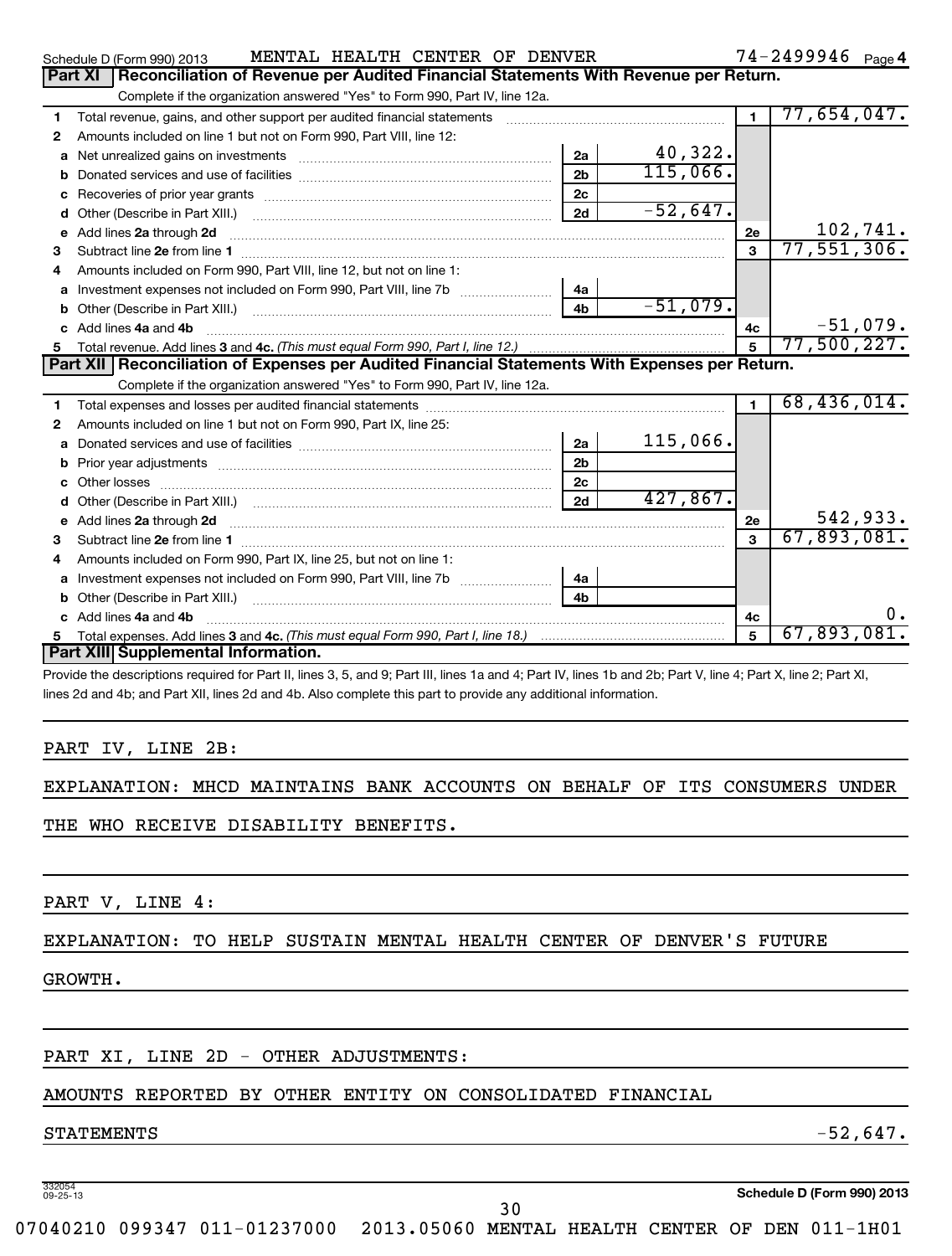| Schedule D (Form 990) 2013 MENTAL HEALTH CENTER OF DENVER                                                                                          | 74-2499946 Page 5                                                                                                    |
|----------------------------------------------------------------------------------------------------------------------------------------------------|----------------------------------------------------------------------------------------------------------------------|
| <b>Part XIII   Supplemental Information (continued)</b>                                                                                            |                                                                                                                      |
| PART XI, LINE 4B - OTHER ADJUSTMENTS:                                                                                                              | <u> 1989 - Johann Stein, marwolaethau a bhann an t-Amhair an t-Amhair an t-Amhair an t-Amhair an t-Amhair an t-A</u> |
| FUNDRAISING EVENT EXPENSES                                                                                                                         | $-51,079.$                                                                                                           |
|                                                                                                                                                    |                                                                                                                      |
| PART XII, LINE 2D - OTHER ADJUSTMENTS:                                                                                                             |                                                                                                                      |
| AMOUNTS REPORTED BY OTHER ENTITY ON CONSOLIDATED FINANCIAL                                                                                         |                                                                                                                      |
| <b>STATEMENTS</b><br><u> 1989 - Johann Stoff, amerikansk politiker (d. 1989)</u>                                                                   | 376,788.                                                                                                             |
| FUNDRAISING EVENT EXPENSES<br><u> 1989 - Johann Stein, marwolaethau a bhann an t-Amhair an t-Amhair an t-Amhair an t-Amhair an t-Amhair an t-A</u> | 51,079.                                                                                                              |
| TOTAL TO SCHEDULE D, PART XII, LINE 2D<br><u> 1989 - Johann Stein, mars an de Brasil</u>                                                           | 427,867.                                                                                                             |
|                                                                                                                                                    |                                                                                                                      |
|                                                                                                                                                    |                                                                                                                      |
|                                                                                                                                                    |                                                                                                                      |
|                                                                                                                                                    |                                                                                                                      |
|                                                                                                                                                    |                                                                                                                      |
|                                                                                                                                                    |                                                                                                                      |
|                                                                                                                                                    |                                                                                                                      |
|                                                                                                                                                    |                                                                                                                      |
|                                                                                                                                                    |                                                                                                                      |
|                                                                                                                                                    |                                                                                                                      |
|                                                                                                                                                    |                                                                                                                      |
|                                                                                                                                                    |                                                                                                                      |
|                                                                                                                                                    |                                                                                                                      |
|                                                                                                                                                    |                                                                                                                      |
|                                                                                                                                                    |                                                                                                                      |
|                                                                                                                                                    |                                                                                                                      |
|                                                                                                                                                    |                                                                                                                      |
|                                                                                                                                                    |                                                                                                                      |
|                                                                                                                                                    |                                                                                                                      |
|                                                                                                                                                    |                                                                                                                      |
|                                                                                                                                                    |                                                                                                                      |
|                                                                                                                                                    | Schedule D (Form 990) 2013                                                                                           |
| 332055<br>09-25-13<br>31                                                                                                                           |                                                                                                                      |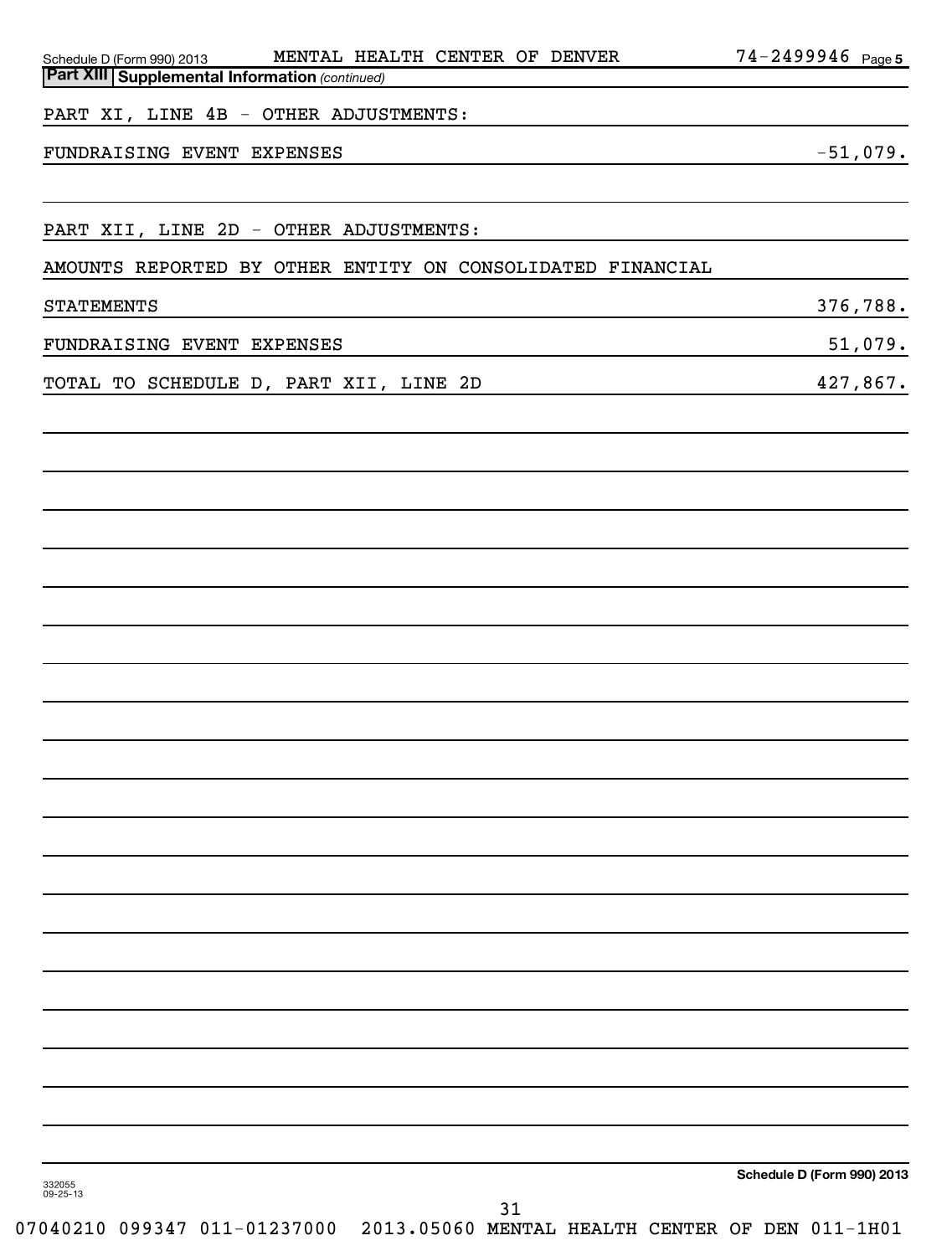| <b>SCHEDULE G</b>                                                                                       | <b>Supplemental Information Regarding Fundraising or Gaming Activities</b>                                                                                                                                                                            |                                                                            |                                                                                                                               |                                                                            | OMB No. 1545-0047                                       |
|---------------------------------------------------------------------------------------------------------|-------------------------------------------------------------------------------------------------------------------------------------------------------------------------------------------------------------------------------------------------------|----------------------------------------------------------------------------|-------------------------------------------------------------------------------------------------------------------------------|----------------------------------------------------------------------------|---------------------------------------------------------|
| (Form 990 or 990-EZ)                                                                                    | Complete if the organization answered "Yes" to Form 990, Part IV, lines 17, 18, or 19, or if the                                                                                                                                                      |                                                                            |                                                                                                                               |                                                                            |                                                         |
| Department of the Treasury<br>Internal Revenue Service                                                  | organization entered more than \$15,000 on Form 990-EZ, line 6a.<br>Attach to Form 990 or Form 990-EZ.<br>Information about Schedule G (Form 990 or 990-EZ) and its instructions is at www irs gov/form 990                                           |                                                                            |                                                                                                                               |                                                                            | <b>Open To Public</b><br>Inspection                     |
| Name of the organization                                                                                |                                                                                                                                                                                                                                                       |                                                                            |                                                                                                                               | 74-2499946                                                                 | <b>Employer identification number</b>                   |
| Part I                                                                                                  | MENTAL HEALTH CENTER OF DENVER<br>Fundraising Activities. Complete if the organization answered "Yes" to Form 990, Part IV, line 17. Form 990-EZ filers are not                                                                                       |                                                                            |                                                                                                                               |                                                                            |                                                         |
| required to complete this part.                                                                         | 1 Indicate whether the organization raised funds through any of the following activities. Check all that apply.                                                                                                                                       |                                                                            |                                                                                                                               |                                                                            |                                                         |
| $\lfloor x \rfloor$ Mail solicitations<br>a<br>$\boxed{\text{X}}$ Internet and email solicitations<br>b |                                                                                                                                                                                                                                                       |                                                                            | $e$ $\boxed{\text{X}}$ Solicitation of non-government grants<br>$f\left[\frac{X}{X}\right]$ Solicitation of government grants |                                                                            |                                                         |
| Phone solicitations<br>C                                                                                | $g\lfloor X \rfloor$ Special fundraising events                                                                                                                                                                                                       |                                                                            |                                                                                                                               |                                                                            |                                                         |
| $ \mathbf{X} $ In-person solicitations<br>d                                                             | 2 a Did the organization have a written or oral agreement with any individual (including officers, directors, trustees or                                                                                                                             |                                                                            |                                                                                                                               |                                                                            |                                                         |
|                                                                                                         | key employees listed in Form 990, Part VII) or entity in connection with professional fundraising services?<br>b If "Yes," list the ten highest paid individuals or entities (fundraisers) pursuant to agreements under which the fundraiser is to be |                                                                            |                                                                                                                               | $\boxed{\text{X}}$ Yes                                                     | No                                                      |
| compensated at least \$5,000 by the organization.                                                       |                                                                                                                                                                                                                                                       |                                                                            |                                                                                                                               |                                                                            |                                                         |
| (i) Name and address of individual<br>or entity (fundraiser)                                            | (ii) Activity                                                                                                                                                                                                                                         | (iii) Did<br>fundraiser<br>have custody<br>or control of<br>contributions? | (iv) Gross receipts<br>from activity                                                                                          | (v) Amount paid<br>to (or retained by)<br>fundraiser<br>listed in col. (i) | (vi) Amount paid<br>to (or retained by)<br>organization |
| RDM COMMUNICATIONS - 3660 S.                                                                            |                                                                                                                                                                                                                                                       | Yes<br>No                                                                  |                                                                                                                               |                                                                            |                                                         |
| YOSEMITE STREET, STE 600,                                                                               | CONSULTING                                                                                                                                                                                                                                            | x                                                                          | $\mathbf{0}$                                                                                                                  | 52,000.                                                                    |                                                         |
|                                                                                                         |                                                                                                                                                                                                                                                       |                                                                            |                                                                                                                               |                                                                            |                                                         |
|                                                                                                         |                                                                                                                                                                                                                                                       |                                                                            |                                                                                                                               |                                                                            |                                                         |
|                                                                                                         |                                                                                                                                                                                                                                                       |                                                                            |                                                                                                                               |                                                                            |                                                         |
|                                                                                                         |                                                                                                                                                                                                                                                       |                                                                            |                                                                                                                               |                                                                            |                                                         |
|                                                                                                         |                                                                                                                                                                                                                                                       |                                                                            |                                                                                                                               |                                                                            |                                                         |
|                                                                                                         |                                                                                                                                                                                                                                                       |                                                                            |                                                                                                                               |                                                                            |                                                         |
|                                                                                                         |                                                                                                                                                                                                                                                       |                                                                            |                                                                                                                               |                                                                            |                                                         |
|                                                                                                         |                                                                                                                                                                                                                                                       |                                                                            |                                                                                                                               |                                                                            |                                                         |
|                                                                                                         |                                                                                                                                                                                                                                                       |                                                                            |                                                                                                                               |                                                                            |                                                         |
|                                                                                                         |                                                                                                                                                                                                                                                       |                                                                            |                                                                                                                               |                                                                            |                                                         |
|                                                                                                         |                                                                                                                                                                                                                                                       |                                                                            |                                                                                                                               |                                                                            |                                                         |
|                                                                                                         |                                                                                                                                                                                                                                                       |                                                                            |                                                                                                                               |                                                                            |                                                         |
| Total                                                                                                   | 3 List all states in which the organization is registered or licensed to solicit contributions or has been notified it is exempt from registration                                                                                                    |                                                                            |                                                                                                                               | 52,000                                                                     |                                                         |
| or licensing.<br>$\overline{CO}$                                                                        |                                                                                                                                                                                                                                                       |                                                                            |                                                                                                                               |                                                                            |                                                         |
|                                                                                                         |                                                                                                                                                                                                                                                       |                                                                            |                                                                                                                               |                                                                            |                                                         |
|                                                                                                         |                                                                                                                                                                                                                                                       |                                                                            |                                                                                                                               |                                                                            |                                                         |
|                                                                                                         |                                                                                                                                                                                                                                                       |                                                                            |                                                                                                                               |                                                                            |                                                         |
|                                                                                                         |                                                                                                                                                                                                                                                       |                                                                            |                                                                                                                               |                                                                            |                                                         |
|                                                                                                         |                                                                                                                                                                                                                                                       |                                                                            |                                                                                                                               |                                                                            |                                                         |
|                                                                                                         |                                                                                                                                                                                                                                                       |                                                                            |                                                                                                                               |                                                                            |                                                         |
|                                                                                                         |                                                                                                                                                                                                                                                       |                                                                            |                                                                                                                               |                                                                            |                                                         |
|                                                                                                         | LHA For Paperwork Reduction Act Notice, see the Instructions for Form 990 or 990-EZ.<br>SEE PART IV FOR CONTINUATIONS                                                                                                                                 |                                                                            |                                                                                                                               |                                                                            | Schedule G (Form 990 or 990-EZ) 2013                    |
| 332081<br>09-12-13                                                                                      |                                                                                                                                                                                                                                                       | 32                                                                         |                                                                                                                               |                                                                            |                                                         |
|                                                                                                         | 07040210 099347 011-01237000 2013.05060 MENTAL HEALTH CENTER OF DEN 011-1H01                                                                                                                                                                          |                                                                            |                                                                                                                               |                                                                            |                                                         |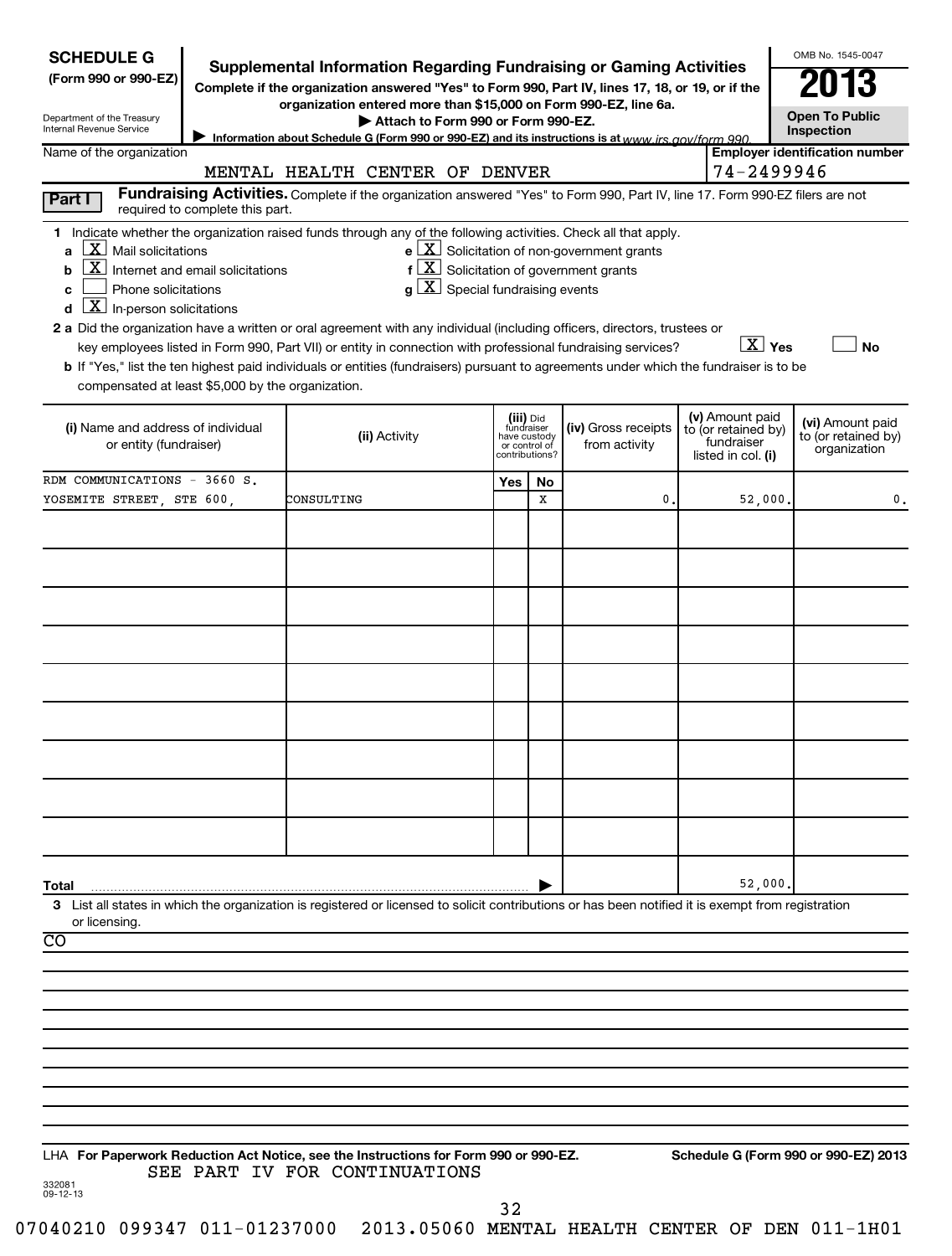|                 | Part II         | Fundraising Events. Complete if the organization answered "Yes" to Form 990, Part IV, line 18, or reported more than \$15,000<br>of fundraising event contributions and gross income on Form 990-EZ, lines 1 and 6b. List events with gross receipts greater than \$5,000. |                                    |                                                  |                                 |                                                     |
|-----------------|-----------------|----------------------------------------------------------------------------------------------------------------------------------------------------------------------------------------------------------------------------------------------------------------------------|------------------------------------|--------------------------------------------------|---------------------------------|-----------------------------------------------------|
|                 |                 |                                                                                                                                                                                                                                                                            | $(a)$ Event #1<br><b>BREAKFAST</b> | (b) Event #2                                     | (c) Other events<br><b>NONE</b> | (d) Total events<br>(add col. (a) through           |
|                 |                 |                                                                                                                                                                                                                                                                            | (event type)                       | (event type)                                     | (total number)                  | col. (c)                                            |
| Revenue         |                 |                                                                                                                                                                                                                                                                            |                                    |                                                  |                                 |                                                     |
|                 | 1.              |                                                                                                                                                                                                                                                                            | 88,898.                            |                                                  |                                 | 88,898.                                             |
|                 | 2               |                                                                                                                                                                                                                                                                            | 88,898.                            |                                                  |                                 | 88,898.                                             |
|                 | 3               | Gross income (line 1 minus line 2)                                                                                                                                                                                                                                         |                                    |                                                  |                                 |                                                     |
|                 |                 |                                                                                                                                                                                                                                                                            |                                    |                                                  |                                 |                                                     |
|                 | 5               |                                                                                                                                                                                                                                                                            |                                    |                                                  |                                 |                                                     |
|                 | 6               |                                                                                                                                                                                                                                                                            | 4,203.                             |                                                  |                                 | 4,203.                                              |
| Direct Expenses | 7               |                                                                                                                                                                                                                                                                            | 13,912.                            |                                                  |                                 | 13,912.                                             |
|                 | 8               |                                                                                                                                                                                                                                                                            | $\frac{27,675.}{5,289.}$           |                                                  |                                 | $\frac{27,675}{5,289}$                              |
|                 | 9               |                                                                                                                                                                                                                                                                            |                                    |                                                  |                                 | 51,079.                                             |
|                 | 10              | Direct expense summary. Add lines 4 through 9 in column (d)<br>11 Net income summary. Subtract line 10 from line 3, column (d)                                                                                                                                             |                                    |                                                  |                                 | $-51,079.$                                          |
|                 | <b>Part III</b> | Gaming. Complete if the organization answered "Yes" to Form 990, Part IV, line 19, or reported more than                                                                                                                                                                   |                                    |                                                  |                                 |                                                     |
|                 |                 | \$15,000 on Form 990-EZ, line 6a.                                                                                                                                                                                                                                          |                                    |                                                  |                                 |                                                     |
| Revenue         |                 |                                                                                                                                                                                                                                                                            | (a) Bingo                          | (b) Pull tabs/instant<br>bingo/progressive bingo | (c) Other gaming                | (d) Total gaming (add<br>col. (a) through col. (c)) |
|                 |                 |                                                                                                                                                                                                                                                                            |                                    |                                                  |                                 |                                                     |
|                 |                 |                                                                                                                                                                                                                                                                            |                                    |                                                  |                                 |                                                     |
| Direct Expenses | 3               |                                                                                                                                                                                                                                                                            |                                    |                                                  |                                 |                                                     |
|                 |                 |                                                                                                                                                                                                                                                                            |                                    |                                                  |                                 |                                                     |
|                 | 5.              |                                                                                                                                                                                                                                                                            |                                    |                                                  |                                 |                                                     |
|                 |                 | 6 Volunteer labor                                                                                                                                                                                                                                                          | Yes<br>%<br>No                     | Yes<br>%<br>No                                   | Yes<br>%<br>No                  |                                                     |
|                 | $\mathbf{7}$    |                                                                                                                                                                                                                                                                            |                                    |                                                  |                                 |                                                     |
|                 |                 |                                                                                                                                                                                                                                                                            |                                    |                                                  |                                 |                                                     |
|                 | 8               |                                                                                                                                                                                                                                                                            |                                    |                                                  |                                 |                                                     |
| 9               |                 | Enter the state(s) in which the organization operates gaming activities:                                                                                                                                                                                                   |                                    |                                                  |                                 | Yes<br><b>No</b>                                    |
|                 |                 |                                                                                                                                                                                                                                                                            |                                    |                                                  |                                 |                                                     |
|                 |                 |                                                                                                                                                                                                                                                                            |                                    |                                                  |                                 | Yes<br><b>No</b>                                    |
|                 |                 |                                                                                                                                                                                                                                                                            |                                    |                                                  |                                 |                                                     |
|                 |                 |                                                                                                                                                                                                                                                                            |                                    |                                                  |                                 |                                                     |
|                 |                 | 332082 09-12-13                                                                                                                                                                                                                                                            |                                    |                                                  |                                 | Schedule G (Form 990 or 990-EZ) 2013                |
|                 |                 |                                                                                                                                                                                                                                                                            |                                    |                                                  |                                 |                                                     |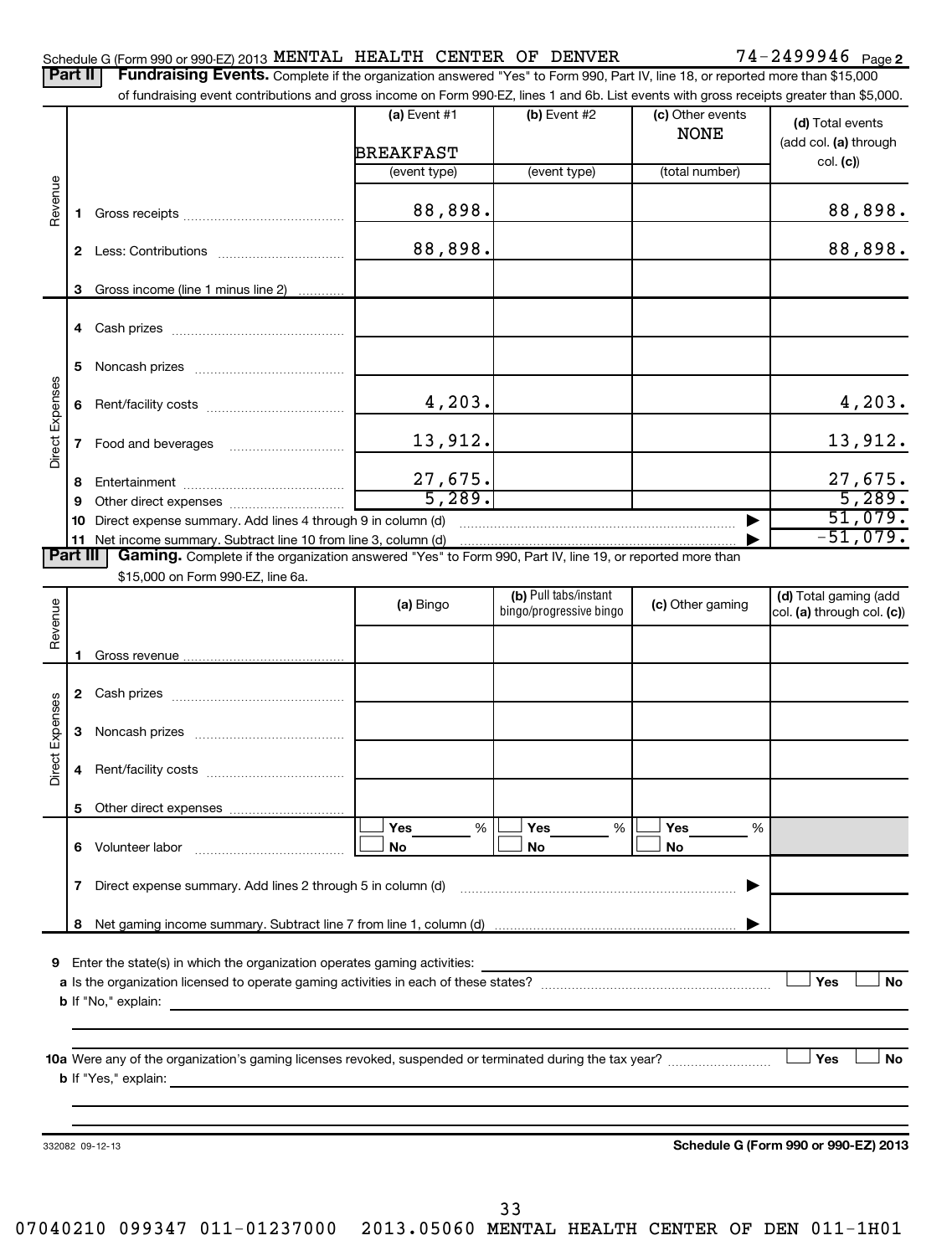| Schedule G (Form 990 or 990-EZ) 2013 MENTAL HEALTH CENTER OF DENVER                                                                                                                                                            |                                      |     |       | 74-2499946 Page 3 |
|--------------------------------------------------------------------------------------------------------------------------------------------------------------------------------------------------------------------------------|--------------------------------------|-----|-------|-------------------|
|                                                                                                                                                                                                                                |                                      |     | ⊥ Yes | No                |
| 12 Is the organization a grantor, beneficiary or trustee of a trust or a member of a partnership or other entity formed                                                                                                        |                                      |     |       |                   |
|                                                                                                                                                                                                                                |                                      |     |       | <b>No</b>         |
| 13 Indicate the percentage of gaming activity operated in:                                                                                                                                                                     |                                      |     |       |                   |
|                                                                                                                                                                                                                                |                                      | 13a |       | %                 |
| <b>b</b> An outside facility <i>www.communicality www.communicality.communicality www.communicality www.communicality.communicality www.communicality.com</i>                                                                  |                                      | 13b |       | %                 |
| 14 Enter the name and address of the person who prepares the organization's gaming/special events books and records:                                                                                                           |                                      |     |       |                   |
|                                                                                                                                                                                                                                |                                      |     |       |                   |
|                                                                                                                                                                                                                                |                                      |     |       |                   |
| 15a Does the organization have a contract with a third party from whom the organization receives gaming revenue?                                                                                                               |                                      |     | Yes   | No                |
|                                                                                                                                                                                                                                |                                      |     |       |                   |
| of gaming revenue retained by the third party $\triangleright$ \$ $\_\_\_\_\_\_\_\_\_\_\_\_\_$ .                                                                                                                               |                                      |     |       |                   |
| c If "Yes," enter name and address of the third party:                                                                                                                                                                         |                                      |     |       |                   |
|                                                                                                                                                                                                                                |                                      |     |       |                   |
|                                                                                                                                                                                                                                |                                      |     |       |                   |
|                                                                                                                                                                                                                                |                                      |     |       |                   |
| <b>16</b> Gaming manager information:                                                                                                                                                                                          |                                      |     |       |                   |
|                                                                                                                                                                                                                                |                                      |     |       |                   |
|                                                                                                                                                                                                                                |                                      |     |       |                   |
| Gaming manager compensation > \$                                                                                                                                                                                               |                                      |     |       |                   |
|                                                                                                                                                                                                                                |                                      |     |       |                   |
|                                                                                                                                                                                                                                |                                      |     |       |                   |
|                                                                                                                                                                                                                                |                                      |     |       |                   |
| Director/officer<br>Employee<br>Independent contractor                                                                                                                                                                         |                                      |     |       |                   |
|                                                                                                                                                                                                                                |                                      |     |       |                   |
| 17 Mandatory distributions:                                                                                                                                                                                                    |                                      |     |       |                   |
| a Is the organization required under state law to make charitable distributions from the gaming proceeds to                                                                                                                    |                                      |     |       |                   |
| retain the state gaming license? $\Box$ No                                                                                                                                                                                     |                                      |     |       |                   |
| <b>b</b> Enter the amount of distributions required under state law to be distributed to other exempt organizations or spent in the                                                                                            |                                      |     |       |                   |
| organization's own exempt activities during the tax year > \$<br><b>Part IV</b><br>Supplemental Information. Provide the explanations required by Part I, line 2b, columns (iii) and (v), and Part III, lines 9, 9b, 10b, 15b, |                                      |     |       |                   |
| 15c, 16, and 17b, as applicable. Also complete this part to provide any additional information (see instructions).                                                                                                             |                                      |     |       |                   |
| SCHEDULE G, PART I, LINE 2B, LIST OF TEN HIGHEST PAID FUNDRAISERS:                                                                                                                                                             |                                      |     |       |                   |
|                                                                                                                                                                                                                                |                                      |     |       |                   |
|                                                                                                                                                                                                                                |                                      |     |       |                   |
| NAME OF FUNDRAISER: RDM COMMUNICATIONS<br>( I )                                                                                                                                                                                |                                      |     |       |                   |
|                                                                                                                                                                                                                                |                                      |     |       |                   |
| ADDRESS OF FUNDRAISER:<br>(I)                                                                                                                                                                                                  |                                      |     |       |                   |
| 3660 S. YOSEMITE STREET, STE 600, DENVER, CO<br>80237                                                                                                                                                                          |                                      |     |       |                   |
|                                                                                                                                                                                                                                |                                      |     |       |                   |
|                                                                                                                                                                                                                                |                                      |     |       |                   |
|                                                                                                                                                                                                                                |                                      |     |       |                   |
|                                                                                                                                                                                                                                |                                      |     |       |                   |
|                                                                                                                                                                                                                                |                                      |     |       |                   |
| 332083 09-12-13<br>34                                                                                                                                                                                                          | Schedule G (Form 990 or 990-EZ) 2013 |     |       |                   |

<sup>07040210 099347 011-01237000 2013.05060</sup> MENTAL HEALTH CENTER OF DEN 011-1H01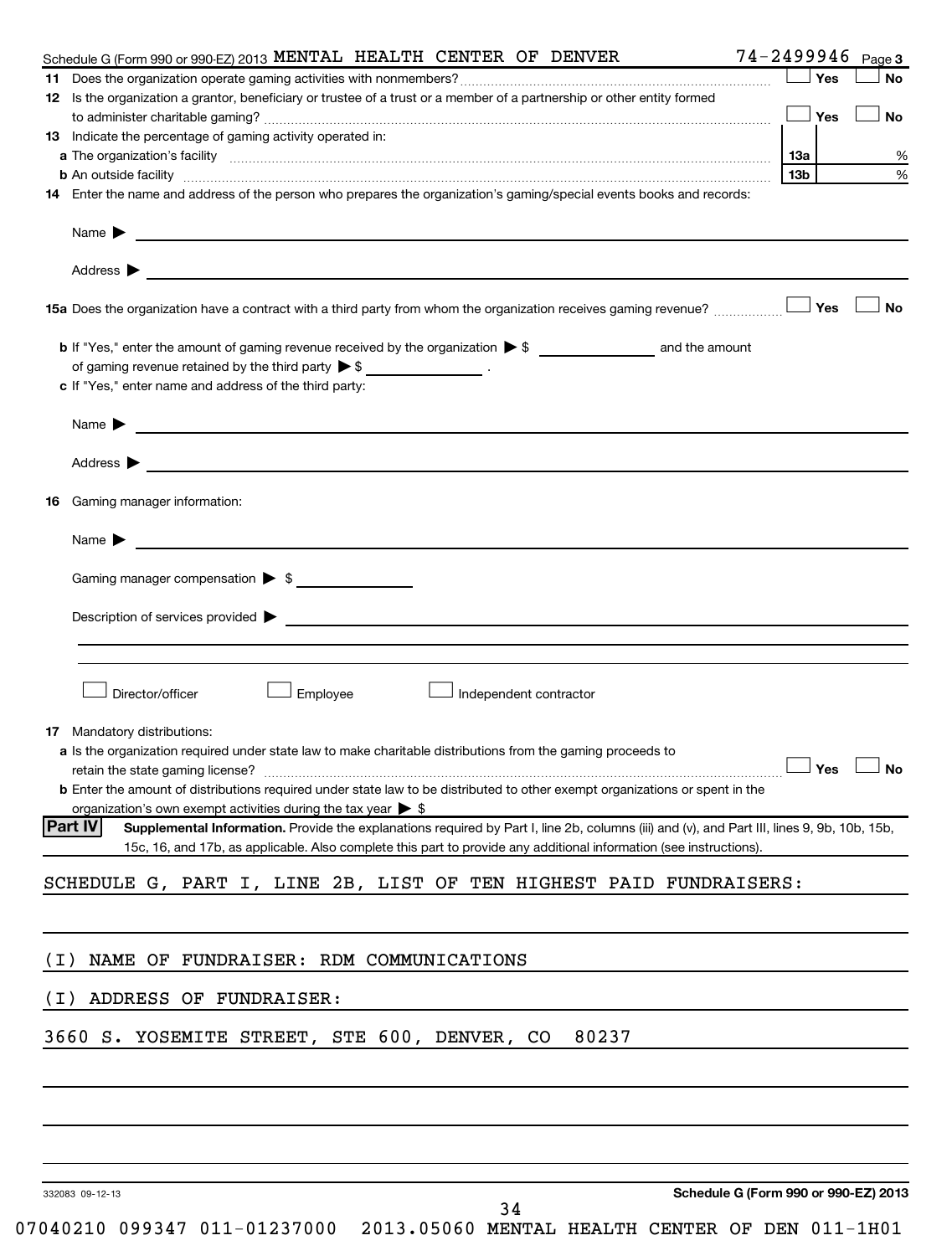| <b>SCHEDULE I</b><br>(Form 990)                                                                                                                                                                                                                                                                             |            | <b>Grants and Other Assistance to Organizations,</b><br>Governments, and Individuals in the United States<br>Complete if the organization answered "Yes" to Form 990, Part IV, line 21 or 22. | Attach to Form 990.         |                                         |                                                                |                                           | OMB No. 1545-0047<br>2013<br><b>Open to Public</b>  |
|-------------------------------------------------------------------------------------------------------------------------------------------------------------------------------------------------------------------------------------------------------------------------------------------------------------|------------|-----------------------------------------------------------------------------------------------------------------------------------------------------------------------------------------------|-----------------------------|-----------------------------------------|----------------------------------------------------------------|-------------------------------------------|-----------------------------------------------------|
| Department of the Treasury<br><b>Internal Revenue Service</b>                                                                                                                                                                                                                                               |            | Information about Schedule I (Form 990) and its instructions is at www.jrs.gov/form990                                                                                                        |                             |                                         |                                                                |                                           | Inspection                                          |
| Name of the organization                                                                                                                                                                                                                                                                                    |            | MENTAL HEALTH CENTER OF DENVER                                                                                                                                                                |                             |                                         |                                                                |                                           | <b>Employer identification number</b><br>74-2499946 |
| <b>General Information on Grants and Assistance</b><br>Part I                                                                                                                                                                                                                                               |            |                                                                                                                                                                                               |                             |                                         |                                                                |                                           |                                                     |
| 1 Does the organization maintain records to substantiate the amount of the grants or assistance, the grantees' eligibility for the grants or assistance, and the selection<br>Describe in Part IV the organization's procedures for monitoring the use of grant funds in the United States.<br>$\mathbf{2}$ |            |                                                                                                                                                                                               |                             |                                         |                                                                |                                           | $\boxed{X}$ No<br><b>Yes</b>                        |
| Part II<br>Grants and Other Assistance to Governments and Organizations in the United States. Complete if the organization answered "Yes" to Form 990, Part IV, line 21, for any                                                                                                                            |            |                                                                                                                                                                                               |                             |                                         |                                                                |                                           |                                                     |
| recipient that received more than \$5,000. Part II can be duplicated if additional space is needed.                                                                                                                                                                                                         |            |                                                                                                                                                                                               |                             |                                         |                                                                |                                           |                                                     |
| 1 (a) Name and address of organization<br>or government                                                                                                                                                                                                                                                     | $(b)$ EIN  | (c) IRC section<br>if applicable                                                                                                                                                              | (d) Amount of<br>cash grant | (e) Amount of<br>non-cash<br>assistance | (f) Method of<br>valuation (book,<br>FMV, appraisal,<br>other) | (g) Description of<br>non-cash assistance | (h) Purpose of grant<br>or assistance               |
| THE SABIN GROUP                                                                                                                                                                                                                                                                                             |            |                                                                                                                                                                                               |                             |                                         |                                                                |                                           |                                                     |
| 4141 E DICKENSON PLACE                                                                                                                                                                                                                                                                                      |            |                                                                                                                                                                                               |                             |                                         |                                                                |                                           | CONTRIBUTION TO SUPPORT                             |
| DENVER, CO 80222                                                                                                                                                                                                                                                                                            | 74-2510947 | 501C3                                                                                                                                                                                         | 961,521.                    | $\mathbf{0}$                            |                                                                |                                           | SERVICES PROVIDED.                                  |
| PARK EAST HOUSE, INC.<br>4141 E DICKENSON PLACE                                                                                                                                                                                                                                                             |            |                                                                                                                                                                                               |                             |                                         |                                                                |                                           | CONTRIBUTION TO SUPPORT                             |
| DENVER, CO 80222                                                                                                                                                                                                                                                                                            | 74-2374685 | 501C3                                                                                                                                                                                         | 10,000.                     | $\mathbf{0}$                            |                                                                |                                           | SERVICES PROVIDED.                                  |
|                                                                                                                                                                                                                                                                                                             |            |                                                                                                                                                                                               |                             |                                         |                                                                |                                           |                                                     |
|                                                                                                                                                                                                                                                                                                             |            |                                                                                                                                                                                               |                             |                                         |                                                                |                                           |                                                     |
|                                                                                                                                                                                                                                                                                                             |            |                                                                                                                                                                                               |                             |                                         |                                                                |                                           |                                                     |
|                                                                                                                                                                                                                                                                                                             |            |                                                                                                                                                                                               |                             |                                         |                                                                |                                           |                                                     |
| 3                                                                                                                                                                                                                                                                                                           |            |                                                                                                                                                                                               |                             |                                         |                                                                |                                           | $\overline{2}$ .<br>▶                               |

**For Paperwork Reduction Act Notice, see the Instructions for Form 990. Schedule I (Form 990) (2013)** LHA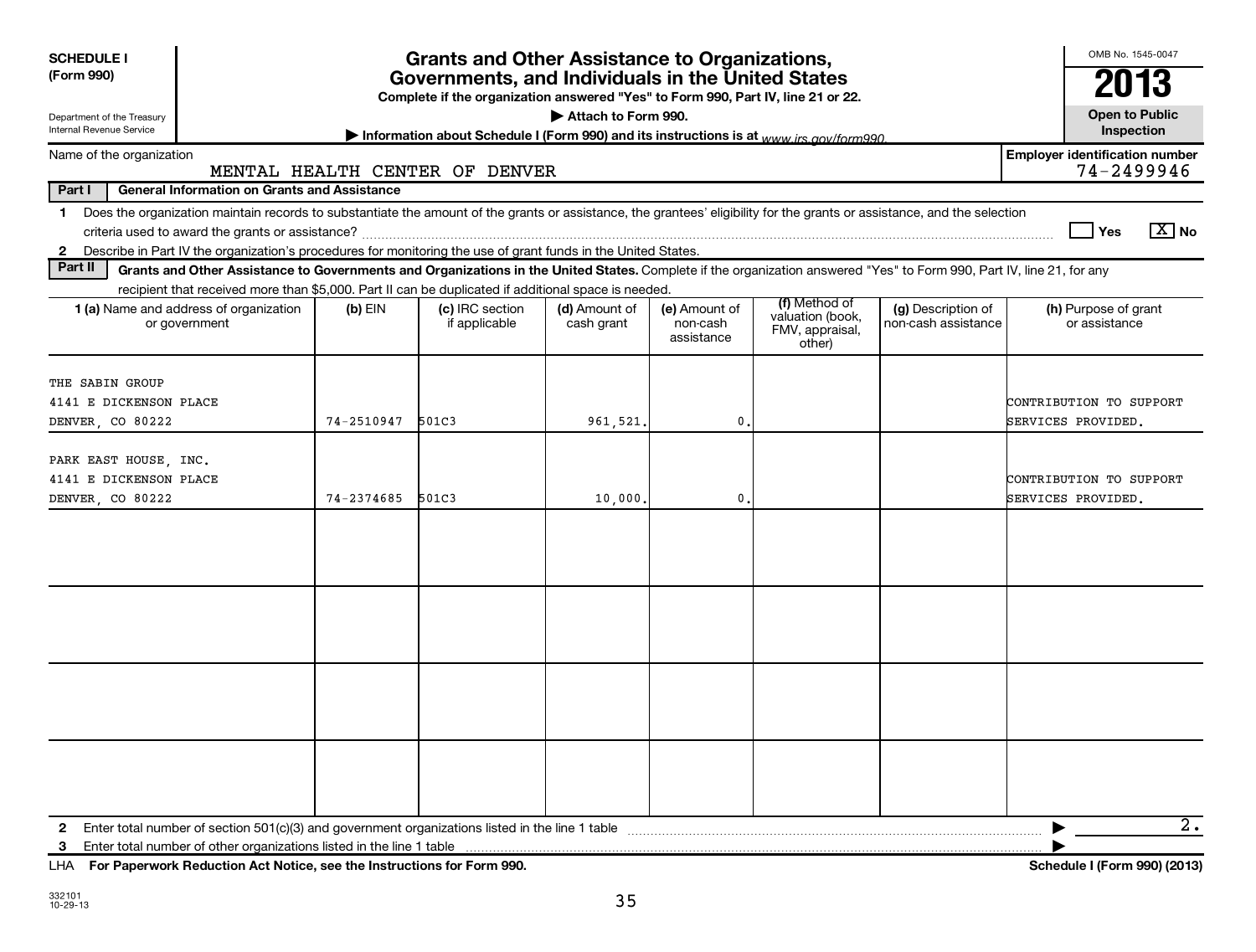#### Schedule I (Form 990) (2013) MENTAL HEALTH CENTER OF DENVER 74-2499946 Page

**2**

Part III | Grants and Other Assistance to Individuals in the United States. Complete if the organization answered "Yes" to Form 990, Part IV, line 22. Part III can be duplicated if additional space is needed.

| (a) Type of grant or assistance | (b) Number of<br>recipients | (c) Amount of<br>cash grant | (d) Amount of non-<br>cash assistance | (e) Method of valuation<br>(book, FMV, appraisal, other) | (f) Description of non-cash assistance |
|---------------------------------|-----------------------------|-----------------------------|---------------------------------------|----------------------------------------------------------|----------------------------------------|
|                                 |                             |                             |                                       |                                                          |                                        |
|                                 |                             |                             |                                       |                                                          |                                        |
|                                 |                             |                             |                                       |                                                          |                                        |
|                                 |                             |                             |                                       |                                                          |                                        |
|                                 |                             |                             |                                       |                                                          |                                        |
|                                 |                             |                             |                                       |                                                          |                                        |
|                                 |                             |                             |                                       |                                                          |                                        |
|                                 |                             |                             |                                       |                                                          |                                        |
|                                 |                             |                             |                                       |                                                          |                                        |
|                                 |                             |                             |                                       |                                                          |                                        |

Part IV | Supplemental Information. Provide the information required in Part I, line 2, Part III, column (b), and any other additional information.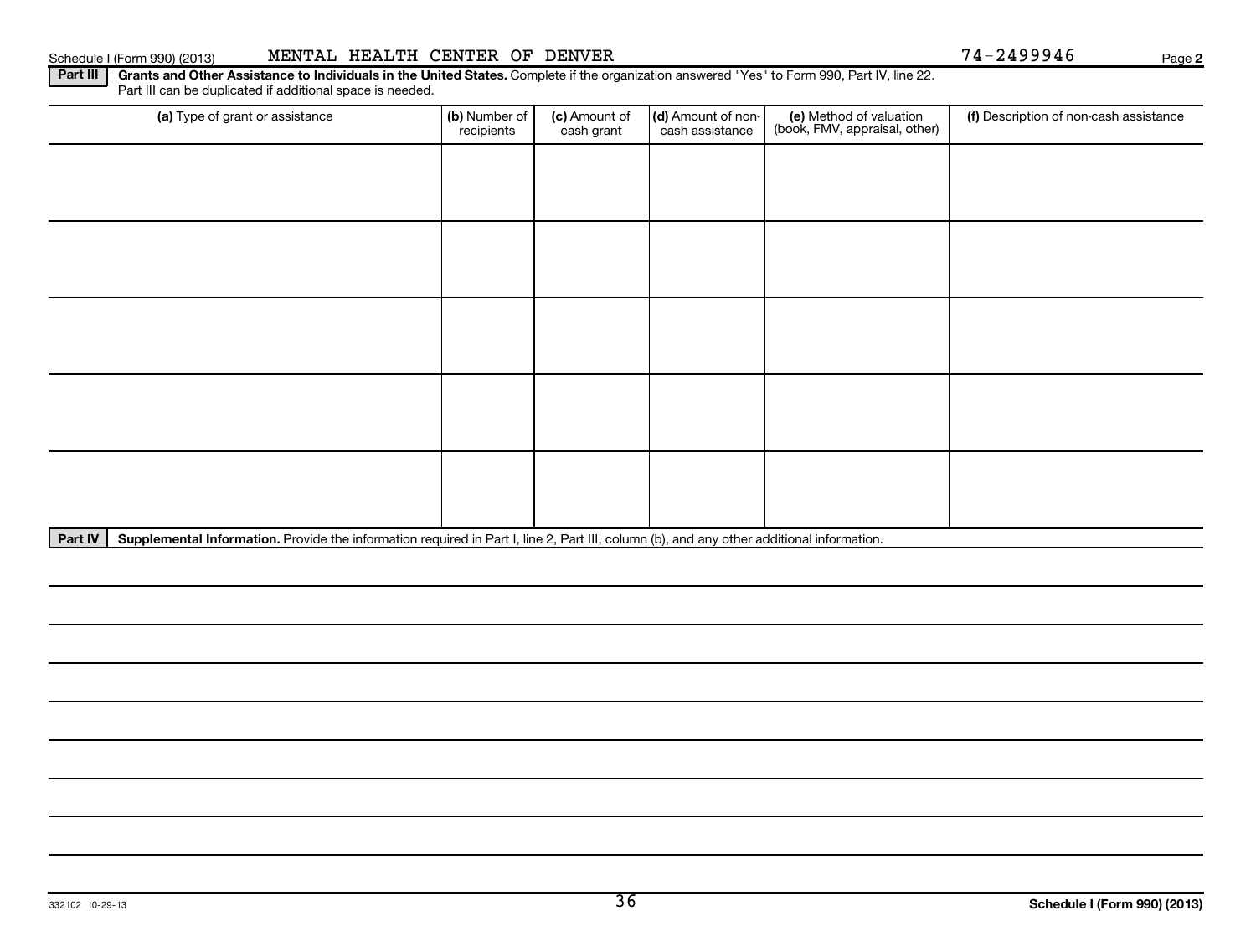|    | <b>SCHEDULE J</b>                                      | <b>Compensation Information</b>                                                                                                  |                                       | OMB No. 1545-0047     |            |                         |
|----|--------------------------------------------------------|----------------------------------------------------------------------------------------------------------------------------------|---------------------------------------|-----------------------|------------|-------------------------|
|    | (Form 990)                                             | For certain Officers, Directors, Trustees, Key Employees, and Highest                                                            |                                       | 2013                  |            |                         |
|    |                                                        | <b>Compensated Employees</b><br>Complete if the organization answered "Yes" on Form 990, Part IV, line 23.                       |                                       |                       |            |                         |
|    | Department of the Treasury                             | Attach to Form 990. See separate instructions.                                                                                   |                                       | <b>Open to Public</b> |            |                         |
|    | Internal Revenue Service                               | Information about Schedule J (Form 990) and its instructions is at www.jrs.gov/form990                                           |                                       | <b>Inspection</b>     |            |                         |
|    | Name of the organization                               |                                                                                                                                  | <b>Employer identification number</b> |                       |            |                         |
|    |                                                        | MENTAL HEALTH CENTER OF DENVER                                                                                                   | 74-2499946                            |                       |            |                         |
|    | Part I                                                 | <b>Questions Regarding Compensation</b>                                                                                          |                                       |                       |            |                         |
|    |                                                        |                                                                                                                                  |                                       |                       | <b>Yes</b> | No                      |
|    |                                                        | <b>1a</b> Check the appropriate box(es) if the organization provided any of the following to or for a person listed in Form 990, |                                       |                       |            |                         |
|    |                                                        | Part VII, Section A, line 1a. Complete Part III to provide any relevant information regarding these items.                       |                                       |                       |            |                         |
|    | First-class or charter travel                          | Housing allowance or residence for personal use                                                                                  |                                       |                       |            |                         |
|    | Travel for companions                                  | Payments for business use of personal residence                                                                                  |                                       |                       |            |                         |
|    |                                                        | Health or social club dues or initiation fees<br>Tax indemnification and gross-up payments                                       |                                       |                       |            |                         |
|    |                                                        | Personal services (e.g., maid, chauffeur, chef)<br>Discretionary spending account                                                |                                       |                       |            |                         |
|    |                                                        |                                                                                                                                  |                                       |                       |            |                         |
|    |                                                        | <b>b</b> If any of the boxes on line 1a are checked, did the organization follow a written policy regarding payment or           |                                       |                       |            |                         |
|    |                                                        |                                                                                                                                  |                                       | 1b                    |            |                         |
| 2  |                                                        | Did the organization require substantiation prior to reimbursing or allowing expenses incurred by all directors,                 |                                       |                       |            |                         |
|    |                                                        |                                                                                                                                  |                                       | $\mathbf{2}$          |            |                         |
|    |                                                        |                                                                                                                                  |                                       |                       |            |                         |
| з  |                                                        | Indicate which, if any, of the following the filing organization used to establish the compensation of the organization's        |                                       |                       |            |                         |
|    |                                                        | CEO/Executive Director. Check all that apply. Do not check any boxes for methods used by a related organization to               |                                       |                       |            |                         |
|    | $\lfloor \underline{x} \rfloor$ Compensation committee | establish compensation of the CEO/Executive Director, but explain in Part III.<br>$\boxed{\text{X}}$ Written employment contract |                                       |                       |            |                         |
|    |                                                        | $\mathbf{X}$ Compensation survey or study<br>$\lfloor x \rfloor$ Independent compensation consultant                             |                                       |                       |            |                         |
|    |                                                        | $\lfloor \underline{\textbf{X}} \rfloor$ Approval by the board or compensation committee<br>Form 990 of other organizations      |                                       |                       |            |                         |
|    |                                                        |                                                                                                                                  |                                       |                       |            |                         |
| 4  |                                                        | During the year, did any person listed in Form 990, Part VII, Section A, line 1a, with respect to the filing                     |                                       |                       |            |                         |
|    | organization or a related organization:                |                                                                                                                                  |                                       |                       |            |                         |
| а  |                                                        | Receive a severance payment or change-of-control payment?                                                                        |                                       | 4a                    |            | х                       |
| b  |                                                        |                                                                                                                                  |                                       | 4b                    |            | $\overline{\texttt{x}}$ |
| с  |                                                        |                                                                                                                                  |                                       | 4 <sub>c</sub>        |            | $\overline{\mathtt{x}}$ |
|    |                                                        | If "Yes" to any of lines 4a-c, list the persons and provide the applicable amounts for each item in Part III.                    |                                       |                       |            |                         |
|    |                                                        |                                                                                                                                  |                                       |                       |            |                         |
|    |                                                        | Only section 501(c)(3) and 501(c)(4) organizations must complete lines 5-9.                                                      |                                       |                       |            |                         |
|    |                                                        | For persons listed in Form 990, Part VII, Section A, line 1a, did the organization pay or accrue any compensation                |                                       |                       |            |                         |
|    | contingent on the revenues of:                         |                                                                                                                                  |                                       |                       |            |                         |
|    |                                                        |                                                                                                                                  |                                       | 5a                    |            | х                       |
|    |                                                        |                                                                                                                                  |                                       | 5 <sub>b</sub>        |            | $\overline{\mathbf{x}}$ |
|    |                                                        | If "Yes" to line 5a or 5b, describe in Part III.                                                                                 |                                       |                       |            |                         |
| 6. |                                                        | For persons listed in Form 990, Part VII, Section A, line 1a, did the organization pay or accrue any compensation                |                                       |                       |            |                         |
|    | contingent on the net earnings of:                     |                                                                                                                                  |                                       |                       |            |                         |
| a  |                                                        |                                                                                                                                  |                                       | 6а                    |            | х                       |
|    |                                                        |                                                                                                                                  |                                       | 6b                    |            | $\overline{\mathbf{x}}$ |
|    |                                                        | If "Yes" to line 6a or 6b, describe in Part III.                                                                                 |                                       |                       |            |                         |
| 7  |                                                        | For persons listed in Form 990, Part VII, Section A, line 1a, did the organization provide any non-fixed payments                |                                       |                       |            |                         |
|    |                                                        |                                                                                                                                  |                                       | 7                     |            | х                       |
| 8  |                                                        | Were any amounts reported in Form 990, Part VII, paid or accrued pursuant to a contract that was subject to the                  |                                       |                       |            |                         |
|    |                                                        |                                                                                                                                  |                                       | 8                     |            | х                       |
| 9  |                                                        | If "Yes" to line 8, did the organization also follow the rebuttable presumption procedure described in                           |                                       |                       |            |                         |
|    |                                                        |                                                                                                                                  |                                       | 9                     |            |                         |
|    |                                                        | LHA For Paperwork Reduction Act Notice, see the Instructions for Form 990.                                                       | Schedule J (Form 990) 2013            |                       |            |                         |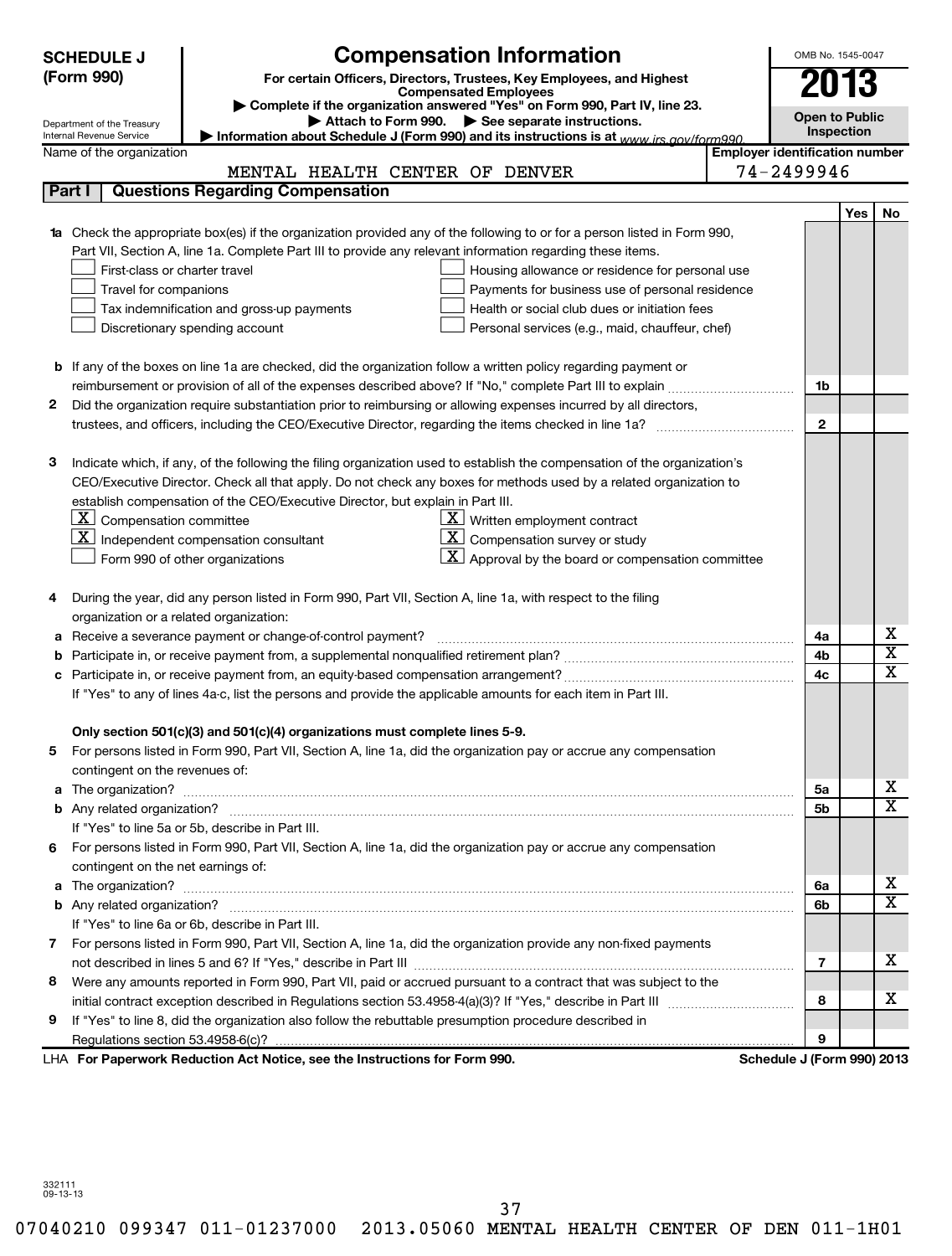#### Schedule J (Form 990) 2013 **MENTAL HEALTH CENTER OF DENVER** 74-2499946

#### Part II | Officers, Directors, Trustees, Key Employees, and Highest Compensated Employees. Use duplicate copies if additional space is needed.

For each individual whose compensation must be reported in Schedule J, report compensation from the organization on row (i) and from related organizations, described in the instructions, on row (ii). Do not list any individuals that are not listed on Form 990, Part VII.

Note. The sum of columns (B)(i)-(iii) for each listed individual must equal the total amount of Form 990, Part VII, Section A, line 1a, applicable column (D) and (E) amounts for that individual.

|                              |      |                          | (B) Breakdown of W-2 and/or 1099-MISC compensation |                                           | (C) Retirement and<br>other deferred | (D) Nontaxable<br>benefits  | (E) Total of columns<br>$(B)(i)-(D)$ | (F) Compensation<br>reported as deferred |
|------------------------------|------|--------------------------|----------------------------------------------------|-------------------------------------------|--------------------------------------|-----------------------------|--------------------------------------|------------------------------------------|
| (A) Name and Title           |      | (i) Base<br>compensation | (ii) Bonus &<br>incentive<br>compensation          | (iii) Other<br>reportable<br>compensation | compensation                         |                             |                                      | in prior Form 990                        |
| CARL CLARK, M.D.<br>(1)      | (i)  | 312,505.                 | 88,643.                                            | 1,337.                                    | 8,958.                               | 7,269.                      | 418,712.                             | $\overline{0}$ .                         |
| CEO                          | (ii) | $\overline{0}$ .         | $\overline{0}$ .                                   | $\overline{0}$ .                          | 0.                                   | $\overline{0}$ .            | $\overline{0}$ .                     | $\overline{0}$ .                         |
| FORREST M. CASON<br>(2)      | (i)  | 220, 243.                | 25,866.                                            | 2,545.                                    | 7,079.                               | $\overline{\mathfrak{o}}$ . | 255,733                              | $\overline{0}$ .                         |
| CFO                          | (ii) | 0.                       | $\overline{0}$ .                                   | $\overline{\mathfrak{o}}$ .               | 0.                                   | О.                          | $\overline{0}$                       | $\overline{0}$ .                         |
| CHERYL A. CLARK, M.D.<br>(3) | (i)  | 252,074.                 | 29,482.                                            | 1,112.                                    | 8,069.                               | 13,011                      | 303,748                              | $\overline{0}$ .                         |
| MEDICAL DIRECTOR             | (ii) | $\overline{0}$ .         | $\overline{0}$ .                                   | $\overline{\mathfrak{o}}$ .               | $\overline{0}$ .                     | 0.                          | $\overline{0}$ .                     | $\overline{0}$ .                         |
| (4) KRISTI MOCK              | (i)  | 142,708.                 | 18,779.                                            | 552.                                      | 4,834.                               | 14,623                      | 181,496.                             | $\overline{0}$ .                         |
| DIRECTOR OF ADULT RECOVERY   | (ii) | $\overline{0}$ .         | $\overline{\mathfrak{o}}$ .                        | $\overline{0}$ .                          | $\overline{0}$ .                     | 0.                          | $\overline{0}$ .                     | $\overline{0}$ .                         |
| (5) JODY T. RYAN, M.D.       | (i)  | 236, 214.                | σ.                                                 | 249.                                      | 6,147.                               | 15,628.                     | 258,238                              | $\overline{0}$ .                         |
| PSYCHIATRIST                 | (ii) | $\overline{0}$ .         | $\overline{\mathfrak{o}}$ .                        | $\overline{0}$ .                          | 0.                                   | 0.                          | $\overline{0}$ .                     | $\overline{0}$ .                         |
| (6) DALLAS FLEMING           | (i)  | 204, 704.                | $\overline{\mathfrak{o}}$ .                        | 142.                                      | 6,441                                | 7,269.                      | 218,556                              | $\overline{0}$ .                         |
| PSYCHIATRIST                 | (ii) | $\overline{0}$ .         | $\overline{\mathfrak{o}}$ .                        | $\overline{0}$ .                          | $\overline{0}$ .                     | 0.                          | $\overline{0}$ .                     | $\overline{0}$ .                         |
| (7) YVETTE BUXTON, M.D.      | (i)  | 272,467.                 | $\overline{\mathfrak{o}}$ .                        | 596.                                      | 8,671.                               | $\overline{0}$ .            | 281,734.                             | $\overline{0}$ .                         |
| PSYCHIATRIST                 | (ii) | $\overline{0}$ .         | $\overline{\mathfrak{o}}$ .                        | $\overline{0}$ .                          | $\overline{0}$ .                     | $\overline{0}$ .            | $\overline{0}$ .                     | $\overline{0}$ .                         |
| (8) JOHN MENNINGER, M.D.     | (i)  | 190, 346.                | $\overline{0}$ .                                   | 367.                                      | 5,813.                               | 22,679.                     | 219,205                              | $\overline{0}$ .                         |
| PSYCHIATRIST                 | (ii) | $\overline{0}$ .         | $\overline{0}$ .                                   | $\overline{0}$ .                          | 0.                                   | $\overline{0}$ .            | $\mathbf 0$ .                        | $\overline{0}$ .                         |
| (9) CASEY HELMKAMP WOLF      | (i)  | 180, 261.                | $\overline{0}$ .                                   | 145.                                      | 6,000.                               | 22,679.                     | 209,085.                             | $\overline{0}$ .                         |
| PSYCHIATRIST                 | (ii) | $\overline{0}$ .         | 0.                                                 | $\overline{0}$ .                          | $\overline{0}$ .                     | $\overline{0}$ .            | 0.                                   | $\overline{0}$ .                         |
|                              | (i)  |                          |                                                    |                                           |                                      |                             |                                      |                                          |
|                              | (ii) |                          |                                                    |                                           |                                      |                             |                                      |                                          |
|                              | (i)  |                          |                                                    |                                           |                                      |                             |                                      |                                          |
|                              | (ii) |                          |                                                    |                                           |                                      |                             |                                      |                                          |
|                              | (i)  |                          |                                                    |                                           |                                      |                             |                                      |                                          |
|                              | (ii) |                          |                                                    |                                           |                                      |                             |                                      |                                          |
|                              | (i)  |                          |                                                    |                                           |                                      |                             |                                      |                                          |
|                              | (ii) |                          |                                                    |                                           |                                      |                             |                                      |                                          |
|                              | (i)  |                          |                                                    |                                           |                                      |                             |                                      |                                          |
|                              | (ii) |                          |                                                    |                                           |                                      |                             |                                      |                                          |
|                              | (i)  |                          |                                                    |                                           |                                      |                             |                                      |                                          |
|                              | (ii) |                          |                                                    |                                           |                                      |                             |                                      |                                          |
|                              | (i)  |                          |                                                    |                                           |                                      |                             |                                      |                                          |
|                              | (ii) |                          |                                                    |                                           |                                      |                             |                                      |                                          |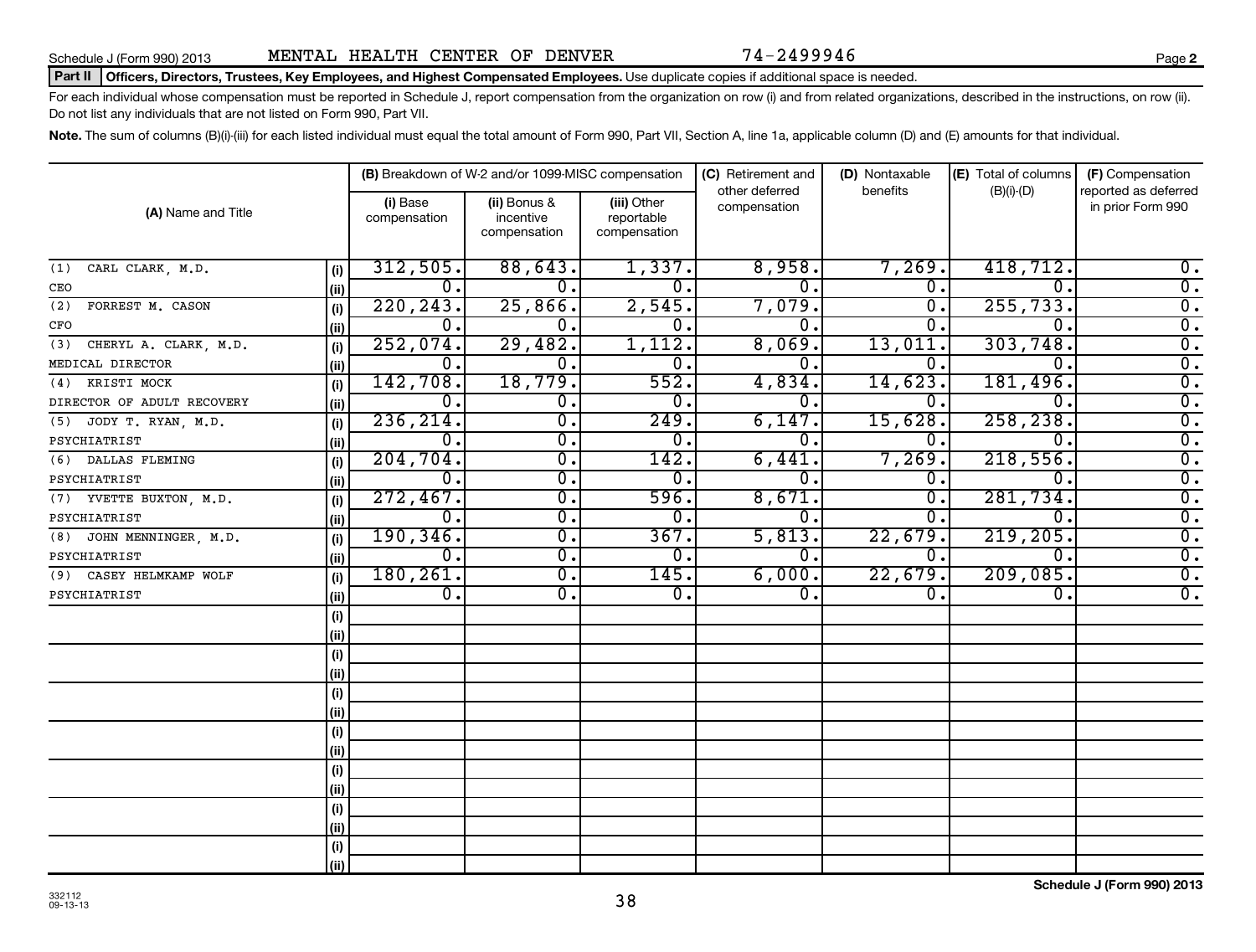| Schedule J (Form 990) 201 |  |  |
|---------------------------|--|--|
|                           |  |  |

#### **Part III Supplemental Information**

Provide the information, explanation, or descriptions required for Part I, lines 1a, 1b, 3, 4a, 4b, 4c, 5a, 5b, 6a, 6b, 7, and 8, and for Part II. Also complete this part for any additional information.

**Schedule J (Form 990) 2013**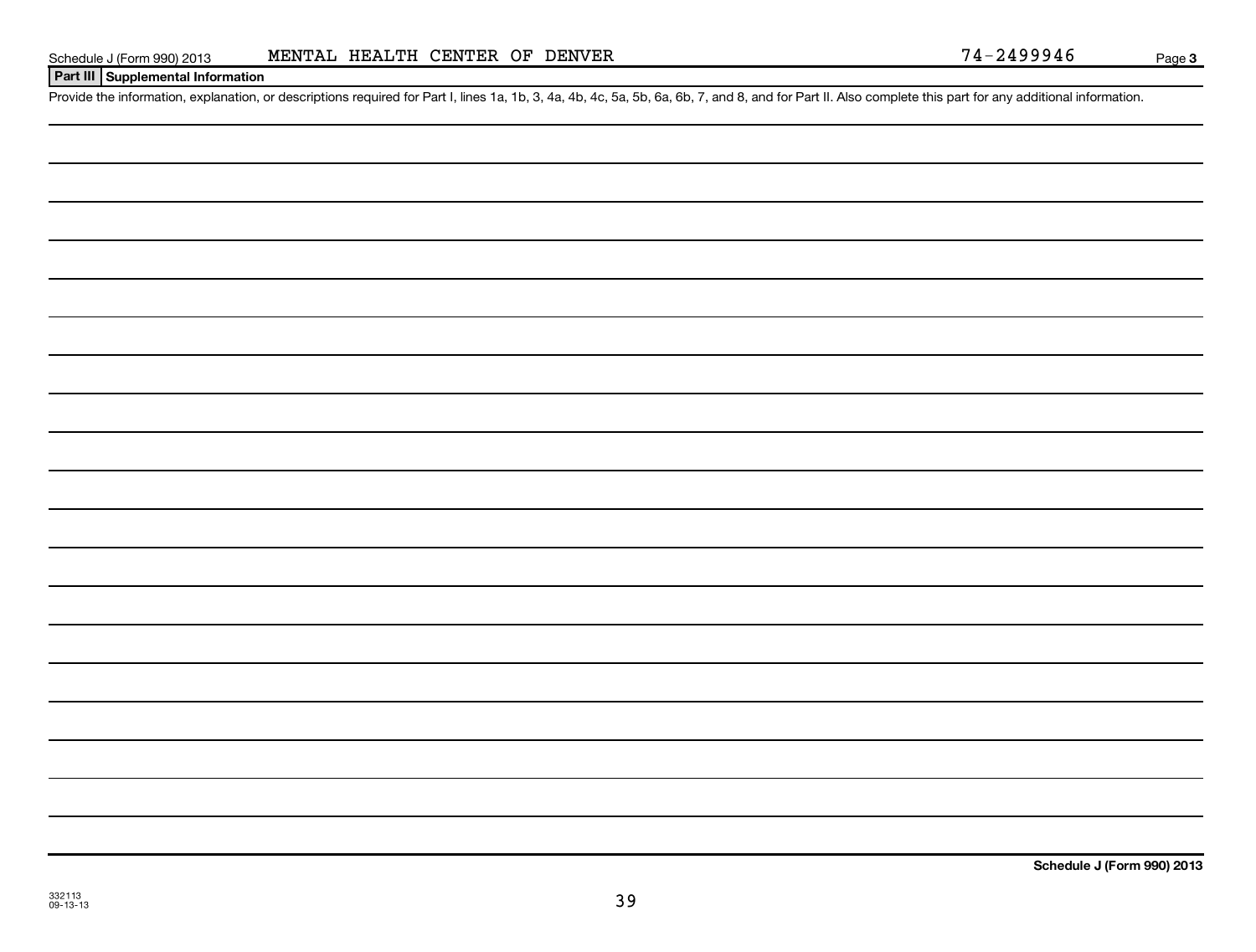| <b>SCHEDULE K</b> |  |  |
|-------------------|--|--|
|                   |  |  |

#### **Supplemental Information on Tax-Exempt Bonds**

**(Form 990) | Complete if the organization answered "Yes" on Form 990, Part IV, line 24a. Provide descriptions,**

**2013**

**Employer identification number**

OMB No. 1545-0047

Department of the Treasury Internal Revenue Service explanations, and any additional information in Part VI.<br>uctions. Information about Schedule K (Form 990) and its instructions is at www.irc.cov/form000. Inspection ▶ Attach to Form 990. ▶ See separate instructions. ▶ Information about Schedule K (Form 990) and its instructions is at <sub>www.irs.gov/form990. │ Inspection</sub>

Name of the organization

MENTAL HEALTH CENTER OF DENVER

SEE PART VI FOR COLUMN (F) CONTINUATIONS

| <b>Bond Issues</b><br>Part I                                                                                          | SEE PART VI FOR COLUMN (F) CONTINUATIONS |                 |                 |                         |     |    |                                |    |   |                            |    |            |           |
|-----------------------------------------------------------------------------------------------------------------------|------------------------------------------|-----------------|-----------------|-------------------------|-----|----|--------------------------------|----|---|----------------------------|----|------------|-----------|
| (a) Issuer name                                                                                                       | (b) Issuer EIN                           | $(c)$ CUSIP $#$ | (d) Date issued | (e) Issue price         |     |    | (f) Description of purpose     |    |   | (g) Defeased (h) On behalf |    | (i) Pooled |           |
|                                                                                                                       |                                          |                 |                 |                         |     |    |                                |    |   | of issuer                  |    |            | financing |
|                                                                                                                       |                                          |                 |                 |                         |     |    |                                |    |   | Yes   No   Yes             | No |            | Yes   No  |
| <b>COLORADO HEALTH</b>                                                                                                |                                          |                 |                 |                         |     |    | <b>CONSTRUCTION AND</b>        |    |   |                            |    |            |           |
| A FACILITIES AUTHORITY                                                                                                | $ 84 - 0752932 $                         | <b>NONE</b>     | 02/19/14        |                         |     |    | 22, 963, 180. REFUNDING SERIES |    | X |                            | X  |            | X         |
|                                                                                                                       |                                          |                 |                 |                         |     |    |                                |    |   |                            |    |            |           |
| B                                                                                                                     |                                          |                 |                 |                         |     |    |                                |    |   |                            |    |            |           |
|                                                                                                                       |                                          |                 |                 |                         |     |    |                                |    |   |                            |    |            |           |
| C                                                                                                                     |                                          |                 |                 |                         |     |    |                                |    |   |                            |    |            |           |
|                                                                                                                       |                                          |                 |                 |                         |     |    |                                |    |   |                            |    |            |           |
| D                                                                                                                     |                                          |                 |                 |                         |     |    |                                |    |   |                            |    |            |           |
| Part II<br><b>Proceeds</b>                                                                                            |                                          |                 |                 |                         |     |    |                                |    |   |                            |    |            |           |
|                                                                                                                       |                                          |                 | Α               |                         |     | В  | C                              |    |   |                            | D  |            |           |
| Amount of bonds retired                                                                                               |                                          |                 |                 |                         |     |    |                                |    |   |                            |    |            |           |
| $\mathbf{2}$                                                                                                          |                                          |                 |                 |                         |     |    |                                |    |   |                            |    |            |           |
| 3                                                                                                                     |                                          |                 |                 | 22,963,180.             |     |    |                                |    |   |                            |    |            |           |
| 4                                                                                                                     |                                          |                 |                 | 1,655,000.              |     |    |                                |    |   |                            |    |            |           |
| 5                                                                                                                     |                                          |                 |                 |                         |     |    |                                |    |   |                            |    |            |           |
| Proceeds in refunding escrows <b>contained and the contained and allegated and proceeds in refunding escrows</b><br>6 |                                          |                 |                 |                         |     |    |                                |    |   |                            |    |            |           |
| 7                                                                                                                     |                                          |                 |                 | 402,087.                |     |    |                                |    |   |                            |    |            |           |
| 8                                                                                                                     |                                          |                 |                 |                         |     |    |                                |    |   |                            |    |            |           |
| 9                                                                                                                     |                                          |                 |                 |                         |     |    |                                |    |   |                            |    |            |           |
| 10                                                                                                                    |                                          |                 |                 | 8,607,043.              |     |    |                                |    |   |                            |    |            |           |
| 11                                                                                                                    |                                          |                 |                 | 12, 299, 050.           |     |    |                                |    |   |                            |    |            |           |
| 12                                                                                                                    |                                          |                 |                 |                         |     |    |                                |    |   |                            |    |            |           |
| 13                                                                                                                    |                                          |                 |                 | 2014                    |     |    |                                |    |   |                            |    |            |           |
|                                                                                                                       |                                          |                 | Yes             | <b>No</b>               | Yes | No | Yes                            | No |   | Yes                        |    | No         |           |
| 14                                                                                                                    |                                          |                 | X               |                         |     |    |                                |    |   |                            |    |            |           |
| 15                                                                                                                    |                                          |                 |                 | $\overline{\mathbf{x}}$ |     |    |                                |    |   |                            |    |            |           |
| 16                                                                                                                    |                                          |                 | x               |                         |     |    |                                |    |   |                            |    |            |           |
| Does the organization maintain adequate books and records to support the final allocation of proceeds?<br>17          |                                          |                 | x               |                         |     |    |                                |    |   |                            |    |            |           |
| Part III Private Business Use                                                                                         |                                          |                 |                 |                         |     |    |                                |    |   |                            |    |            |           |
|                                                                                                                       |                                          |                 | A               |                         |     | B  | C                              |    |   |                            | D  |            |           |
| 1 Was the organization a partner in a partnership, or a member of an LLC,                                             |                                          |                 | Yes             | <b>No</b>               | Yes | No | Yes                            | No |   | Yes                        |    | No         |           |
|                                                                                                                       |                                          |                 |                 | $\overline{\textbf{x}}$ |     |    |                                |    |   |                            |    |            |           |
| 2 Are there any lease arrangements that may result in private business use of                                         |                                          |                 |                 |                         |     |    |                                |    |   |                            |    |            |           |
| bond-financed property?                                                                                               |                                          |                 |                 | $\mathbf X$             |     |    |                                |    |   |                            |    |            |           |
| 332121 LHA For Paperwork Reduction Act Notice, see the Instructions for Form 990.                                     |                                          |                 | 40              |                         |     |    |                                |    |   | Schedule K (Form 990) 2013 |    |            |           |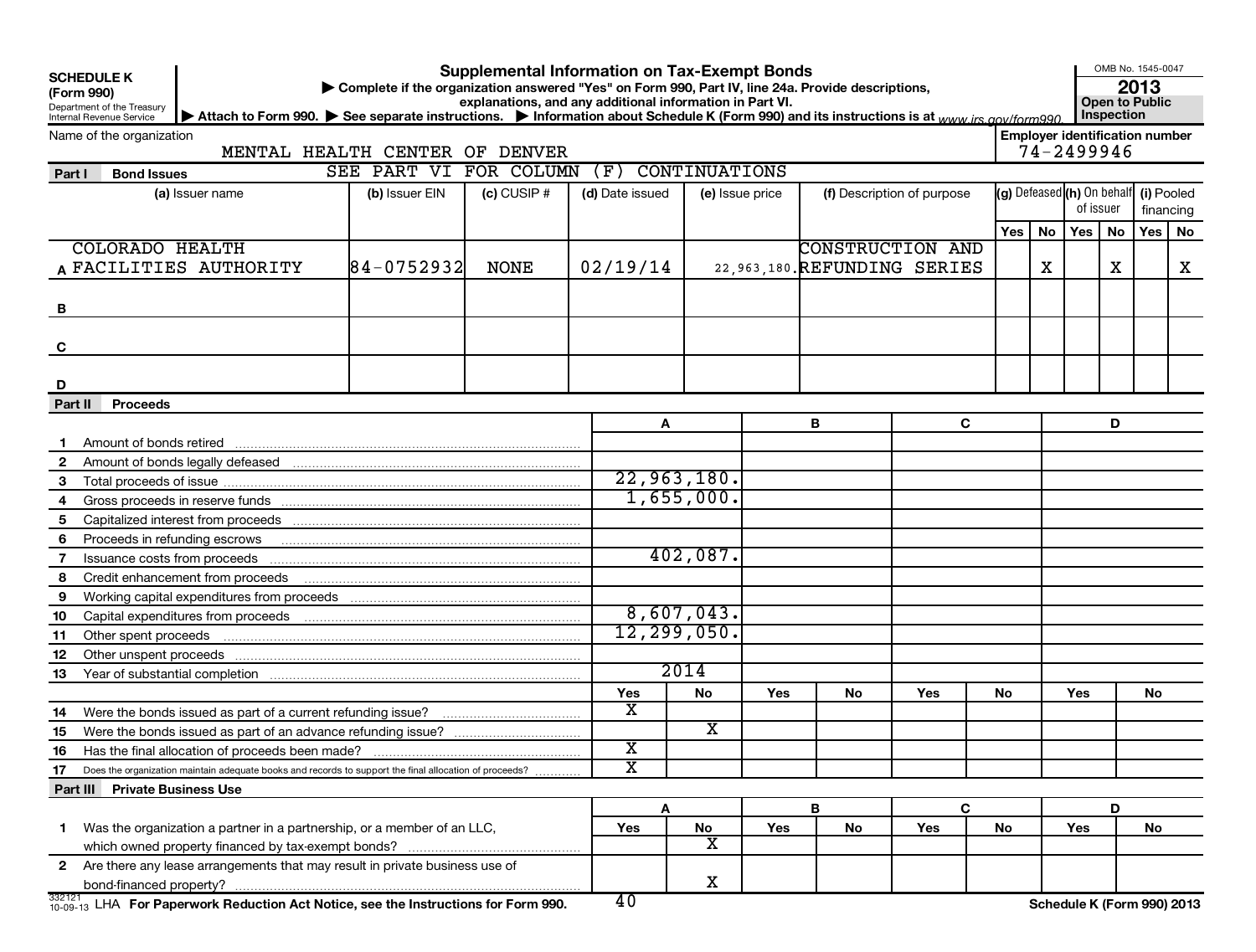#### Schedule K (Form 990) 2013 **MENTAL HEALTH CENTER OF DENVER** 74-2499946

**2**

|                | Part III Private Business Use (Continued)                                                                       |                         |                         |            |           |     |           |     |    |
|----------------|-----------------------------------------------------------------------------------------------------------------|-------------------------|-------------------------|------------|-----------|-----|-----------|-----|----|
|                |                                                                                                                 |                         | A                       |            | B         |     | C         | D   |    |
|                | 3a Are there any management or service contracts that may result in private                                     | Yes                     | <b>No</b>               | <b>Yes</b> | No        | Yes | No        | Yes | No |
|                |                                                                                                                 |                         | x                       |            |           |     |           |     |    |
|                | b If "Yes" to line 3a, does the organization routinely engage bond counsel or other outside                     |                         |                         |            |           |     |           |     |    |
|                | counsel to review any management or service contracts relating to the financed property?                        |                         |                         |            |           |     |           |     |    |
|                | $\epsilon$ Are there any research agreements that may result in private business use of bond-financed property? |                         | $\overline{\textbf{x}}$ |            |           |     |           |     |    |
|                | d If "Yes" to line 3c, does the organization routinely engage bond counsel or other outside                     |                         |                         |            |           |     |           |     |    |
|                | counsel to review any research agreements relating to the financed property?                                    |                         |                         |            |           |     |           |     |    |
| 4              | Enter the percentage of financed property used in a private business use by                                     |                         |                         |            |           |     |           |     |    |
|                | entities other than a section 501(c)(3) organization or a state or local government                             |                         | %                       |            | %         |     | %         |     | %  |
| 5              | Enter the percentage of financed property used in a private business use as a result of                         |                         |                         |            |           |     |           |     |    |
|                | unrelated trade or business activity carried on by your organization, another                                   |                         |                         |            |           |     |           |     |    |
|                |                                                                                                                 |                         | %                       |            | %         |     | %         |     | %  |
| 6              | Total of lines 4 and 5                                                                                          |                         | $\%$                    |            | %         |     | %         |     | %  |
| $\overline{7}$ |                                                                                                                 |                         | X                       |            |           |     |           |     |    |
|                | 8a Has there been a sale or disposition of any of the bond-financed property to a non-                          |                         |                         |            |           |     |           |     |    |
|                | governmental person other than a $501(c)(3)$ organization since the bonds were issued?                          |                         | X                       |            |           |     |           |     |    |
|                | <b>b</b> If "Yes" to line 8a, enter the percentage of bond-financed property sold or disposed                   |                         |                         |            |           |     |           |     |    |
|                | of                                                                                                              |                         | $\%$                    |            | %         |     | %         |     | %  |
|                | c If "Yes" to line 8a, was any remedial action taken pursuant to Regulations sections                           |                         |                         |            |           |     |           |     |    |
|                |                                                                                                                 |                         |                         |            |           |     |           |     |    |
| 9              | Has the organization established written procedures to ensure that all nonqualified                             |                         |                         |            |           |     |           |     |    |
|                | bonds of the issue are remediated in accordance with the requirements under                                     |                         |                         |            |           |     |           |     |    |
|                | Regulations sections 1.141-12 and 1.145-2?                                                                      | X                       |                         |            |           |     |           |     |    |
|                | Part IV Arbitrage                                                                                               |                         |                         |            |           |     |           |     |    |
|                |                                                                                                                 |                         | A                       |            | B         |     | C         | D   |    |
| 1.             | Has the issuer filed Form 8038-T, Arbitrage Rebate, Yield Reduction and                                         | <b>Yes</b>              | No                      | Yes        | <b>No</b> | Yes | <b>No</b> | Yes | No |
|                |                                                                                                                 |                         | $\overline{\textbf{x}}$ |            |           |     |           |     |    |
|                |                                                                                                                 |                         |                         |            |           |     |           |     |    |
|                |                                                                                                                 | $\overline{\mathbf{x}}$ |                         |            |           |     |           |     |    |
|                |                                                                                                                 |                         | $\overline{\textbf{x}}$ |            |           |     |           |     |    |
|                |                                                                                                                 |                         | $\overline{\text{x}}$   |            |           |     |           |     |    |
|                | If you checked "No rebate due" in line 2c, provide in Part VI the date the rebate                               |                         |                         |            |           |     |           |     |    |
|                |                                                                                                                 |                         |                         |            |           |     |           |     |    |
| 3              |                                                                                                                 |                         | Χ                       |            |           |     |           |     |    |
|                | 4a Has the organization or the governmental issuer entered into a qualified                                     |                         |                         |            |           |     |           |     |    |
|                |                                                                                                                 |                         | X                       |            |           |     |           |     |    |
|                |                                                                                                                 |                         |                         |            |           |     |           |     |    |
|                |                                                                                                                 |                         |                         |            |           |     |           |     |    |
|                |                                                                                                                 |                         |                         |            |           |     |           |     |    |
|                | e Was the hedge terminated?                                                                                     |                         |                         |            |           |     |           |     |    |

 $\overline{\phantom{a}}$ 

J.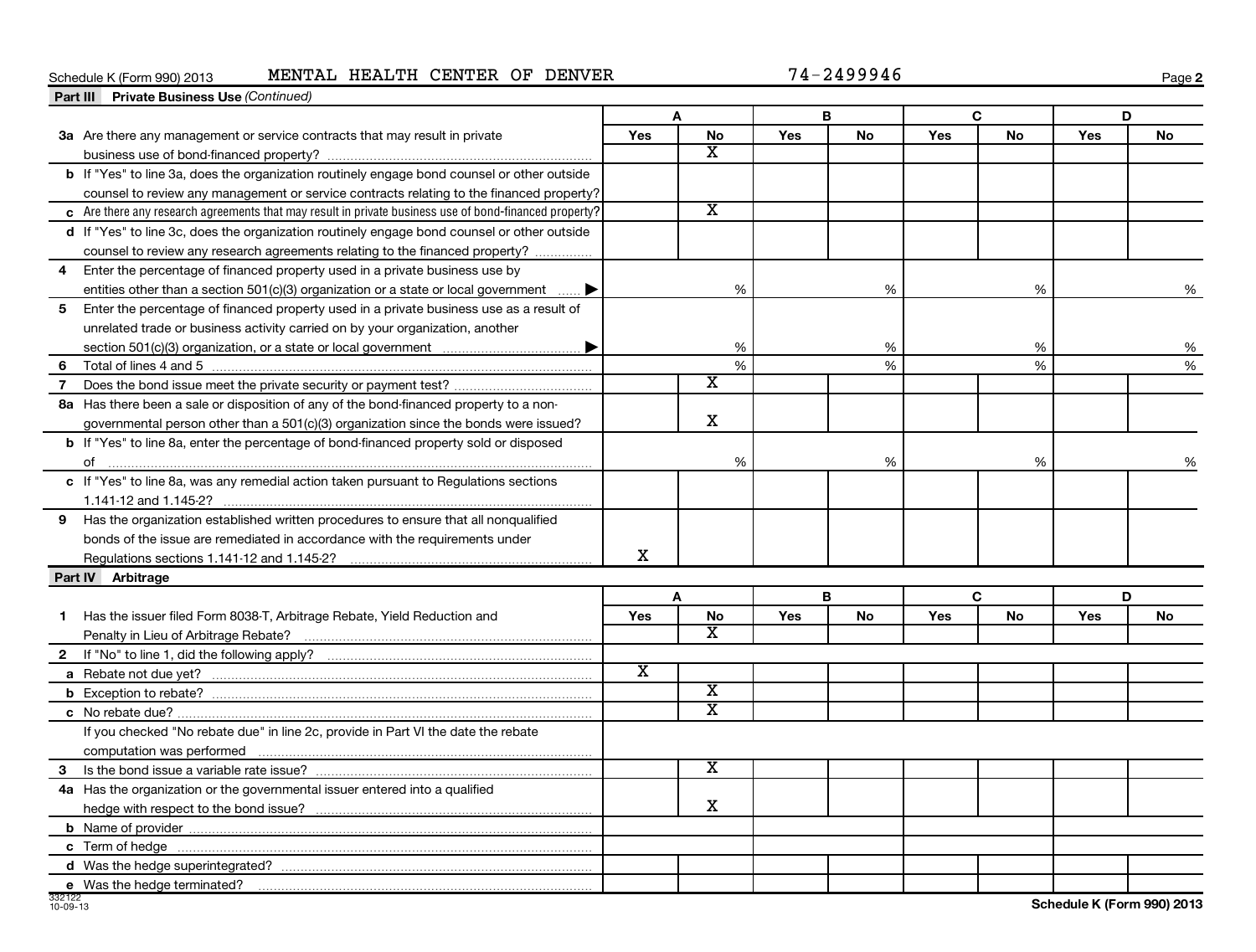#### Schedule K (Form 990) 2013 **MENTAL HEALTH CENTER OF DENVER** 74-2499946

| 74-249994 |  |  |  |  |
|-----------|--|--|--|--|
|-----------|--|--|--|--|

| Part IV Arbitrage (Continued)                                                                                                 |        |                         |            |           |            |           |            |           |  |
|-------------------------------------------------------------------------------------------------------------------------------|--------|-------------------------|------------|-----------|------------|-----------|------------|-----------|--|
|                                                                                                                               | B<br>A |                         |            |           | C          |           | D          |           |  |
|                                                                                                                               | Yes    | No                      | <b>Yes</b> | No        | <b>Yes</b> | No        | Yes        | No        |  |
| 5a Were gross proceeds invested in a guaranteed investment contract (GIC)?                                                    |        | $\overline{\text{x}}$   |            |           |            |           |            |           |  |
|                                                                                                                               |        |                         |            |           |            |           |            |           |  |
|                                                                                                                               |        |                         |            |           |            |           |            |           |  |
| d Was the regulatory safe harbor for establishing the fair market value of the GIC satisfied?                                 |        |                         |            |           |            |           |            |           |  |
| 6 Were any gross proceeds invested beyond an available temporary period?                                                      |        | $\overline{\mathbf{x}}$ |            |           |            |           |            |           |  |
| 7 Has the organization established written procedures to monitor the requirements of                                          |        |                         |            |           |            |           |            |           |  |
|                                                                                                                               | X      |                         |            |           |            |           |            |           |  |
| <b>Procedures To Undertake Corrective Action</b><br>Part V                                                                    |        |                         |            |           |            |           |            |           |  |
|                                                                                                                               | A      |                         |            | B         | C          |           | D          |           |  |
|                                                                                                                               | Yes    | <b>No</b>               | Yes        | <b>No</b> | Yes        | <b>No</b> | <b>Yes</b> | <b>No</b> |  |
| Has the organization established written procedures to ensure that violations of                                              |        |                         |            |           |            |           |            |           |  |
| federal tax requirements are timely identified and corrected through the voluntary                                            |        |                         |            |           |            |           |            |           |  |
| closing agreement program if self-remediation is not available under applicable                                               |        |                         |            |           |            |           |            |           |  |
|                                                                                                                               | X      |                         |            |           |            |           |            |           |  |
| Part VI Supplemental Information. Provide additional information for responses to questions on Schedule K (see instructions). |        |                         |            |           |            |           |            |           |  |
| SCHEDULE K, PART I, BOND ISSUES:                                                                                              |        |                         |            |           |            |           |            |           |  |
| (A) ISSUER NAME: COLORADO HEALTH FACILITIES AUTHORITY                                                                         |        |                         |            |           |            |           |            |           |  |
| DESCRIPTION OF PURPOSE: CONSTRUCTION AND REFUNDING SERIES 2010 BONDS<br>(F)                                                   |        |                         |            |           |            |           |            |           |  |
|                                                                                                                               |        |                         |            |           |            |           |            |           |  |
| PART II, COL A, LINE 11:                                                                                                      |        |                         |            |           |            |           |            |           |  |
| THE AMOUNT REPORTED ON LINE 11 (\$12,299,050) REPRESENTS THE AMOUNT USED                                                      |        |                         |            |           |            |           |            |           |  |
| TO CURRENTLY REFUND A PRIOR ISSUE.                                                                                            |        |                         |            |           |            |           |            |           |  |
|                                                                                                                               |        |                         |            |           |            |           |            |           |  |
|                                                                                                                               |        |                         |            |           |            |           |            |           |  |
|                                                                                                                               |        |                         |            |           |            |           |            |           |  |
|                                                                                                                               |        |                         |            |           |            |           |            |           |  |
|                                                                                                                               |        |                         |            |           |            |           |            |           |  |
|                                                                                                                               |        |                         |            |           |            |           |            |           |  |
|                                                                                                                               |        |                         |            |           |            |           |            |           |  |
|                                                                                                                               |        |                         |            |           |            |           |            |           |  |
|                                                                                                                               |        |                         |            |           |            |           |            |           |  |
|                                                                                                                               |        |                         |            |           |            |           |            |           |  |
|                                                                                                                               |        |                         |            |           |            |           |            |           |  |
|                                                                                                                               |        |                         |            |           |            |           |            |           |  |
|                                                                                                                               |        |                         |            |           |            |           |            |           |  |
|                                                                                                                               |        |                         |            |           |            |           |            |           |  |
|                                                                                                                               |        |                         |            |           |            |           |            |           |  |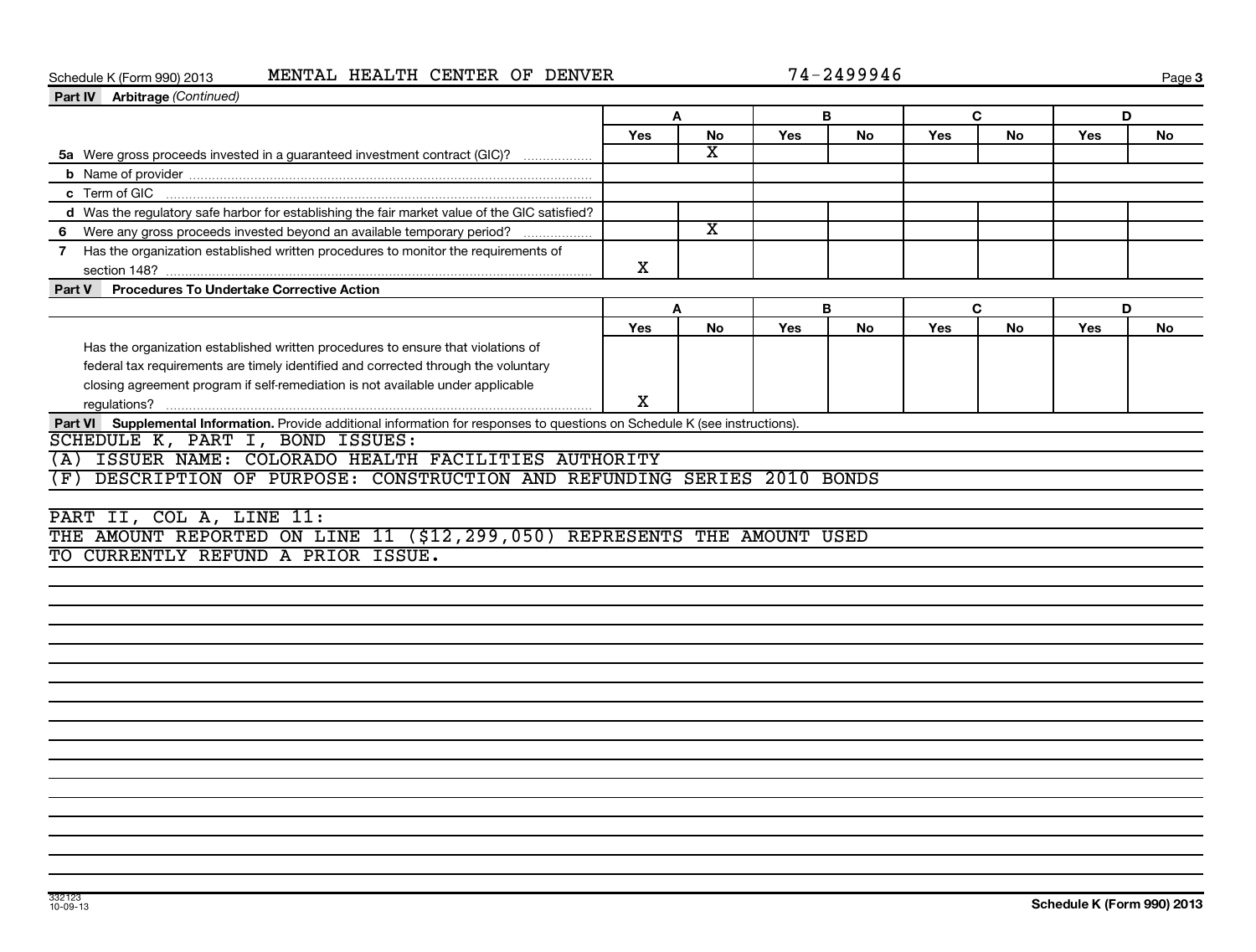| <b>SCHEDULE O</b><br>Supplemental Information to Form 990 or 990-EZ<br>Complete to provide information for responses to specific questions on<br>(Form 990 or 990-EZ)<br>Form 990 or 990-EZ or to provide any additional information.<br>Attach to Form 990 or 990-EZ.<br>Department of the Treasury<br>Internal Revenue Service<br>Information about Schedule O (Form 990 or 990-EZ) and its instructions is at www.jrs.cov/form990 | OMB No. 1545-0047<br><b>Open to Public</b><br>Inspection |  |  |  |  |  |  |  |  |  |  |  |
|--------------------------------------------------------------------------------------------------------------------------------------------------------------------------------------------------------------------------------------------------------------------------------------------------------------------------------------------------------------------------------------------------------------------------------------|----------------------------------------------------------|--|--|--|--|--|--|--|--|--|--|--|
| Name of the organization<br>MENTAL HEALTH CENTER OF DENVER                                                                                                                                                                                                                                                                                                                                                                           | <b>Employer identification number</b><br>74-2499946      |  |  |  |  |  |  |  |  |  |  |  |
| FORM 990, PART III, LINE 4D, OTHER PROGRAM SERVICES:                                                                                                                                                                                                                                                                                                                                                                                 |                                                          |  |  |  |  |  |  |  |  |  |  |  |
| VOCATIONAL REHABILITATION: MHCD ASSISTS CONSUMERS<br>IN RECONNECTING AND                                                                                                                                                                                                                                                                                                                                                             |                                                          |  |  |  |  |  |  |  |  |  |  |  |
| CONTRIBUTING TO THE COMMUNITY THROUGH EDUCATION, TRAINING, PERSONAL                                                                                                                                                                                                                                                                                                                                                                  |                                                          |  |  |  |  |  |  |  |  |  |  |  |
| DEVELOPMENT AND EMPLOYMENT. TOTAL ADMINISTRATIVE AND FUNDRAISING                                                                                                                                                                                                                                                                                                                                                                     |                                                          |  |  |  |  |  |  |  |  |  |  |  |
| EXPENSES FOR THE ORGANIZATION SHOWN IN PART IX COLUMNS C AND D ON PAGE                                                                                                                                                                                                                                                                                                                                                               |                                                          |  |  |  |  |  |  |  |  |  |  |  |
| IS \$9,894,484. MANAGEMENT ESTIMATES THAT \$1,333,852 OF THAT EXPENSE<br>10                                                                                                                                                                                                                                                                                                                                                          |                                                          |  |  |  |  |  |  |  |  |  |  |  |
| ASSOCIATED WITH THIS PROGRAM AND IS NEEDED TO OPERATE A SUCCESSFUL<br>ΙS                                                                                                                                                                                                                                                                                                                                                             |                                                          |  |  |  |  |  |  |  |  |  |  |  |
| PROGRAM. THESE EXPENSES ARE NOT INCLUDED IN PROGRAM EXPENSES SHOWN                                                                                                                                                                                                                                                                                                                                                                   |                                                          |  |  |  |  |  |  |  |  |  |  |  |
| ABOVE.                                                                                                                                                                                                                                                                                                                                                                                                                               |                                                          |  |  |  |  |  |  |  |  |  |  |  |
| EXPENSES \$ 6,077,908.<br>INCLUDING GRANTS OF \$ 0.                                                                                                                                                                                                                                                                                                                                                                                  | REVENUE \$ 7,446,881.                                    |  |  |  |  |  |  |  |  |  |  |  |
|                                                                                                                                                                                                                                                                                                                                                                                                                                      |                                                          |  |  |  |  |  |  |  |  |  |  |  |
| FORM 990, PART VI, SECTION A, LINE 1:                                                                                                                                                                                                                                                                                                                                                                                                |                                                          |  |  |  |  |  |  |  |  |  |  |  |
| EXPLANATION: THE BOARD OF DIRECTORS, BY RESOLUTION, MAY DESIGNATE ONE OR                                                                                                                                                                                                                                                                                                                                                             |                                                          |  |  |  |  |  |  |  |  |  |  |  |
| MORE STANDING COMMITTEES,<br>INCLUDING BUT NOT LIMITED TO, AN EXECUTIVE                                                                                                                                                                                                                                                                                                                                                              |                                                          |  |  |  |  |  |  |  |  |  |  |  |
| COMMITTEE CONSISTING OF<br>TWO OR MORE<br>OF THE MHCD BOARD OF DIRECTORS SUCH                                                                                                                                                                                                                                                                                                                                                        |                                                          |  |  |  |  |  |  |  |  |  |  |  |
| COMMITTEE OR COMMITTEES SHALL HAVE SUCH NAMES AND EXERCISE SUCH POWERS OF                                                                                                                                                                                                                                                                                                                                                            |                                                          |  |  |  |  |  |  |  |  |  |  |  |
| THE BOARD OF DIRECTORS AS MAY BE DETERMINED BY RESOLUTION OF THE BOARD OF                                                                                                                                                                                                                                                                                                                                                            |                                                          |  |  |  |  |  |  |  |  |  |  |  |
| DIRECTORS.<br>THE PRESENCE OF A MAJORITY OF THE MEMBERS OF A COMMITTEE SHALL                                                                                                                                                                                                                                                                                                                                                         |                                                          |  |  |  |  |  |  |  |  |  |  |  |
| CONSTITUTE A QUORUM FOR THE TRANSACTION OF BUSINESS BY THE COMMITTEE.                                                                                                                                                                                                                                                                                                                                                                | THE                                                      |  |  |  |  |  |  |  |  |  |  |  |
| ACTION OF A MAJORITY OF THE COMMITTEE MEMBERS PRESENT AT MEETINGS AT WHICH                                                                                                                                                                                                                                                                                                                                                           |                                                          |  |  |  |  |  |  |  |  |  |  |  |
| A QUORUM IS PRESENT SHALL BE THE ACTION OF SUCH COMMITTEE. THE BOARD HAS                                                                                                                                                                                                                                                                                                                                                             |                                                          |  |  |  |  |  |  |  |  |  |  |  |
| DESIGNATED THE EXECUTIVE COMMITTEE TO ACT WITH THE FULL AUTHORITY OF                                                                                                                                                                                                                                                                                                                                                                 | THE                                                      |  |  |  |  |  |  |  |  |  |  |  |
| BOARD BETWEEN MEETINGS. THE EXECUTIVE COMMITTEE DID NOT MAKE ANY DECISION                                                                                                                                                                                                                                                                                                                                                            |                                                          |  |  |  |  |  |  |  |  |  |  |  |
| ON BEHALF OF THE FULL BOARD DURING FISCAL YEAR 2014. THE FULL BOARD VOTED                                                                                                                                                                                                                                                                                                                                                            |                                                          |  |  |  |  |  |  |  |  |  |  |  |
| TO REMOVE THE EXECUTIVE COMMITTEE'S AUTHORITY TO ACT ON IT'S BEHALF                                                                                                                                                                                                                                                                                                                                                                  | IN                                                       |  |  |  |  |  |  |  |  |  |  |  |
| FISCAL YEAR 2015.                                                                                                                                                                                                                                                                                                                                                                                                                    |                                                          |  |  |  |  |  |  |  |  |  |  |  |

332211 09-04-13 LHA For Paperwork Reduction Act Notice, see the Instructions for Form 990 or 990-EZ. Schedule O (Form 990 or 990-EZ) (2013) 43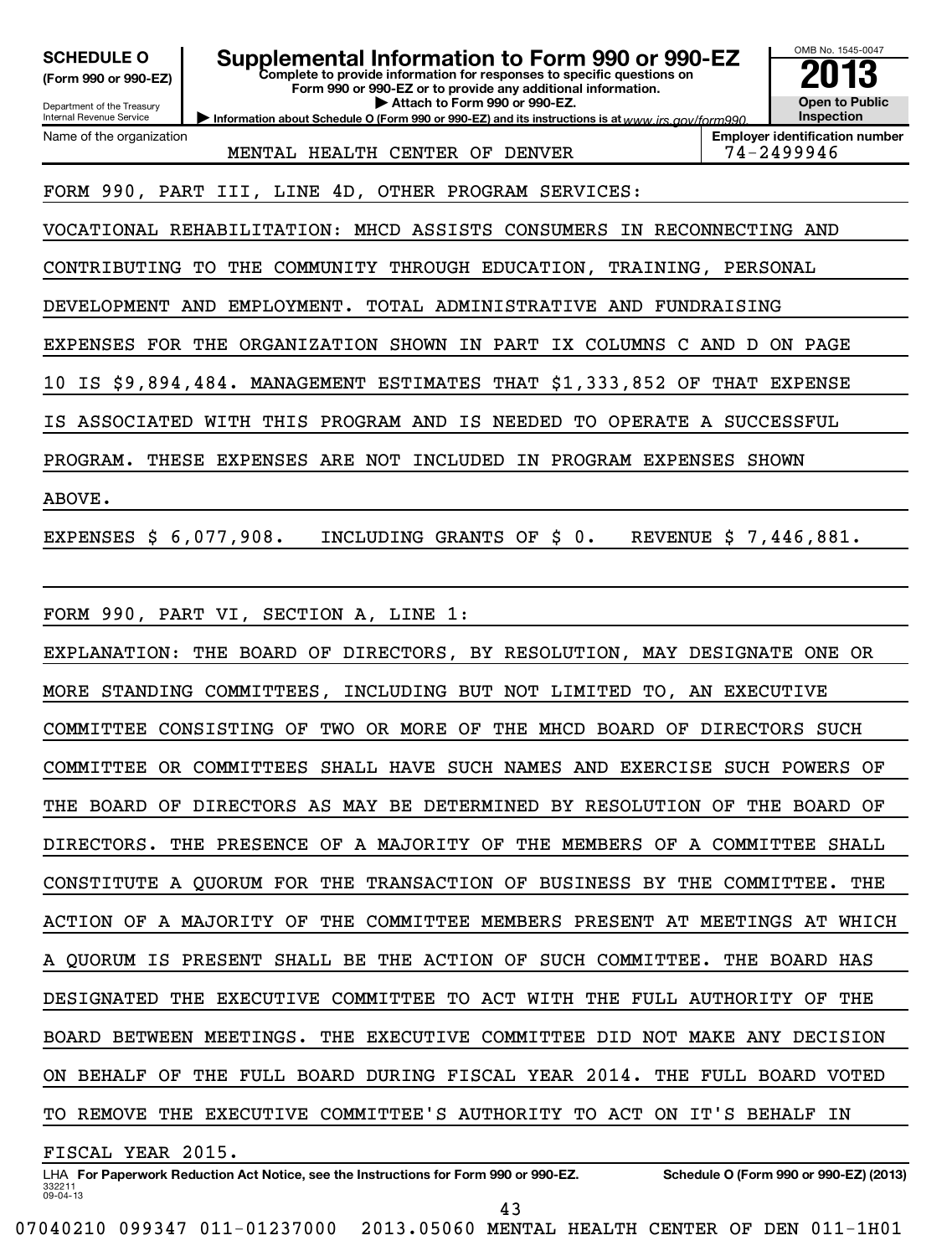Name of the organization

MENTAL HEALTH CENTER OF DENVER THE 74-2499946

FORM 990, PART VI, SECTION B, LINE 11:

EXPLANATION: THE AUDIT/FINANCE COMMITTEE WILL REVIEW THE COMPLETED FORM 990 WITH THE PREPARER. THE COMPLETED FORM 990 IS THEN PRESENTED TO THE ENTIRE BOARD PRIOR TO FILING.

FORM 990, PART VI, SECTION B, LINE 12C:

EXPLANATION: MHCD ANNUALLY REQUIRES ALL BOARD MEMBERS TO COMPLETE A CONFLICT OF INTEREST FORM. CONFLICTS ARE REVIEWED THE EXECUTIVE COMMITTEE OF THE BOARD. BOARD MEMBERS WHO DISCLOSE CONFLICTS ARE REQUIRED TO REFRAIN FROM DISCUSSING OR VOTING ON THE PARTICULAR TRANSACTION IN WHICH HE/SHE HAS AN INTEREST, OR OTHERWISE ATTEMPTING TO EXERT ANY INFLUENCE ON MHCD OR ITS COMPONENTS TO AFFECT A DECISION TO PARTICIPATE OR NOT PARTICIPATE IN SUCH TRANSACTION. ALL PROCEEDINGS RELATED TO CONFLICTS OF INTEREST ARE DOCUMENTED IN THE MEETING MINUTES.

FORM 990, PART VI, SECTION B, LINE 15:

EXPLANATION: THE BOARD RETAINED THE FIRM OF TOWERS WATSON TO COMPLETE A CEO SALARY COMPARABILITY STUDY. THIS IS COMPLETED APPROXIMATELY EVERY THREE YEARS. TOWERS WATSON USES A NUMBER OF SURVEYS, COMPARING SALARIES BASED ON THE SIZE OF THE ORGANIZATION, HEALTHCARE, MENTAL HEALTH, NON-PROFIT, REGION, AND OTHER FACTORS. THE BOARD HAS A CEO COMPENSATION SUBCOMMITTEE WHICH IS COMPRISED OF PERSONNEL COMMITTEE AND EXECUTIVE COMMITTEE MEMBERS WHO CONSIDER THE DATA REPORTED FROM TOWERS WATSON AS WELL AS MSEC DATA AND OTHER SOURCES OF INFORMATION IN DETERMINING THE CEO'S SALARY AND INCENTIVE COMPENSATION. THE PROCESS WAS LAST UNDERTAKEN IN 2011.

332212 09-04-13 **Schedule O (Form 990 or 990-EZ) (2013)** A SIMILAR PROCESS IS UNDERTAKEN FOR THE OTHER OFFICERS AND KEY EMPLOYEES OF 44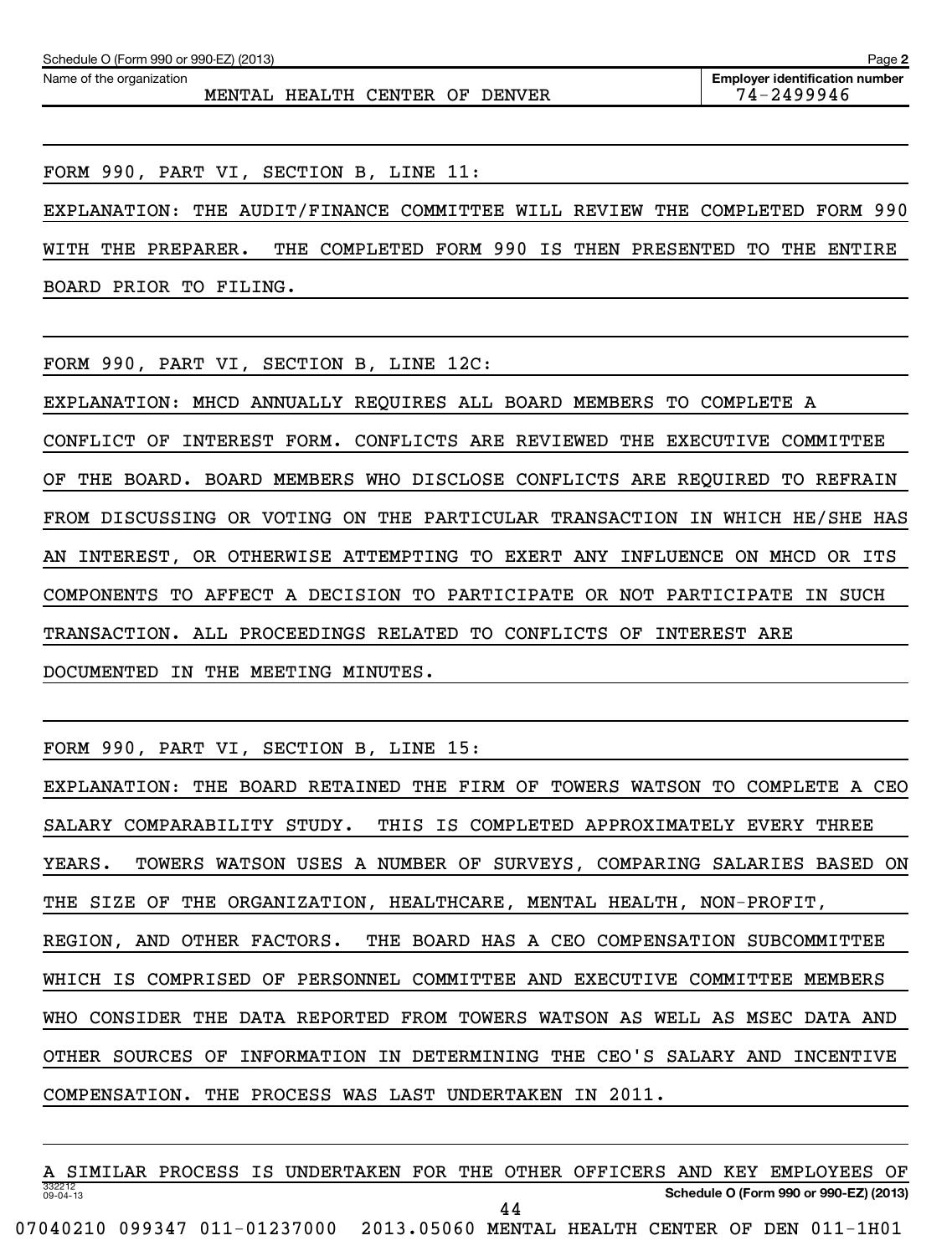| Schedule O (Form 990 or 990-EZ) (2013)                                      | Page 2                                              |
|-----------------------------------------------------------------------------|-----------------------------------------------------|
| Name of the organization<br>MENTAL HEALTH CENTER OF DENVER                  | <b>Employer identification number</b><br>74-2499946 |
| THE ORGANIZATION. SIMILARLY, THE BOARD RETAINED THE SERVICES OF THE FIRM,   |                                                     |
| TOWERS AND WATSON, TO PREPARE A SALARY COMPARABILITY STUDY FOR THESE OTHER  |                                                     |
| INDIVIDUALS.<br>THE BOARD THEN HAS OVERSIGHT AND COMMUNICATION WITH THE CEO |                                                     |
| OVER THE EXECUTIVE TEAM COMPENSATION PACKAGES, REVIEWS PERFORMANCE METRICS  |                                                     |
| WITHIN THE COMPENSATION PACKAGE QUARTERLY, AND AUTHORIZED THE CEO TO        |                                                     |
| OPERATE WITHIN THE PARAMETERS OF THE AGREE UPON COMPENSATION STRUCTURE.     |                                                     |
| THIS PROCESS WAS LAST PERFORMED IN 2012 FOR THE EXECUTIVE TEAM.             |                                                     |
|                                                                             |                                                     |
| FORM 990, PART VI, SECTION C, LINE 19:                                      |                                                     |
| EXPLANATION: THE ORGANIZATION MAKES ITS GOVERNING DOCUMENTS, CONFLICT OF    |                                                     |
| INTEREST POLICY, AND FINANCIAL STATEMENTS AVAILABLE TO THE PUBLIC UPON      |                                                     |
| PREVIOUSLY FILED FORMS 990 ARE AVAILABLE TO THE PUBLIC ON THE<br>REQUEST.   |                                                     |
| ORGANIZATION'S WEBSITE.                                                     |                                                     |
|                                                                             |                                                     |
| FORM 990, PART IX, LINE 24E, ALL OTHER FUNCTIONAL EXPENSES:                 |                                                     |
| HOSPITAL COSTS:                                                             |                                                     |
| PROGRAM SERVICE EXPENSES                                                    | 769,248.                                            |
| MANAGEMENT AND GENERAL EXPENSES                                             | 0.                                                  |
| FUNDRAISING EXPENSES                                                        | 0.                                                  |
| <b>TOTAL EXPENSES</b>                                                       | 769,248.                                            |
|                                                                             |                                                     |
| CLIENT EXPENSES:                                                            |                                                     |
| PROGRAM SERVICE EXPENSES                                                    | 354,512.                                            |
| MANAGEMENT AND GENERAL EXPENSES                                             | 98,157.                                             |
| FUNDRAISING EXPENSES                                                        | 0.                                                  |
| <b>TOTAL EXPENSES</b>                                                       | 452,669.                                            |
|                                                                             |                                                     |
| UTILITIES:                                                                  |                                                     |
| 332212<br>09-04-13                                                          | Schedule O (Form 990 or 990-EZ) (2013)              |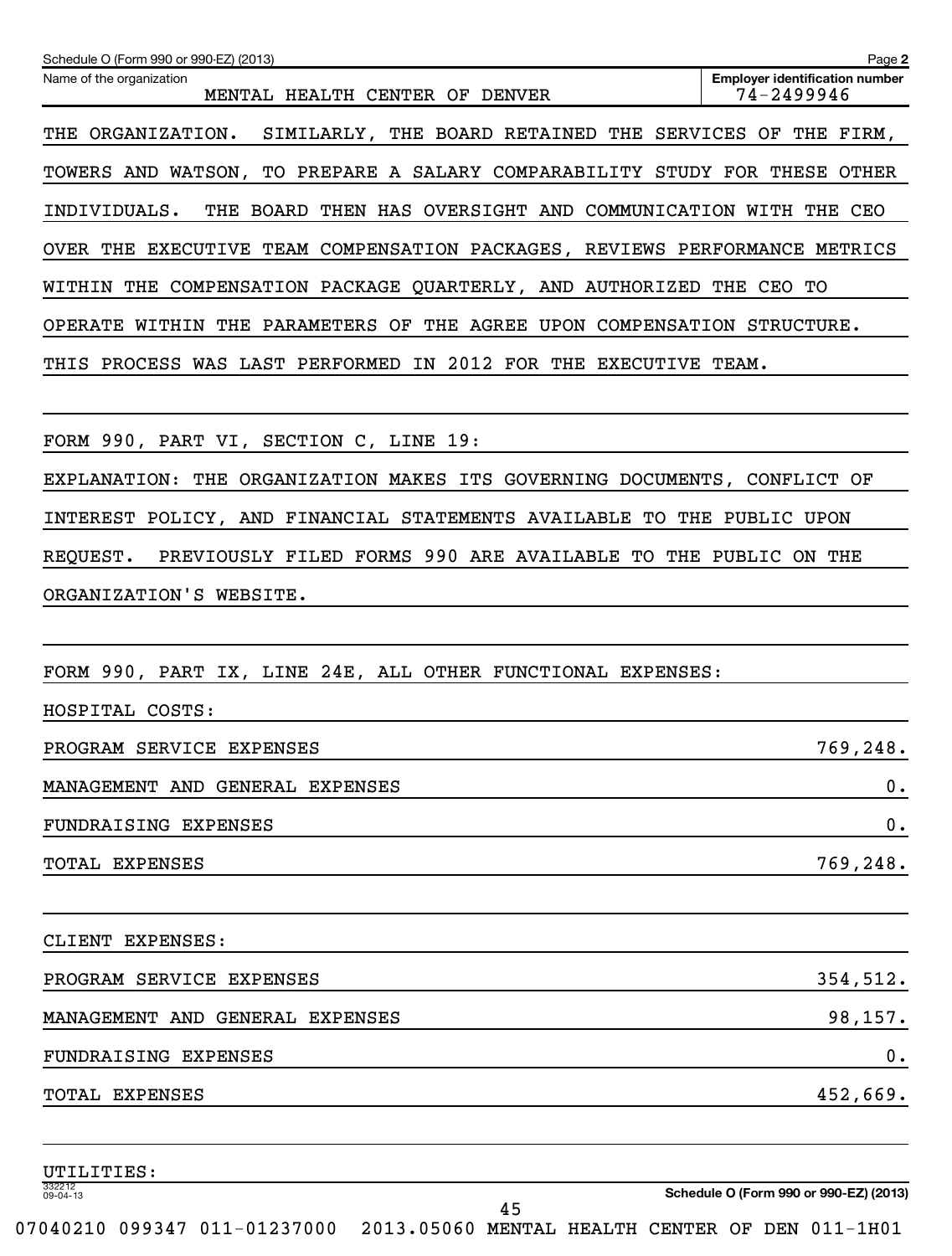| Schedule O (Form 990 or 990-EZ) (2013)                     | Page 2                                              |
|------------------------------------------------------------|-----------------------------------------------------|
| Name of the organization<br>MENTAL HEALTH CENTER OF DENVER | <b>Emplover identification number</b><br>74-2499946 |
| PROGRAM SERVICE EXPENSES                                   | 386,489.                                            |
| MANAGEMENT AND GENERAL EXPENSES                            | 56,855.                                             |
| FUNDRAISING EXPENSES                                       | 0.                                                  |
| TOTAL EXPENSES                                             | 443,344.                                            |
| FOOD:                                                      |                                                     |
| PROGRAM SERVICE EXPENSES                                   | 424,203.                                            |
| MANAGEMENT AND GENERAL EXPENSES                            | 0.                                                  |
| FUNDRAISING EXPENSES                                       | 0.                                                  |
| TOTAL EXPENSES                                             | 424,203.                                            |
| TELEPHONE:                                                 |                                                     |
| PROGRAM SERVICE EXPENSES                                   | 311,626.                                            |
| MANAGEMENT AND GENERAL EXPENSES                            | 85,599.                                             |
| <b>FUNDRAISING EXPENSES</b>                                | 2,027.                                              |
| TOTAL EXPENSES                                             | 399,252.                                            |
| RECRUITMENT:                                               |                                                     |
| PROGRAM SERVICE EXPENSES                                   | 214,518.                                            |
| MANAGEMENT AND GENERAL EXPENSES                            | 157,515.                                            |
| FUNDRAISING EXPENSES                                       | 2,467.                                              |
| TOTAL EXPENSES                                             | 374,500.                                            |
| CONSULTING:                                                |                                                     |
| PROGRAM SERVICE EXPENSES                                   | 125,967.                                            |
| MANAGEMENT AND GENERAL EXPENSES                            | 164,012.                                            |
| FUNDRAISING EXPENSES                                       | 0.                                                  |
| TOTAL EXPENSES                                             | 289,979.                                            |
| 332212<br>09-04-13<br>46                                   | Schedule O (Form 990 or 990-EZ) (2013)              |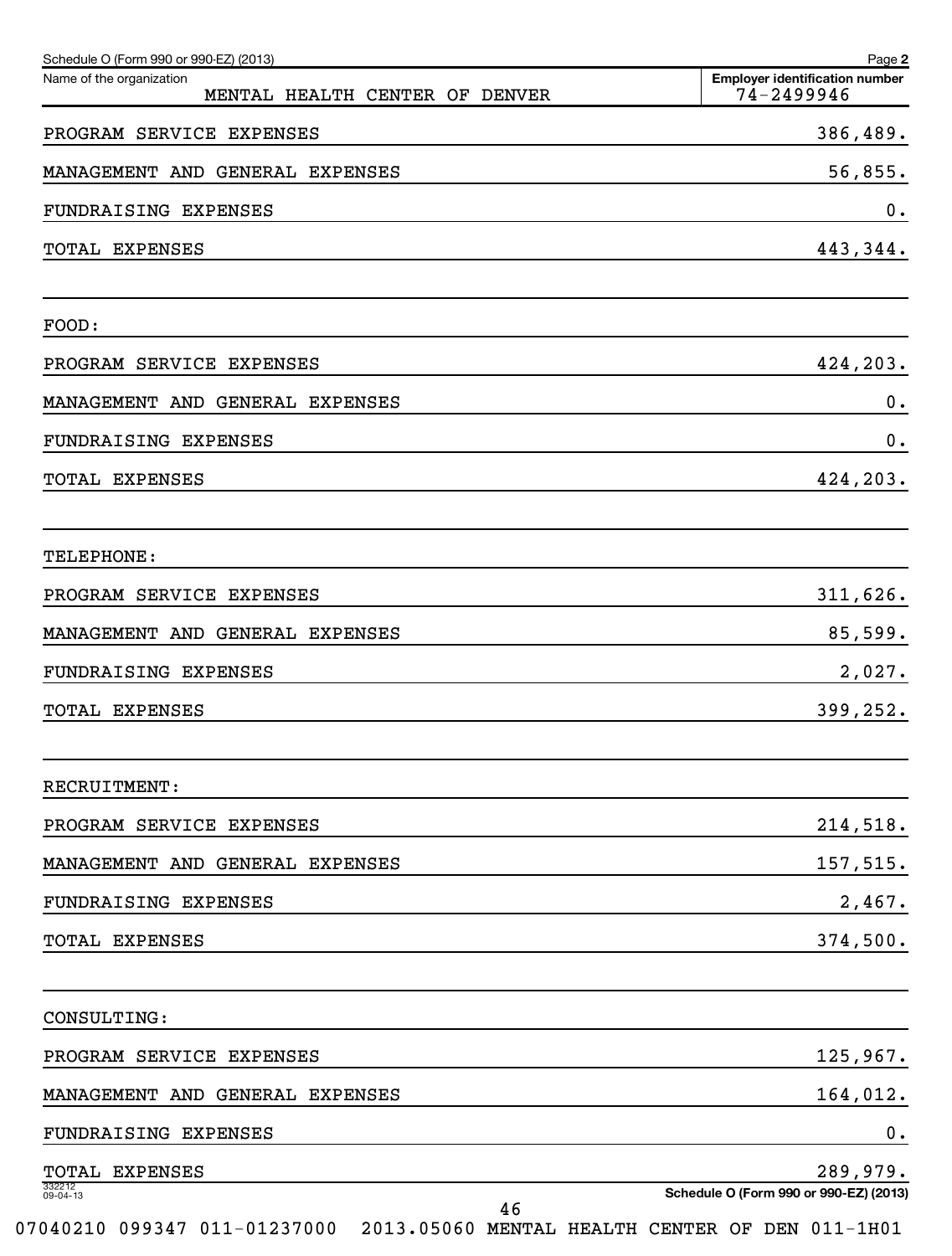| Schedule O (Form 990 or 990-EZ) (2013)<br>Name of the organization      | Page 2<br><b>Employer identification number</b> |
|-------------------------------------------------------------------------|-------------------------------------------------|
| MENTAL HEALTH CENTER OF DENVER                                          | 74-2499946                                      |
|                                                                         |                                                 |
| DUES AND SUBSCRIPTIONS:                                                 |                                                 |
| PROGRAM SERVICE EXPENSES                                                | 64,650.                                         |
| MANAGEMENT AND GENERAL EXPENSES                                         | 117,584.                                        |
| FUNDRAISING EXPENSES                                                    | 0.                                              |
| TOTAL EXPENSES                                                          | 182,234.                                        |
| POSTAGE, PRINTING, AND PHOTOCOPYING:                                    |                                                 |
| PROGRAM SERVICE EXPENSES                                                | 65,346.                                         |
| MANAGEMENT AND GENERAL EXPENSES                                         | 26,280.                                         |
| FUNDRAISING EXPENSES                                                    | 0.                                              |
| TOTAL EXPENSES                                                          | 91,626.                                         |
|                                                                         |                                                 |
| EQUIPMENT RENTAL:                                                       |                                                 |
| PROGRAM SERVICE EXPENSES                                                | 61,891.                                         |
| MANAGEMENT AND GENERAL EXPENSES                                         | 12,166.                                         |
| FUNDRAISING EXPENSES                                                    | 0.                                              |
| <b>TOTAL EXPENSES</b>                                                   | 74,057.                                         |
| TOTAL OTHER EXPENSES ON FORM 990, PART IX, LINE 24E, COL A              | 3,501,112.                                      |
| FORM 990, PART XI, LINE 2C                                              |                                                 |
| EXPLANATION: THE ORGANIZATION'S FINANCIAL COMMITTEE ASSUMES             |                                                 |
| RESPONSIBILITY FOR OVERSIGHT OF THE AUDIT OF ITS FINANCIAL STATEMENTS   |                                                 |
| AND SELECTION OF AN INDEPENDENT ACCOUNTANT.<br>THERE HAS BEEN NO CHANGE |                                                 |
| IN THESE PROCESSES IN THE CURRENT TAX YEAR.                             |                                                 |
|                                                                         |                                                 |
|                                                                         |                                                 |

332212 09-04-13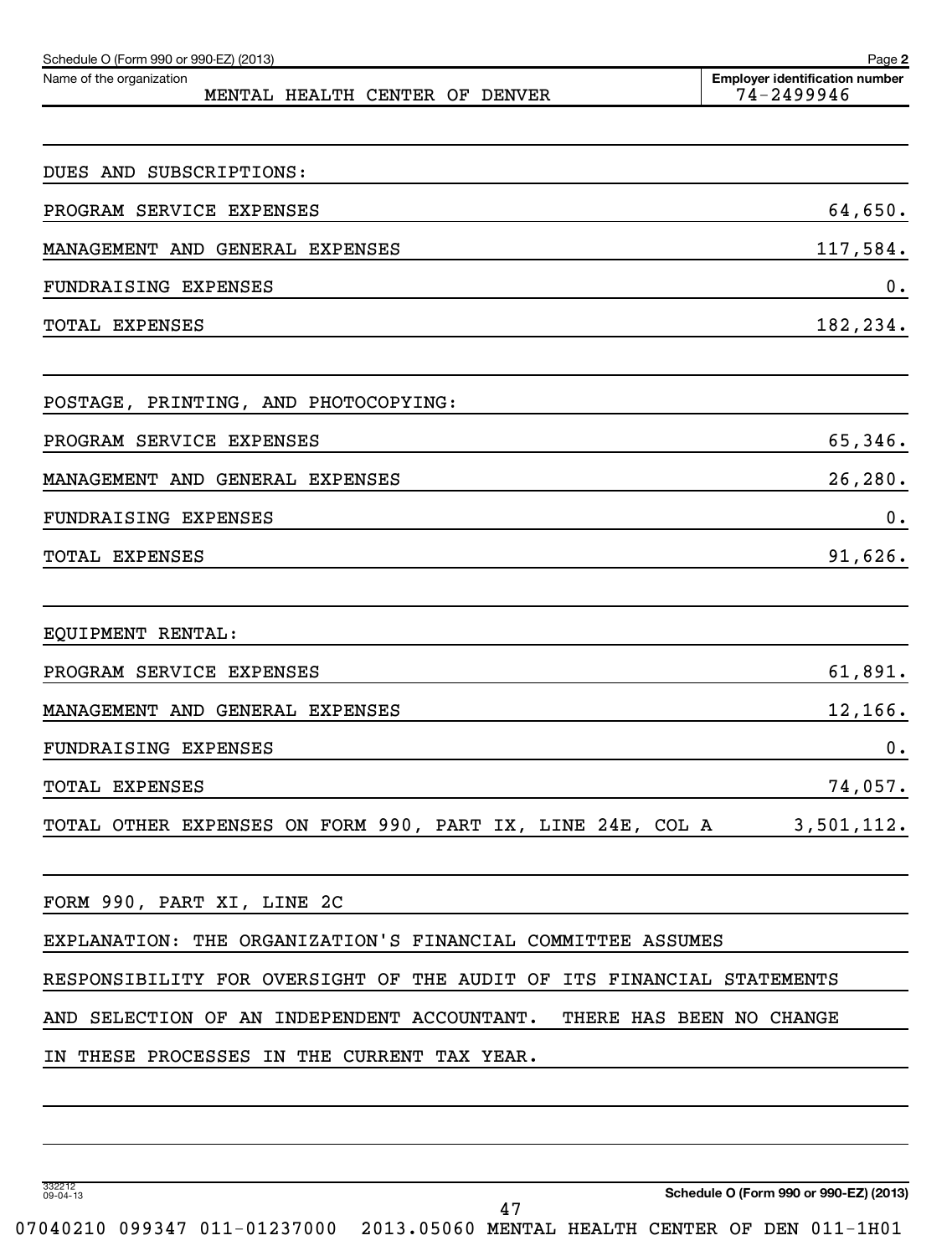| <b>SCHEDULE R</b> |  |
|-------------------|--|
| $(T - 0.00)$      |  |

**(Form 990) Complete if the organizations and Unrelated Partnerships**<br> **Related Organization answered "Yes" on Form 990, Part IV, line 33, 34, 35b, 36, or 37.**<br>
■ 2013

Attach to Form 990.

▶ See separate instructions.<br> **Attachment instructions is at unusuite and form 990. Contract instructions is at unusuite and form 990. Contract inspection** 

OMB No. 1545-0047

Department of the Treasury Internal Revenue Service

Name of the organization

# Information about Schedule R (Form 990) and its instructions is at <sub>www</sub> irs.gov/form990.

**Employer identification number**<br>74-2499946

Part I lentification of Disregarded Entities Complete if the organization answered "Yes" on Form 990, Part IV, line 33. MENTAL HEALTH CENTER OF DENVER

| (a)<br>Name, address, and EIN (if applicable)<br>of disregarded entity | (b)<br>Primary activity | (c)<br>Legal domicile (state or<br>foreign country) | (d)<br>Total income | (e)<br>End-of-year assets | (f)<br>Direct controlling<br>entity |
|------------------------------------------------------------------------|-------------------------|-----------------------------------------------------|---------------------|---------------------------|-------------------------------------|
|                                                                        |                         |                                                     |                     |                           |                                     |
|                                                                        |                         |                                                     |                     |                           |                                     |
|                                                                        |                         |                                                     |                     |                           |                                     |
|                                                                        |                         |                                                     |                     |                           |                                     |

Part II ldentification of Related Tax-Exempt Organizations Complete if the organization answered "Yes" on Form 990, Part IV, line 34 because it had one or more related tax-exempt<br>Complete it is a seminary way were presente organizations during the tax year.

| (a)<br>Name, address, and EIN<br>of related organization | (b)<br>Primary activity          | (c)<br>Legal domicile (state or<br>foreign country) | (d)<br>Exempt Code<br>section | (e)<br>Public charity<br>status (if section | (f)<br>Direct controlling<br>entity | $(g)$<br>Section 512(b)(13)<br>controlled<br>entity? |    |
|----------------------------------------------------------|----------------------------------|-----------------------------------------------------|-------------------------------|---------------------------------------------|-------------------------------------|------------------------------------------------------|----|
|                                                          |                                  |                                                     |                               | 501(c)(3))                                  |                                     | Yes                                                  | No |
| THE SABIN GROUP, INC. - 74-2510947                       | <b>FOSTER LOW-INCOME HOUSING</b> |                                                     |                               |                                             |                                     |                                                      |    |
| 4141 EAST DICKENSON PLACE                                | FOR THE CHRONICALLY              |                                                     |                               |                                             | MENTAL HEALTH                       |                                                      |    |
| DENVER, CO 80222                                         | MENTALLY ILL                     | <b>COLORADO</b>                                     | 501(C)(3)                     | 170(B)(1)(A)                                | CENTER OF DENVER                    | х                                                    |    |
| SABIN I, INC. - 84-1171536                               | <b>FOSTER LOW-INCOME HOUSING</b> |                                                     |                               |                                             |                                     |                                                      |    |
| 4141 EAST DICKENSON PLACE                                | FOR THE CHRONICALLY              |                                                     |                               |                                             | MENTAL HEALTH                       |                                                      |    |
| DENVER, CO 80222                                         | MENTALLY ILL                     | <b>COLORADO</b>                                     | 501(C)(3)                     | 170(B)(1)(A)                                | CENTER OF DENVER                    | х                                                    |    |
| PARK EAST CORPORATION, INC. - 74-2374685                 | FOSTER LOW-INCOME HOUSING        |                                                     |                               |                                             |                                     |                                                      |    |
| 4141 EAST DICKENSON PLACE                                | FOR THE CHRONICALLY              |                                                     |                               |                                             | MENTAL HEALTH                       |                                                      |    |
| DENVER, CO 80222                                         | MENTALLY ILL                     | <b>COLORADO</b>                                     | 501(C)(3)                     | 170(B)(1)(A)                                | CENTER OF DENVER                    | х                                                    |    |
| LOWELL TERRACE, INC. - 31-1601975                        | FOSTER LOW-INCOME HOUSING        |                                                     |                               |                                             |                                     |                                                      |    |
| 4141 EAST DICKENSON PLACE                                | FOR THE CHRONICALLY              |                                                     |                               |                                             | MENTAL HEALTH                       |                                                      |    |
| DENVER, CO 80222                                         | MENTALLY ILL                     | <b>COLORADO</b>                                     | 501(C)(3)                     |                                             | $170(B)(1)(A)$ CENTER OF DENVER     | х                                                    |    |

**For Paperwork Reduction Act Notice, see the Instructions for Form 990. Schedule R (Form 990) 2013**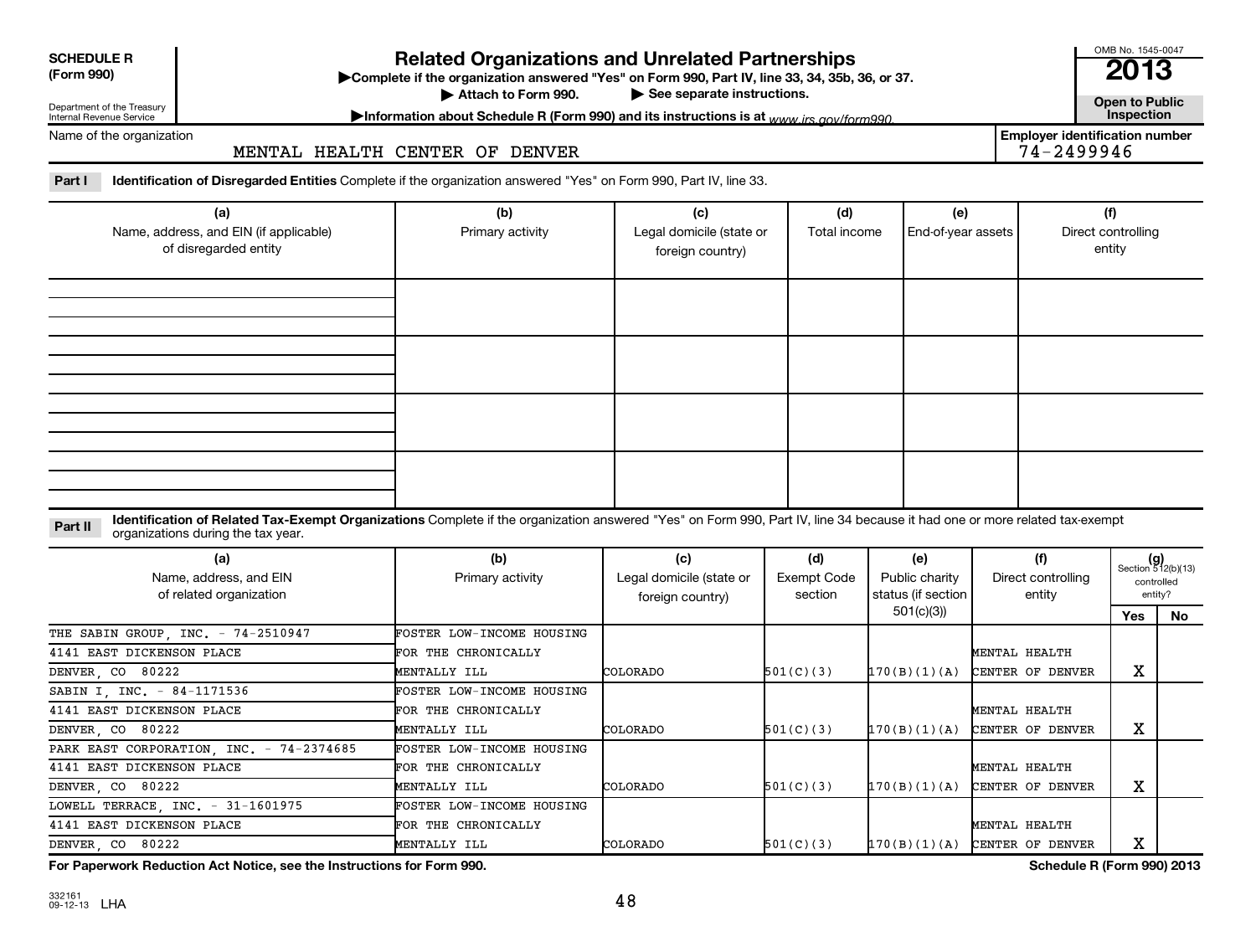#### Schedule R (Form 990) 2013 MENTAL HEALTH CENTER OF DENVER  $74-2499946$  Page

**2**

Part III Identification of Related Organizations Taxable as a Partnership Complete if the organization answered "Yes" on Form 990, Part IV, line 34 because it had one or more related<br>Read to consistions tracted as a partne organizations treated as a partnership during the tax year.

| (a)                                                                                                                                                                                                                                                                       | (b)              | (c)                     | (d)                |                                        | (e)                                                                   |  | (f)            |  | (g)                                                       | (h) |                  | (i)                         | (j)                        | (k)                                                                                                           |              |                                          |
|---------------------------------------------------------------------------------------------------------------------------------------------------------------------------------------------------------------------------------------------------------------------------|------------------|-------------------------|--------------------|----------------------------------------|-----------------------------------------------------------------------|--|----------------|--|-----------------------------------------------------------|-----|------------------|-----------------------------|----------------------------|---------------------------------------------------------------------------------------------------------------|--------------|------------------------------------------|
| Name, address, and EIN<br>of related organization                                                                                                                                                                                                                         | Primary activity | Legal<br>domicile       | Direct controlling |                                        | Predominant income<br>(related, unrelated,<br>excluded from tax under |  | Share of total |  | Share of<br>end-of-year<br>assets                         |     | Disproportionate | Code V-UBI<br>amount in box | General or Percentage      |                                                                                                               |              |                                          |
|                                                                                                                                                                                                                                                                           |                  | (state or<br>foreign    | entity             |                                        |                                                                       |  | income         |  |                                                           |     |                  |                             |                            |                                                                                                               | allocations? | 20 of Schedule<br>K-1 (Form 1065) Yes No |
|                                                                                                                                                                                                                                                                           |                  | country)                |                    |                                        | sections $512-514$ )                                                  |  |                |  |                                                           | Yes | No               |                             |                            |                                                                                                               |              |                                          |
|                                                                                                                                                                                                                                                                           |                  |                         |                    |                                        |                                                                       |  |                |  |                                                           |     |                  |                             |                            |                                                                                                               |              |                                          |
|                                                                                                                                                                                                                                                                           |                  |                         |                    |                                        |                                                                       |  |                |  |                                                           |     |                  |                             |                            |                                                                                                               |              |                                          |
|                                                                                                                                                                                                                                                                           |                  |                         |                    |                                        |                                                                       |  |                |  |                                                           |     |                  |                             |                            |                                                                                                               |              |                                          |
|                                                                                                                                                                                                                                                                           |                  |                         |                    |                                        |                                                                       |  |                |  |                                                           |     |                  |                             |                            |                                                                                                               |              |                                          |
|                                                                                                                                                                                                                                                                           |                  |                         |                    |                                        |                                                                       |  |                |  |                                                           |     |                  |                             |                            |                                                                                                               |              |                                          |
|                                                                                                                                                                                                                                                                           |                  |                         |                    |                                        |                                                                       |  |                |  |                                                           |     |                  |                             |                            |                                                                                                               |              |                                          |
|                                                                                                                                                                                                                                                                           |                  |                         |                    |                                        |                                                                       |  |                |  |                                                           |     |                  |                             |                            |                                                                                                               |              |                                          |
|                                                                                                                                                                                                                                                                           |                  |                         |                    |                                        |                                                                       |  |                |  |                                                           |     |                  |                             |                            |                                                                                                               |              |                                          |
|                                                                                                                                                                                                                                                                           |                  |                         |                    |                                        |                                                                       |  |                |  |                                                           |     |                  |                             |                            |                                                                                                               |              |                                          |
|                                                                                                                                                                                                                                                                           |                  |                         |                    |                                        |                                                                       |  |                |  |                                                           |     |                  |                             |                            |                                                                                                               |              |                                          |
|                                                                                                                                                                                                                                                                           |                  |                         |                    |                                        |                                                                       |  |                |  |                                                           |     |                  |                             |                            |                                                                                                               |              |                                          |
|                                                                                                                                                                                                                                                                           |                  |                         |                    |                                        |                                                                       |  |                |  |                                                           |     |                  |                             |                            |                                                                                                               |              |                                          |
|                                                                                                                                                                                                                                                                           |                  |                         |                    |                                        |                                                                       |  |                |  |                                                           |     |                  |                             |                            |                                                                                                               |              |                                          |
|                                                                                                                                                                                                                                                                           |                  |                         |                    |                                        |                                                                       |  |                |  |                                                           |     |                  |                             |                            |                                                                                                               |              |                                          |
| Identification of Related Organizations Taxable as a Corporation or Trust Complete if the organization answered "Yes" on Form 990, Part IV, line 34 because it had one or more related<br>Part IV<br>organizations treated as a corporation or trust during the tax year. |                  |                         |                    |                                        |                                                                       |  |                |  |                                                           |     |                  |                             |                            |                                                                                                               |              |                                          |
| (a)                                                                                                                                                                                                                                                                       |                  |                         |                    |                                        | (d)                                                                   |  | (e)            |  | (f)                                                       |     |                  | (g)                         | (h)                        |                                                                                                               |              |                                          |
| Name, address, and EIN                                                                                                                                                                                                                                                    |                  | (b)<br>Primary activity |                    | (c)                                    | Direct controlling                                                    |  |                |  | Share of total                                            |     |                  | Share of                    | Percentage                 | $\begin{array}{c} \textbf{(i)}\\ \text{Section}\\ 512 \text{(b)} \text{(13)}\\ \text{controlled} \end{array}$ |              |                                          |
| of related organization                                                                                                                                                                                                                                                   |                  |                         |                    | Legal domicile<br>(state or<br>foreign | entity                                                                |  |                |  | Type of entity<br>(C corp, S corp,<br>income<br>or trust) |     |                  | end-of-year<br>assets       | ownership                  | entity?                                                                                                       |              |                                          |
|                                                                                                                                                                                                                                                                           |                  |                         |                    | country)                               |                                                                       |  |                |  |                                                           |     |                  |                             |                            | Yes   No                                                                                                      |              |                                          |
|                                                                                                                                                                                                                                                                           |                  |                         |                    |                                        |                                                                       |  |                |  |                                                           |     |                  |                             |                            |                                                                                                               |              |                                          |
|                                                                                                                                                                                                                                                                           |                  |                         |                    |                                        |                                                                       |  |                |  |                                                           |     |                  |                             |                            |                                                                                                               |              |                                          |
|                                                                                                                                                                                                                                                                           |                  |                         |                    |                                        |                                                                       |  |                |  |                                                           |     |                  |                             |                            |                                                                                                               |              |                                          |
|                                                                                                                                                                                                                                                                           |                  |                         |                    |                                        |                                                                       |  |                |  |                                                           |     |                  |                             |                            |                                                                                                               |              |                                          |
|                                                                                                                                                                                                                                                                           |                  |                         |                    |                                        |                                                                       |  |                |  |                                                           |     |                  |                             |                            |                                                                                                               |              |                                          |
|                                                                                                                                                                                                                                                                           |                  |                         |                    |                                        |                                                                       |  |                |  |                                                           |     |                  |                             |                            |                                                                                                               |              |                                          |
|                                                                                                                                                                                                                                                                           |                  |                         |                    |                                        |                                                                       |  |                |  |                                                           |     |                  |                             |                            |                                                                                                               |              |                                          |
|                                                                                                                                                                                                                                                                           |                  |                         |                    |                                        |                                                                       |  |                |  |                                                           |     |                  |                             |                            |                                                                                                               |              |                                          |
|                                                                                                                                                                                                                                                                           |                  |                         |                    |                                        |                                                                       |  |                |  |                                                           |     |                  |                             |                            |                                                                                                               |              |                                          |
|                                                                                                                                                                                                                                                                           |                  |                         |                    |                                        |                                                                       |  |                |  |                                                           |     |                  |                             |                            |                                                                                                               |              |                                          |
|                                                                                                                                                                                                                                                                           |                  |                         |                    |                                        |                                                                       |  |                |  |                                                           |     |                  |                             |                            |                                                                                                               |              |                                          |
|                                                                                                                                                                                                                                                                           |                  |                         |                    |                                        |                                                                       |  |                |  |                                                           |     |                  |                             |                            |                                                                                                               |              |                                          |
|                                                                                                                                                                                                                                                                           |                  |                         |                    |                                        |                                                                       |  |                |  |                                                           |     |                  |                             |                            |                                                                                                               |              |                                          |
| 332162 09-12-13                                                                                                                                                                                                                                                           |                  |                         |                    | 49                                     |                                                                       |  |                |  |                                                           |     |                  |                             | Schedule R (Form 990) 2013 |                                                                                                               |              |                                          |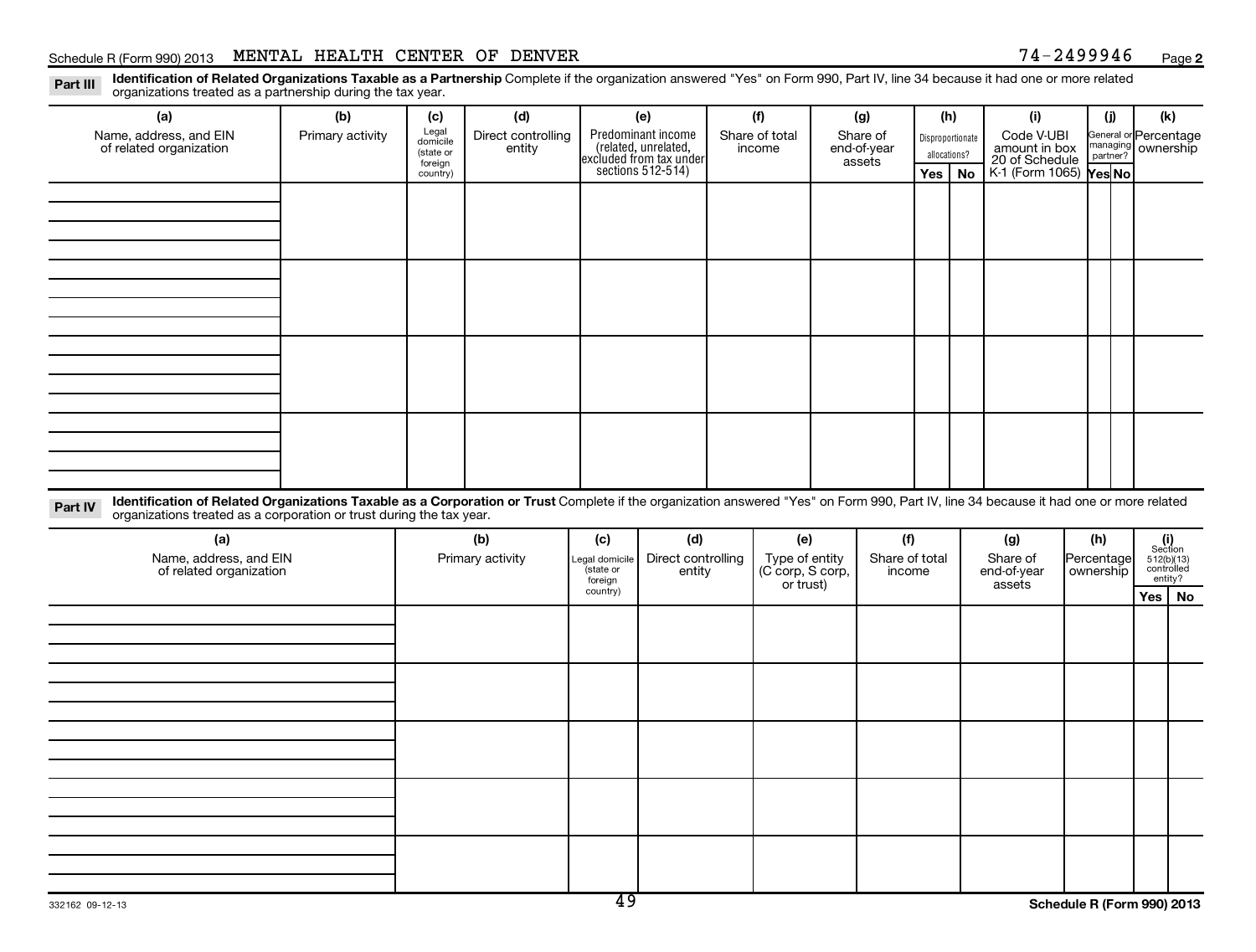#### Schedule R (Form 990) 2013 MENTAL HEALTH CENTER OF DENVER  $74-2499946$  Page

|  |  |  | <b>Part V</b> Transactions With Related Organizations Complete if the organization answered "Yes" on Form 990, Part IV, line 34, 35b, or 36. |
|--|--|--|----------------------------------------------------------------------------------------------------------------------------------------------|
|--|--|--|----------------------------------------------------------------------------------------------------------------------------------------------|

|     | Note. Complete line 1 if any entity is listed in Parts II, III, or IV of this schedule.                                                                                                                                        |                                  |                        |                                              |                 | Yes                     | No                      |  |  |  |  |
|-----|--------------------------------------------------------------------------------------------------------------------------------------------------------------------------------------------------------------------------------|----------------------------------|------------------------|----------------------------------------------|-----------------|-------------------------|-------------------------|--|--|--|--|
|     | During the tax year, did the organization engage in any of the following transactions with one or more related organizations listed in Parts II-IV?                                                                            |                                  |                        |                                              |                 |                         | $\overline{\mathbf{X}}$ |  |  |  |  |
|     |                                                                                                                                                                                                                                |                                  |                        |                                              |                 |                         |                         |  |  |  |  |
|     |                                                                                                                                                                                                                                |                                  |                        |                                              |                 |                         |                         |  |  |  |  |
|     | c Gift, grant, or capital contribution from related organization(s) manufaction(s) and contained a substitution of the set of the set of the set of the set of the set of the set of the set of the set of the set of the set  |                                  |                        |                                              |                 |                         |                         |  |  |  |  |
|     | d Loans or loan guarantees to or for related organization(s) mature material content to content the content of the content of the content of the content of the content of the content of the content of the content of the co |                                  |                        |                                              |                 |                         |                         |  |  |  |  |
|     | e Loans or loan guarantees by related organization(s) manufaction contracts and an account of the contract of the contract or contract or contract or contract or contract or contract or contract or contract or contract or  |                                  |                        |                                              | 1e              |                         | $\overline{\mathbf{X}}$ |  |  |  |  |
|     |                                                                                                                                                                                                                                |                                  |                        |                                              |                 |                         | X                       |  |  |  |  |
|     |                                                                                                                                                                                                                                |                                  |                        |                                              |                 |                         |                         |  |  |  |  |
|     |                                                                                                                                                                                                                                |                                  |                        |                                              | 1 <sub>a</sub>  |                         | $\overline{\text{x}}$   |  |  |  |  |
|     | h Purchase of assets from related organization(s) manufactured and content to content the content of assets from related organization(s) manufactured and content and content and content and content and content and content  |                                  |                        |                                              | 1 <sub>h</sub>  |                         | $\overline{\text{x}}$   |  |  |  |  |
|     |                                                                                                                                                                                                                                |                                  |                        |                                              | 1i              |                         | $\overline{\texttt{x}}$ |  |  |  |  |
|     |                                                                                                                                                                                                                                |                                  |                        |                                              | 1j              | $\overline{\mathbf{X}}$ |                         |  |  |  |  |
|     |                                                                                                                                                                                                                                |                                  |                        |                                              |                 |                         |                         |  |  |  |  |
|     |                                                                                                                                                                                                                                |                                  |                        |                                              | 1k              | X                       |                         |  |  |  |  |
|     | I Performance of services or membership or fundraising solicitations for related organization(s) manufaction manufactured content and the services or membership or fundraising solicitations for related organization(s) manu |                                  |                        |                                              | 11              | $\overline{\mathbf{x}}$ |                         |  |  |  |  |
|     |                                                                                                                                                                                                                                |                                  |                        |                                              | 1 <sub>m</sub>  | $\overline{\mathbf{X}}$ | X                       |  |  |  |  |
|     |                                                                                                                                                                                                                                |                                  |                        |                                              |                 |                         |                         |  |  |  |  |
|     | o Sharing of paid employees with related organization(s) manufaction(s) and contain a substitution of the state or state or state or state or state or state or state or state or state or state or state or state or state or |                                  |                        |                                              | 10 <sub>o</sub> | $\overline{\textbf{x}}$ |                         |  |  |  |  |
|     |                                                                                                                                                                                                                                |                                  |                        |                                              |                 |                         |                         |  |  |  |  |
|     |                                                                                                                                                                                                                                |                                  |                        |                                              | 1p              | X                       |                         |  |  |  |  |
|     |                                                                                                                                                                                                                                |                                  |                        |                                              | 1q              | $\overline{\textbf{x}}$ |                         |  |  |  |  |
|     |                                                                                                                                                                                                                                |                                  |                        |                                              |                 |                         |                         |  |  |  |  |
|     |                                                                                                                                                                                                                                |                                  |                        |                                              | 1r              |                         | x                       |  |  |  |  |
|     |                                                                                                                                                                                                                                |                                  |                        |                                              | 1s              |                         | $\overline{\mathbf{x}}$ |  |  |  |  |
|     | If the answer to any of the above is "Yes," see the instructions for information on who must complete this line, including covered relationships and transaction thresholds.                                                   |                                  |                        |                                              |                 |                         |                         |  |  |  |  |
|     | (a)<br>Name of related organization                                                                                                                                                                                            | (b)<br>Transaction<br>type (a-s) | (c)<br>Amount involved | (d)<br>Method of determining amount involved |                 |                         |                         |  |  |  |  |
|     | $(1)$ THE SABIN GROUP, INC.                                                                                                                                                                                                    | N                                | 79,835.CASH            |                                              |                 |                         |                         |  |  |  |  |
|     | (2) THE SABIN GROUP, INC.                                                                                                                                                                                                      | P                                | 167,878.CASH           |                                              |                 |                         |                         |  |  |  |  |
|     | (3) THE SABIN GROUP, INC.                                                                                                                                                                                                      | J                                | 513,484.CASH           |                                              |                 |                         |                         |  |  |  |  |
|     | (4) THE SABIN GROUP, INC.                                                                                                                                                                                                      | B                                | 961,521.CASH           |                                              |                 |                         |                         |  |  |  |  |
| (5) |                                                                                                                                                                                                                                |                                  |                        |                                              |                 |                         |                         |  |  |  |  |
|     |                                                                                                                                                                                                                                |                                  |                        |                                              |                 |                         |                         |  |  |  |  |

**(6)**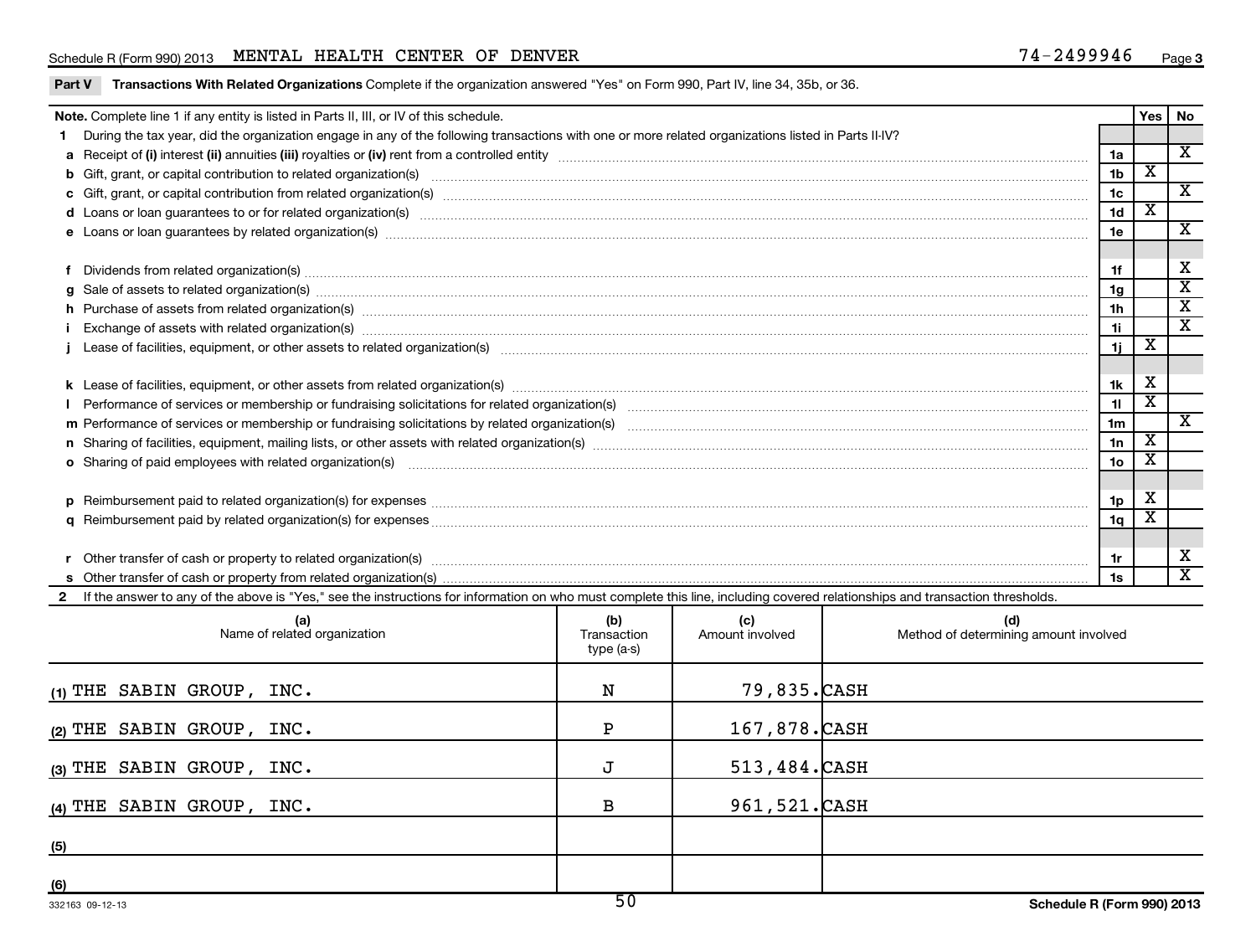#### Schedule R (Form 990) 2013 MENTAL HEALTH CENTER OF DENVER  $74-2499946$  Page

Part VI Unrelated Organizations Taxable as a Partnership Complete if the organization answered "Yes" on Form 990, Part IV, line 37.

Provide the following information for each entity taxed as a partnership through which the organization conducted more than five percent of its activities (measured by total assets or gross revenue) that was not a related organization. See instructions regarding exclusion for certain investment partnerships.

| (a)<br>Name, address, and EIN<br>of entity | (b)<br>Primary activity | (c)<br>Legal domicile<br>(state or foreign<br>country) | (d)<br>$\begin{array}{ l l } \hline \text{Predominant income} & \text{Area} \\ \hline \text{(related, unrelated,} & \text{501(c)(3)} \\ \text{excluded from tax} & \text{501(c)(3)} \\ \text{under section 512-514)} & \text{Yes. No} \\\hline \end{array}$ | $(e)$<br>Are all<br>partners sec.<br>$501(c)(3)$<br>orgs.? | (f)<br>Share of<br>total<br>income | (g)<br>Share of<br>end-of-year<br>assets | (h) | Yes No | (i)<br>Dispropor-<br>Code V-UBI<br>dionate amount in box 20 managing<br>allocations? of Schedule K-1<br>Yes No (Form 1065)<br>Yes No | (i)<br>Yes NO | (k) |
|--------------------------------------------|-------------------------|--------------------------------------------------------|-------------------------------------------------------------------------------------------------------------------------------------------------------------------------------------------------------------------------------------------------------------|------------------------------------------------------------|------------------------------------|------------------------------------------|-----|--------|--------------------------------------------------------------------------------------------------------------------------------------|---------------|-----|
|                                            |                         |                                                        |                                                                                                                                                                                                                                                             |                                                            |                                    |                                          |     |        |                                                                                                                                      |               |     |
|                                            |                         |                                                        |                                                                                                                                                                                                                                                             |                                                            |                                    |                                          |     |        |                                                                                                                                      |               |     |
|                                            |                         |                                                        |                                                                                                                                                                                                                                                             |                                                            |                                    |                                          |     |        |                                                                                                                                      |               |     |
|                                            |                         |                                                        |                                                                                                                                                                                                                                                             |                                                            |                                    |                                          |     |        |                                                                                                                                      |               |     |
|                                            |                         |                                                        |                                                                                                                                                                                                                                                             |                                                            |                                    |                                          |     |        |                                                                                                                                      |               |     |
|                                            |                         |                                                        |                                                                                                                                                                                                                                                             |                                                            |                                    |                                          |     |        |                                                                                                                                      |               |     |
|                                            |                         |                                                        |                                                                                                                                                                                                                                                             |                                                            |                                    |                                          |     |        |                                                                                                                                      |               |     |
|                                            |                         |                                                        |                                                                                                                                                                                                                                                             |                                                            |                                    |                                          |     |        |                                                                                                                                      |               |     |

**Schedule R (Form 990) 2013**